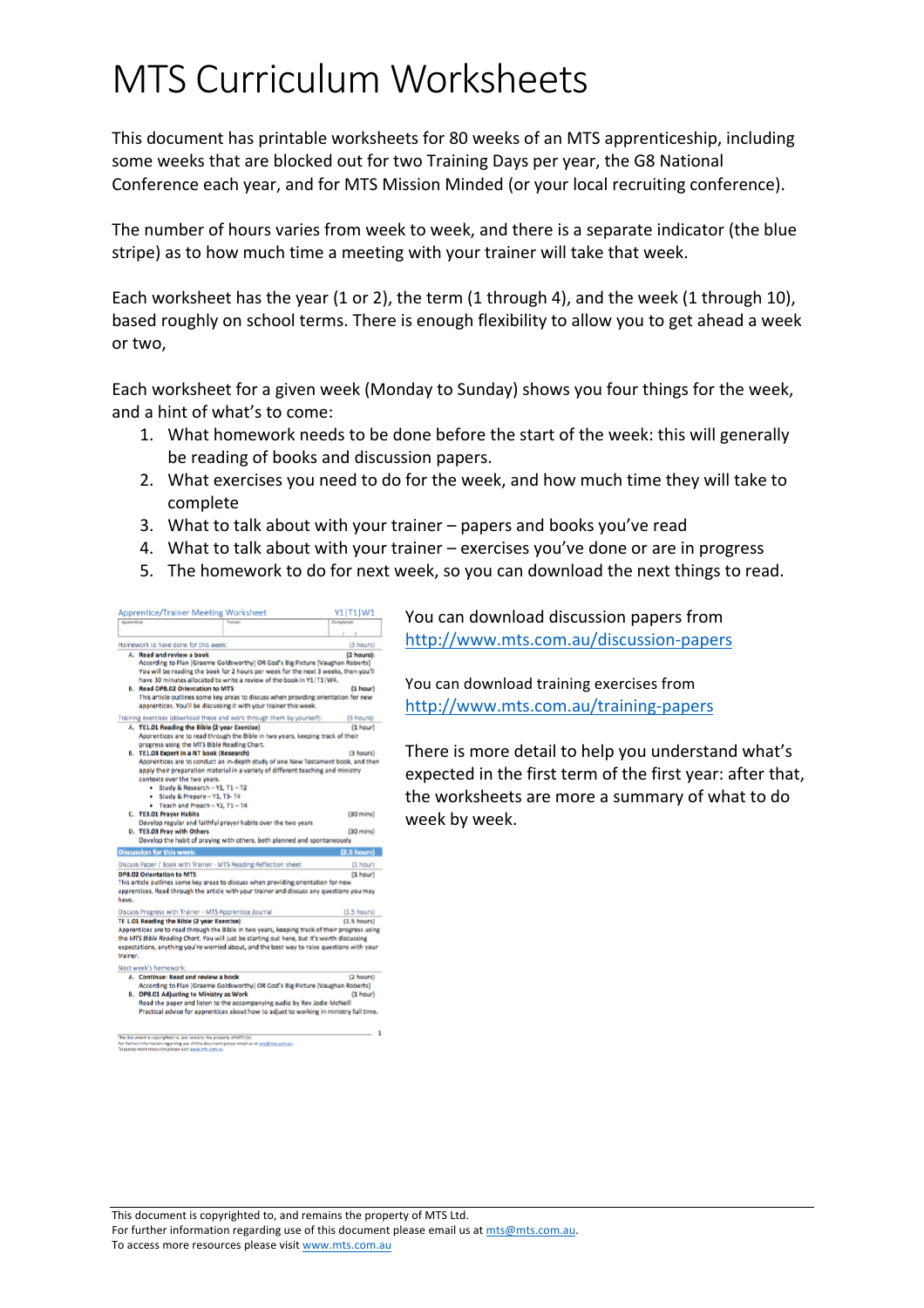$\frac{1}{1}$ 

Homework to have done for this week:

None: you're just getting started!

#### Training exercises

Make sure you understand how to download training exercises, and what's involved in completing them. Next week you'll be doing TE1.01, TE1.03, TE3.01, TE 3.03 – have a quick look at them and ask your trainer any questions you might have.

Apprentice: Trainer: Completed:

MTS training exercises can be downloaded from this page: http://www.mts.com.au/training-papers

#### **Discussion for this week:**

Discuss Paper / Book with Trainer - MTS Reading Reflection sheet

Next week you'll be looking at DP8.02 "Orientation to MTS" – make sure you know how to find this resource, and have a look at the MTS Reading Reflection sheet and ask your trainer any questions you might have about how to fill this in.

MTS discussion paper resources can be downloaded from this page: http://www.mts.com.au/discussion-papers

#### Discuss Progress with Trainer - MTS Apprentice Journal

Have a look at the MTS Apprentice Journal and ask any questions you might have about how to fill it in.

Read through the learning objectives under each of the Key Training Areas (Conviction, Character, Competence). Based on these, fill in the Apprentice/Trainer Development plan with a goal and action for each Key Training Area. You will review these plans every 6 months during your apprenticeship.

#### Next week's homework:

#### A. **Read and review a book (2 hours):**

According to Plan [Graeme Goldsworthy] OR God's Big Picture [Vaughan Roberts] You will be reading the book for 2 hours per week for the next 3 weeks, then you'll have 30 minutes allocated to write a review of the book in  $Y1|T1|WA$ .

#### B. **Read TP8.02 "Orientation to MTS" (1 hour)**

This article outlines some key areas to discuss when providing orientation for new apprentices. You'll be discussing it with your trainer this week.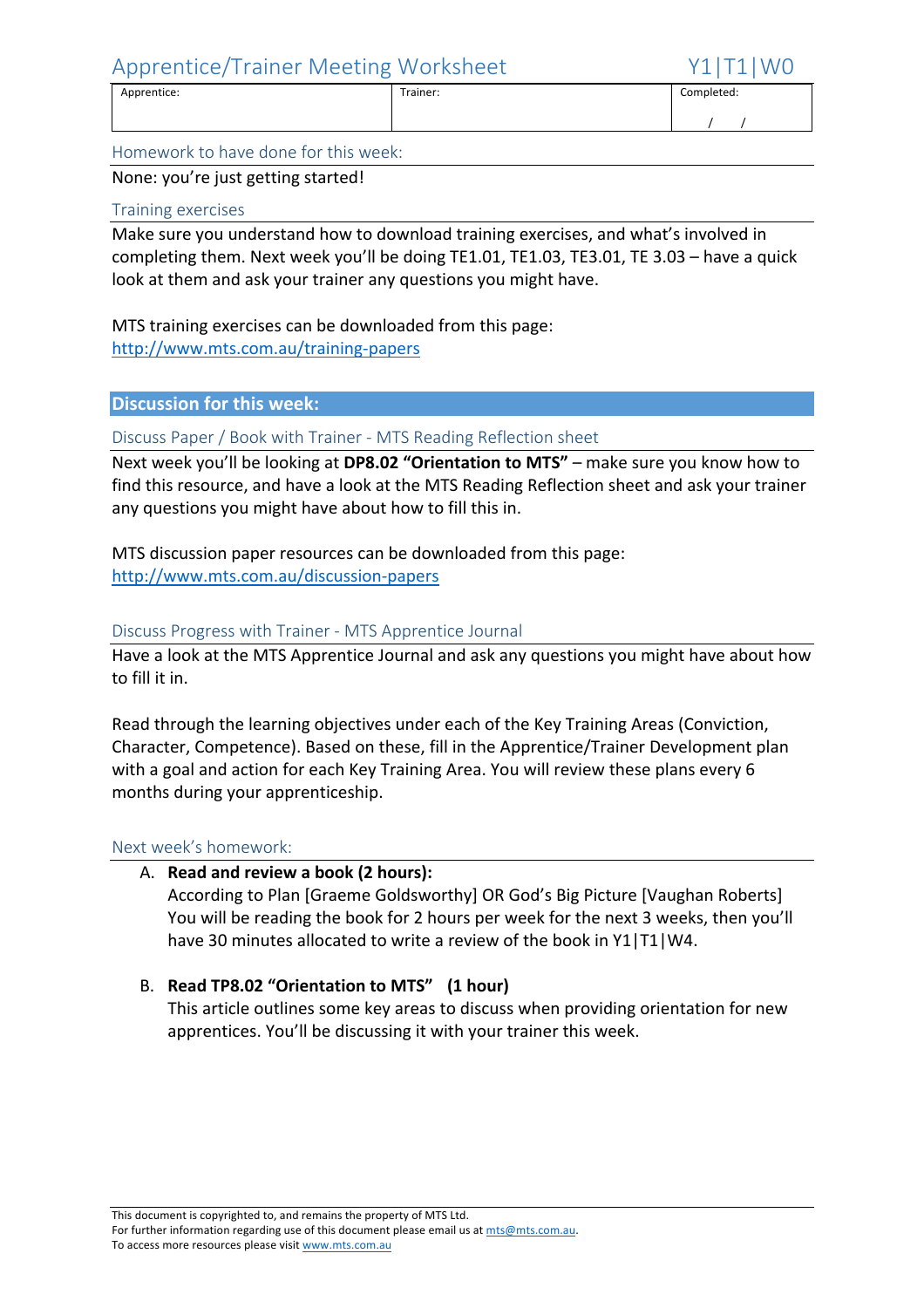# Apprentice/Trainer Development Plan

| Apprentice: | Trainer: | Completed: | Reviewed: |
|-------------|----------|------------|-----------|
|             |          |            |           |

This development plan is used at the commencement of the apprenticeship to help both trainer and apprentice decide upon areas of growth to work on during the apprenticeship. It is also used to track progress and plan training at each review stage, including the final assessment. The trainer helps the apprentice develop their goals.

| <b>Key training</b><br>area | Goal | <b>Action</b> | By<br>when |
|-----------------------------|------|---------------|------------|
| Conviction                  |      |               |            |
| Character                   |      |               |            |
| Competence                  |      |               |            |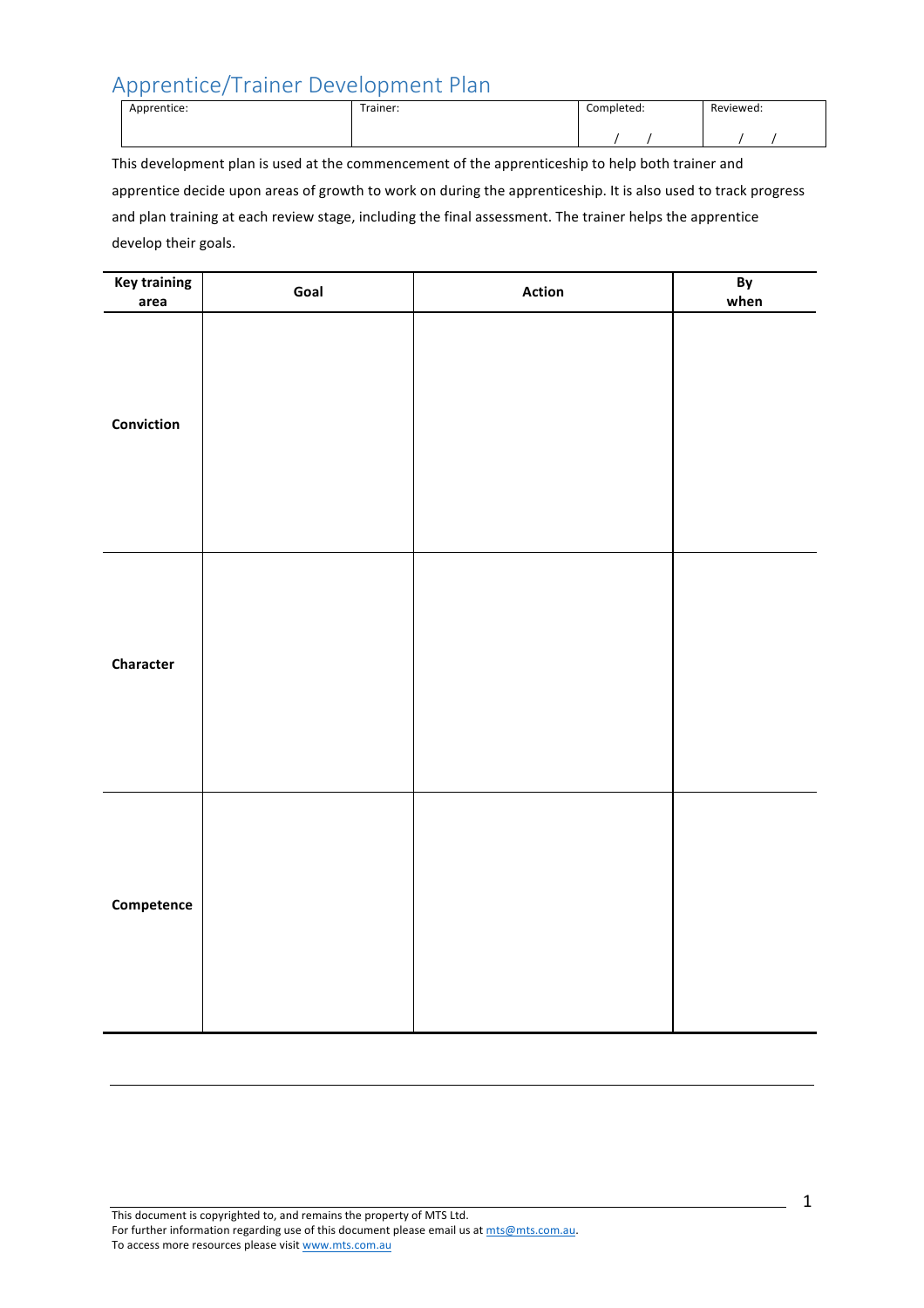# Key Learning Areas, Learning Strands and their descriptions

| <b>Conviction</b>                  | <b>Knowing God</b>                                                                                                                                                                                                                                                                                                                            |  |
|------------------------------------|-----------------------------------------------------------------------------------------------------------------------------------------------------------------------------------------------------------------------------------------------------------------------------------------------------------------------------------------------|--|
| <b>Learning strand</b>             | <b>Learning Strand Description</b>                                                                                                                                                                                                                                                                                                            |  |
| 1. Bible Study                     | Apprentices should develop commitment to the Bible,<br>respecting it as the revealed and reliable Word of God, as well<br>as cultivating the desire and the skills to read and apply it.                                                                                                                                                      |  |
| 2. Thinking theologically          | Apprentices should have a sound understanding of the<br>gospel, and grow in their ability to reflect theologically and<br>critically about Christian ministry.                                                                                                                                                                                |  |
| <b>Character</b>                   | <b>Godly Living</b>                                                                                                                                                                                                                                                                                                                           |  |
| <b>Learning strand</b>             | <b>Learning Strand Description</b>                                                                                                                                                                                                                                                                                                            |  |
| 3. Prayer and godliness            | Apprentices should strive to live out a mature Christian life<br>characterized by a love for and trust in God. Their reliance on<br>his power should be expressed through prayer.<br>Apprentices should demonstrate a commitment to personal<br>integrity, especially in the areas of faithfulness, truthfulness,<br>purity and self-control. |  |
| 4. Relationships in ministry       | Apprentices should cultivate a humble, self- giving attitude<br>towards others.<br>Apprentices should exercise sober judgement and pastoral<br>sensitivity, and grow in their listening abilities and skills in<br>building rapport and trust. They should be teachable and<br>open to feedback.                                              |  |
| Competence                         | <b>Ministry Skills</b>                                                                                                                                                                                                                                                                                                                        |  |
| <b>Learning strand</b>             | <b>Learning Strand Description</b>                                                                                                                                                                                                                                                                                                            |  |
| 5. Evangelism and world<br>mission | Apprentices should engage in proclaiming the gospel while<br>firmly relying on the Holy Spirit.<br>Apprentices should have a heart for the lost, sympathy for<br>the background of their hearers (individuals and groups), and<br>a commitment to world evangelism.                                                                           |  |
| 6. Teaching the Bible              | Apprentices should work at building mature Christians by<br>teaching the Bible one-to-one, in small groups and in public<br>settings to children, youth and adults.                                                                                                                                                                           |  |
| 7. Training others in ministry     | Apprentices should proactively identify people's gifts and<br>potential.<br>Apprentices should work at equipping these people through<br>the Word of God for godly living, instilling in them the vision<br>to reach the world with the gospel, and encouraging them to<br>develop skills to minister to others.                              |  |
| 8. Leadership                      | Apprentices should work at motivating, inspiring and<br>organizing people to work together in teams.<br>Apprentices need to set a clear vision, and think and act<br>strategically, even initiating new ministries to break into<br>uncharted terrain to advance the gospel.                                                                  |  |

This document is copyrighted to, and remains the property of MTS Ltd. For further information regarding use of this document please email us at mts@mts.com.au.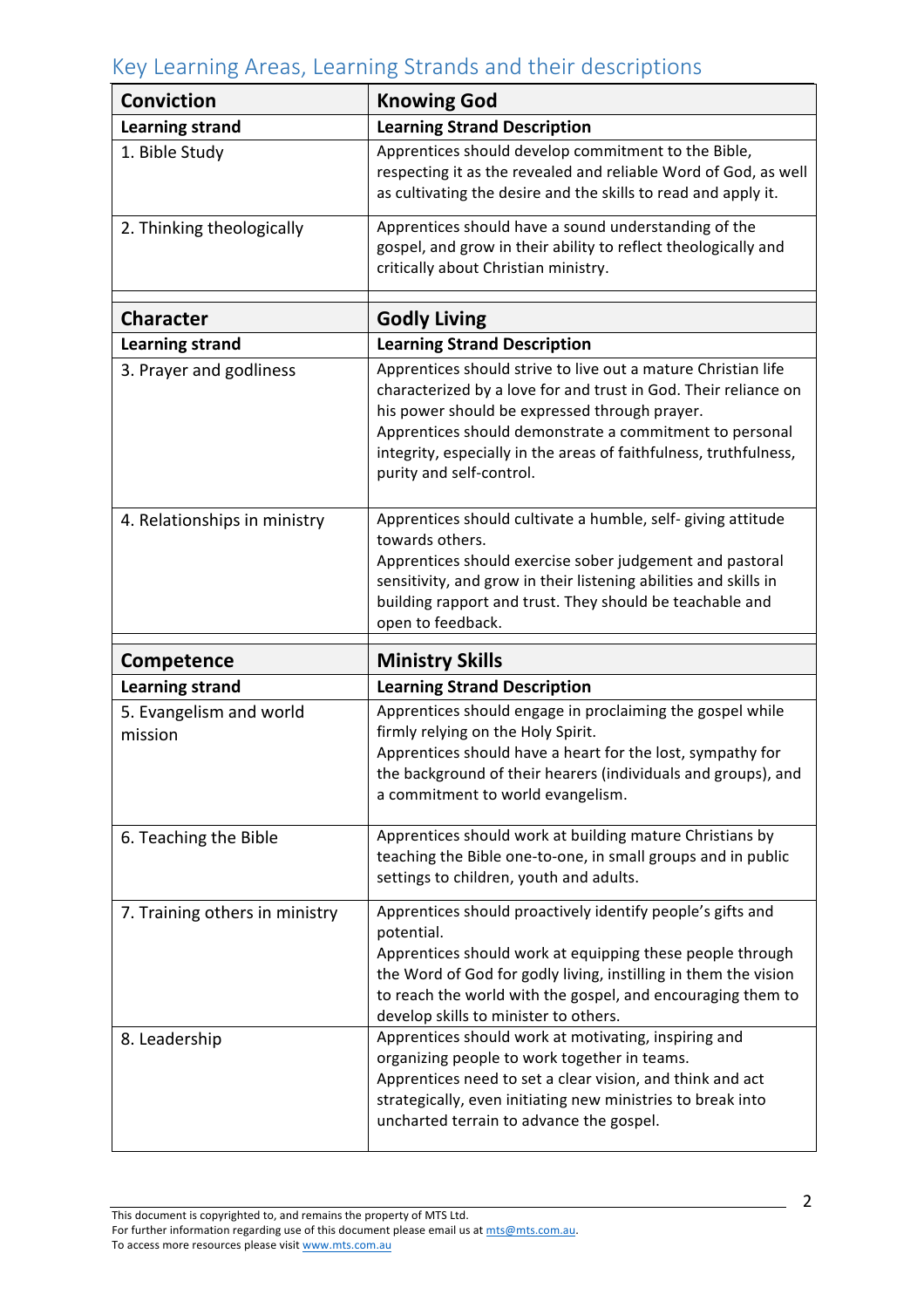#### Apprentice/Trainer Meeting Worksheet

Apprentice: Trainer: Completed:  $\frac{1}{1}$ Homework to have done for this week: (3 hours) (3 hours) A. **Read and review a book (2 hours): (2 hours):** According to Plan [Graeme Goldsworthy] OR God's Big Picture [Vaughan Roberts] You will be reading the book for 2 hours per week for the next 3 weeks, then you'll have 30 minutes allocated to write a review of the book in Y1|T1|W4. B. **Read DP8.02 Orientation to MTS** (1 hour) This article outlines some key areas to discuss when providing orientation for new apprentices. You'll be discussing it with your trainer this week. Training exercises (download these and work through them by yourself): (5 hours): A. **TE1.01 Reading the Bible (2 year Exercise)** (1 hour) Apprentices are to read through the Bible in two years, keeping track of their progress using the MTS Bible Reading Chart. B. **TE1.03** Expert in a NT book (Research) (3 hours) Apprentices are to conduct an in-depth study of one New Testament book, and then apply their preparation material in a variety of different teaching and ministry contexts over the two years. • Study & Research  $-$  Y1, T1  $-$  T2 • Study & Prepare  $-$  Y1, T3- T4 • Teach and Preach  $-$  Y2, T1  $-$  T4 C. **TE3.01 Prayer Habits** (30 mins) Develop regular and faithful prayer habits over the two years D. **TE3.03 Pray with Others** (30 mins) Develop the habit of praying with others, both planned and spontaneously **Discussion for this week: (2.5 hours)** Discuss Paper / Book with Trainer - MTS Reading Reflection sheet (1 hour) **DP8.02 Orientation to MTS** (1 hour) This article outlines some key areas to discuss when providing orientation for new apprentices. Read through the article with your trainer and discuss any questions you may have. Discuss Progress with Trainer - MTS Apprentice Journal (1.5 hours) **TE 1.01 Reading the Bible (2 year Exercise)** (1.5 hours) Apprentices are to read through the Bible in two years, keeping track of their progress using the *MTS Bible Reading Chart*. You will just be starting out here, but it's worth discussing expectations, anything you're worried about, and the best way to raise questions with your trainer. Next week's homework: A. **Continue: Read and review a book** (2 hours) According to Plan [Graeme Goldsworthy] OR God's Big Picture [Vaughan Roberts] B. **DP8.01** Adjusting to Ministry as Work (1 hour)

Read the paper and listen to the accompanying audio by Rev Jodie McNeill Practical advice for apprentices about how to adjust to working in ministry full time.

For further information regarding use of this document please email us at mts@mts.com.au. To access more resources please visit www.mts.com.au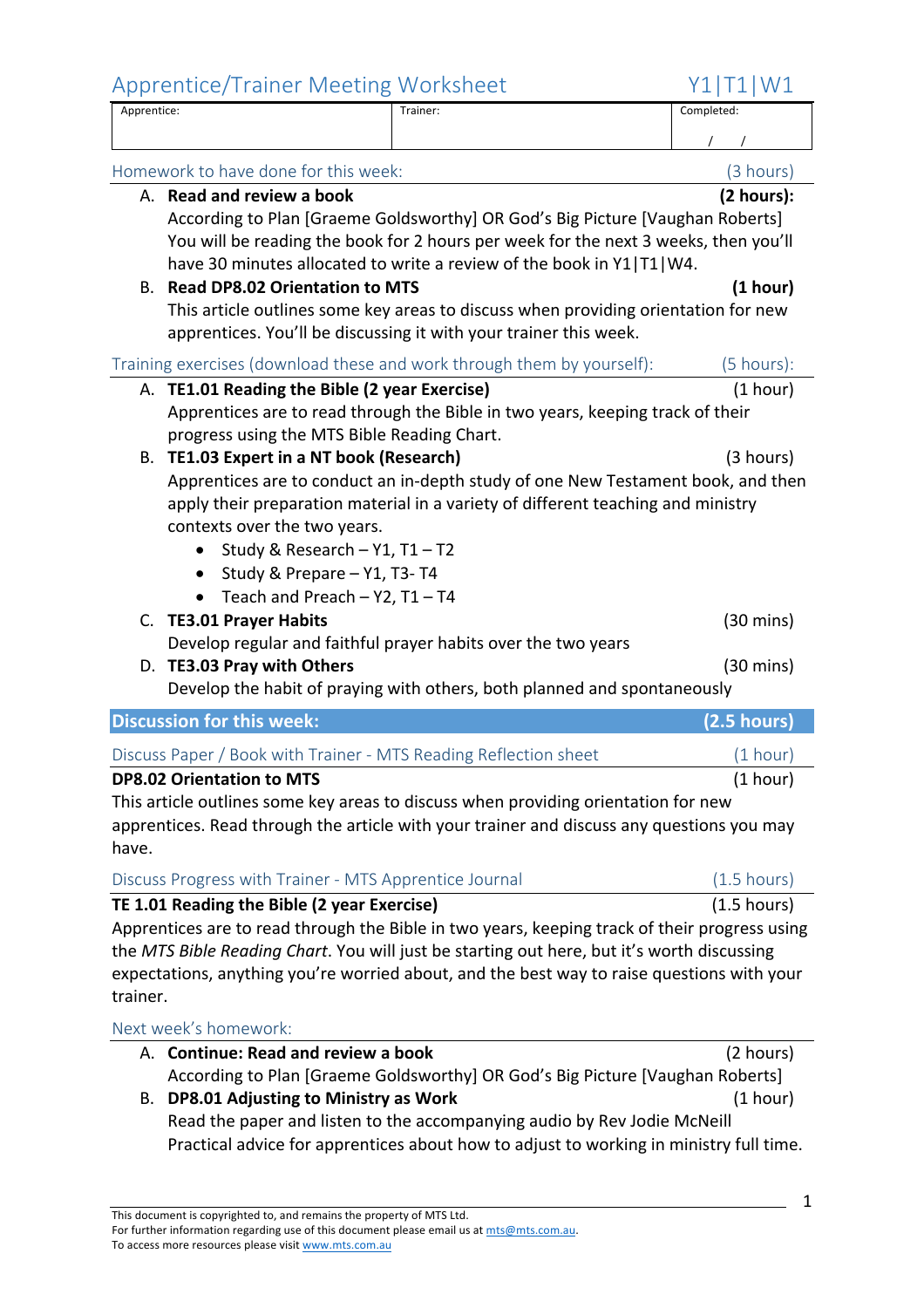Apprentice/Trainer Meeting Worksheet  $Y1|T1|W2$ Apprentice: Trainer: Completed:  $\frac{1}{1}$ Homework to have done for this week: (3 hours) (3 hours) A. **Continue: Read and review a book** (2 hours) According to Plan [Graeme Goldsworthy] OR God's Big Picture [Vaughan Roberts] You will be reading the book for 2 hours per week for the next 2 weeks, then you'll have 30 minutes allocated to write a review of the book in Y1|T1|W4. B. **DP8.01** Adjusting to Ministry as Work (1 hour) (1 hour) Read the paper and listen to the accompanying audio by Rev Jodie McNeill Practical advice for apprentices about how to adjust to working in ministry full time. Training exercises (download these and work through them by yourself): (8 hours): A. **Continue - TE1.03 Expert in a NT book (Research)** (1 hour) B. **TE6.01** Read the Bible 1:1 (30 mins) Apprentices should regularly meet with individuals for the purpose of reading the Bible together, prayer and encouragement in godliness. C. **TE6.03 Lead an Adult Bible Study C. TE6.03 Lead an Adult Bible Study (30 mins)** Apprentices will lead a group of adults in regular Bible study and prayer. • This week - Read  $-$  Y1 T1 W2 • Next week - Observe – Y1 T1 W3 • Later in the term - Lead & discuss – Y1 T1 W4 D. **Event: Training Day 1** (6 hours) Attend Training Day 1 with your trainer. **Discussion for this week: (1 hour) (1 hour)** Discuss Paper / Book with Trainer - MTS Reading Reflection sheet (nothing this week) After last week's epic discussion, and with Training Day 1 to attend, there's no discussion of reading this week. Discuss Progress with Trainer - MTS Apprentice Journal (1 hour) **TE1.01** Reading the Bible (30 mins) Discuss the progress you've made in your Bible reading plan with your trainer.

**TE1.03** Expert in a NT book (10 mins) Discuss your progress in researching your chosen book with your trainer. **TE3.01** Prayer Habits (10 mins) Develop regular and faithful prayer habits over the two years **TE3.03** Pray with Others (10 mins) Develop the habit of praying with others, both planned and spontaneously

Next week's homework:

| A. Continue: Read and review a book                                           | $(2 \text{ hours})$ : |
|-------------------------------------------------------------------------------|-----------------------|
| According to Plan [Graeme Goldsworthy] OR God's Big Picture [Vaughan Roberts] |                       |
| B. DP8.07 Five tips to raising funds                                          | $(30 \text{ mins})$   |
| MTS Partner News article by Dan Kenny                                         |                       |

This document is copyrighted to, and remains the property of MTS Ltd. For further information regarding use of this document please email us at mts@mts.com.au. To access more resources please visit www.mts.com.au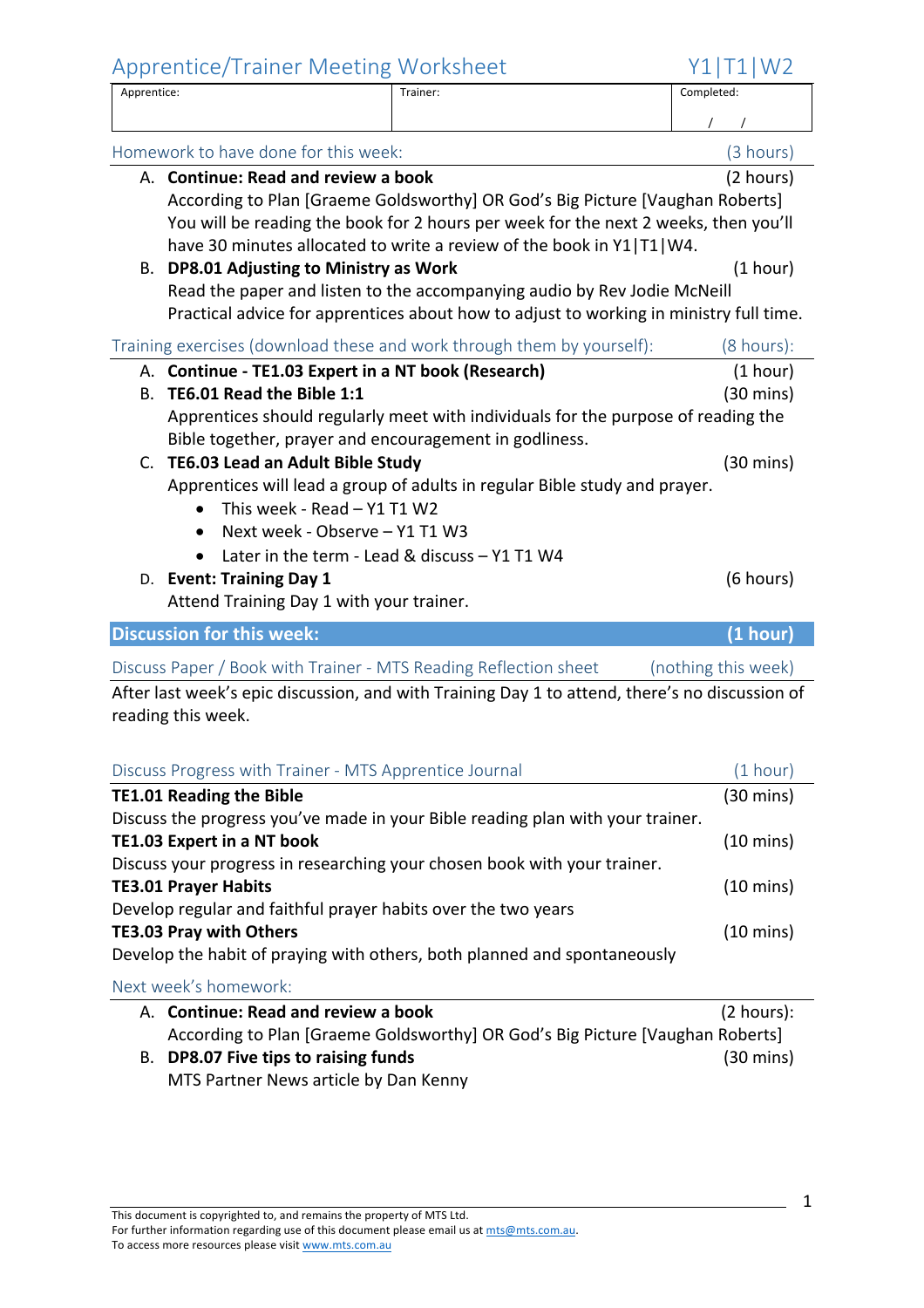| Apprentice: | Trainer:<br>. | Completed: |
|-------------|---------------|------------|
|             |               |            |

# Homework to have done for this week: (2.5 hours)

#### A. **Continue:** Read and review a book (2 hours):

According to Plan [Graeme Goldsworthy] OR God's Big Picture [Vaughan Roberts] You will be reading the book for 2 more hours this week, then you'll have 30 minutes allocated to write a review of the book next week.

#### **B. DP8.07** '5 tips to raising funds' **COMPASHER (30 mins)**

In this MTS Partner News article, Dan Kenny shares 5 tips to raising funds for their apprenticeship and to continue raising funds throughout the 2 years of the apprenticeship. It is vital that apprentice funds are kept at the appropriate level to continue receiving their payments. Read the paper and prepare to discuss it with your trainer in Y1|T1|W6

|    | Training exercises (download these and work through them by yourself):                                                                              | $(8 \text{ hours})$ :                                                                                |
|----|-----------------------------------------------------------------------------------------------------------------------------------------------------|------------------------------------------------------------------------------------------------------|
|    | A. Continue - TE1.03 Expert in a NT book (Research)                                                                                                 | (3 hours)                                                                                            |
|    | B. TE2.01 Prepare a Gospel Talk using Two Ways to Live (2WTL) (Research) (2 hours)                                                                  |                                                                                                      |
|    | Prepare and deliver a Gospel talk using the Two Ways to Live framework.                                                                             |                                                                                                      |
|    | Research & Prepare - Y1, T1, W1-10                                                                                                                  |                                                                                                      |
|    | Practice - Y1, T2, W1-2                                                                                                                             |                                                                                                      |
|    | Deliver - Y1, T2, W3                                                                                                                                |                                                                                                      |
|    | C. TE5.04 Follow up contacts                                                                                                                        |                                                                                                      |
|    | Develop various strategies to keep exposing evangelistic contacts to the gospel and                                                                 |                                                                                                      |
|    | to other Christians                                                                                                                                 |                                                                                                      |
|    |                                                                                                                                                     |                                                                                                      |
|    | D. Continue - TE6.01 Read the Bible 1:1 - Find someone and set up date                                                                              |                                                                                                      |
| Е. | Continue - TE6.03 Observe your Trainer leading an Adult Bible Study                                                                                 |                                                                                                      |
| F. | <b>TE6.07 Listen to Preaching</b>                                                                                                                   |                                                                                                      |
|    | Listen to preaching "professionally" with a view to mastering the craft of preaching                                                                |                                                                                                      |
| G. | <b>TE8.01 Raise Personal Financial Partners</b>                                                                                                     |                                                                                                      |
|    | Apprentices will begin to raise personal financial partners during their MTS training. Y1 T1 W3 -                                                   |                                                                                                      |
|    | Read TE8.01                                                                                                                                         |                                                                                                      |
|    | Y1 T1 W4 - Create a template for a Newsletter to be used over the 2 years<br>$\bullet$                                                              |                                                                                                      |
|    | Y1 T1 W5 - Make calls/contact potential donors<br>$\bullet$<br>Y1 T1 W6 - Church spotlight to encourage church family to support with prayer and/or |                                                                                                      |
|    | $\bullet$<br>finances                                                                                                                               |                                                                                                      |
|    | Y1 T1 W7-Follow up donors                                                                                                                           |                                                                                                      |
|    | NB - Then first week of each term is to be used as follow up of partner's giving                                                                    | $(30 \text{ mins})$<br>$(30 \text{ mins})$<br>(1 hour)<br>$(30 \text{ mins})$<br>$(30 \text{ mins})$ |
|    | Y1 T3 W1 Newsletter/update/contact<br>$\bullet$                                                                                                     |                                                                                                      |
|    | Y1 T4 W1 Newsletter/update/contact<br>$\bullet$                                                                                                     |                                                                                                      |
|    | Y2 T1 W1 Newsletter/update/contact<br>$\bullet$                                                                                                     |                                                                                                      |
|    | Y2 T2 W1 Newsletter/update/contact                                                                                                                  |                                                                                                      |
|    | Y2 T4 W1 conclusion with final newsletter/thanks/where to from here                                                                                 |                                                                                                      |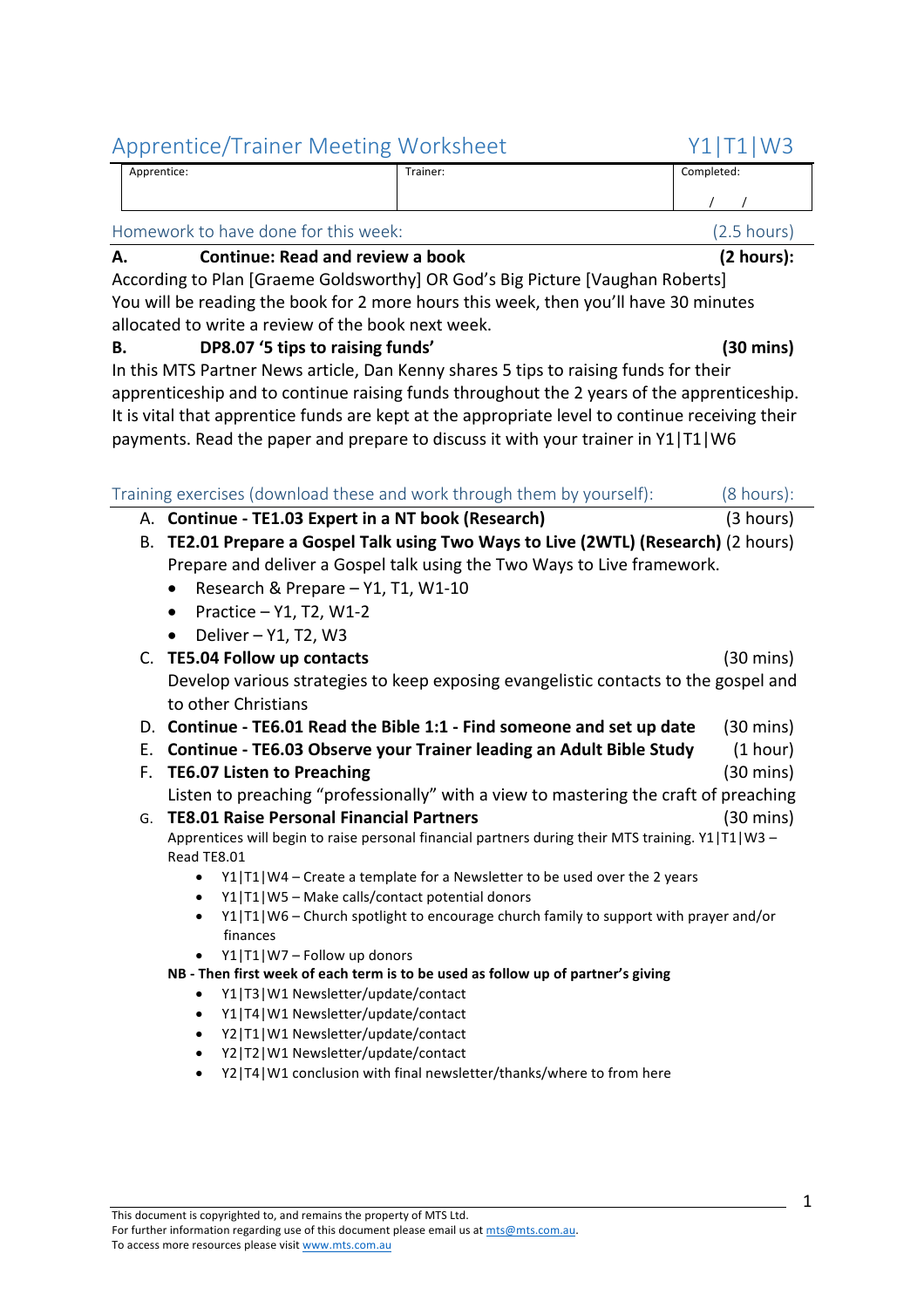| <b>Discussion for this week</b>                                                                                                                                                                                                              | (1.5 hours):                                                                                                                               |
|----------------------------------------------------------------------------------------------------------------------------------------------------------------------------------------------------------------------------------------------|--------------------------------------------------------------------------------------------------------------------------------------------|
| Discuss Paper / Book with Trainer - MTS Reading Reflection sheet                                                                                                                                                                             |                                                                                                                                            |
| DP8.01 "Adjusting to Ministry as Work"<br>Read through the article with your trainer and discuss any questions you may have.                                                                                                                 | (30 minutes)<br>(1 hour)<br>(1 hour)<br>(30 mins):<br>(30 mins):<br>Read the paper and prepare to discuss it with your trainer in Y1 T1 W7 |
| Discuss Progress with Trainer - MTS Apprentice Journal                                                                                                                                                                                       |                                                                                                                                            |
| TE6.01 Read the Bible 1:1                                                                                                                                                                                                                    |                                                                                                                                            |
| Next week's homework:                                                                                                                                                                                                                        |                                                                                                                                            |
| A. Continue: Read and review a book<br>According to Plan [Graeme Goldsworthy] OR God's Big Picture [Vaughan Roberts]<br>Write a review of the book this week using the MTS Reading Reflection $-$ for books<br>and training papers template. |                                                                                                                                            |
| B. DP3.01 "Living God who Hears" - Graham Cole                                                                                                                                                                                               |                                                                                                                                            |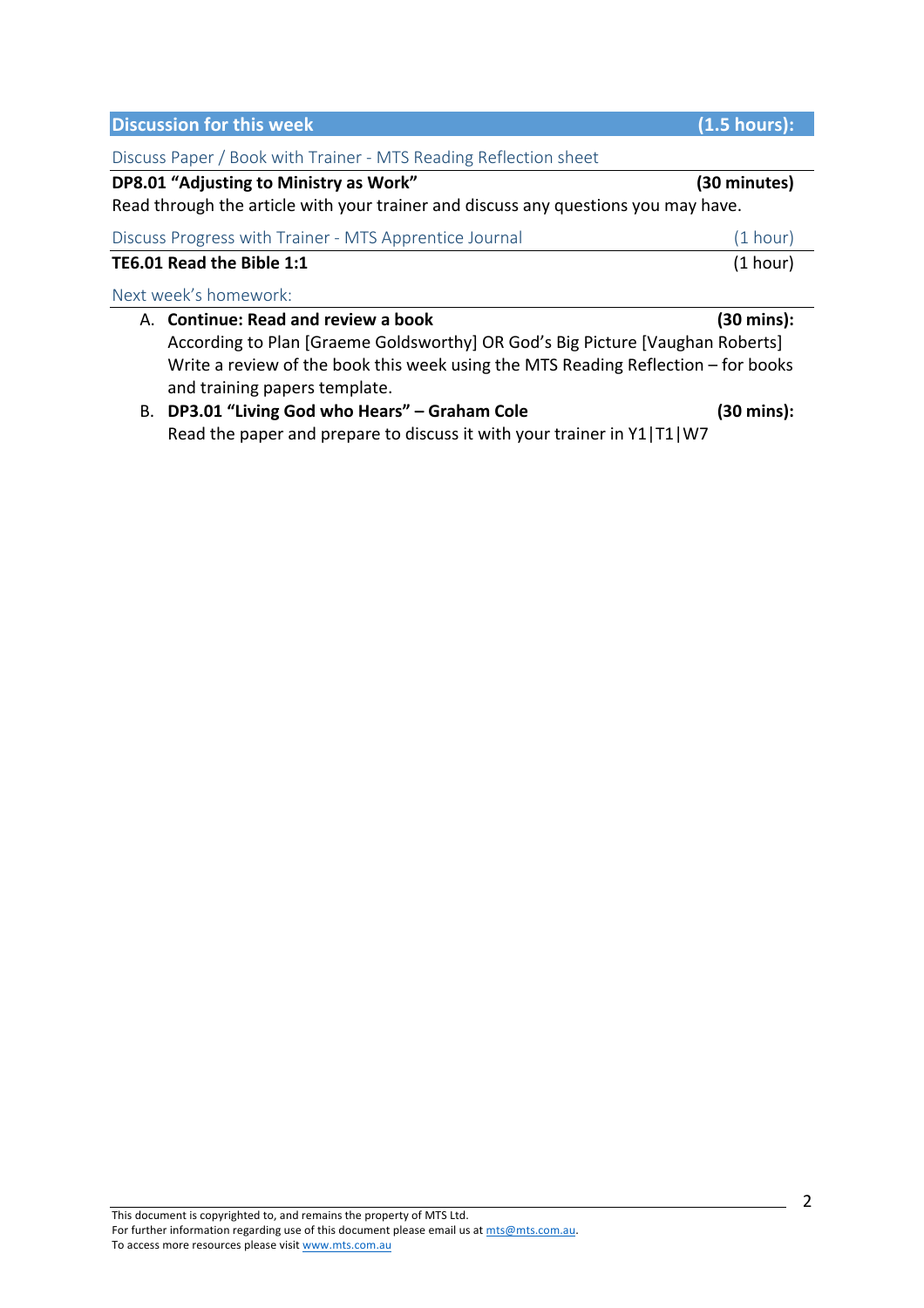| Apprentice:                                                            | Trainer:                                                                              | Completed:            |
|------------------------------------------------------------------------|---------------------------------------------------------------------------------------|-----------------------|
|                                                                        |                                                                                       |                       |
|                                                                        | Homework to have done for this week:                                                  | (1 hour)              |
|                                                                        | A. Continue: Read and review a book                                                   | (30 mins):            |
|                                                                        | According to Plan [Graeme Goldsworthy] OR God's Big Picture [Vaughan Roberts]         |                       |
|                                                                        | Write a review of the book this week using the MTS Reading Reflection – for books     |                       |
|                                                                        | and training papers template.                                                         |                       |
|                                                                        | B. DP3.01 "Living God who Hears" - Graham Cole                                        | $(30 \text{ mins})$ : |
|                                                                        | Unlike idols, our God is a living God. Graham Cole looks at how this should drive our |                       |
|                                                                        | prayer.                                                                               |                       |
| Training exercises (download these and work through them by yourself): | $(9.5$ hours):                                                                        |                       |
|                                                                        | A. Continue - TE1.03 Expert in a NT book (Research)                                   | (3 hours)             |
| В.                                                                     | Continue - TE2.01 Prepare a Gospel Talk using 2WTL (Research)                         | (2 hours)             |
| C.                                                                     | TE3.02 The Extra Mile: Study Philippians 2                                            | (2 hours)             |
|                                                                        | Take responsibility for a "behind the scenes" task at church or in another ministry   |                       |
|                                                                        | D. TE5.06 Establish new people in church                                              | (1 hour)              |
|                                                                        | Learn the skills needed to enfold new believers into church life                      |                       |
|                                                                        |                                                                                       |                       |
| Е.                                                                     | Continue - TE6.03 Apprentice lead group & be assessed leading an Adult Bible          |                       |
|                                                                        | Study (1 hour)                                                                        |                       |
| F.                                                                     | <b>Continue - TE8.01 Raise Personal Financial Partners</b>                            | (30 mins)             |
|                                                                        | Create your supporter newsletter template.                                            |                       |

| <b>Discussion for this week:</b>                                                             | $(1.5 \text{ hours})$ |  |
|----------------------------------------------------------------------------------------------|-----------------------|--|
| Discuss Paper / Book with Trainer - MTS Reading Reflection sheet                             | (nil)                 |  |
| There's no discussion of reading this week, so you have time for all the training exercises. |                       |  |

| Discuss Progress with Trainer - MTS Apprentice Journal    | $(1.5 \text{ hours})$ |
|-----------------------------------------------------------|-----------------------|
| <b>TE5.04 Follow up contacts</b>                          | $(15 \text{ mins})$   |
| TE6.01 Read the Bible 1:1                                 | $(30 \text{ mins})$   |
| TE6.03 Discuss assessment of leading an Adult Bible Study | $(15 \text{ mins})$   |
| <b>TE6.07 Listen to Preaching</b>                         | $(30 \text{ mins})$   |

| A. Read and review a book - The Cross of Christ [John Stott]           | $(1.5 \text{ hours})$ |
|------------------------------------------------------------------------|-----------------------|
| B. DP3.03 "Why Do We Pray" Tony Payne                                  | $(30 \text{ mins})$   |
| Read the paper and prepare to discuss it with your trainer in Y1 T1 W7 |                       |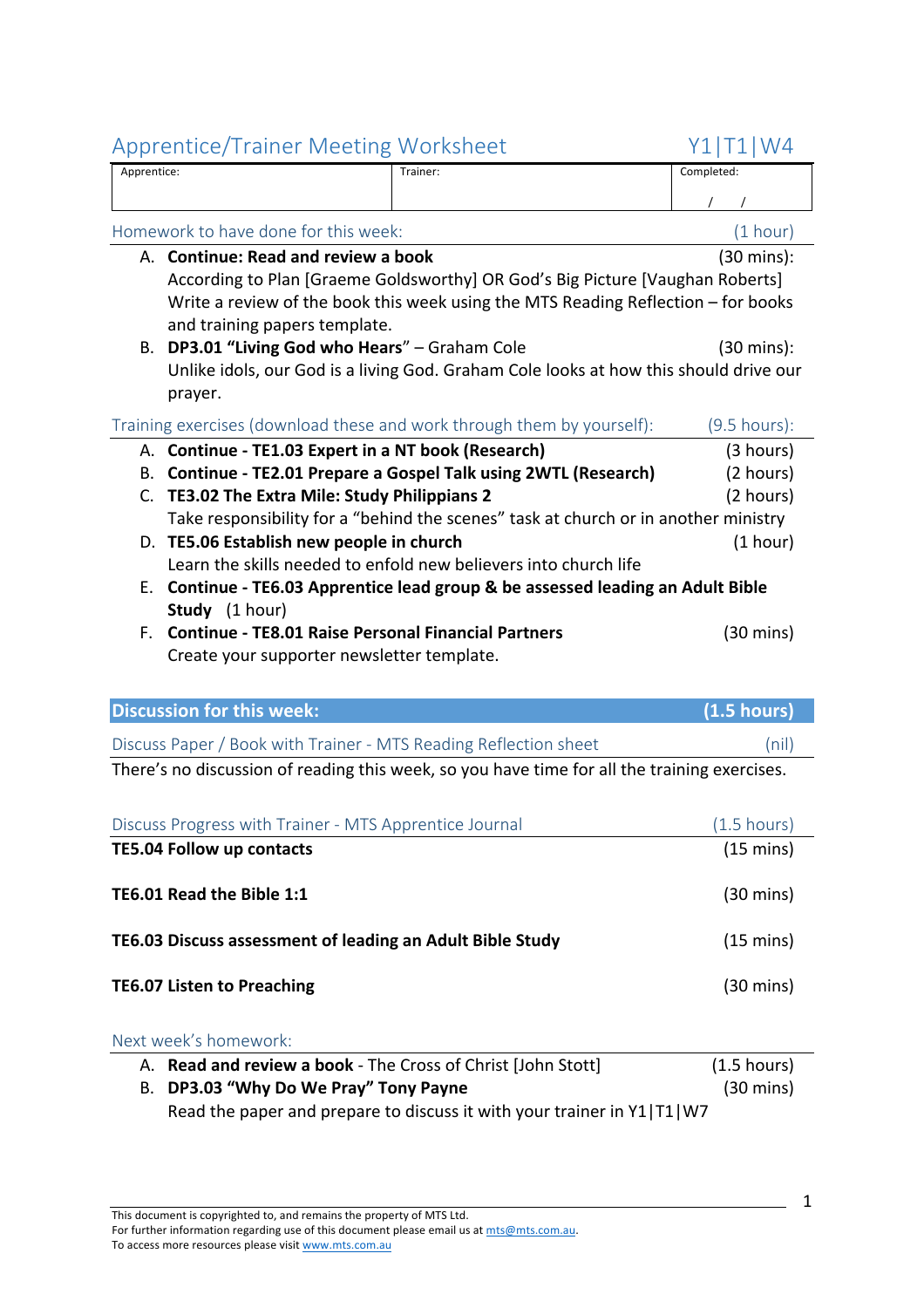|             | ippichacy indired incoming incredict                                                    | .                       |
|-------------|-----------------------------------------------------------------------------------------|-------------------------|
| Apprentice: | Trainer:                                                                                | Completed:              |
|             |                                                                                         |                         |
|             | Homework to have done for this week:                                                    | (2 hours)               |
|             | A. Read and review a book - The Cross of Christ (John Stott)                            | $(1.5 \text{ hours})$   |
|             | You will be reading this book for the next 5 weeks, then you'll have 30 minutes         |                         |
|             | allocated to write a review of the book in Y1 T1 W10.                                   |                         |
| В.          | DP3.03 "Why Do We Pray" Tony Payne                                                      | (30 mins)               |
|             | Tony Payne shows how God himself is the reason for our prayers. His willingness,        |                         |
|             | ability and holiness, and the relationship we have with him, all allow, in fact demand, |                         |
|             | prayer. Read the paper and prepare to discuss it with your trainer in Y1 T1 W7          |                         |
|             | Training exercises (download these and work through them by yourself):                  | $(7.5 \text{ hours})$ : |
|             | A. Continue - TE1.03 Expert in a NT book (Research)                                     | (3 hours)               |
| В.          | <b>Continue - TE2.01 Prepare a Gospel Talk using 2WTL (Research)</b>                    | (2 hours)               |
| C.          | <b>TE5.05 Follow up a new Christian</b>                                                 | (1 hour)                |
|             | Follow up a new Christian and establish them in the faith                               |                         |
|             | D. Continue - TE6.03 Be assessed leading an Adult Bible Study                           | (1 hour)                |
| Е.          | <b>Continue - TE8.01 Raise Personal Financial Partners:</b>                             | (30 mins)               |
|             | Make calls & contact potential donors                                                   |                         |
|             |                                                                                         |                         |

| <b>Discussion for this week:</b>                                                                                                   | $(1.5 \text{ hours})$ |
|------------------------------------------------------------------------------------------------------------------------------------|-----------------------|
| Discuss Paper / Book with Trainer - MTS Reading Reflection sheet                                                                   | $(30 \text{ mins})$   |
| <b>Book Review:</b>                                                                                                                | $(30 \text{ mins})$   |
| Discuss your findings from reading and reviewing According to Plan [Graeme Goldsworthy]<br>OR God's Big Picture [Vaughan Roberts]. |                       |

| Discuss Progress with Trainer - MTS Apprentice Journal | (1 hour)            |
|--------------------------------------------------------|---------------------|
| TE3.02 The Extra Mile: Study Philippians 2             | $(15 \text{ mins})$ |
| TE5.06 Establish new people in church                  | $(30 \text{ mins})$ |
| <b>TE6.03 Leading an Adult Bible Study</b>             | $(15 \text{ mins})$ |

#### Next week's homework:

A. **Read and review a book** - The Cross of Christ [John Stott] (2 hours)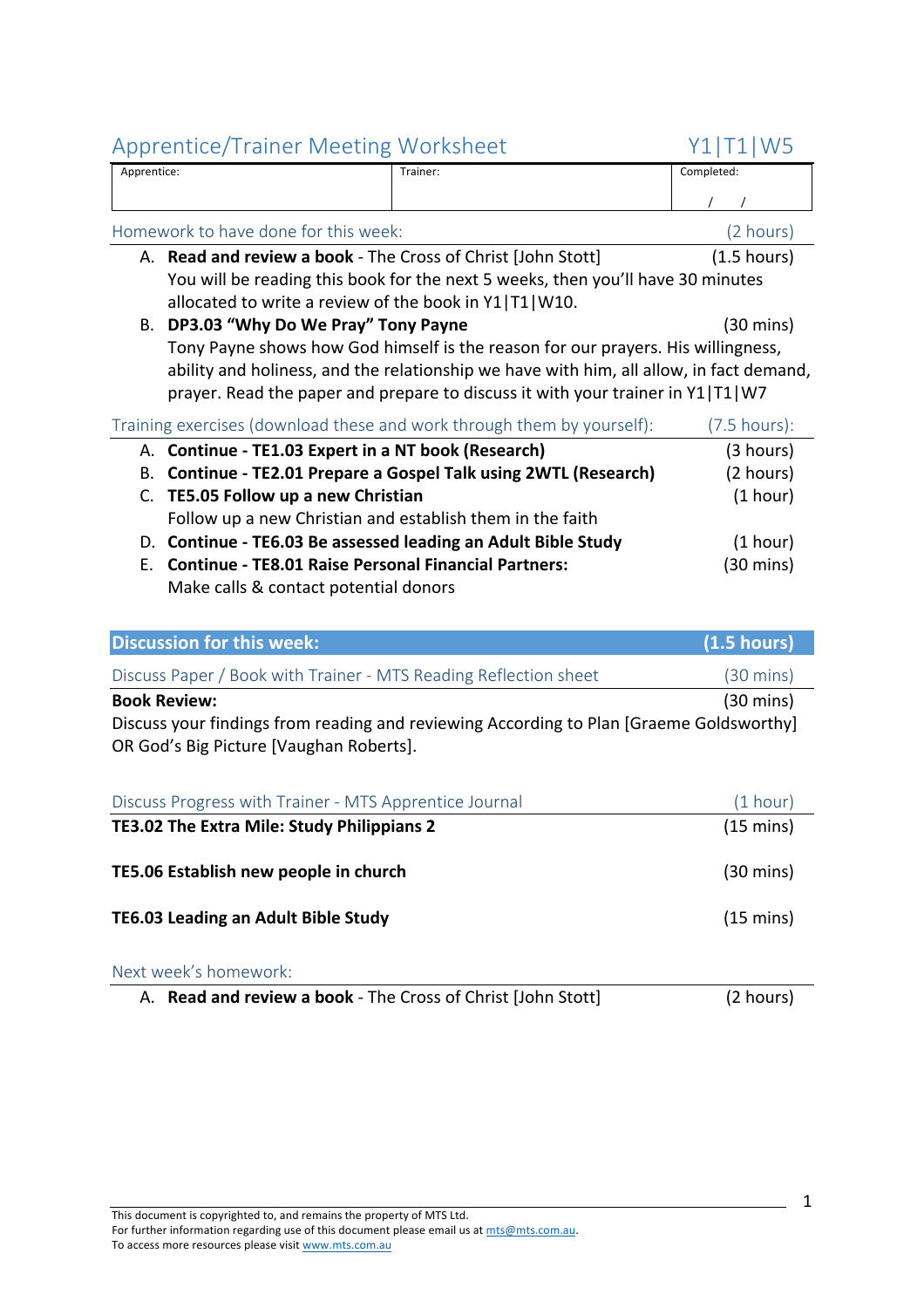# Apprentice/Trainer Meeting Worksheet  $Y1|T1|W6<sup>1</sup>$

| Apprentice:                          | Trainer:                                                                           | Completed:              |
|--------------------------------------|------------------------------------------------------------------------------------|-------------------------|
|                                      |                                                                                    |                         |
| Homework to have done for this week: |                                                                                    | (2 hours)               |
|                                      | A. Read and review a book - The Cross of Christ [John Stott]                       | (2 hours)               |
|                                      | You will be reading this book for the next 4 weeks, then you'll have 30 minutes    |                         |
|                                      | allocated to write a review of the book in Y1 T1 W10.                              |                         |
|                                      | Training exercises (download these and work through them by yourself):             | $(6.5 \text{ hours})$ : |
|                                      | A. Continue - TE1.03 Expert in a NT book (Research)                                | (3 hours)               |
| В.                                   | <b>Continue - TE2.01 Prepare a Gospel Talk using 2WTL(Research)</b>                | (2 hours)               |
| TE4.01 Ministry of the Pew<br>C.     |                                                                                    | (1 hour)                |
|                                      | Minister to people informally and purposefully at all church, conference and other |                         |
| meetings.                            |                                                                                    |                         |

D. **TE6.05 Lead Prayer in Church** (15 mins) Lead God's people in prayer in the church meeting (Roster Based) E. **Continue - TE8.01 Raise Personal Financial Partners** (15 mins) Church announcement / spotlight for prayer / finances

| <b>Discussion for this week:</b>                                                     | (1.25 hours)        |
|--------------------------------------------------------------------------------------|---------------------|
| Discuss Paper / Book with Trainer - MTS Reading Reflection sheet                     | $(30 \text{ mins})$ |
| DP8.07 Five tips to raising funds                                                    | $(30 \text{ mins})$ |
| In this MTS Partner News article, Dan Kenny shares 5 tips to raising funds for their |                     |

apprenticeship and to continue raising funds throughout the 2 years of the apprenticeship. It is vital that apprentice funds are kept at the appropriate level to continue receiving their payments.

| Discuss Progress with Trainer - MTS Apprentice Journal | $(45 \text{ mins})$ |
|--------------------------------------------------------|---------------------|
| <b>TE1.03 Expert in a NT book (Research)</b>           | (15 minutes)        |
| <b>TE5.05 Follow up a new Christian</b>                | $(30 \text{ mins})$ |
| Next week's homework:                                  |                     |

# A. **Read and review a book** - The Cross of Christ [John Stott] (2 hours) B. **DP3.04 Why Don't We Pray?** Tony Payne (30 mins)

 Design a Teaching Program on Guidance and the Bible

This document is copyrighted to, and remains the property of MTS Ltd. For further information regarding use of this document please email us at mts@mts.com.au. To access more resources please visit www.mts.com.au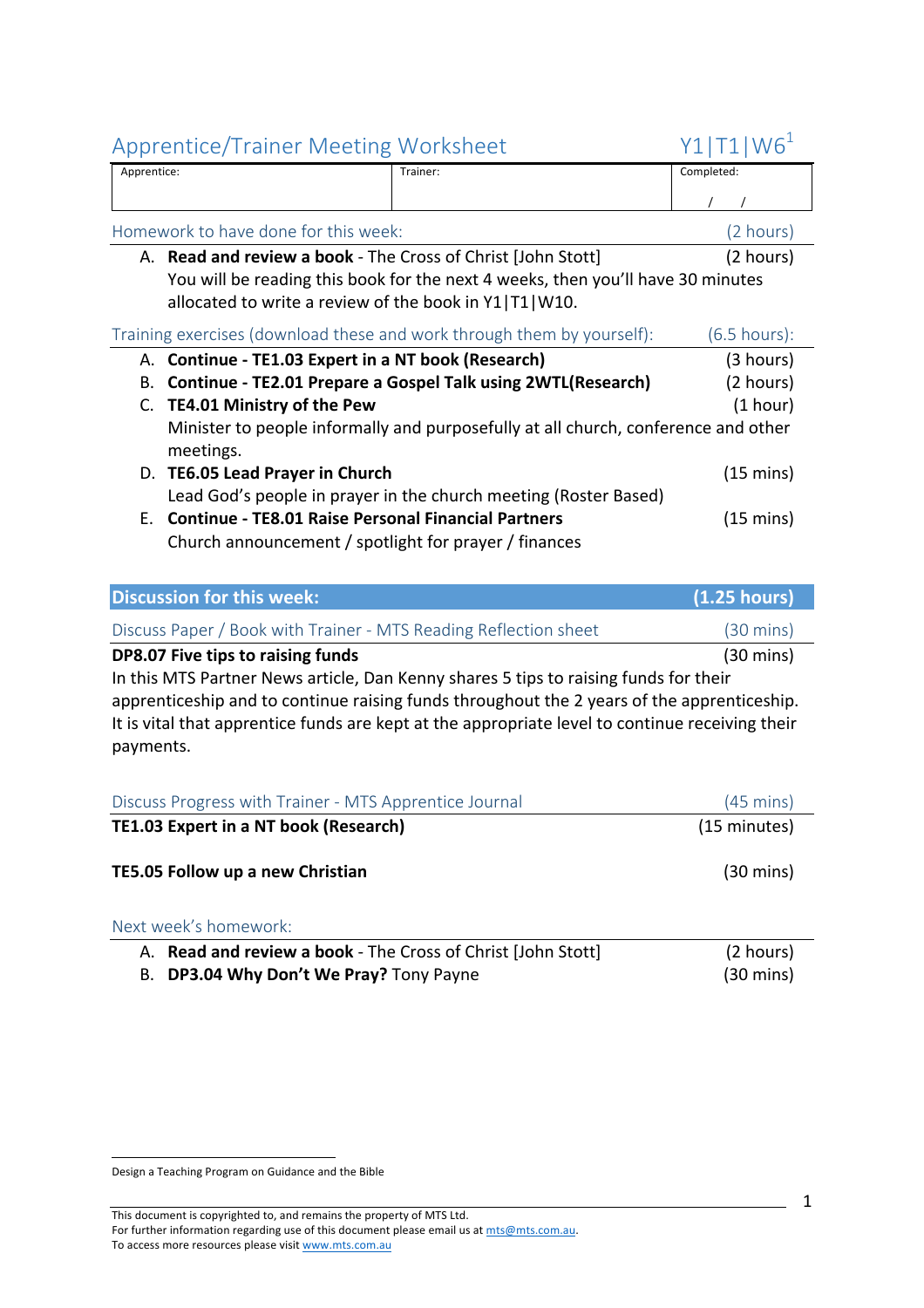| Apprentice: | Trainer: | Completed: |
|-------------|----------|------------|
|             |          |            |

| Homework to have done for this week:                                                | $(2.5 \text{ hours})$ |
|-------------------------------------------------------------------------------------|-----------------------|
| A. Read and review a book - The Cross of Christ [John Stott]                        | (2 hours)             |
| You will be reading this book for the next 3 weeks, then you'll have 30 minutes     |                       |
| allocated to write a review of the book in Y1 T1 W10.                               |                       |
| DP3.04 "Why Don't We Pray?" Tony Payne<br>В.                                        | $(30 \text{ mins})$   |
| Tony Payne looks at the reasons why so many Christians find prayer difficult, and   |                       |
| argues that the reasons we don't pray correspond very closely to the reasons we do. |                       |
| Training exercises (download these and work through them by yourself):              | (6 hours):            |
| A. Continue - TE1.03 Expert in a NT book (Research)                                 | (3 hours)             |
| <b>Continue - TE2.01 Prepare a Gospel Talk using 2WTL (Prepare)</b><br>В.           | (2 hours)             |
| <b>Continue - TE8.01 Raise Personal Financial Partners</b><br>C.                    | (1 hour)              |
|                                                                                     |                       |
| Follow up donors                                                                    |                       |
|                                                                                     |                       |
| <b>Discussion for this week:</b>                                                    | (2 hours)             |
| Discuss Paper / Book with Trainer - MTS Reading Reflection sheet                    | (1 hour)              |
| DP3.01 & DP3.03 Follow up                                                           | (1 hour)              |
| Read through the articles with your trainer and discuss any questions you may have. |                       |
|                                                                                     |                       |
| Discuss Progress with Trainer - MTS Apprentice Journal                              | (1 hour)              |
| TE4.01 Ministry of the Pew                                                          | $(30 \text{ mins})$   |
|                                                                                     |                       |

| A. <b>Read and review a book</b> - The Cross of Christ [John Stott] | (2 hours) |
|---------------------------------------------------------------------|-----------|
| B. Read and review a book - - Trellis and the Vine [Col Marshall]   | (2 hours) |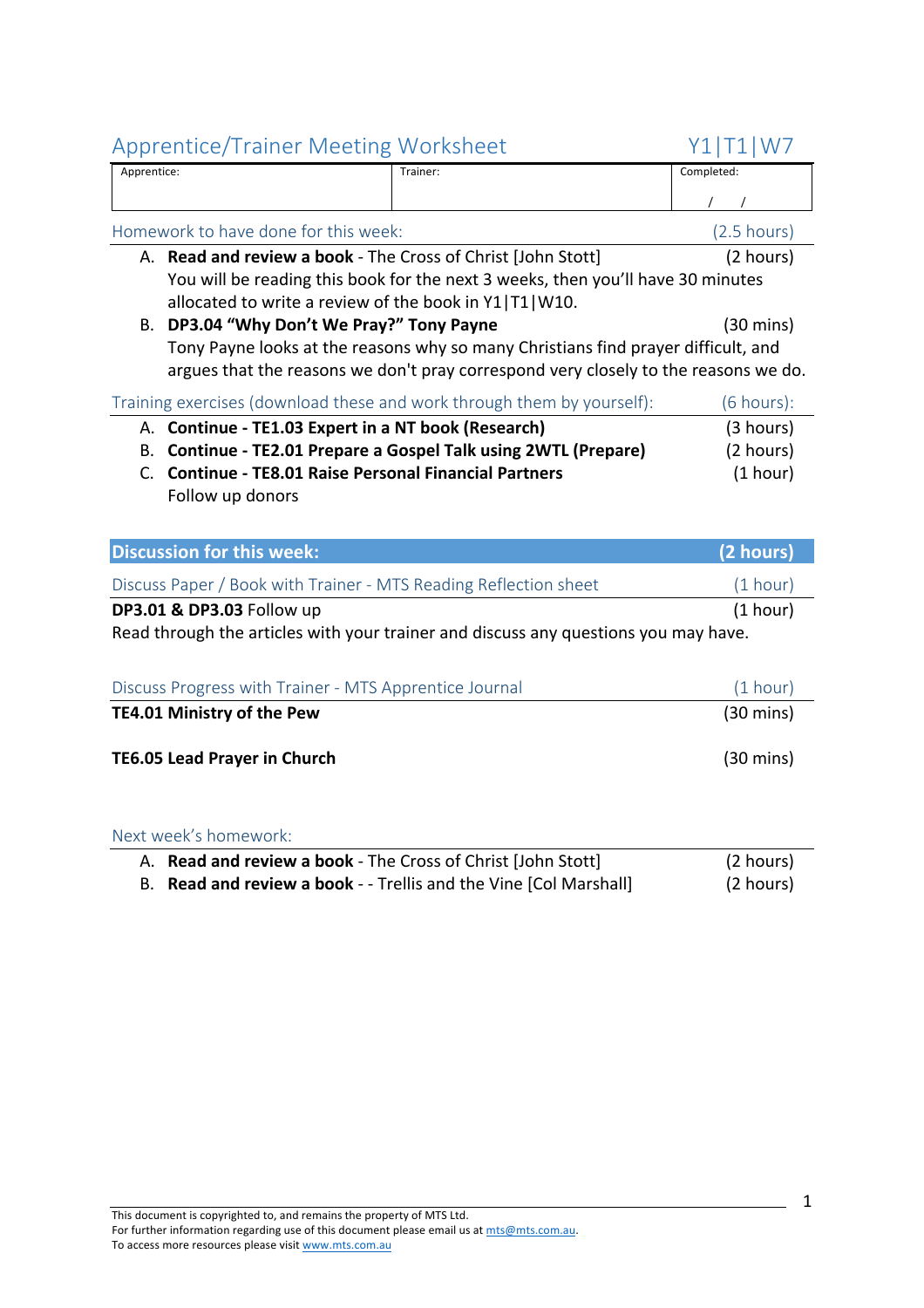| Apprentice:                                           |                                                                  | Trainer:                                                                                   | Completed:          |
|-------------------------------------------------------|------------------------------------------------------------------|--------------------------------------------------------------------------------------------|---------------------|
|                                                       |                                                                  |                                                                                            |                     |
| Homework to have done for this week:                  |                                                                  |                                                                                            | (4 hours)           |
|                                                       | A. Read and review a book - The Cross of Christ [John Stott]     |                                                                                            | (2 hours)           |
|                                                       |                                                                  | You will be reading this book for the next 2 weeks, then you'll have 30 minutes            |                     |
| allocated to write a review of the book in Y1 T1 W10. |                                                                  |                                                                                            |                     |
|                                                       |                                                                  | B. Read and review a book - - Trellis and the Vine [Col Marshall]                          | (2 hours)           |
|                                                       |                                                                  | You will be finishing reading this book for the next three weeks, then you'll have 1.5     |                     |
|                                                       |                                                                  | hours allocated to write a review of the book in Y1 T1 W10.                                |                     |
|                                                       |                                                                  | Training exercises (download these and work through them by yourself):                     | (7 hours):          |
|                                                       | A. Continue - TE1.03 Expert in a NT book (Research)              |                                                                                            | (3 hours)           |
|                                                       |                                                                  | B. Continue - TE2.01 Prepare a Gospel Talk using 2WTL (Prepare)                            | (2 hours)           |
| C. TE4.05 Marriage and ministry a. paper b. audio     |                                                                  |                                                                                            | (2 hours)           |
|                                                       |                                                                  |                                                                                            |                     |
|                                                       |                                                                  | Apprentices will be helped to identify weaknesses and strengths in their marriage,         |                     |
|                                                       |                                                                  | particularly with regard to the stresses involved in ministry and to develop strategies to |                     |
|                                                       | overcome problem areas. A) Paper B) Audio.                       |                                                                                            |                     |
|                                                       | <b>Discussion for this week:</b>                                 |                                                                                            | (1 hour)            |
|                                                       | Discuss Paper / Book with Trainer - MTS Reading Reflection sheet |                                                                                            | $(30 \text{ mins})$ |
|                                                       | DP3.04 Why Don't We Pray?                                        |                                                                                            | $(30 \text{ mins})$ |
|                                                       |                                                                  | Read through the article with your trainer and discuss any questions you may have.         |                     |
|                                                       |                                                                  |                                                                                            |                     |
|                                                       | Discuss Progress with Trainer - MTS Apprentice Journal           |                                                                                            | $(30 \text{ mins})$ |
|                                                       | <b>TE8.01 Raise Personal Financial Partners</b>                  |                                                                                            | $(30 \text{ mins})$ |
|                                                       |                                                                  |                                                                                            |                     |
|                                                       | Next week's homework:                                            |                                                                                            |                     |
|                                                       | A. Read and review a book - The Cross of Christ [John Stott]     |                                                                                            | (2 hours)           |
|                                                       | B. Read and review a book - Trellis and the Vine [Col Marshall]  |                                                                                            | (2 hours)           |
|                                                       | C. DP1.01 The Wisdom of the World                                |                                                                                            | (1 hour)            |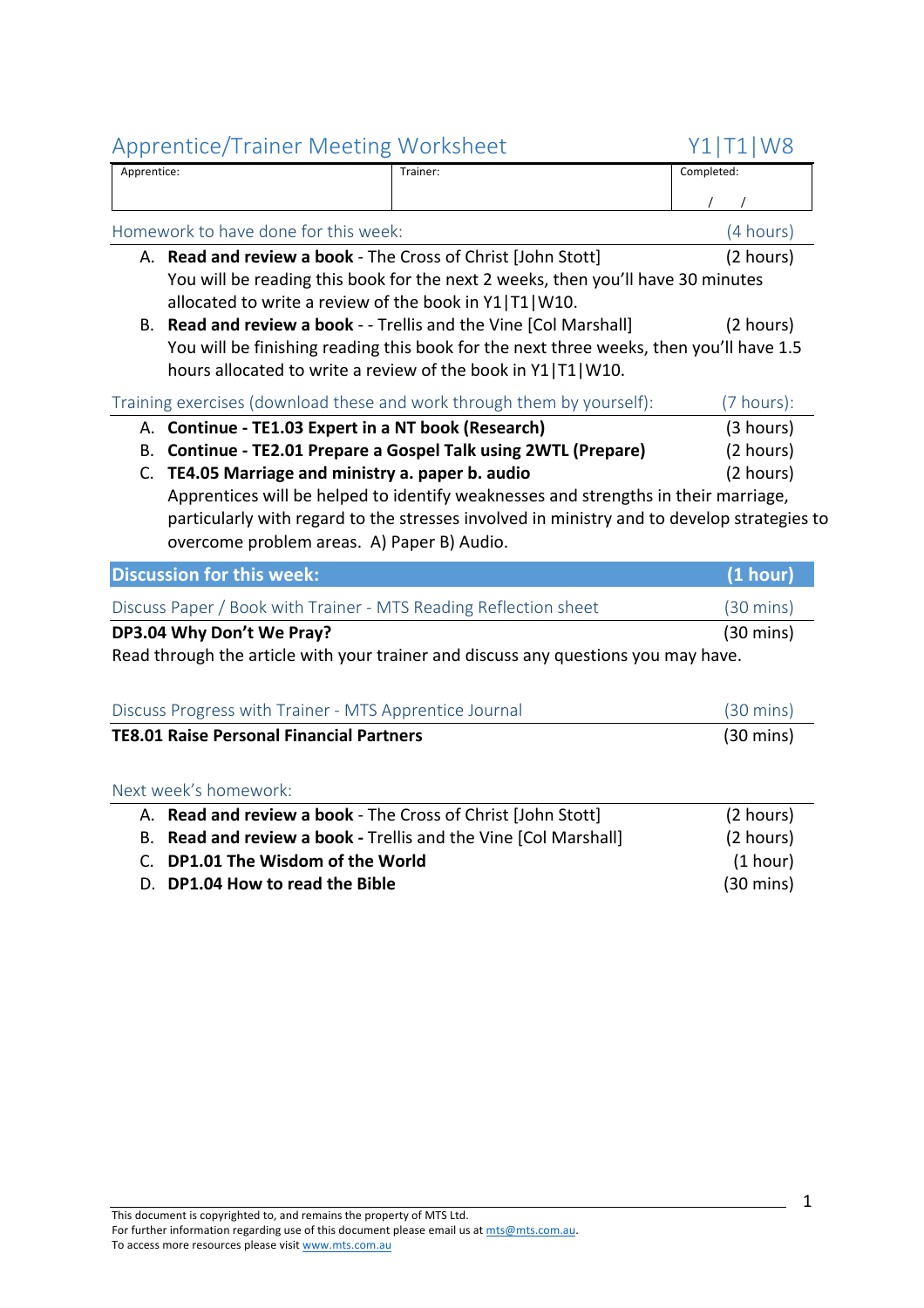|                                                                                          | Apprentice:                                                      | Trainer:                                                                                                                                            | Completed:          |
|------------------------------------------------------------------------------------------|------------------------------------------------------------------|-----------------------------------------------------------------------------------------------------------------------------------------------------|---------------------|
|                                                                                          |                                                                  |                                                                                                                                                     |                     |
|                                                                                          | Homework to have done for this week:                             |                                                                                                                                                     | $(5.5$ hours)       |
|                                                                                          | A. DP1.01 The Wisdom of the World                                |                                                                                                                                                     | (1 hour)            |
|                                                                                          |                                                                  | Andrew Shead explores the nature of wisdom and the light it throws on all human                                                                     |                     |
| activity, particularly the implications it has for the way Christians should think about |                                                                  |                                                                                                                                                     |                     |
|                                                                                          | work and our involvement in the world.                           |                                                                                                                                                     |                     |
| В.                                                                                       | DP1.04 How to read the Bible                                     | This article was posted in The Briefing, 19 Sept 1990, and gives an understanding in                                                                | $(30 \text{ mins})$ |
|                                                                                          |                                                                  | what a particular passage means, and how it applies to us. There are a few principles                                                               |                     |
|                                                                                          | which may be helpful.                                            |                                                                                                                                                     |                     |
|                                                                                          | C. Read and review a book - The Cross of Christ [John Stott]     |                                                                                                                                                     | (2 hours)           |
|                                                                                          |                                                                  | You will be finishing reading this book this week, then you'll have 2 hours allocated                                                               |                     |
|                                                                                          | to write a review of the book in Y1 T1 W10.                      |                                                                                                                                                     |                     |
|                                                                                          |                                                                  | D. Read and review a book - - Trellis and the Vine [Col Marshall]                                                                                   | (2 hours)           |
|                                                                                          |                                                                  | You will be finishing reading this book for the next two weeks, then you'll have 1.5<br>hours allocated to write a review of the book in Y1 T1 W10. |                     |
|                                                                                          |                                                                  |                                                                                                                                                     |                     |
|                                                                                          |                                                                  | Training exercises (download these and work through them by yourself):                                                                              | $(5.25$ hours):     |
| В.                                                                                       | A. Continue - TE1.03 Expert in a NT book (Research)              | Continue - TE2.01 Prepare a Gospel Talk using Two Ways to Live (Prepare) (1 hour)                                                                   | (3 hours)           |
|                                                                                          | C. TE5.01 Walk-up Evangelism (develop opening questions)         |                                                                                                                                                     | (1 hour)            |
|                                                                                          |                                                                  | Be active in regular sessions of walk-up evangelism throughout the two years                                                                        |                     |
|                                                                                          | D. TE6.04 Read the Bible in church                               |                                                                                                                                                     | $(15 \text{ mins})$ |
|                                                                                          |                                                                  | Practice the skill of reading the Bible in church and other public meetings (Roster                                                                 |                     |
|                                                                                          |                                                                  |                                                                                                                                                     |                     |
|                                                                                          | based)                                                           |                                                                                                                                                     |                     |
|                                                                                          | <b>Discussion for this week:</b>                                 |                                                                                                                                                     | $(1.25$ hours)      |
|                                                                                          | Discuss Paper / Book with Trainer - MTS Reading Reflection sheet |                                                                                                                                                     | (nil)               |
|                                                                                          | No paper to discuss this week.                                   |                                                                                                                                                     |                     |
|                                                                                          | Discuss Progress with Trainer - MTS Apprentice Journal           |                                                                                                                                                     | (1.25 hours)        |
|                                                                                          | <b>TE1.01 Reading the Bible</b>                                  |                                                                                                                                                     | $(15 \text{ mins})$ |
|                                                                                          |                                                                  |                                                                                                                                                     |                     |
|                                                                                          | <b>TE3.01 Prayer Habits</b>                                      |                                                                                                                                                     | $(15 \text{ mins})$ |
|                                                                                          | <b>TE3.03 Pray with Others</b>                                   |                                                                                                                                                     | $(15 \text{ mins})$ |
|                                                                                          |                                                                  |                                                                                                                                                     |                     |
|                                                                                          | TE4.05 Marriage and ministry (Paper & Audio)                     |                                                                                                                                                     | $(30 \text{ mins})$ |
|                                                                                          | Next week's homework:                                            |                                                                                                                                                     |                     |
|                                                                                          | A. Read and review a book - The Cross of Christ [John Stott]     |                                                                                                                                                     | (2 hours)           |
|                                                                                          | Write book review/reflection                                     |                                                                                                                                                     |                     |
|                                                                                          | <b>Continue Reading</b>                                          | B. Read and review a book - - Trellis and the Vine [Col Marshall]                                                                                   | (2 hours)           |

For further information regarding use of this document please email us at mts@mts.com.au. To access more resources please visit www.mts.com.au

1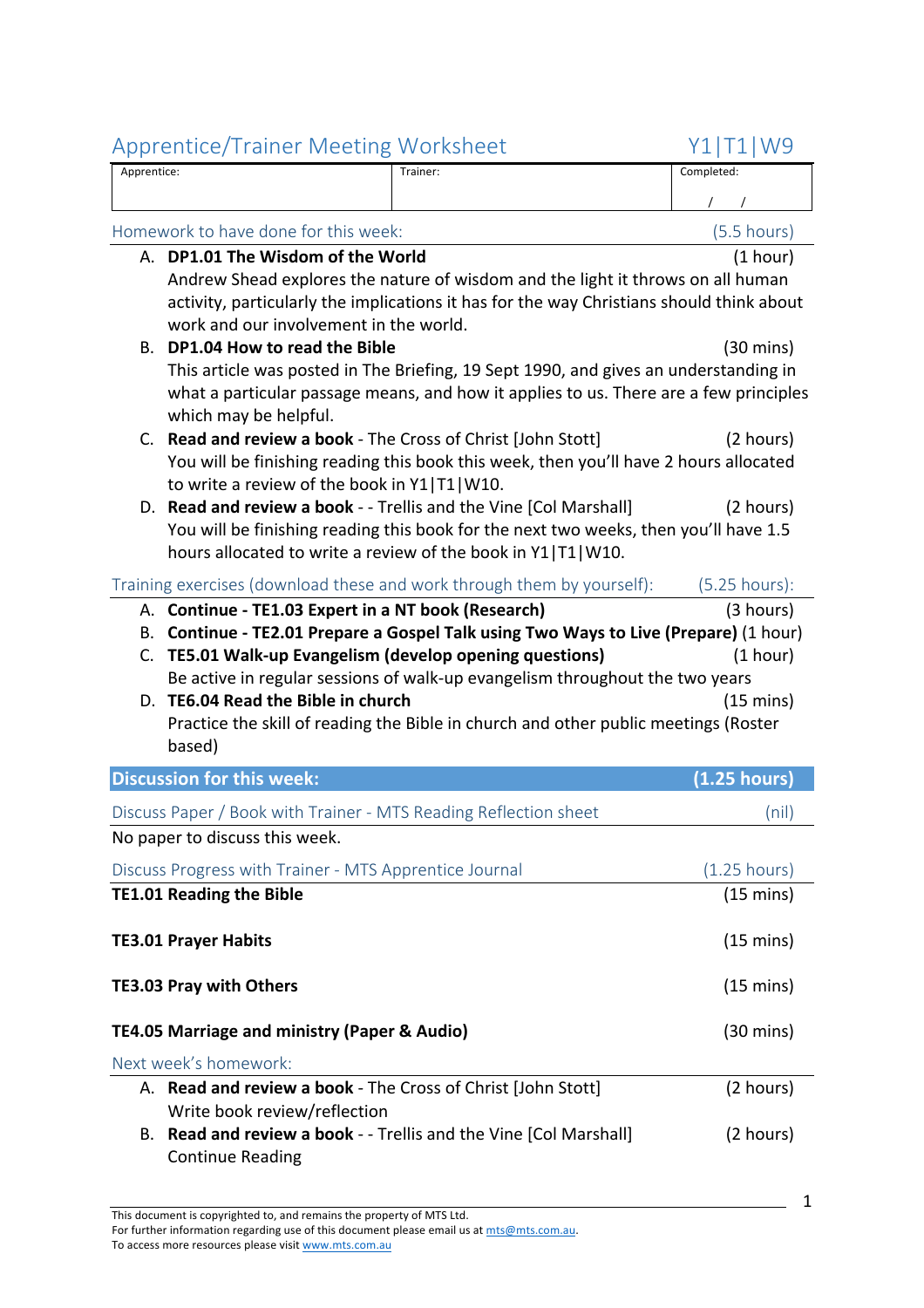| Apprentice: | Trainer: | Completed: |
|-------------|----------|------------|
|             |          |            |

| Homework to have done for this week:                                                                               | $(3.5 \text{ hours})$ |
|--------------------------------------------------------------------------------------------------------------------|-----------------------|
| A. Read and review a book - The Cross of Christ [John Stott]                                                       | (2 hours)             |
| Write a review of the book this week using the MTS Reading Reflection – for books<br>and training papers template. |                       |
|                                                                                                                    |                       |

B. **Read and review a book** - - Trellis and the Vine [Col Marshall] (1.5 hours) You have one last week to finish reading this book, then in Y1|T2|W1 you will have 1 hour to write a review of the book.

| Training exercises (download these and work through them by yourself): | (5 hours): |
|------------------------------------------------------------------------|------------|
| A. Continue - TE1.03 Expert in a NT book (Research)                    | (3 hours)  |
| B. Continue - TE2.01 Prepare a Gospel Talk using 2WTL (Prepare)        | (1 hour)   |
| C. Continue - TE5.01 Walk-up Evangelism (Evangelise)                   | (1 hour)   |

| <b>Discussion for this week:</b>                                                                            | $(2.5 \text{ hours})$                      |
|-------------------------------------------------------------------------------------------------------------|--------------------------------------------|
| Discuss Paper / Book with Trainer - MTS Reading Reflection sheet                                            | (30 mins)                                  |
| DP1.01 The Wisdom of the World<br>DP1.04 How to read the Bible                                              | $(15 \text{ mins})$<br>$(15 \text{ mins})$ |
| Discuss Progress with Trainer - MTS Apprentice Journal<br>TE2.01 Prepare a Gospel Talk using 2WTL- Guidance | (2 hours)<br>(1 hour)                      |
| <b>TE5.01 Walk-up Evangelism</b>                                                                            | (30 mins)                                  |
| TE6.04 Read the Bible in church                                                                             | $(30 \text{ mins})$                        |
|                                                                                                             |                                            |

Next week's homework (Term 2 Week 1):

| A. Read and review a book - - A Call to Spiritual reformation [Don Carson] (3 hours) |          |
|--------------------------------------------------------------------------------------|----------|
| Read this book over the next four weeks, and write a review in week 5.               |          |
| A. DP4.05 Ministry of the Pew - Col Marshall                                         | (1 hour) |
| B. Read and review a book - - Trellis and the Vine [Col Marshall]                    | (1 hour) |
| Write book review/reflection                                                         |          |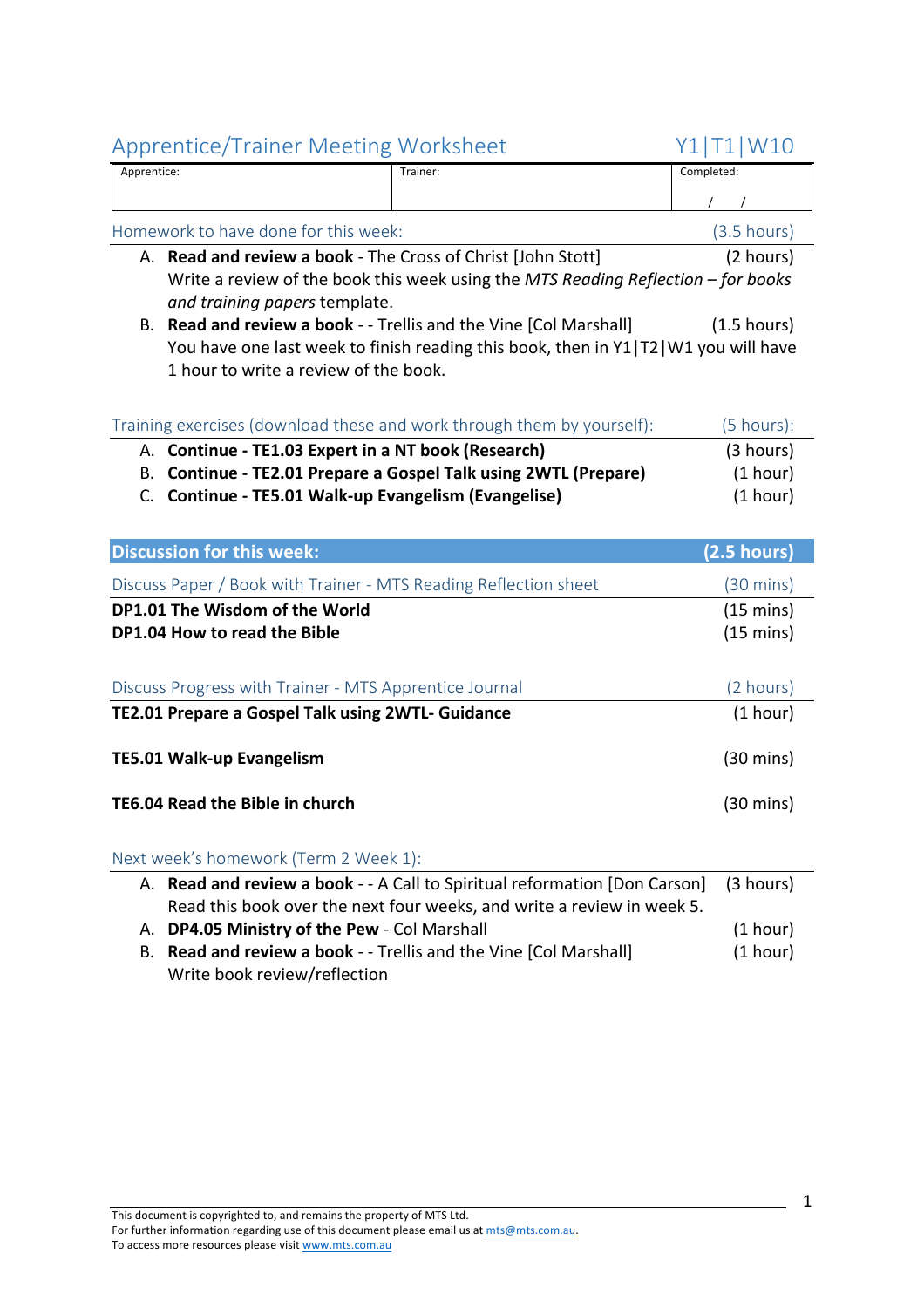| Apprentice: | Trainer:                                                                                  | Completed:    |
|-------------|-------------------------------------------------------------------------------------------|---------------|
|             |                                                                                           |               |
|             |                                                                                           |               |
|             | Homework to have done for this week:                                                      | (5 hours)     |
|             | B. BK3.01 Read Book A Call to Spiritual Reformation                                       | (3 hours)     |
|             | Read this book over the next four weeks, and write a review in week 5.                    |               |
| C.          | DP4.05 Ministry of the pew                                                                | (1 hour)      |
|             | Read the paper                                                                            |               |
|             | D. BK7.01 Write review/reflection The Trellis and the Vine                                | (1 hour)      |
|             | Write book review / reflection                                                            |               |
|             | Training exercises (download these and work through them by yourself):                    | (4 hours):    |
|             |                                                                                           |               |
|             | A. TE1.03 Prepare Expert in a New Testament Book                                          | (3 hours)     |
|             | <b>B. TE2.01 Practice Prepare a Gospel Talk</b>                                           | (1 hour)      |
|             | <b>Discussion for this week:</b>                                                          | (1.5 hours)   |
|             | Discuss Paper / Book with Trainer (MTS Reading Reflection sheet)                          |               |
|             | TE1.03 Expert in a New Testament Book                                                     | (1 hour)      |
|             | TE6.01 Read the Bible 1:1 Read the Bible One-to-One                                       | $(0.5$ hours) |
|             |                                                                                           |               |
|             | Discuss Progress with Trainer - MTS Apprentice Journal                                    | (nil)         |
|             |                                                                                           |               |
|             | Nothing to discuss this week, to give you more time to get start-of-term activities done. |               |

| A. BK3.01 Continue Reading Book: A Call to Spiritual Reformation | (3 hours)     |
|------------------------------------------------------------------|---------------|
| B. DP1.03 Bottom Up and Top Down                                 | $(0.5$ hours) |
| C. DP2.05 Four ways to live?                                     | $(0.5$ hours) |
| D. DP4.02 The ministry of welcoming                              | $(0.5$ hours) |
| E. DP4.03 Welcoming the newcomer                                 | $(0.5$ hours) |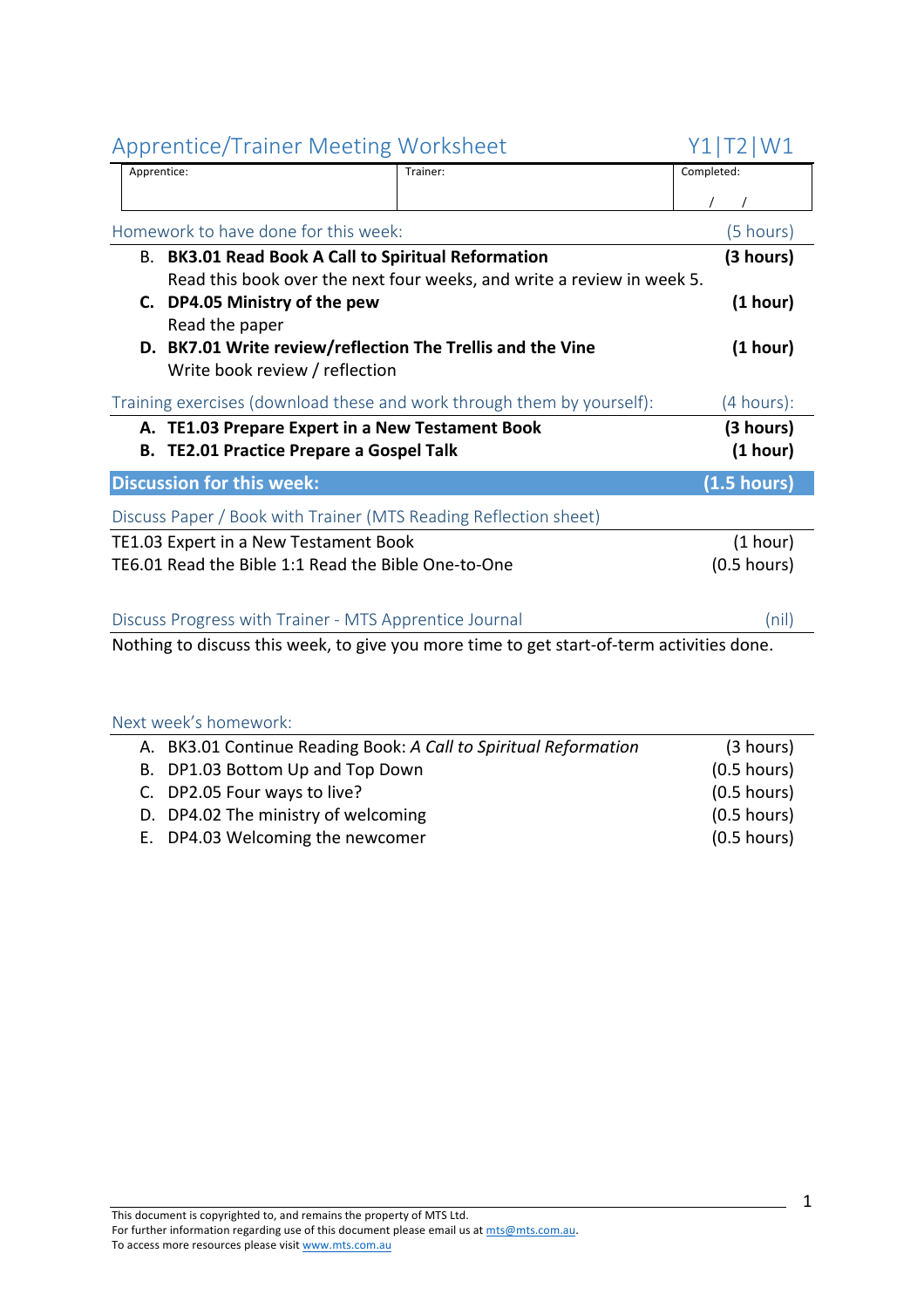| Apprentice/ Hallier McCellig Worksheet                 |                                                                        | <b>I ⊥   I ∠   V V ∠</b> |
|--------------------------------------------------------|------------------------------------------------------------------------|--------------------------|
| Apprentice:                                            | Trainer:                                                               | Completed:               |
|                                                        |                                                                        |                          |
| Homework to have done for this week:                   |                                                                        | (5 hours)                |
|                                                        | A. BK3.01 Continue Reading Book: A Call to Spiritual Reformation       | (3 hours)                |
| DP1.03 Bottom Up and Top Down<br>В.                    |                                                                        | $(0.5$ hours)            |
| DP2.05 Four ways to live?<br>C.                        |                                                                        | $(0.5$ hours)            |
| D. DP4.02 The ministry of welcoming                    |                                                                        | $(0.5$ hours)            |
| DP4.03 Welcoming the newcomer<br>Е.                    |                                                                        | $(0.5$ hours)            |
|                                                        | Training exercises (download these and work through them by yourself): | (4 hours):               |
|                                                        |                                                                        |                          |
| A. TE1.03 Prepare Expert in a New Testament Book       |                                                                        | (3 hours)                |
| <b>B. TE2.01 Practice Prepare a Gospel Talk</b>        |                                                                        | (1 hour)                 |
|                                                        |                                                                        |                          |
| <b>Discussion for this week:</b>                       |                                                                        | (1 hour)                 |
|                                                        | Discuss Paper / Book with Trainer (MTS Reading Reflection sheet):      |                          |
| A. DP4.05 Ministry of the pew                          |                                                                        | $(0.5$ hours)            |
|                                                        |                                                                        |                          |
| Discuss Progress with Trainer (MTS Apprentice Journal) |                                                                        |                          |
| <b>TE5.04 Follow up contacts</b>                       |                                                                        | $(0.5$ hours)            |
| Discuss progress on this task with your trainer        |                                                                        |                          |
|                                                        |                                                                        |                          |
| Next week's homework:                                  |                                                                        |                          |
| A. BK3.01 Read Book: A Call to Spiritual Reformation   |                                                                        | (3 hours)                |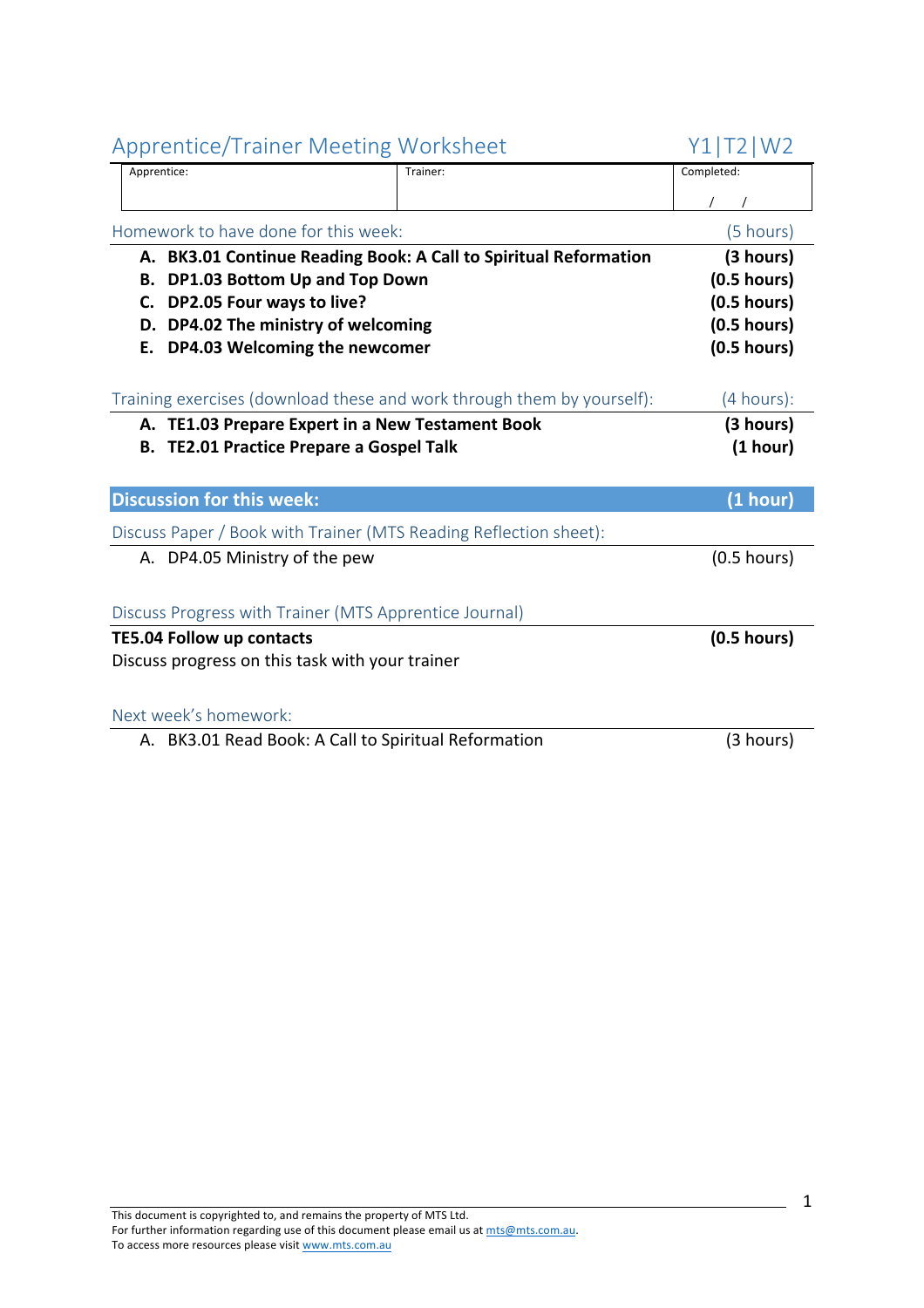| Homework to have done for this week:                              | (3 hours)                       |
|-------------------------------------------------------------------|---------------------------------|
| A. BK3.01 Read Book: A Call to Spiritual Reformation              | (3 hours)                       |
|                                                                   |                                 |
| <b>Training exercises</b>                                         | (4.5 hours this week):          |
| A. TE1.03 Expert in a New Testament Book                          | (3 hours)                       |
| <b>TE2.01</b> Deliver Gospel Talk Prepare a Gospel Talk<br>В.     | (1 hour)                        |
| <b>TE6.07</b> Listen to preaching Listen to Preaching<br>C.       | $(0.5$ hours)                   |
|                                                                   |                                 |
| <b>Discussion for this week:</b>                                  | (1.5 hours)                     |
| Discuss Paper / Book with Trainer                                 | (MTS Reading Reflection sheet): |
|                                                                   |                                 |
| DP2.05 Four ways to live?                                         | $(0.5$ hours)                   |
| <b>DP4.02</b> The ministry of welcoming                           | $(0.25$ hours)                  |
| <b>DP4.03</b> Welcoming the newcomer                              | $(0.25$ hours)                  |
|                                                                   |                                 |
| Discuss Progress with Trainer                                     | (MTS Apprentice Journal)        |
| <b>TE2.02</b> Design a Teaching Program on Guidance and the Bible | $(0.5$ hours)                   |
|                                                                   |                                 |
| Next week's homework:                                             |                                 |

Apprentice/Trainer Meeting Worksheet Y1|T2|W3 Apprentice: Trainer: Trainer: Completed: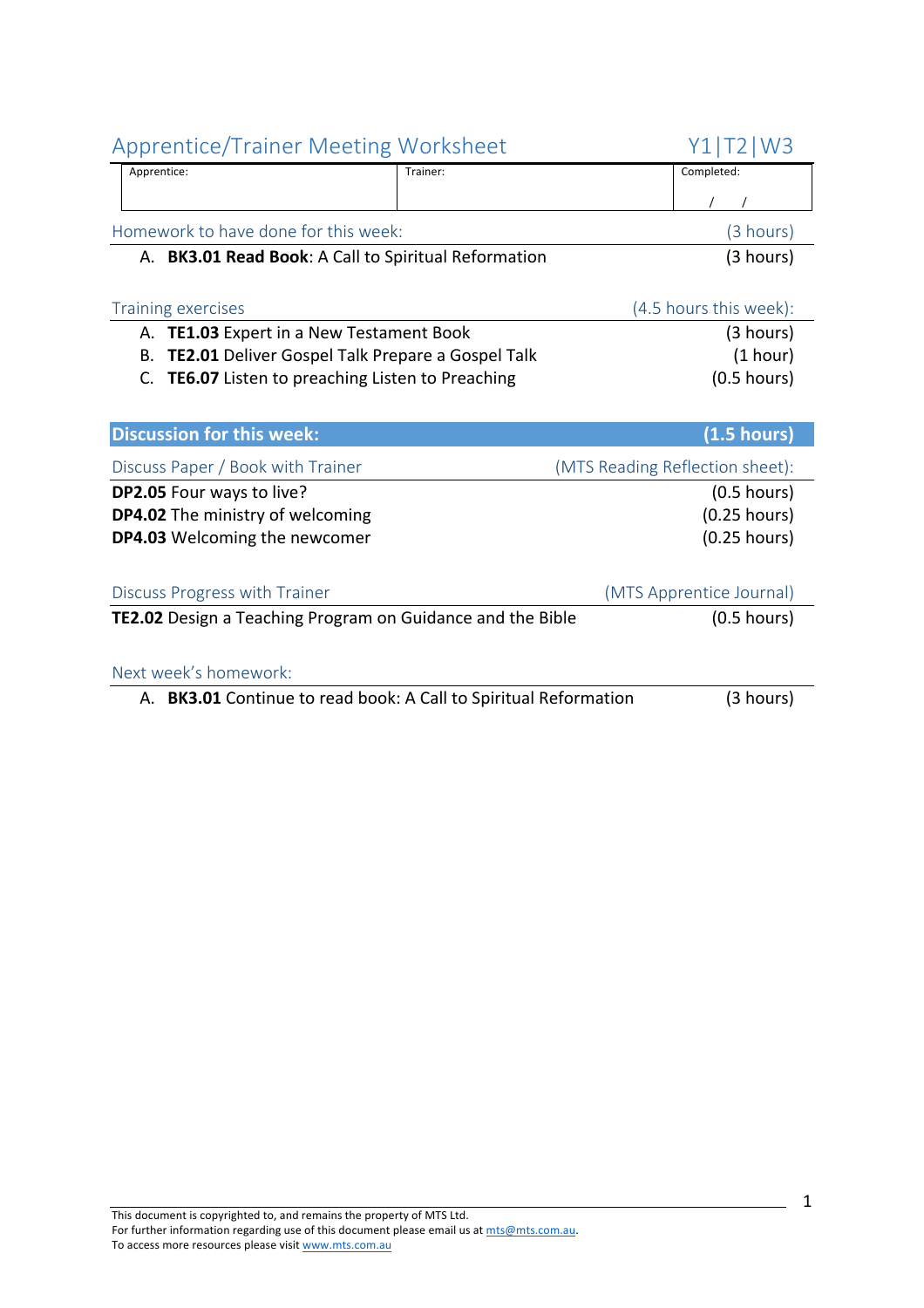| <b>Apprentice/Trainer Meeting Worksheet</b>                            |          | Y1 T2 W4                        |
|------------------------------------------------------------------------|----------|---------------------------------|
| Apprentice:                                                            | Trainer: | Completed:                      |
|                                                                        |          |                                 |
| Homework to have done for this week:                                   |          | (3 hours)                       |
| A. BK3.01 Read Book: A Call to Spiritual Reformation                   |          | (3 hours)                       |
|                                                                        |          |                                 |
| Training exercises (download these and work through them by yourself): |          | $(7 \text{ hours})$ :           |
| TE1.03 Prepare Expert in a New Testament Book<br>А.                    |          | (3 hours)                       |
| TE2.03 Design a teaching program on Predestination<br>В.               |          | (2 hours)                       |
| <b>TE4.02 Visit Newcomers and Members</b><br>$\mathsf{C}$ .            |          | (1 hour)                        |
| D. TE5.01 Evangelise Walk-Up Evangelism                                |          | (1 hour)                        |
|                                                                        |          |                                 |
| <b>Discussion for this week:</b>                                       |          | (1 hour)                        |
| Discuss Paper / Book with Trainer                                      |          | (MTS Reading Reflection sheet): |
| No readings to discuss this week!                                      |          |                                 |
|                                                                        |          |                                 |
| Discuss Progress with Trainer                                          |          | (MTS Apprentice Journal)        |
| TE4.01 Ministry of the Pew                                             |          | $(0.5$ hours)                   |
| TE6.07 Listen to preaching Listen to Preaching                         |          | $(0.5$ hours)                   |
|                                                                        |          |                                 |
| Next week's homework:                                                  |          |                                 |
| A. BK3.01 Write review/reflection A Call to Spiritual Reformation      |          | (2 hours)                       |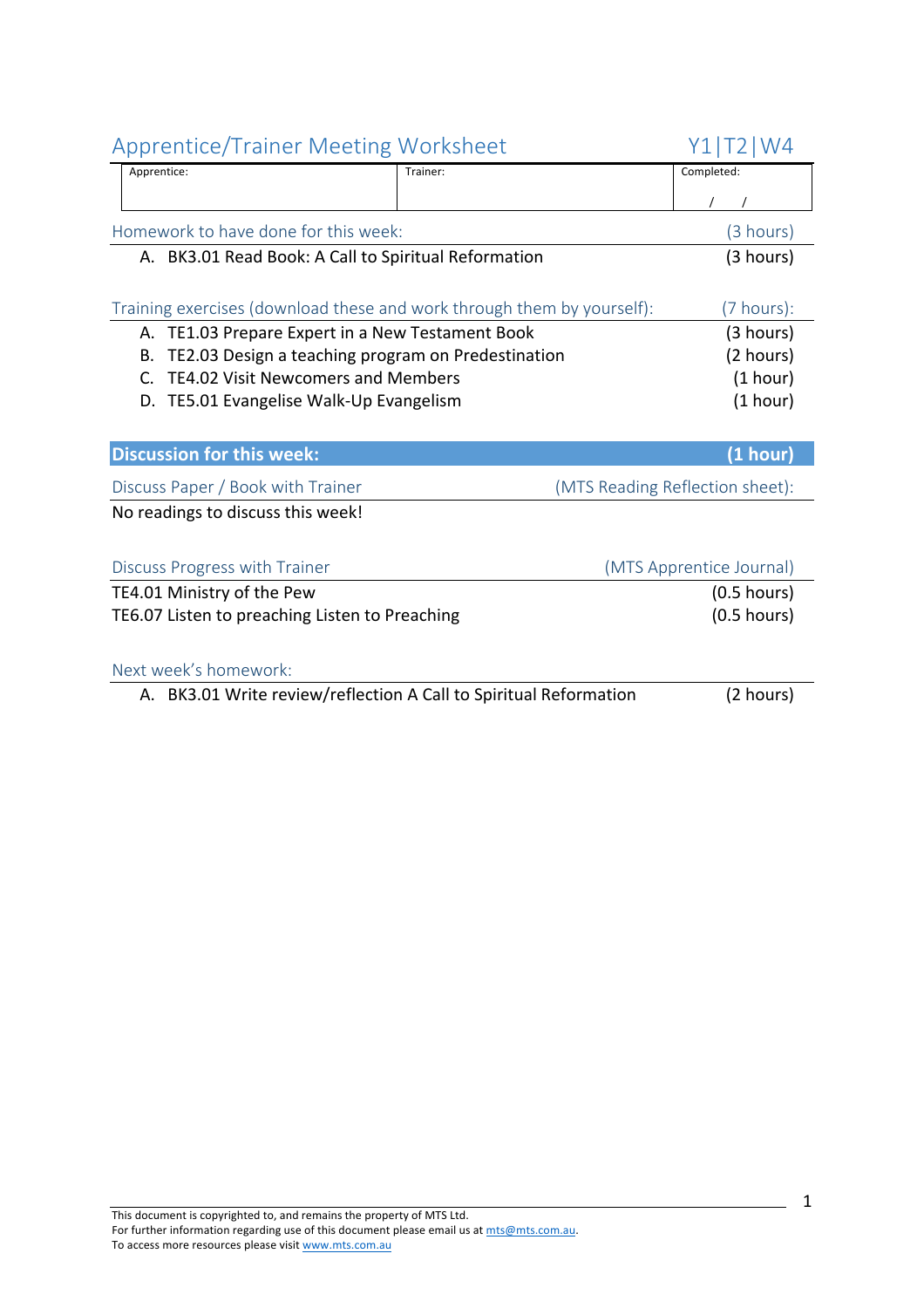| <b>Apprentice/Trainer Meeting Worksheet</b>                            |                                                                   | W <sub>5</sub>           |
|------------------------------------------------------------------------|-------------------------------------------------------------------|--------------------------|
| Apprentice:                                                            | Trainer:                                                          | Completed:               |
|                                                                        |                                                                   |                          |
| Homework to have done for this week:                                   |                                                                   | (2 hours)                |
| A. BK3.01 Write review/reflection A Call to Spiritual Reformation      |                                                                   | (2 hours)                |
|                                                                        |                                                                   |                          |
| Training exercises (download these and work through them by yourself): |                                                                   | $(6.5 \text{ hours})$ :  |
| TE1.03 Prepare Expert in a New Testament Book<br>А.                    |                                                                   | (3 hours)                |
| B.                                                                     | TE2.03 Predestination Design a Teaching Program on Predestination | (3 hours)                |
| TE6.05 Lead Prayer in Church Lead Prayer in Church<br>C.               |                                                                   | $(0.5$ hours)            |
|                                                                        |                                                                   |                          |
|                                                                        |                                                                   |                          |
| <b>Discussion for this week:</b>                                       |                                                                   | (2.5 hours)              |
| Discuss Paper / Book with Trainer                                      | (MTS Reading Reflection sheet):                                   |                          |
| No readings to discuss this week!                                      |                                                                   |                          |
| Discuss Progress with Trainer                                          |                                                                   | (MTS Apprentice Journal) |
| TE1.03 Prepare - Guidance Expert in a New Testament Book               |                                                                   | (1 hour)                 |
| TE5.01 Walk-Up Evangelism                                              |                                                                   | $(0.5$ hours)            |
| TE5.05 Follow up a new Christian                                       |                                                                   | $(0.5$ hours)            |
| TE5.06 Establish new people in church                                  |                                                                   | $(0.5$ hours)            |

#### Next week's homework:

No homework except to prepare for G8 next week!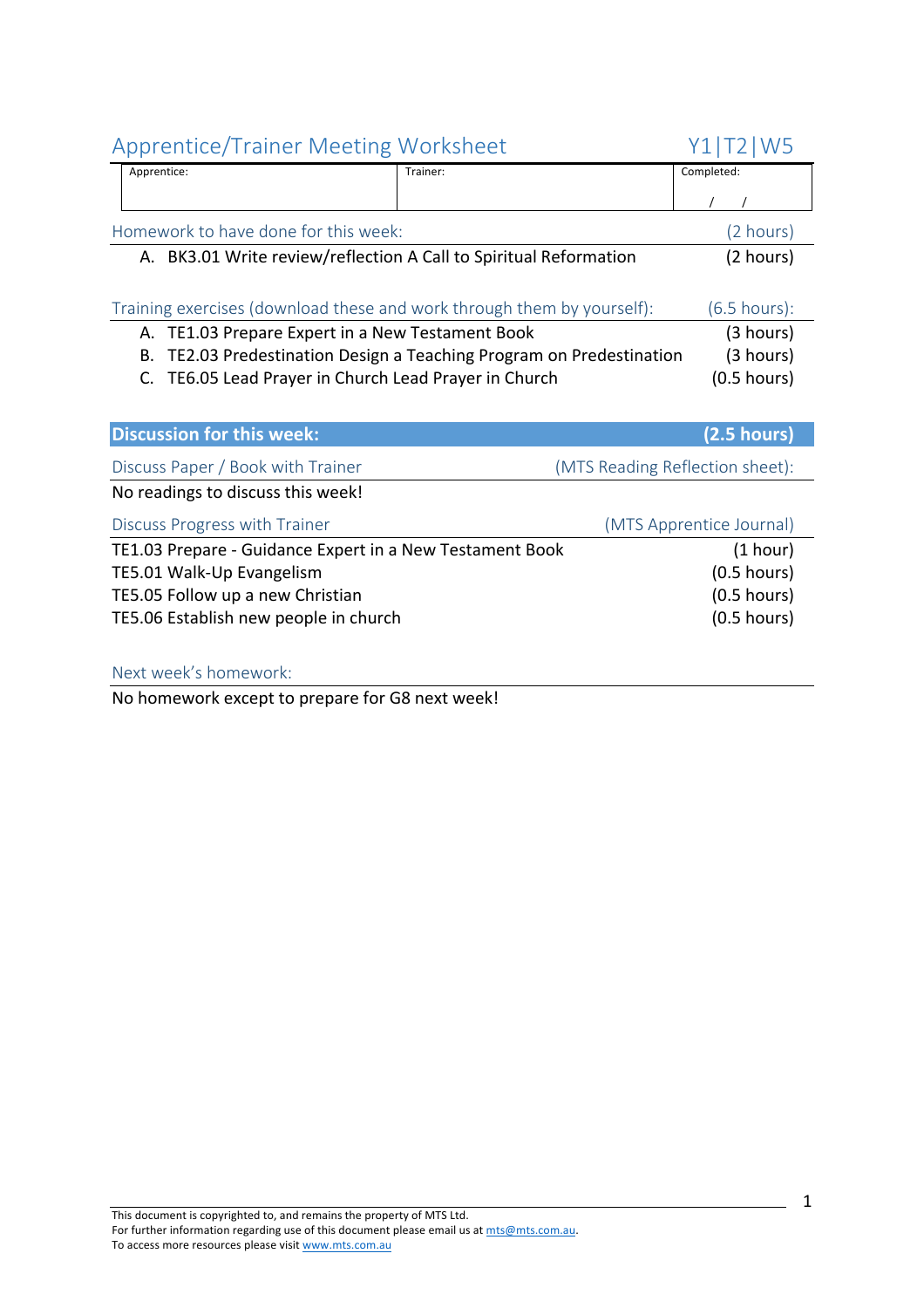| <b>Apprentice/Trainer Meeting Worksheet</b>                                                               |          | W <sub>6</sub> |
|-----------------------------------------------------------------------------------------------------------|----------|----------------|
| Apprentice:                                                                                               | Trainer: | Completed:     |
|                                                                                                           |          |                |
| Homework to have done for this week:                                                                      |          | (Nil)          |
| Prepare for This week's Trellis and the Vine Workshop<br>(Prerequisite - read book in term 1 prior to G8) |          |                |
| <b>EVENT</b> G8 This week.                                                                                |          | (16 hours)     |
| Next week's homework:                                                                                     |          |                |
| A. DP3.05 How can we pray?                                                                                |          | (1 hour)       |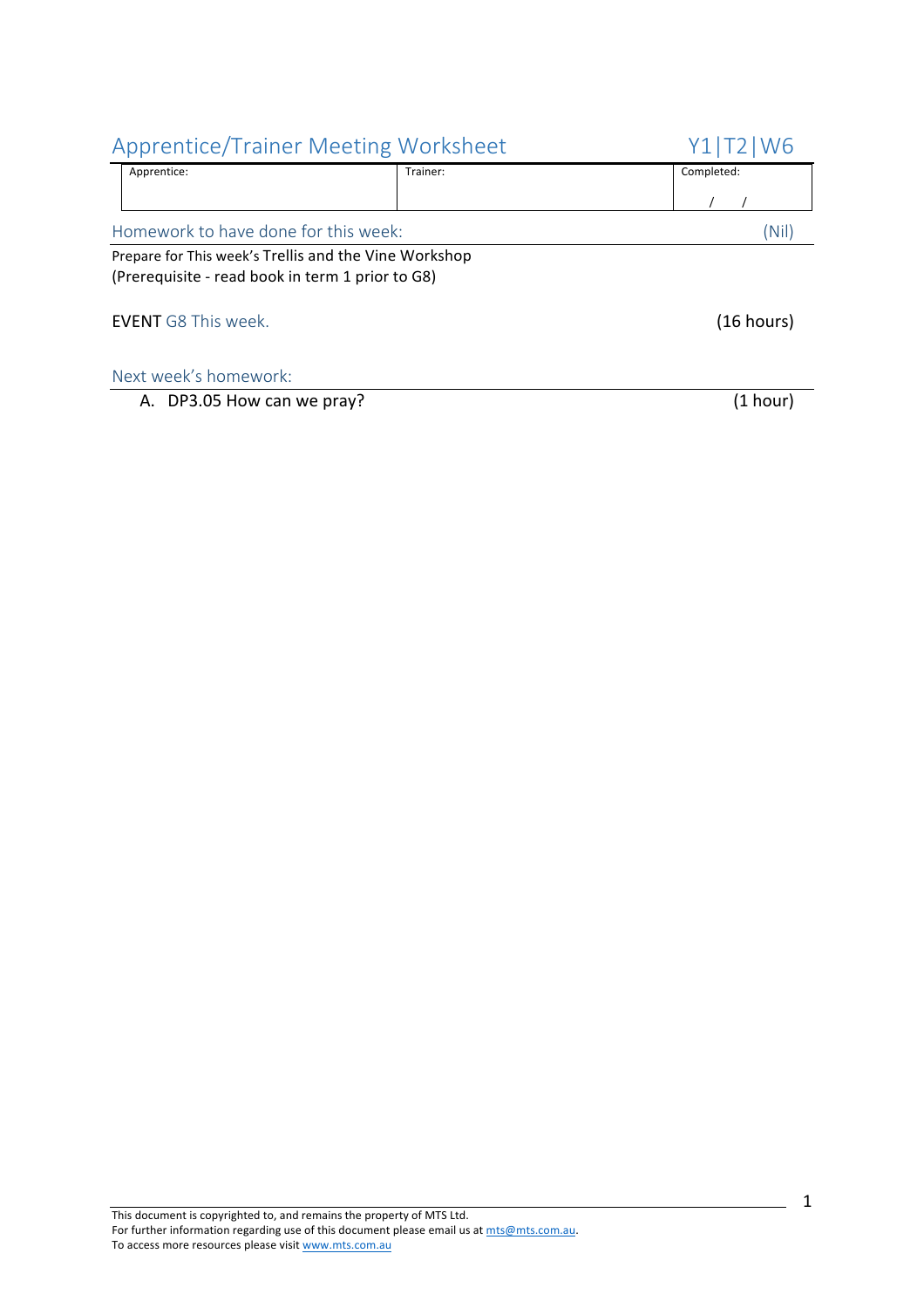| <b>Apprentice/Trainer Meeting Worksheet</b>                                        |          | Y1 T2 W7                        |
|------------------------------------------------------------------------------------|----------|---------------------------------|
| Apprentice:                                                                        | Trainer: | Completed:                      |
|                                                                                    |          |                                 |
| Homework to have done for this week:                                               |          | (1 hour)                        |
| A. DP3.05 How can we pray?                                                         |          | (1 hour)                        |
|                                                                                    |          |                                 |
| Training exercises (download these and work through them by yourself):             |          | (7 hours):                      |
| A. TE1.03 Prepare Expert in a New Testament Book                                   |          | (3 hours)                       |
| TE2.03 Design a Teaching Program on Predestination<br>В.                           |          | (3 hours)                       |
| TE6.07 Listen to preaching Listen to Preaching<br>C.                               |          | (1 hour)                        |
|                                                                                    |          |                                 |
| <b>Discussion for this week:</b>                                                   |          | (2.5 hours)                     |
| Discuss Paper / Book with Trainer                                                  |          | (MTS Reading Reflection sheet): |
| BK3.01 Discuss book review with trainer: A Call to Spiritual Reformation           |          | (1 hour)                        |
|                                                                                    |          |                                 |
| Discuss Progress with Trainer                                                      |          | (MTS Apprentice Journal)        |
| TE6.05 Lead Prayer in Church Lead Prayer in Church                                 |          | $(0.5$ hours)                   |
|                                                                                    |          |                                 |
| <b>EVENT Review G8</b>                                                             |          | (1 hour)                        |
| Spend an hour talking through what you learned at G8 and what you'd like to apply. |          |                                 |
|                                                                                    |          |                                 |
| Next week's homework:                                                              |          |                                 |
| A. DP1.02 Must I learn to Interpret the Bible?                                     |          | (1 hour)                        |

B. DP3.06 What to pray? (1 hour)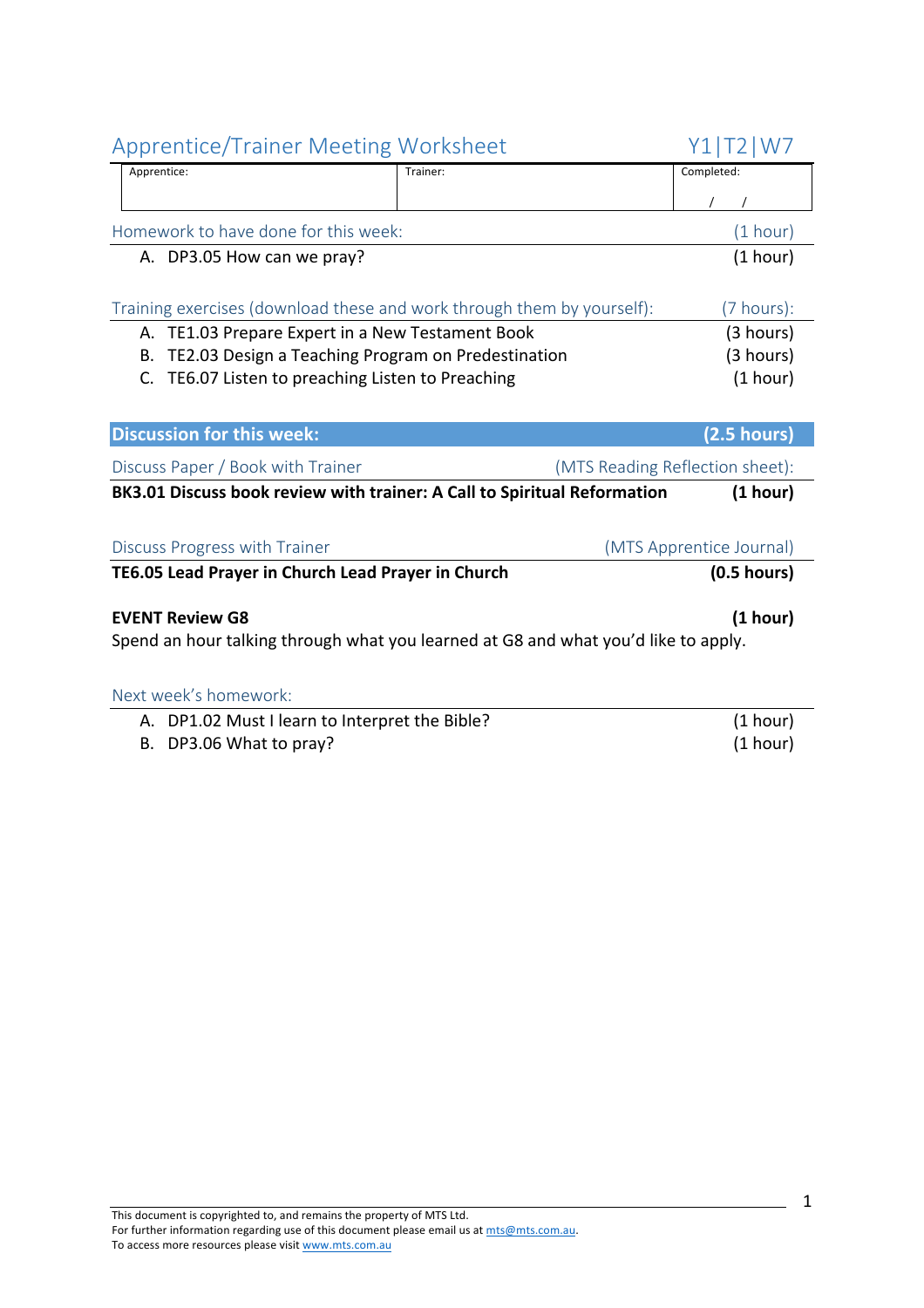| Apprentice: |                                                   | Trainer:                                                               | Completed:            |
|-------------|---------------------------------------------------|------------------------------------------------------------------------|-----------------------|
|             |                                                   |                                                                        |                       |
|             | Homework to have done for this week:              |                                                                        | (2 hours)             |
|             | A. DP1.02 Must I learn to Interpret the Bible?    |                                                                        | (1 hour)              |
|             | B. DP3.06 What to pray?                           |                                                                        | (1 hour)              |
|             |                                                   | Training exercises (download these and work through them by yourself): | $(6 \text{ hours})$ : |
|             | A. TE1.03 Prepare Expert in a New Testament Book  |                                                                        | (3 hours)             |
| В.          | TE2.03 Design a teaching program - Predestination |                                                                        | (3 hours)             |

| <b>Discussion for this week:</b>                         | (2 hours)                       |
|----------------------------------------------------------|---------------------------------|
| Discuss Paper / Book with Trainer                        | (MTS Reading Reflection sheet): |
| DP3.05 How can we pray?                                  | $(0.5$ hours)                   |
|                                                          |                                 |
| Discuss Progress with Trainer                            | (MTS Apprentice Journal)        |
| TE1.03 Prepare - Guidance Expert in a New Testament Book | (1 hour)                        |
| TE6.07 Listen to preaching Listen to Preaching           | $(0.5$ hours)                   |
|                                                          |                                 |
|                                                          |                                 |

#### Next week's homework:

A. DP2.01 Biblical Pragmatics (1 hour)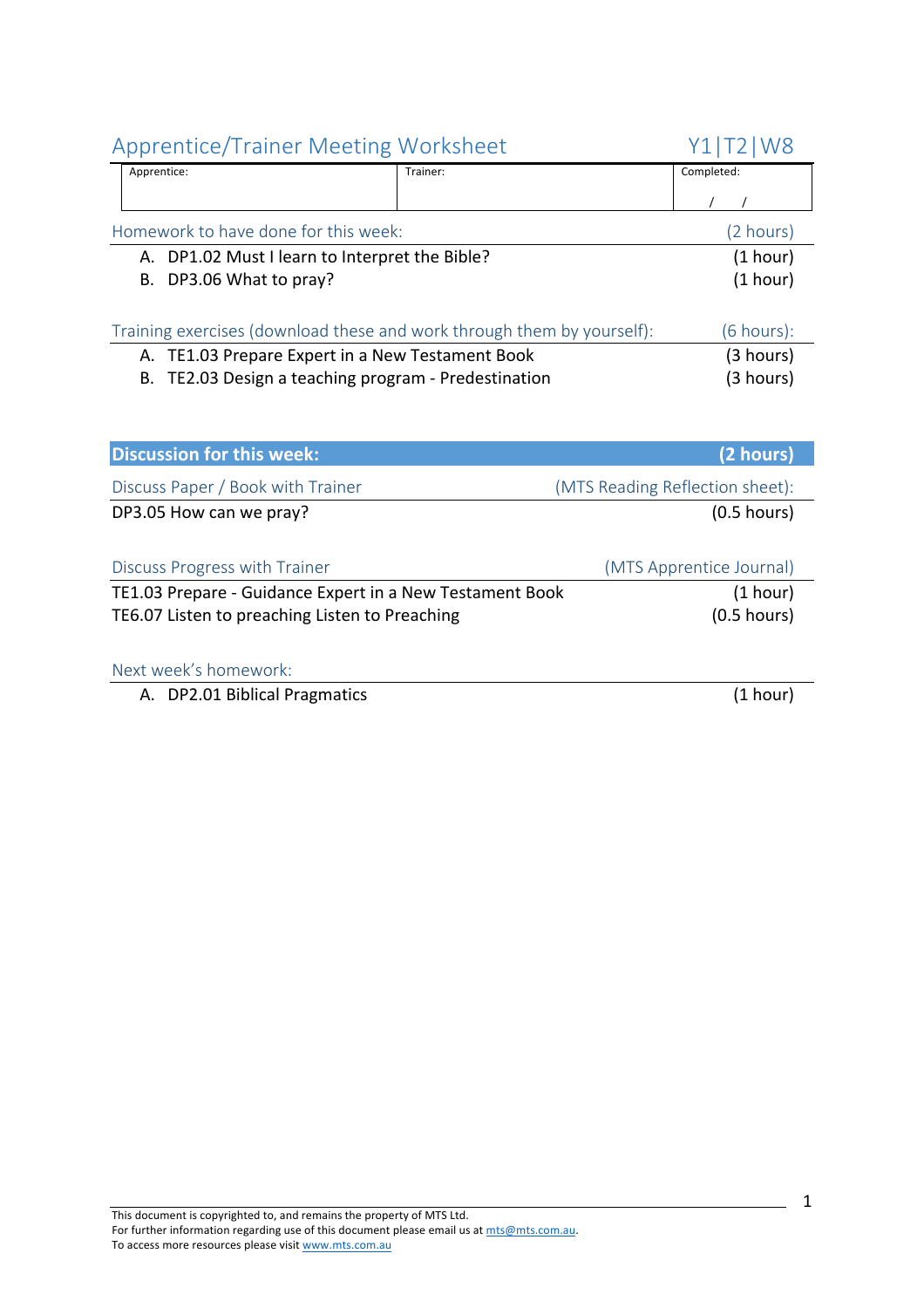| <b>Apprentice/Trainer Meeting Worksheet</b>                            | Y1 T2 W9 |                                 |
|------------------------------------------------------------------------|----------|---------------------------------|
| Apprentice:                                                            | Trainer: | Completed:                      |
|                                                                        |          |                                 |
| Homework to have done for this week:                                   |          | (1 hour)                        |
| A. DP2.01 Biblical Pragmatics                                          |          | (1 hour)                        |
|                                                                        |          |                                 |
| Training exercises (download these and work through them by yourself): |          | $(6.25$ hours):                 |
| A. TE1.03 Expert in a New Testament Book                               |          | (3 hours)                       |
| TE2.03 Design a Teaching Program on Predestination<br>В.               |          | (3 hours)                       |
| TE6.04 Read the Bible in Church<br>$\mathsf{C}$                        |          | $(0.25$ hours)                  |
|                                                                        |          |                                 |
| <b>Discussion for this week:</b>                                       |          | (1.25 hours)                    |
| Discuss Paper / Book with Trainer                                      |          | (MTS Reading Reflection sheet): |
| DP3.06 What to pray?                                                   |          | $(0.25$ hours)                  |
|                                                                        |          |                                 |
| Discuss Progress with Trainer                                          |          | (MTS Apprentice Journal)        |
| TE1.01 Read the Whole Bible                                            |          | $(0.5$ hours)                   |
| <b>TE3.01 Prayer Habits</b>                                            |          | $(0.25$ hours)                  |
| TE3.03 Pray with Others                                                |          | $(0.25$ hours)                  |
|                                                                        |          |                                 |
| Next week's homework:                                                  |          |                                 |
|                                                                        |          |                                 |

A. DP2.02 Children of the Resurrection (1 hour)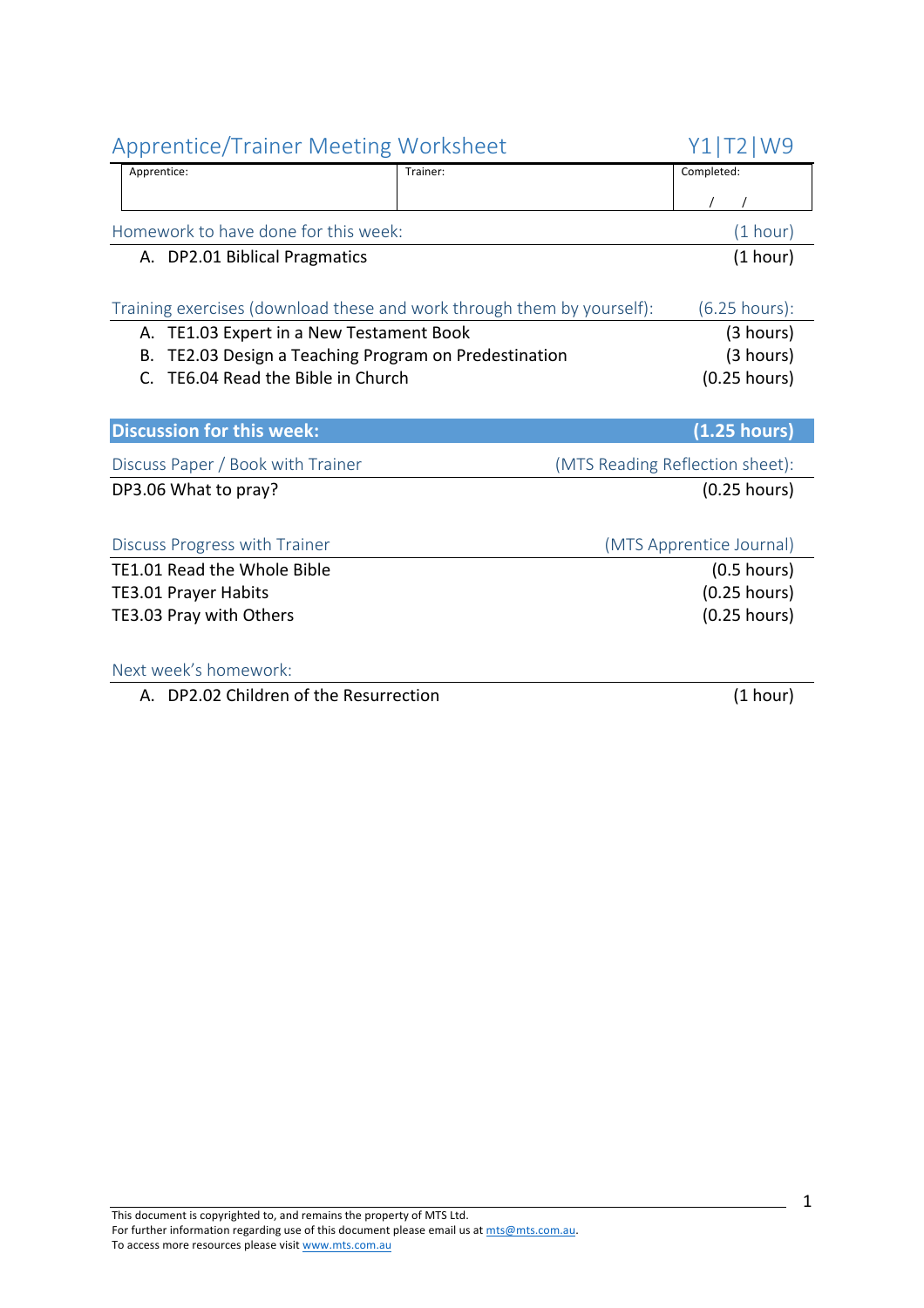| <b>Apprentice/Trainer Meeting Worksheet</b>                                          |          | Y1 T2 W10  |
|--------------------------------------------------------------------------------------|----------|------------|
| Apprentice:                                                                          | Trainer: | Completed: |
|                                                                                      |          |            |
| Homework to have done for this week:                                                 |          |            |
| A. DP2.02 Children of the Resurrection                                               |          | (1 hour)   |
|                                                                                      |          |            |
| Training exercises (download these and work through them by yourself):<br>(7 hours): |          |            |
| A. TE1.03 Design a teaching program - Predestination Expert in a NT Book             |          | (3 hours)  |
| B. TE2.03 Design a Teaching Program on Predestination                                |          | (3 hours)  |

|                                                             | $\sim \cdot \cdot \cdot \cdot$ |
|-------------------------------------------------------------|--------------------------------|
| Establish new people in church                              |                                |
| C. TE5.06 Prepare - Guidance Establish new people in church | (1 hour)                       |

| <b>Discussion for this week:</b>            | $(2.5$ hours)                   |
|---------------------------------------------|---------------------------------|
| Discuss Paper / Book with Trainer           | (MTS Reading Reflection sheet): |
| <b>DP2.01 Biblical Pragmatics</b>           | $(0.5$ hours)                   |
| DP2.02 Prepare Children of the Resurrection | $(0.5$ hours)                   |
|                                             |                                 |
| Discuss Progress with Trainer               | (MTS Apprentice Journal)        |
| TE1.03 Expert in a New Testament Book       | $(0.75$ hours)                  |
| TE3.02 The Extra Mile                       | $(0.25$ hours)                  |
| TE5.06 Establish new people in church       | $(0.25$ hours)                  |
|                                             |                                 |
| TE6.04 Read the Bible in Church             | $(0.25$ hours)                  |
|                                             |                                 |

| A. DP2.06 The Christian experience of God - Part 1 | (1 hour) |
|----------------------------------------------------|----------|
| B. DP6.01 How to run a meeting                     | (1 hour) |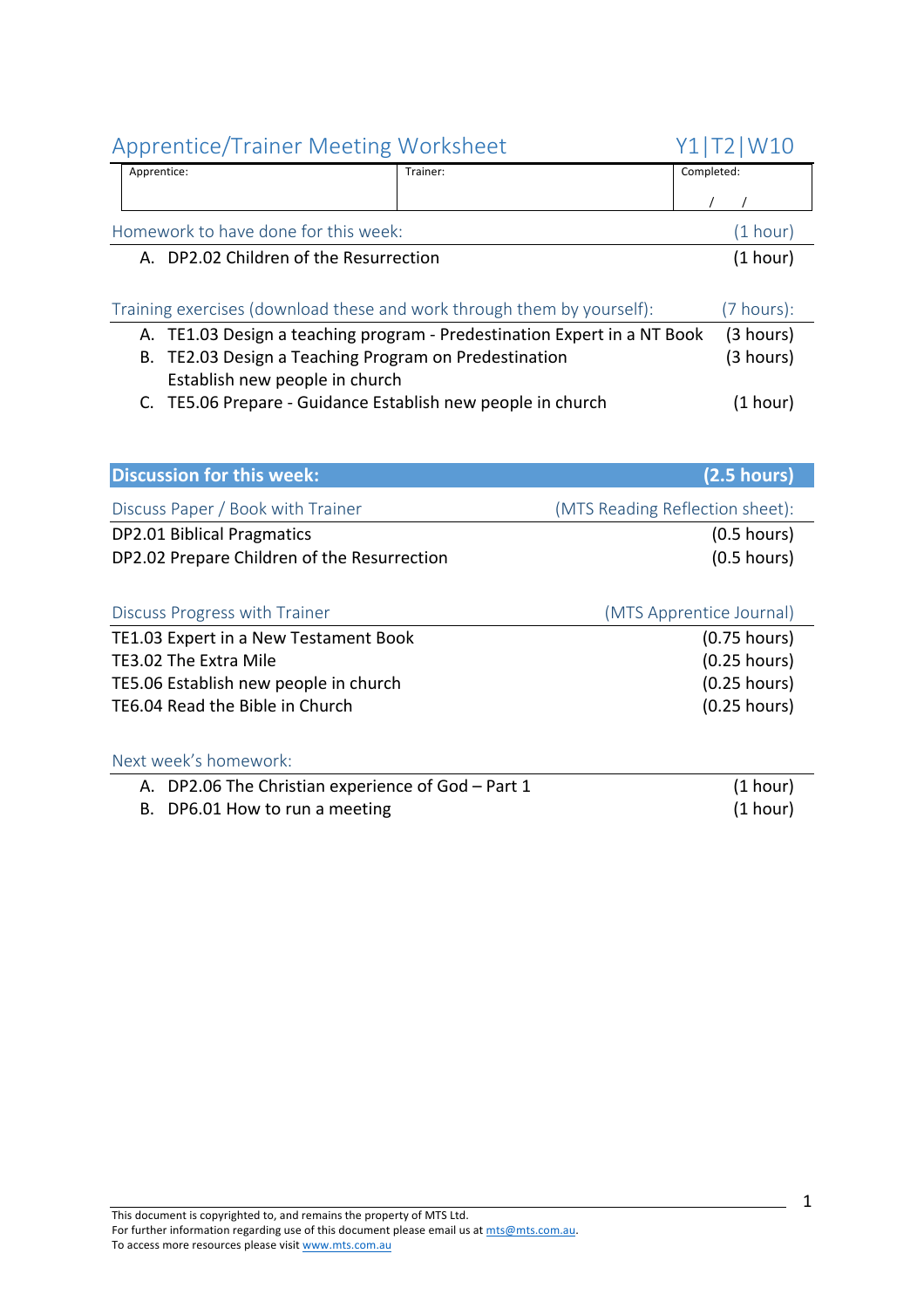|                                                                                          | Applemnce/manier ivieeting violistieet             |                                                                        | <b>ITIDIMAT</b>                 |
|------------------------------------------------------------------------------------------|----------------------------------------------------|------------------------------------------------------------------------|---------------------------------|
|                                                                                          | Apprentice:                                        | Trainer:                                                               | Completed:                      |
|                                                                                          |                                                    |                                                                        |                                 |
|                                                                                          | Homework to have done for this week:               |                                                                        | (2 hours)                       |
|                                                                                          | A. DP2.06 The Christian experience of God - Part 1 |                                                                        | (1 hour)                        |
|                                                                                          | B. DP6.01 How to run a meeting                     |                                                                        | (1 hour)                        |
|                                                                                          |                                                    |                                                                        |                                 |
|                                                                                          |                                                    | Training exercises (download these and work through them by yourself): | $(8.5 \text{ hours})$ :         |
| А.                                                                                       | TE1.03 Expert in a New Testament Book              |                                                                        | (1 hour)                        |
| В.                                                                                       | TE2.03 Design a Teaching Program on Predestination |                                                                        | (3 hours)                       |
| C.                                                                                       | TE6.06 Lead the Meeting                            |                                                                        | (2 hours)                       |
| D.                                                                                       | TE6.08 Give a Bible Talk                           |                                                                        | (2 hours)                       |
| TE8.01 Newsletter / update / contact Raise Personal Financial Partners (0.5 hours)<br>Е. |                                                    |                                                                        |                                 |
|                                                                                          |                                                    |                                                                        |                                 |
|                                                                                          | <b>Discussion for this week:</b>                   |                                                                        | $(1.5 \text{ hours})$           |
|                                                                                          | Discuss Paper / Book with Trainer                  |                                                                        | (MTS Reading Reflection sheet): |
|                                                                                          | No books or papers to discuss this week!           |                                                                        |                                 |
|                                                                                          |                                                    |                                                                        |                                 |

| Discuss Progress with Trainer                                 | (MTS Apprentice Journal) |
|---------------------------------------------------------------|--------------------------|
| TE1.03 Preparation - follow up Expert in a New Testament Book | (1 hour)                 |
| TE6.01 Read the Bible 1:1 Read the Bible One-to-One           | $(0.5 \text{ hours})$    |

| A. DP2.08 The Christian experience of God - Part 2 | (1 hour) |
|----------------------------------------------------|----------|
| B. DP5.06 Approaches to apologetics                | (1 hour) |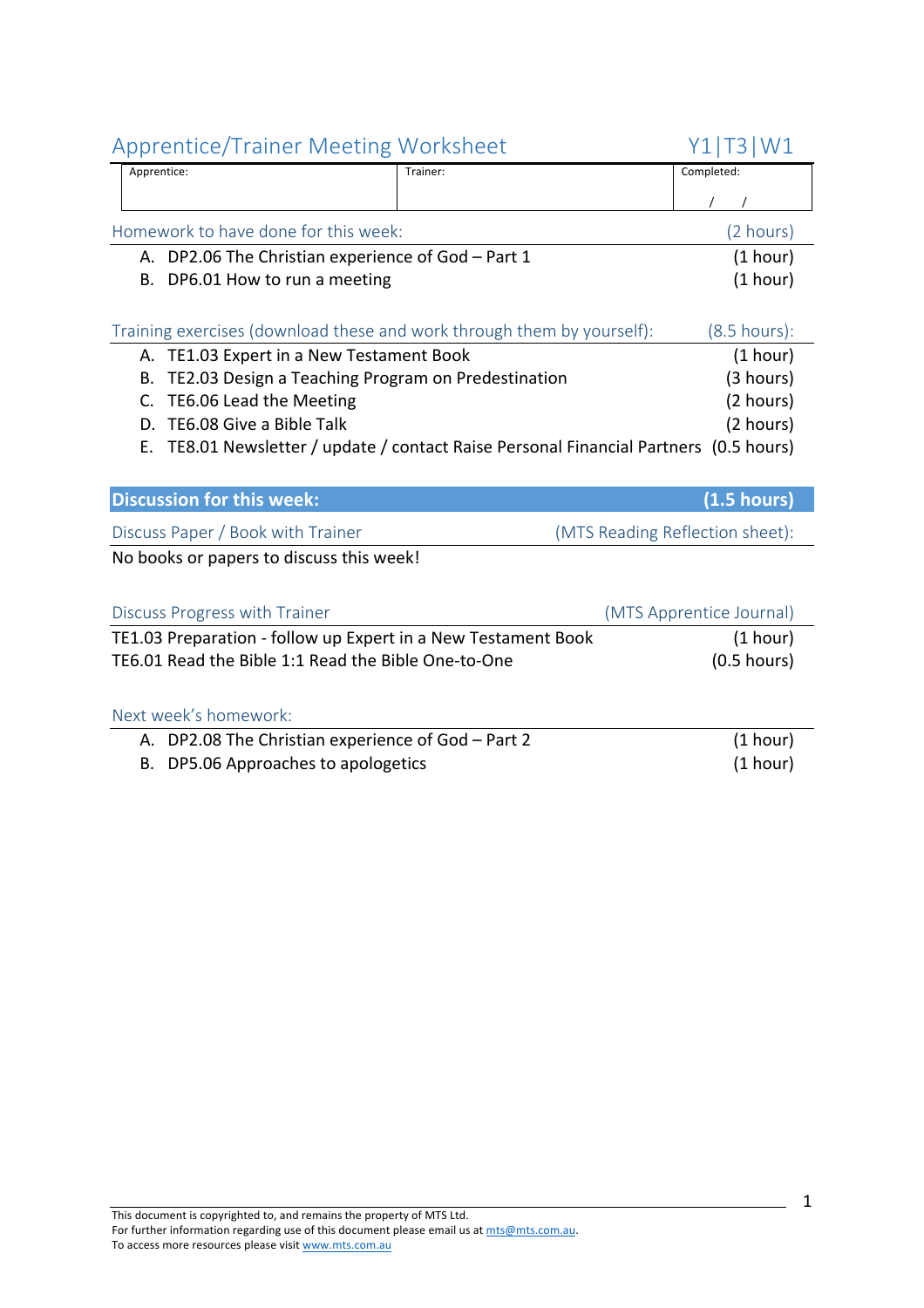| Apprentice:                            | Trainer:                                                               | Completed: |
|----------------------------------------|------------------------------------------------------------------------|------------|
|                                        |                                                                        |            |
| Homework to have done for this week:   |                                                                        | (2 hours)  |
|                                        | A. DP2.08 The Christian experience of God - Part 2                     | (1 hour)   |
| DP5.06 Approaches to apologetics<br>В. |                                                                        | (1 hour)   |
|                                        | Training exercises (download these and work through them by yourself): | (7 hours): |
|                                        | A. TE2.03 Design a Teaching Program on Predestination                  | (2 hours)  |
| TE6.06 Lead the Meeting<br>В.          |                                                                        | (2 hours)  |
| TE6.08 Give a Bible Talk               |                                                                        | (3 hours)  |
|                                        |                                                                        |            |
|                                        |                                                                        |            |

| <b>Discussion for this week:</b>                      | (2.5 hours)                     |
|-------------------------------------------------------|---------------------------------|
| Discuss Paper / Book with Trainer                     | (MTS Reading Reflection sheet): |
| DP6.01 How to run a meeting                           | $(0.5$ hours)                   |
|                                                       |                                 |
| Discuss Progress with Trainer                         | (MTS Apprentice Journal)        |
| TE2.03 Design a Teaching Program on Predestination    | $(0.5$ hours)                   |
| TE5.04 Follow up contacts                             | $(0.5$ hours)                   |
| TE6.06 Lead the Meeting                               | (1 hour)                        |
|                                                       |                                 |
| Next week's homework:                                 |                                 |
| BK2.02 Read Book Knowing God (with study guide)<br>А. | (2 hours)                       |
| DP3.07 Seven principles of prayer<br>В.               | (2 hours)                       |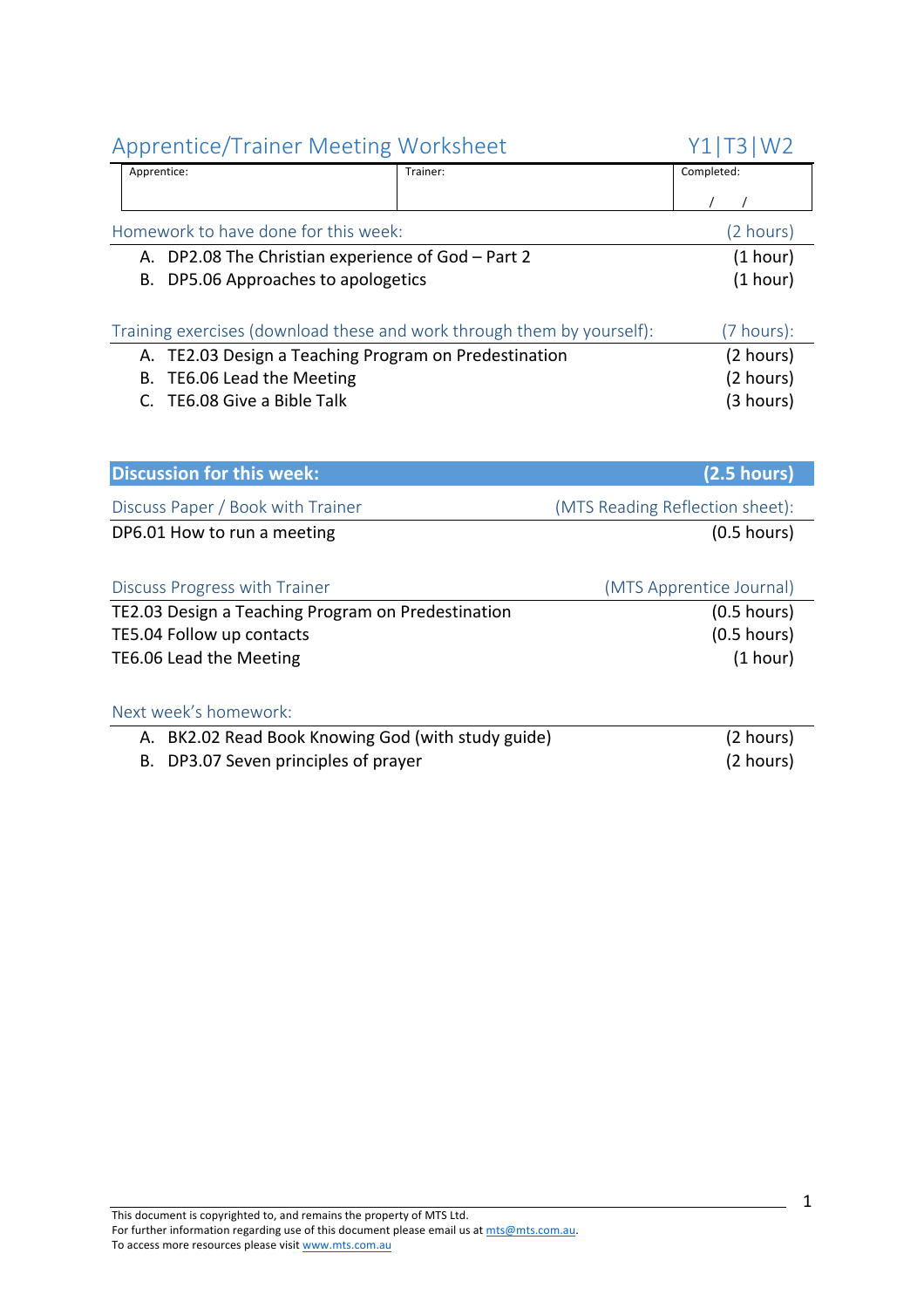| Applemne, Halliel Meeting Worksheet                                    |          | <b>UTIIDIMAD</b>                |  |
|------------------------------------------------------------------------|----------|---------------------------------|--|
| Apprentice:                                                            | Trainer: | Completed:                      |  |
|                                                                        |          |                                 |  |
| Homework to have done for this week:                                   |          | (4 hours)                       |  |
| A. BK2.02 Read Book Knowing God (with study guide)                     |          | (2 hours)                       |  |
| DP3.07 Seven principles of prayer<br>В.                                |          | (2 hours)                       |  |
|                                                                        |          |                                 |  |
| Training exercises (download these and work through them by yourself): |          | $(5 \text{ hours})$ :           |  |
| A. TE2.03 Design a Teaching Program on Predestination                  |          | $(0.5$ hours)                   |  |
| TE6.06 Lead Meetings Lead the Meeting<br>В.                            |          | (1 hour)                        |  |
| TE6.07 Listen to preaching Listen to Preaching<br>C.                   |          | $(0.5$ hours)                   |  |
| TE6.08 Give a bible Talk - Prepare Give a Bible Talk<br>D.             |          | (3 hours)                       |  |
|                                                                        |          |                                 |  |
| <b>Discussion for this week:</b><br>(2 hours)                          |          |                                 |  |
| Discuss Paper / Book with Trainer                                      |          | (MTS Reading Reflection sheet): |  |
| DP5.06 Approaches to apologetics                                       |          | (1 hour)                        |  |
|                                                                        |          |                                 |  |
| Discuss Progress with Trainer                                          |          | (MTS Apprentice Journal)        |  |
| TE6.08 Guidance Give a Bible Talk<br>(1 hour)                          |          |                                 |  |
| Give a bible Talk - Preparation                                        |          |                                 |  |
|                                                                        |          |                                 |  |
| Next week's homework:                                                  |          |                                 |  |
| A. BK2.02 Read Book Knowing God (with study guide)                     |          | (3 hours)                       |  |
| DP5.01 Aren't all good people Christians?<br>В.                        |          | (1 hour)                        |  |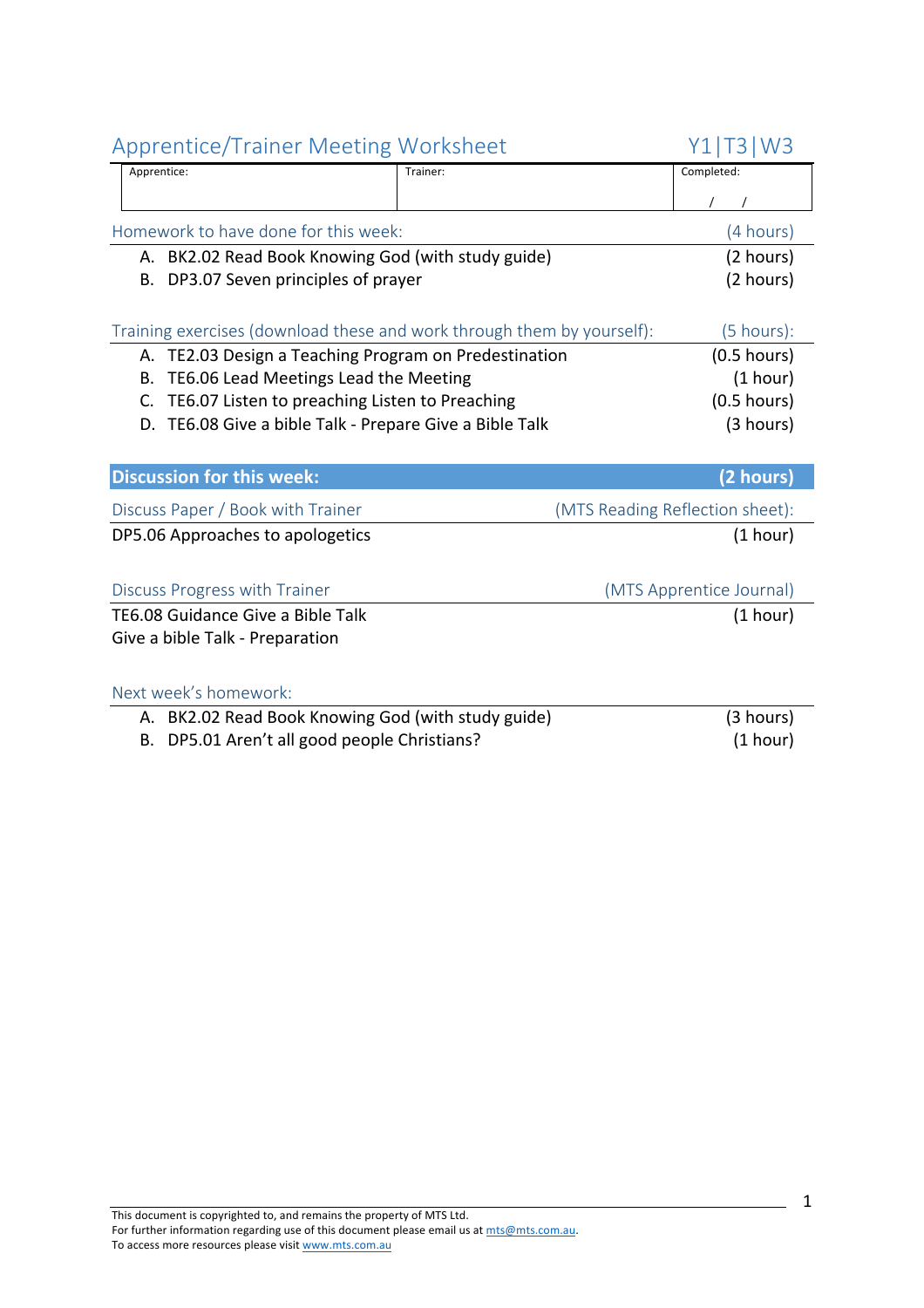|    | <b>I</b> ipplemate I raniel intecting indirect        |                                                                        | . _ , . _ , . v                 |
|----|-------------------------------------------------------|------------------------------------------------------------------------|---------------------------------|
|    | Apprentice:                                           | Trainer:                                                               | Completed:                      |
|    |                                                       |                                                                        |                                 |
|    | Homework to have done for this week:                  |                                                                        | (4 hours)                       |
|    | A. BK2.02 Read Book Knowing God (with study guide)    |                                                                        | (3 hours)                       |
| В. | DP5.01 Aren't all good people Christians?             |                                                                        | (1 hour)                        |
|    |                                                       |                                                                        |                                 |
|    |                                                       | Training exercises (download these and work through them by yourself): | $(6 \text{ hours})$ :           |
|    | A. TE2.03 Design a Teaching Program on Predestination |                                                                        | (3 hours)                       |
| Β. |                                                       | TE4.02 Visit Newcomers and Members Visit Newcomers and Members         | (2 hours)                       |
| C. | TE6.08 Give a Bible Talk                              |                                                                        | (1 hour)                        |
|    |                                                       |                                                                        |                                 |
|    | <b>Discussion for this week:</b>                      |                                                                        |                                 |
|    |                                                       |                                                                        | (2 hours)                       |
|    | Discuss Paper / Book with Trainer                     |                                                                        | (MTS Reading Reflection sheet): |
|    | DP3.07 Seven principles of prayer                     |                                                                        | $(0.5$ hours)                   |
|    |                                                       |                                                                        |                                 |
|    | Discuss Progress with Trainer                         |                                                                        | (MTS Apprentice Journal)        |
|    | TE4.01 Ministry of the Pew                            |                                                                        | $(0.5$ hours)                   |
|    | TE6.06 Lead Meetings (feedback)                       |                                                                        | $(0.5$ hours)                   |
|    | TE6.07 Listen to preaching Listen to Preaching        |                                                                        | $(0.5$ hours)                   |
|    |                                                       |                                                                        |                                 |
|    |                                                       |                                                                        |                                 |
|    |                                                       |                                                                        |                                 |

#### Next week's homework:

A. BK2.02 Read Book Knowing God (with study guide) (3 hours) (3 hours)<br>B. DP8.04 Should we pump it up? B. DP8.04 Should we pump it up?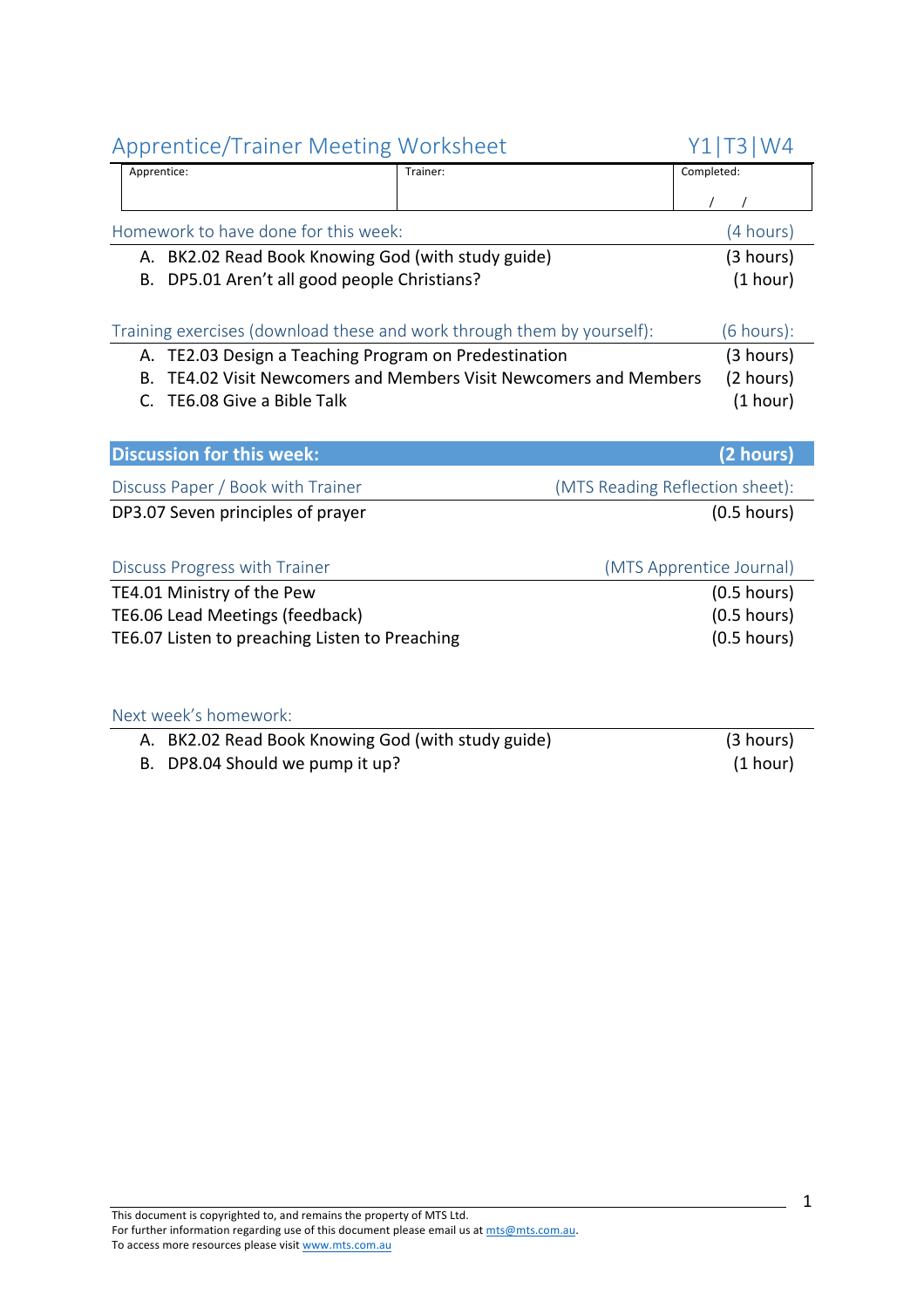| <b>Apprentice/Trainer Meeting Worksheet</b>                            |          | Y1 T3 W5                        |
|------------------------------------------------------------------------|----------|---------------------------------|
| Apprentice:                                                            | Trainer: | Completed:                      |
|                                                                        |          |                                 |
| Homework to have done for this week:                                   |          | (4 hours)                       |
| A. BK2.02 Read Book Knowing God (with study guide)                     |          | (3 hours)                       |
| DP8.04 Should we pump it up?<br>В.                                     |          | (1 hour)                        |
|                                                                        |          |                                 |
| Training exercises (download these and work through them by yourself): |          | (4 hours):                      |
| A. TE2.03 Design a Teaching Program on Predestination                  |          | (3 hours)                       |
| TE5.01 Evangelise Walk-Up Evangelism<br>В.                             |          | (1 hour)                        |
|                                                                        |          |                                 |
| <b>Discussion for this week:</b>                                       |          | (2 hours)                       |
| Discuss Paper / Book with Trainer                                      |          |                                 |
|                                                                        |          | (MTS Reading Reflection sheet): |
| DP5.01 Aren't all good people Christians?                              |          | $(0.5$ hours)                   |
|                                                                        |          |                                 |
|                                                                        |          |                                 |
| Discuss Progress with Trainer                                          |          | (MTS Apprentice Journal)        |
| TE5.06 Establish new people in church                                  |          | $(0.5$ hours)                   |
| TE6.08 Give a Bible Talk                                               |          | (1 hour)                        |
|                                                                        |          |                                 |
| Next week's homework:                                                  |          |                                 |
| A. BK2.02 Read Book Knowing God (with study guide)                     |          | (3 hours)                       |
| DP5.02 Giving a testimony<br>В.                                        |          | (1 hour)                        |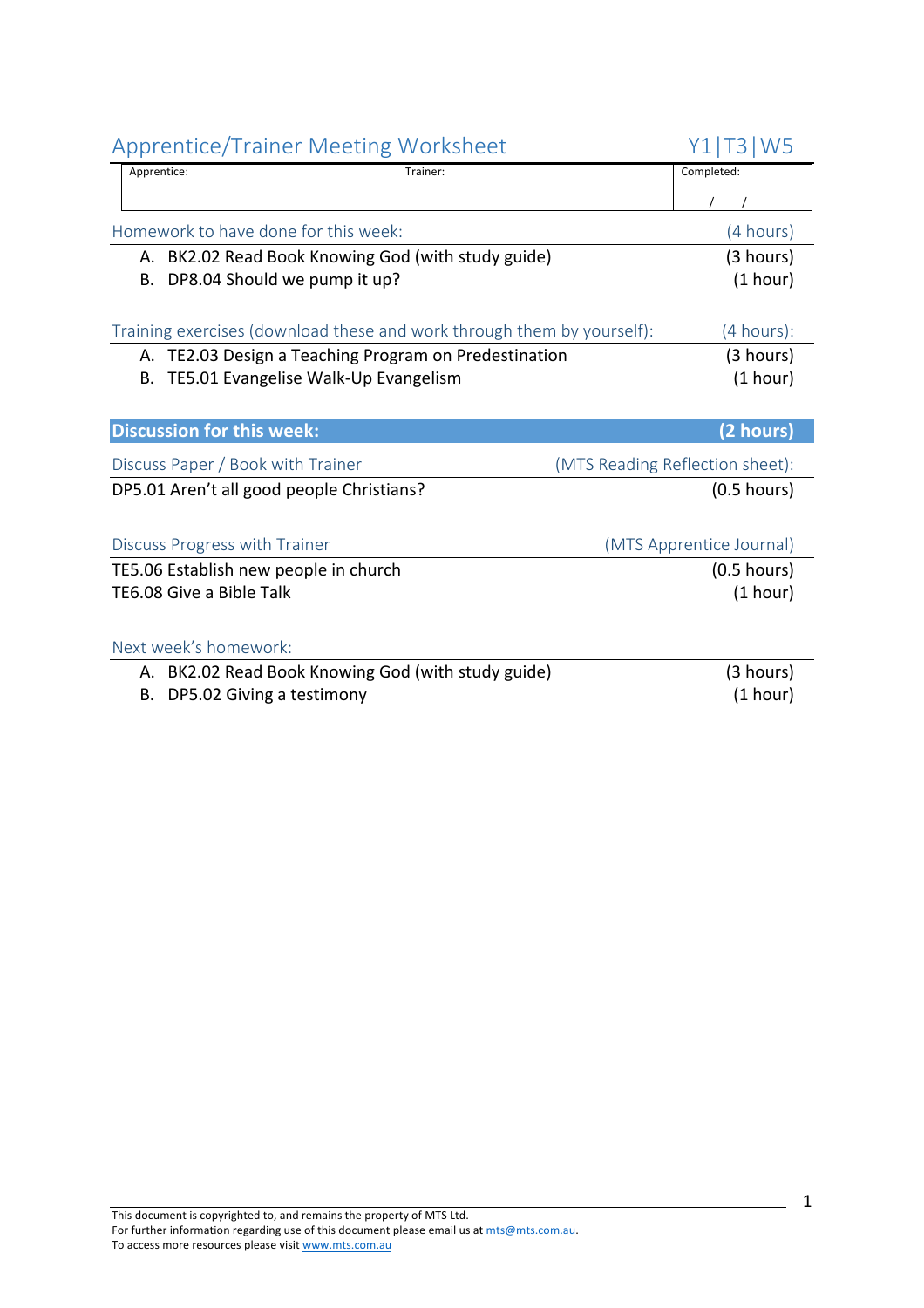| Apprentice: |                                                    | Trainer:                                                                          | Completed:                      |
|-------------|----------------------------------------------------|-----------------------------------------------------------------------------------|---------------------------------|
|             |                                                    |                                                                                   |                                 |
|             |                                                    |                                                                                   |                                 |
|             | Homework to have done for this week:               |                                                                                   | (4 hours)                       |
|             | A. BK2.02 Read Book Knowing God (with study guide) |                                                                                   | (3 hours)                       |
| В.          | DP5.02 Giving a testimony                          |                                                                                   | (1 hour)                        |
|             |                                                    |                                                                                   |                                 |
|             |                                                    | Training exercises (download these and work through them by yourself):            | $(3.5 \text{ hours})$ :         |
|             |                                                    | A. TE2.03 Design a teaching program - Predestination Design a Teaching Program on |                                 |
|             | Predestination                                     |                                                                                   | (3 hours)                       |
| В.          | TE6.05 Lead Prayer in Church Lead Prayer in Church |                                                                                   | $(0.5$ hours)                   |
|             |                                                    |                                                                                   |                                 |
|             | <b>Discussion for this week:</b>                   |                                                                                   | (1.5 hours)                     |
|             | Discuss Paper / Book with Trainer                  |                                                                                   | (MTS Reading Reflection sheet): |
|             | DP8.04 Should we pump it up?                       |                                                                                   | $(0.5$ hours)                   |
|             |                                                    |                                                                                   |                                 |
|             |                                                    |                                                                                   |                                 |
|             | Discuss Progress with Trainer                      |                                                                                   | (MTS Apprentice Journal)        |
|             | TE5.01 Walk-Up Evangelism                          |                                                                                   | $(0.5$ hours)                   |
|             | TE5.05 Follow up a new Christian                   |                                                                                   | $(0.5$ hours)                   |
|             |                                                    |                                                                                   |                                 |
|             | Next week's homework:                              |                                                                                   |                                 |
| А.          | BK2.02 Read Book Knowing God (with study guide)    |                                                                                   | (3 hours)                       |
| В.          | DP4.01 Facing opposition                           |                                                                                   | (1 hour)                        |
|             |                                                    |                                                                                   |                                 |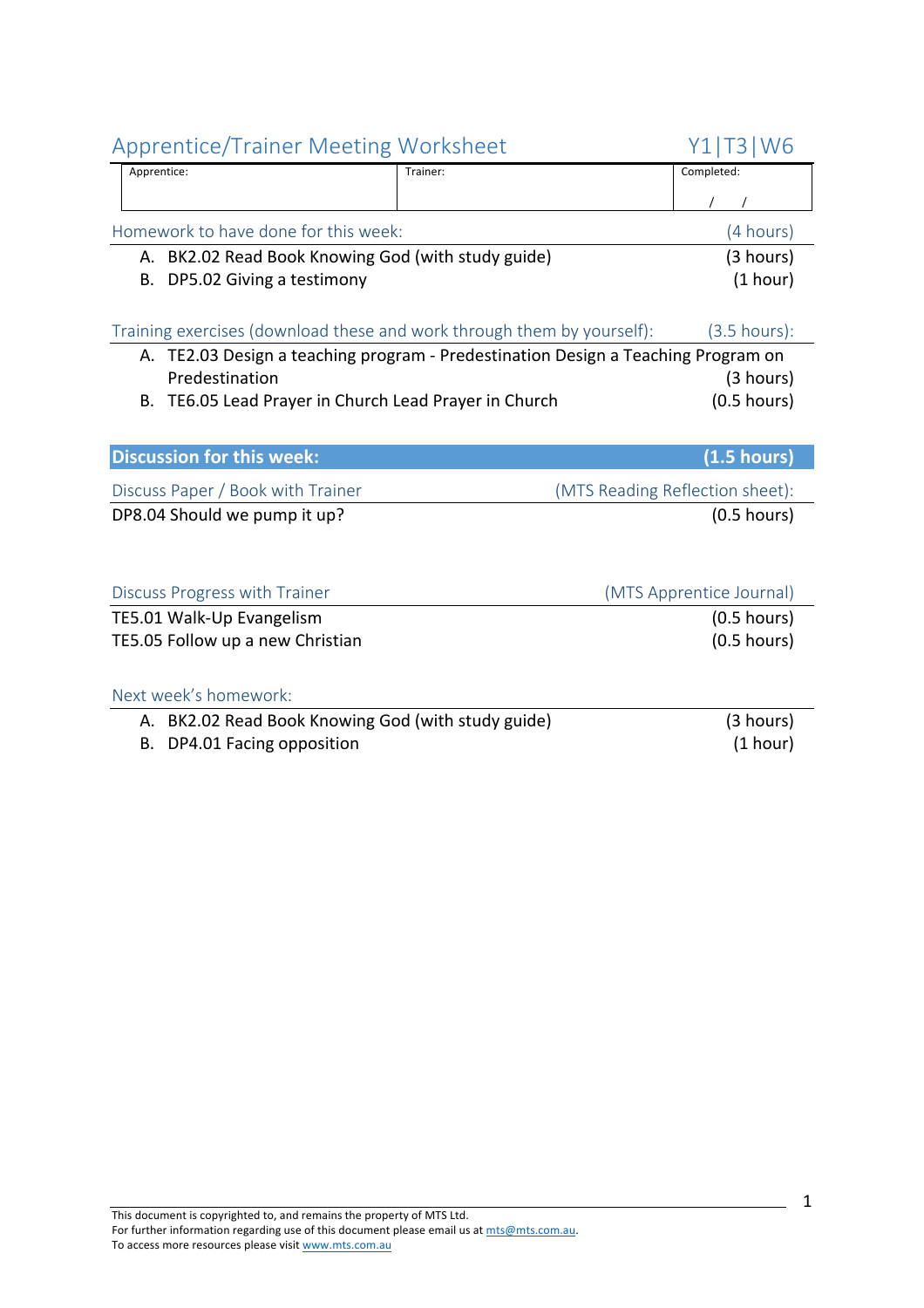| <b>Apprentice/Trainer Meeting Worksheet</b>                            |                                                                                        | Y1 T3 W7                        |
|------------------------------------------------------------------------|----------------------------------------------------------------------------------------|---------------------------------|
| Apprentice:                                                            | Trainer:                                                                               | Completed:                      |
|                                                                        |                                                                                        |                                 |
| Homework to have done for this week:                                   |                                                                                        | (4 hours)                       |
| A. BK2.02 Read Book Knowing God (with study guide)                     |                                                                                        | (3 hours)                       |
| DP4.01 Facing opposition<br>В.                                         |                                                                                        | (1 hour)                        |
|                                                                        |                                                                                        |                                 |
| Training exercises (download these and work through them by yourself): |                                                                                        | $(5 \text{ hours})$ :           |
|                                                                        | A. TE2.04 Design a teaching program - Justification by Faith Design a Teaching Program |                                 |
| on Justification by Faith                                              |                                                                                        | (3 hours)                       |
| TE5.02 Prepare Circle of 5<br>В.                                       |                                                                                        | (2 hours)                       |
|                                                                        |                                                                                        |                                 |
| <b>Discussion for this week:</b>                                       |                                                                                        | $(0.5$ hours)                   |
| Discuss Paper / Book with Trainer                                      |                                                                                        | (MTS Reading Reflection sheet): |
| DP5.02 Giving a testimony                                              |                                                                                        | $(0.25$ hours)                  |
|                                                                        |                                                                                        |                                 |
| Discuss Progress with Trainer                                          |                                                                                        | (MTS Apprentice Journal)        |
| TE6.05 Lead Prayer in Church Lead Prayer in Church                     |                                                                                        | $(0.25$ hours)                  |
|                                                                        |                                                                                        |                                 |
| Next week's homework:                                                  |                                                                                        |                                 |
| A. BK2.02 Read Book: Knowing God (with study guide)                    |                                                                                        | (4 hours)                       |
| DP3.08 God's prayer book<br>В.                                         |                                                                                        | (1 hour)                        |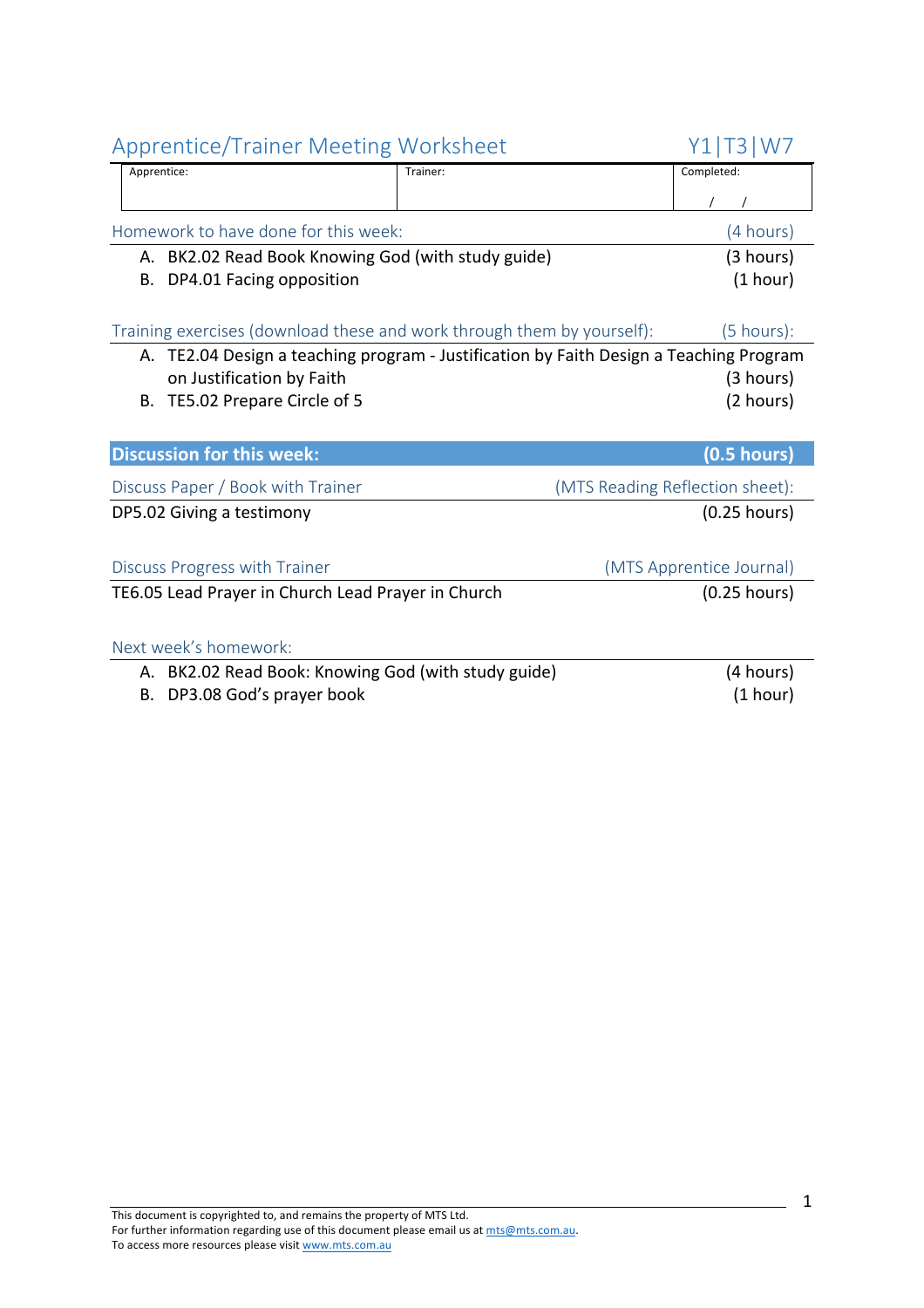Apprentice: Trainer: Completed:  $\frac{1}{1}$ Homework to have done for this week: (4 hours) A. BK2.02 Read Book Knowing God (with study guide) (4 hours) B. DP3.08 God's prayer book (1 hour) Training exercises (download these and work through them by yourself): (3.5 hours): A. TE2.04 Design a teaching program - Justification by Faith Design a Teaching Program on Justification by Faith (3 hours) B. TE6.04 Read the Bible in Church (0.5 hours) **Discussion for this week: (1.5 hours)** Discuss Paper / Book with Trainer (MTS Reading Reflection sheet): DP4.01 Facing opposition (0.5 hours) Discuss Progress with Trainer (MTS Apprentice Journal) TE3.01 Prayer Habits (0.25 hours) TE3.03 Pray with Others (0.25 hours)

TE5.02 Circle of 5 (0.5 hours)

#### Next week's homework:

No homework except to prepare for MTS Mission Minded / your local recruitment event.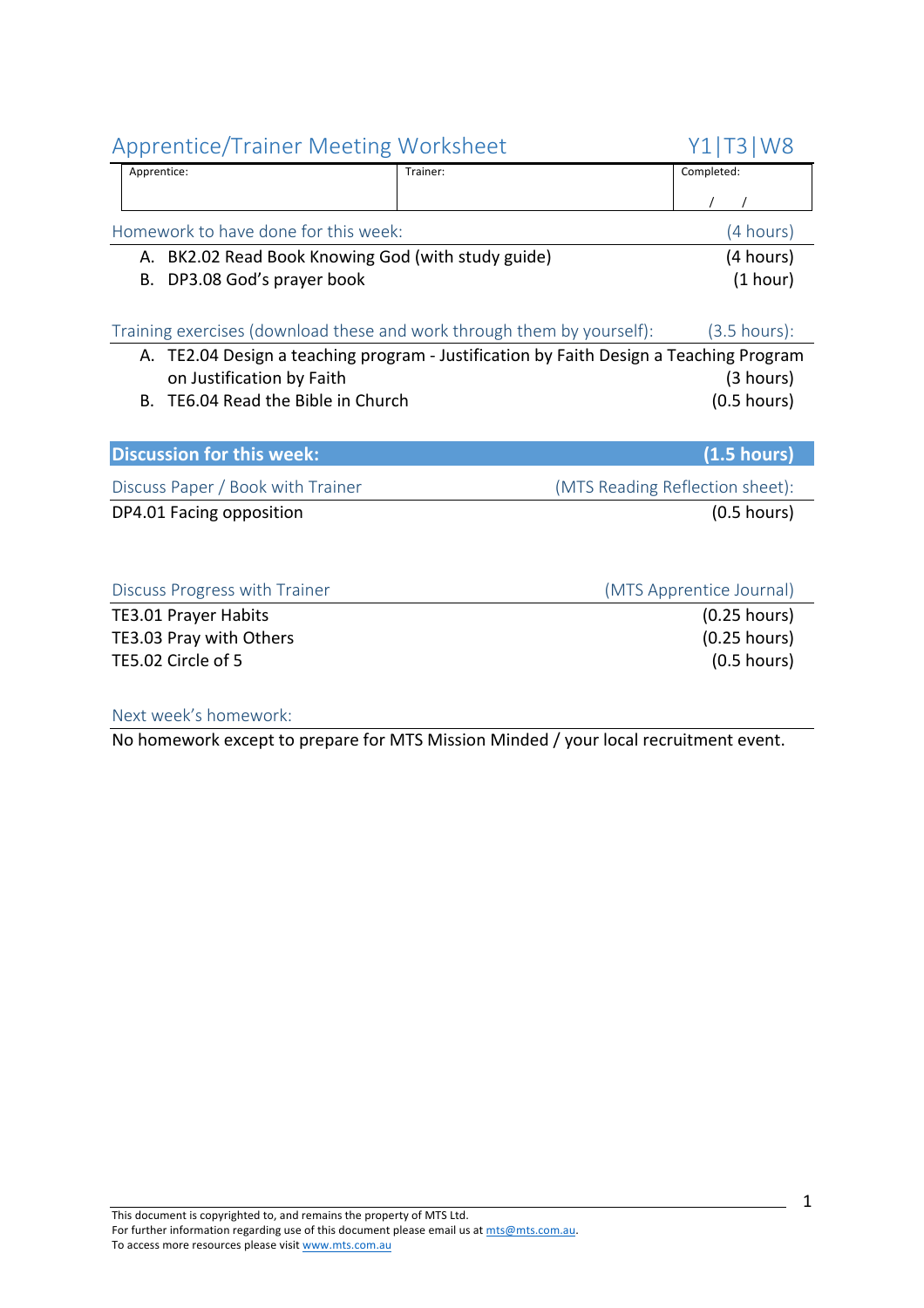| Apprentice: | $\overline{\phantom{0}}$<br>Trainer: | completed:<br>. |
|-------------|--------------------------------------|-----------------|
|             |                                      |                 |

Homework to have done for this week:

#### NO HOMEWORK – IT'S MTS MISSION MINDED WEEK! (16 hours)

|  | A. BK2.02 Write review/reflection Knowing God (with study guide) | (3 hours) |
|--|------------------------------------------------------------------|-----------|
|--|------------------------------------------------------------------|-----------|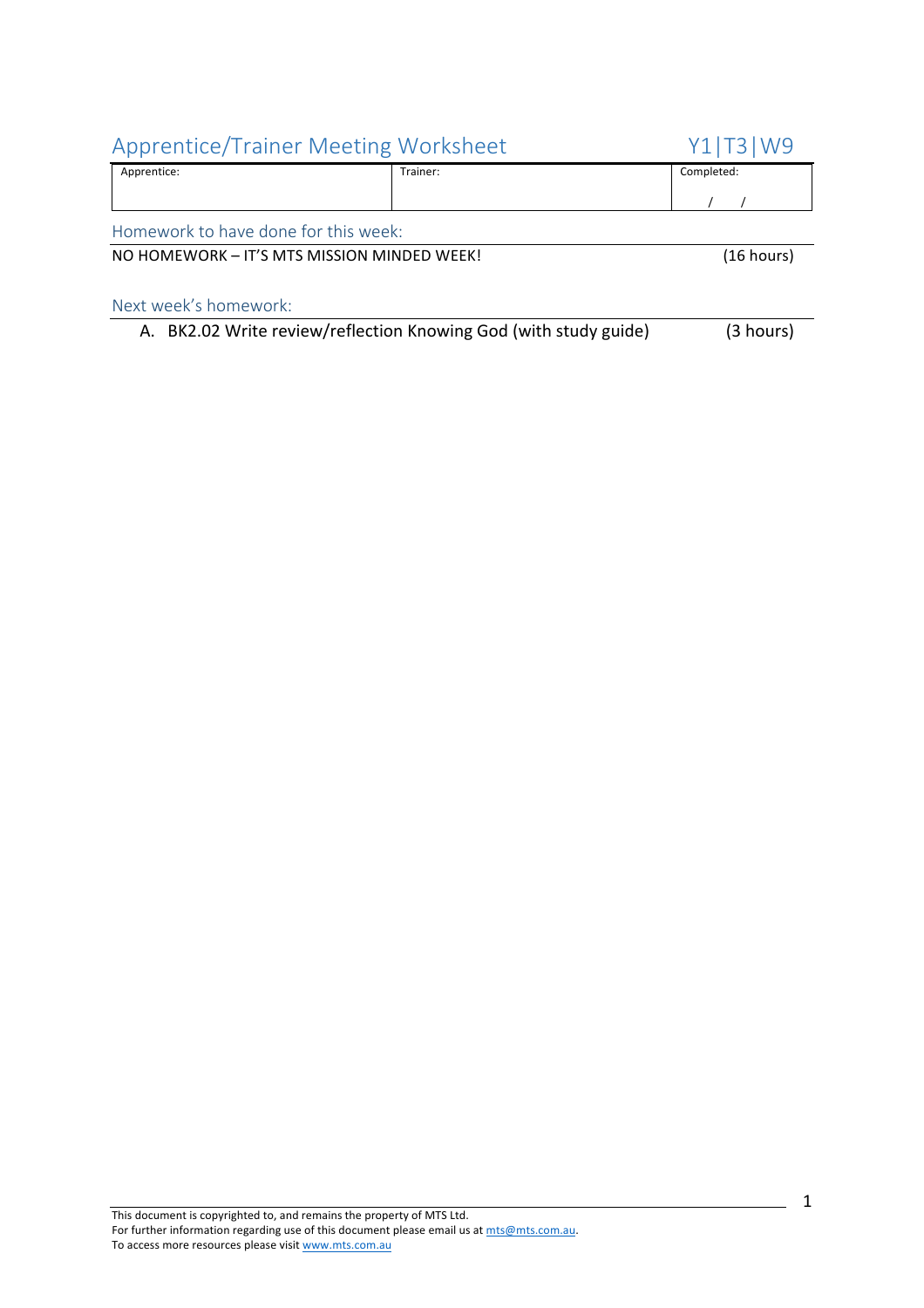| <b>Apprentice/Trainer Meeting Worksheet</b>                                                | Y1 T3 W10                       |
|--------------------------------------------------------------------------------------------|---------------------------------|
| Apprentice:<br>Trainer:                                                                    | Completed:                      |
|                                                                                            |                                 |
| Homework to have done for this week:                                                       | (3 hours)                       |
| A. BK2.02 Write review/reflection Knowing God (with study guide)                           | (3 hours)                       |
|                                                                                            |                                 |
| Training exercises (download these and work through them by yourself):                     | (4 hours):                      |
| A. TE2.04 Design a Teaching Program on Justification by Faith                              | (4 hours)                       |
|                                                                                            |                                 |
| <b>Discussion for this week:</b>                                                           | (2.5 hours)                     |
| Discuss Paper / Book with Trainer                                                          | (MTS Reading Reflection sheet): |
| BK2.02 Discuss book review with trainer Knowing God (with study guide)                     | (1 hour)                        |
| DP3.08 God's prayer book                                                                   | $(0.5$ hours)                   |
|                                                                                            |                                 |
| Discuss Progress with Trainer                                                              | (MTS Apprentice Journal)        |
| TE1.01 Reading the Bible                                                                   | $(0.25$ hours)                  |
| TE3.02 The Extra Mile                                                                      | $(0.25$ hours)                  |
| TE6.04 Read the Bible in Church                                                            | $(0.25$ hours)                  |
| <b>EVENT MTS Mission Minded Follow-up</b>                                                  | $(0.25$ hours)                  |
|                                                                                            |                                 |
| Next week's homework:                                                                      |                                 |
|                                                                                            |                                 |
| A. DP2.07 Subjective evidence for the truth of Christianity?                               | (1 hour)                        |
| DP4.04 Dealing with antagonism<br>В.<br>BK6.01 Start Reading book Bible Study Leading Book | (1 hour)<br>(2 hours)           |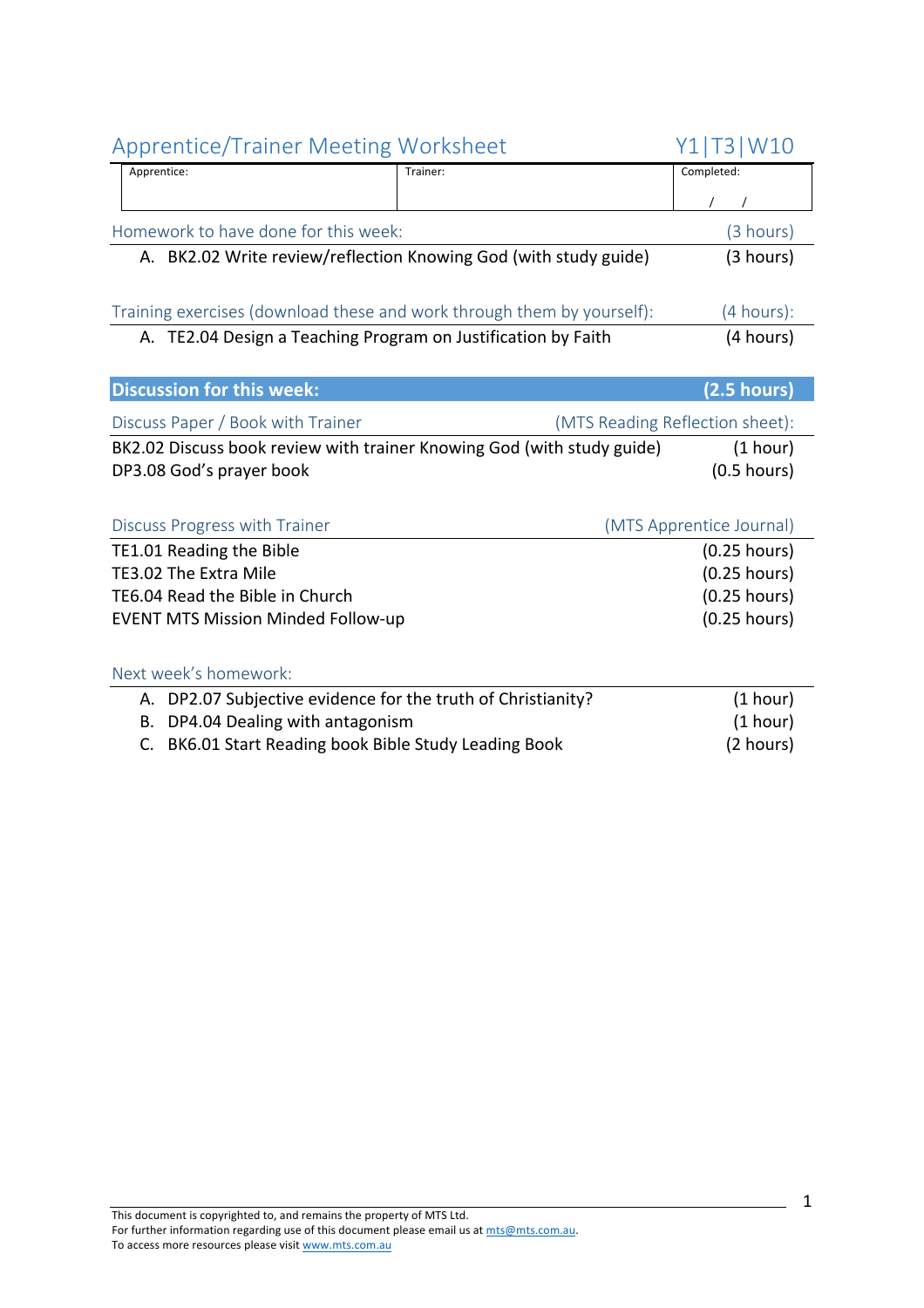| Apprentice/Trailier ivieeting worksheet                                |                                 |
|------------------------------------------------------------------------|---------------------------------|
| Apprentice:<br>Trainer:                                                | Completed:                      |
|                                                                        |                                 |
| Homework to have done for this week:                                   | (4 hours)                       |
| DP2.07 Subjective evidence for the truth of Christianity?<br>А.        | (1 hour)                        |
| DP4.04 Dealing with antagonism<br>В.                                   | (1 hour)                        |
| BK6.01 Start Reading book Bible Study Leading Book<br>C.               | (2 hours)                       |
| Training exercises (download these and work through them by yourself): | $(2.5 \text{ hours})$ :         |
| A. TE2.04 Design a Teaching Program on Justification by Faith          | (1 hour)                        |
| TE5.01 Newsletter / update / contact Walk-Up Evangelism<br>В.          | (1 hour)                        |
| TE8.01 Read the Bible 1:1 Raise Personal Financial Partners<br>C.      | $(0.5$ hours)                   |
|                                                                        |                                 |
|                                                                        |                                 |
| <b>Discussion for this week:</b>                                       | (3 hours)                       |
| Discuss Paper / Book with Trainer                                      | (MTS Reading Reflection sheet): |
| No papers or books to discuss with your trainer this week.             |                                 |
|                                                                        |                                 |
| Discuss Progress with Trainer                                          | (MTS Apprentice Journal)        |
| TE6.01 Read the Bible One-to-One                                       | (3 hours)                       |
|                                                                        |                                 |
| Next week's homework:                                                  |                                 |
| A. BK6.01 Read Book Bible Study Leading Book                           | (2 hours)                       |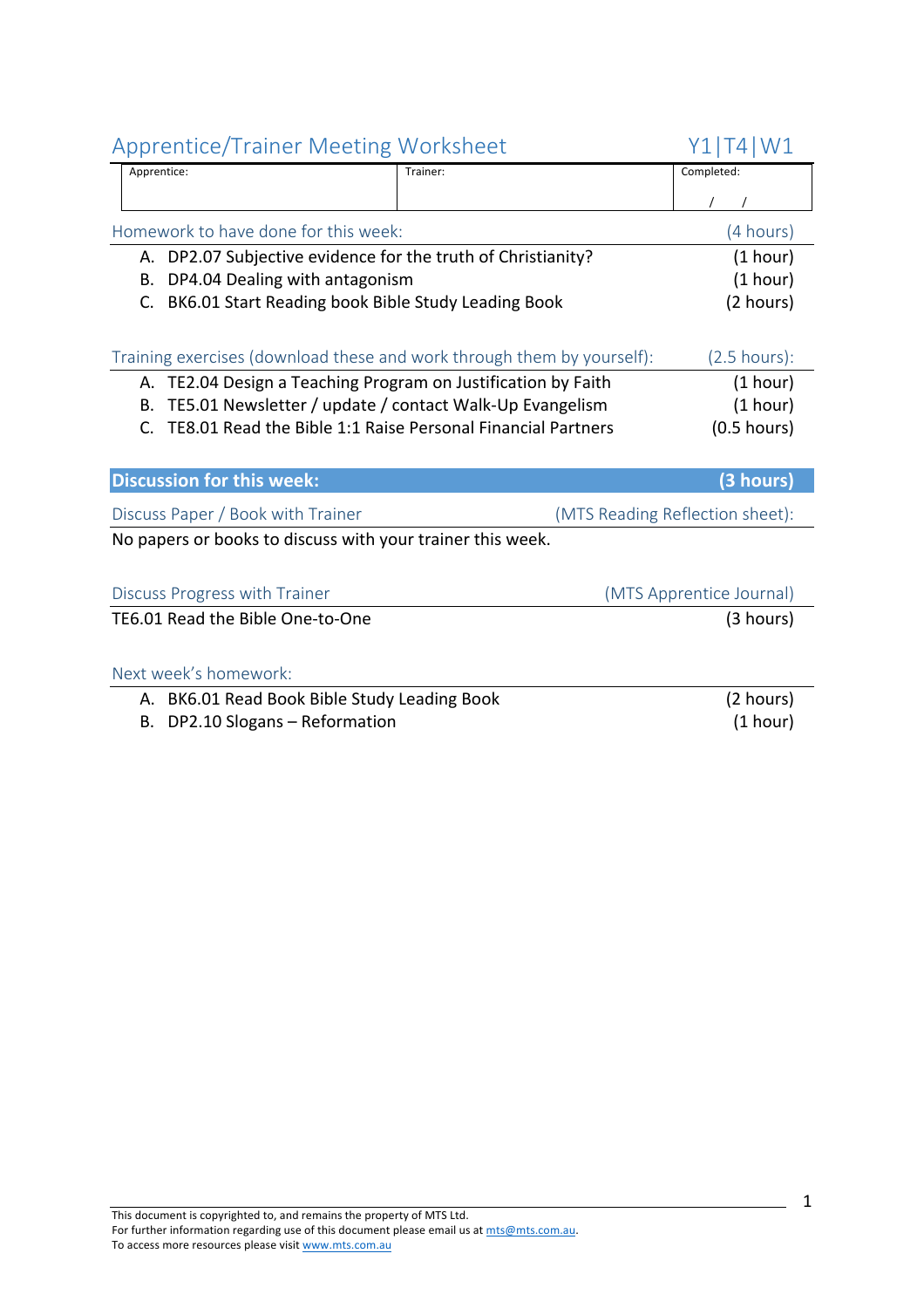| Apprentice:                                                            | Trainer:                                                      | Completed: |
|------------------------------------------------------------------------|---------------------------------------------------------------|------------|
|                                                                        |                                                               |            |
| Homework to have done for this week:                                   |                                                               | (3 hours)  |
|                                                                        | A. BK6.01 Read Book: Bible Study Leading Book                 | (2 hours)  |
| B. DP2.10 Slogans - Reformation                                        |                                                               | (1 hour)   |
| Training exercises (download these and work through them by yourself): |                                                               | (3 hours): |
|                                                                        | A. TE2.04 Design a Teaching Program on Justification by Faith | (3 hours)  |
|                                                                        |                                                               |            |

| <b>Discussion for this week:</b>                          | $(2.5 \text{ hours})$           |
|-----------------------------------------------------------|---------------------------------|
| Discuss Paper / Book with Trainer                         | (MTS Reading Reflection sheet): |
| DP2.07 Subjective evidence for the truth of Christianity? | $(0.5$ hours)                   |
| DP4.04 Dealing with antagonism                            | $(0.5$ hours)                   |

| Discuss Progress with Trainer                                          | (MTS Apprentice Journal) |
|------------------------------------------------------------------------|--------------------------|
| TE2.04 Design a Teaching Program on Justification by Faith             | $(0.5$ hours)            |
| TE5.01 Walk-Up Evangelism                                              | $(0.5 \text{ hours})$    |
| TE5.04 Follow up contacts                                              | $(0.25$ hours)           |
| TE8.01 Newsletter / update / contact Raise Personal Financial Partners | $(0.25$ hours)           |

#### Next week's homework:

| A. BK6.01 Read Book: Bible Study Leading Book | (2 hours) |
|-----------------------------------------------|-----------|
| B. DP5.03 Walk-up evangelism                  | (1 hour)  |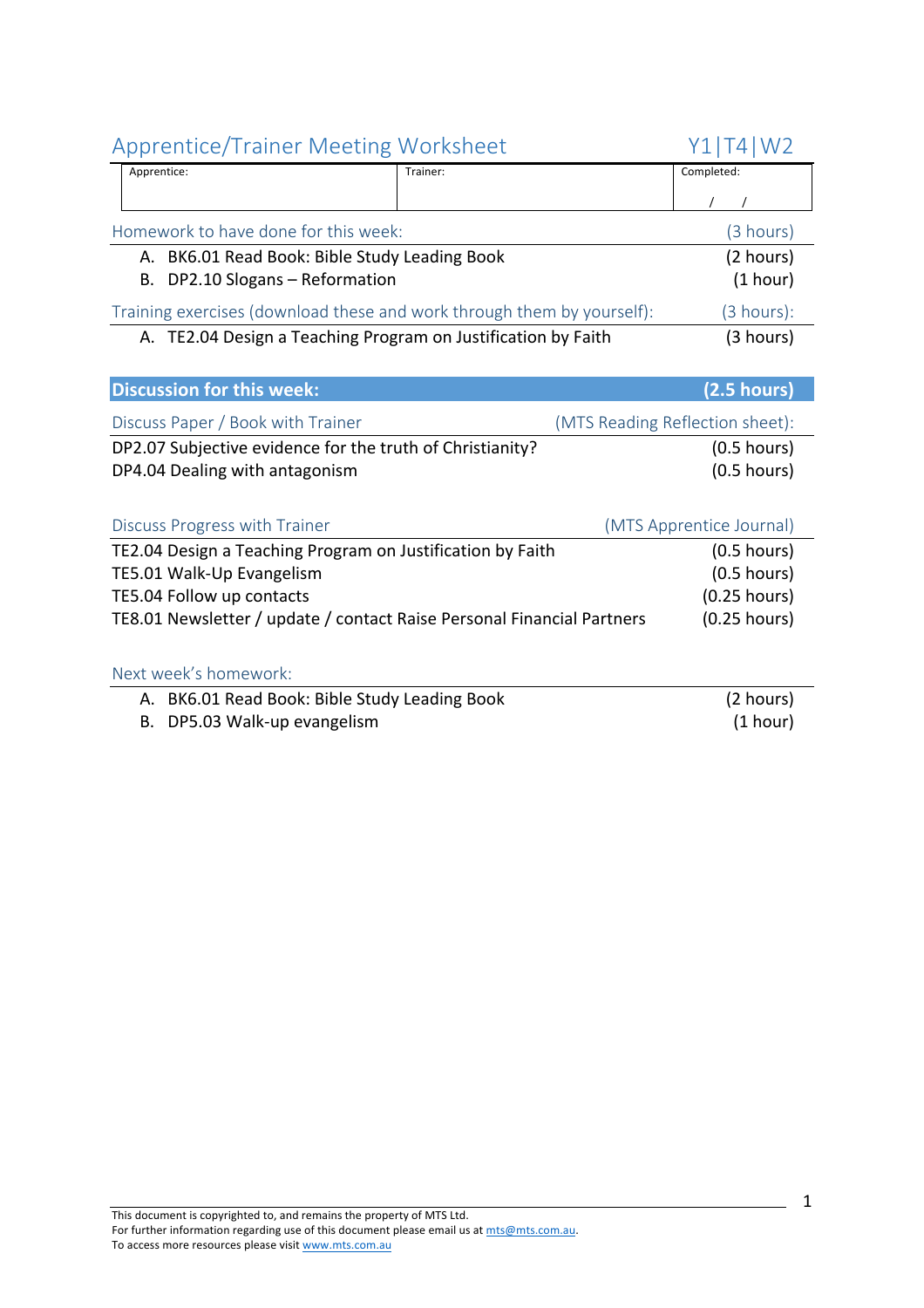| <b>Apprentice/Trainer Meeting Worksheet</b>                            |          | T4 W3<br>Y1 I                   |
|------------------------------------------------------------------------|----------|---------------------------------|
| Apprentice:                                                            | Trainer: | Completed:                      |
|                                                                        |          |                                 |
| Homework to have done for this week:                                   |          | (3 hours)                       |
| BK6.01 Read Book Bible Study Leading Book<br>А.                        |          | (2 hours)                       |
| DP5.03 Walk-up evangelism<br>В.                                        |          | (1 hour)                        |
| Training exercises (download these and work through them by yourself): |          | $(4.5 \text{ hours})$ :         |
| A. TE1.03 Expert in a New Testament Book                               |          | (1 hour)                        |
| TE2.04 Design a Teaching Program on Justification by Faith<br>В.       |          | (3 hours)                       |
| C. TE6.07 Listen to Preaching                                          |          | $(0.5$ hours)                   |
|                                                                        |          |                                 |
| <b>Discussion for this week:</b>                                       |          | $(1.5$ hours)                   |
| Discuss Paper / Book with Trainer                                      |          | (MTS Reading Reflection sheet): |
| DP2.10 Slogans - Reformation                                           |          | $(0.5$ hours)                   |
| Discuss Progress with Trainer                                          |          | (MTS Apprentice Journal)        |
| TE1.03 Expert in a New Testament Book                                  |          | (1 hour)                        |
| Next week's homework:                                                  |          |                                 |
| A. BK6.01 Read Book Bible Study Leading Book                           |          | (2 hours)                       |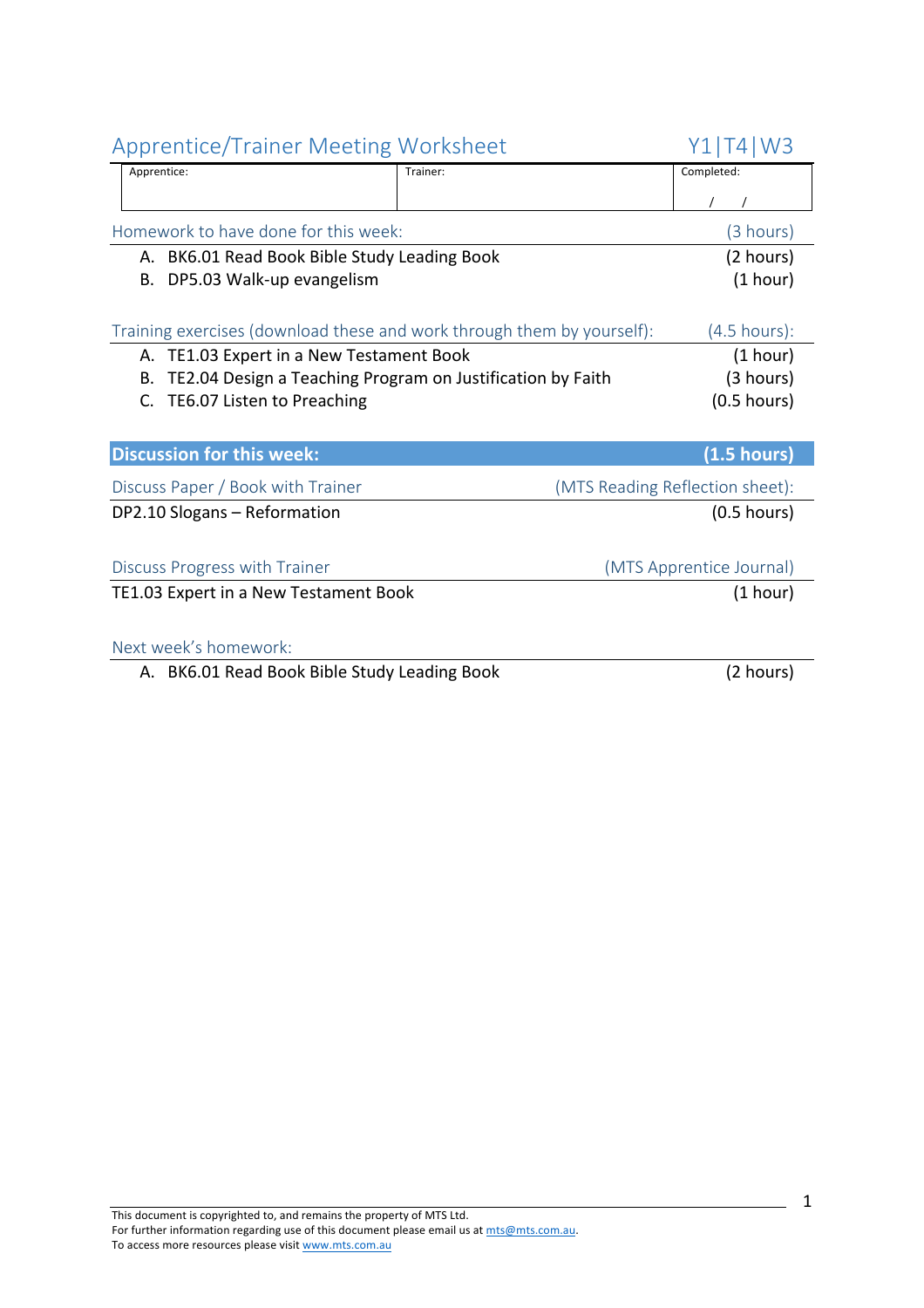| <b>Apprentice/Trainer Meeting Worksheet</b>                            |                                                             | Y1 T4 W4                        |
|------------------------------------------------------------------------|-------------------------------------------------------------|---------------------------------|
| Apprentice:                                                            | Trainer:                                                    | Completed:                      |
|                                                                        |                                                             |                                 |
| Homework to have done for this week:                                   |                                                             | (2 hours)                       |
| A. BK6.01 Read Book Bible Study Leading Book                           |                                                             | (2 hours)                       |
|                                                                        |                                                             |                                 |
| Training exercises (download these and work through them by yourself): |                                                             | (3 hours):                      |
| A. TE2.04 Design a Teaching Program on Justification by Faith          |                                                             | (1 hour)                        |
| <b>TE4.02 Visit Newcomers and Members</b><br><b>B.</b>                 |                                                             | (2 hours)                       |
|                                                                        |                                                             |                                 |
| <b>Discussion for this week:</b>                                       |                                                             | (7 hours)                       |
| Discuss Paper / Book with Trainer                                      |                                                             | (MTS Reading Reflection sheet): |
| No books or papers to discuss this week, but there is:                 |                                                             |                                 |
| <b>EVENT - Training Day 2</b>                                          |                                                             | (6 hours)                       |
| Trainers and apprentices will benefit from attending this together.    |                                                             |                                 |
|                                                                        |                                                             |                                 |
| Discuss Progress with Trainer                                          |                                                             | (MTS Apprentice Journal)        |
| TE4.01 Ministry of the Pew                                             |                                                             | $(0.5$ hours)                   |
| TE6.07 Listen to preaching Listen to Preaching                         |                                                             | $(0.5$ hours)                   |
|                                                                        |                                                             |                                 |
| Next week's homework:                                                  |                                                             |                                 |
| A. DP2.03 Eschatology                                                  |                                                             | (2 hours)                       |
| В.                                                                     | DP2.04 Ministry and the relationship between the Testaments | (1 hour)                        |
| BK6.01 Read Book Bible Study Leading Book<br>C.                        |                                                             | (2 hours)                       |
|                                                                        |                                                             |                                 |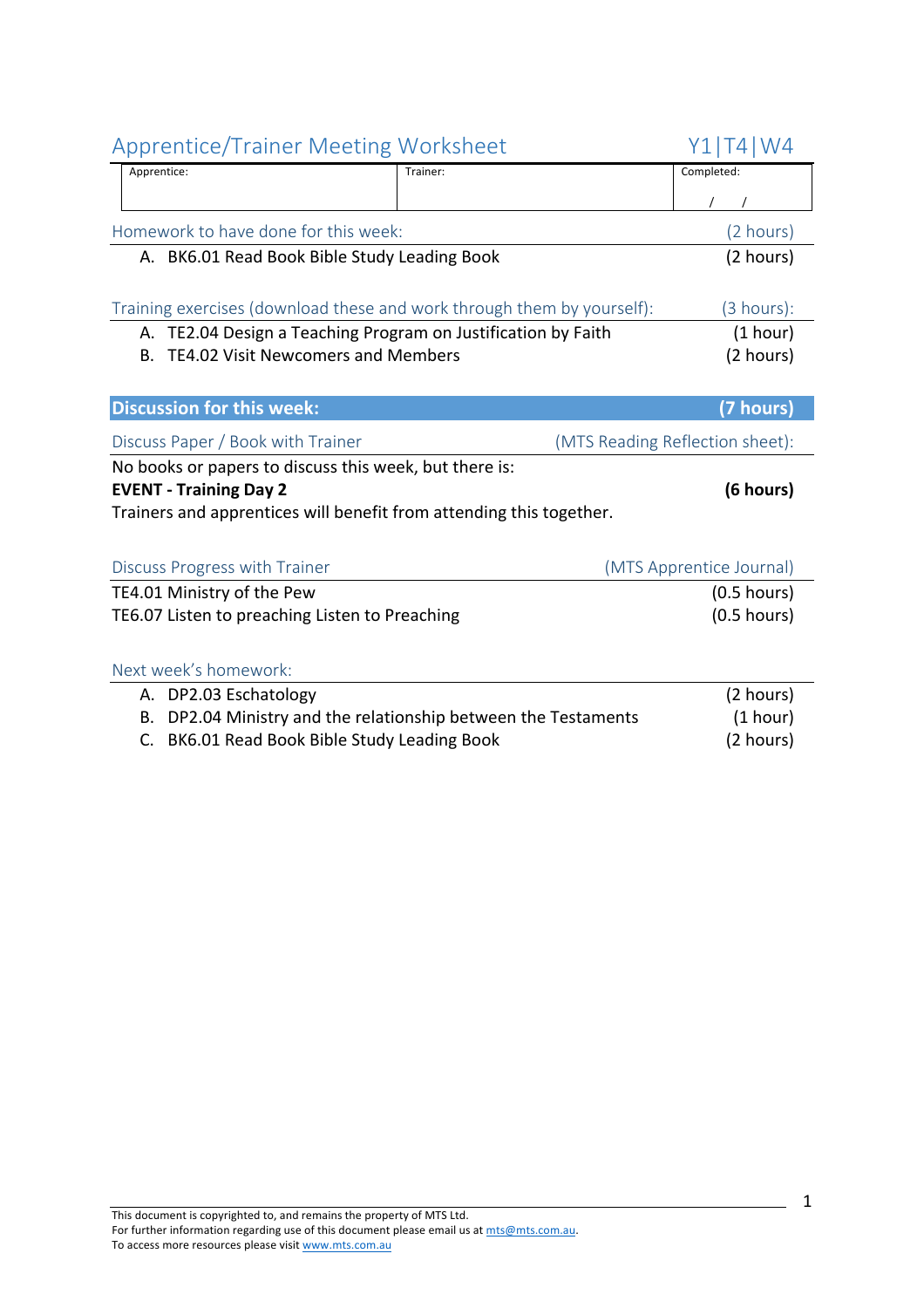|             | Apprentice/ Hallier McCellig Worksheet                        |                                                                        | <b>  ⊥     ┬   Ⅴ Ⅴ ノ</b>        |
|-------------|---------------------------------------------------------------|------------------------------------------------------------------------|---------------------------------|
| Apprentice: |                                                               | Trainer:                                                               | Completed:                      |
|             |                                                               |                                                                        |                                 |
|             | Homework to have done for this week:                          |                                                                        | (5 hours)                       |
|             | A. DP2.03 Eschatology                                         |                                                                        | (2 hours)                       |
| В.          |                                                               | DP2.04 Ministry and the relationship between the Testaments            | (1 hour)                        |
|             | C. BK6.01 Read Book Bible Study Leading Book                  |                                                                        | (2 hours)                       |
|             |                                                               |                                                                        |                                 |
|             |                                                               | Training exercises (download these and work through them by yourself): | (3 hours):                      |
|             | A. TE2.04 Design a Teaching Program on Justification by Faith |                                                                        | (3 hours)                       |
|             |                                                               |                                                                        |                                 |
|             | <b>Discussion for this week:</b>                              |                                                                        | (1.5 hours)                     |
|             | Discuss Paper / Book with Trainer                             |                                                                        | (MTS Reading Reflection sheet): |
|             | DP2.04 Ministry and the relationship between the Testaments   |                                                                        | $(0.5$ hours)                   |
|             | DP5.03 Walk-up evangelism                                     |                                                                        | $(0.5$ hours)                   |
|             |                                                               |                                                                        |                                 |
|             | Discuss Progress with Trainer                                 |                                                                        | (MTS Apprentice Journal)        |
|             |                                                               | TE5.06 Establish new people in church Establish new people in church   | $(0.5$ hours)                   |
|             |                                                               |                                                                        |                                 |
|             | Next week's homework:                                         |                                                                        |                                 |
|             | A. DP3.09 How to have a godly argument                        |                                                                        | (1 hour)                        |
|             | B. BK6.01 Read Book Bible Study Leading Book                  |                                                                        | (2 hours)                       |
|             |                                                               |                                                                        |                                 |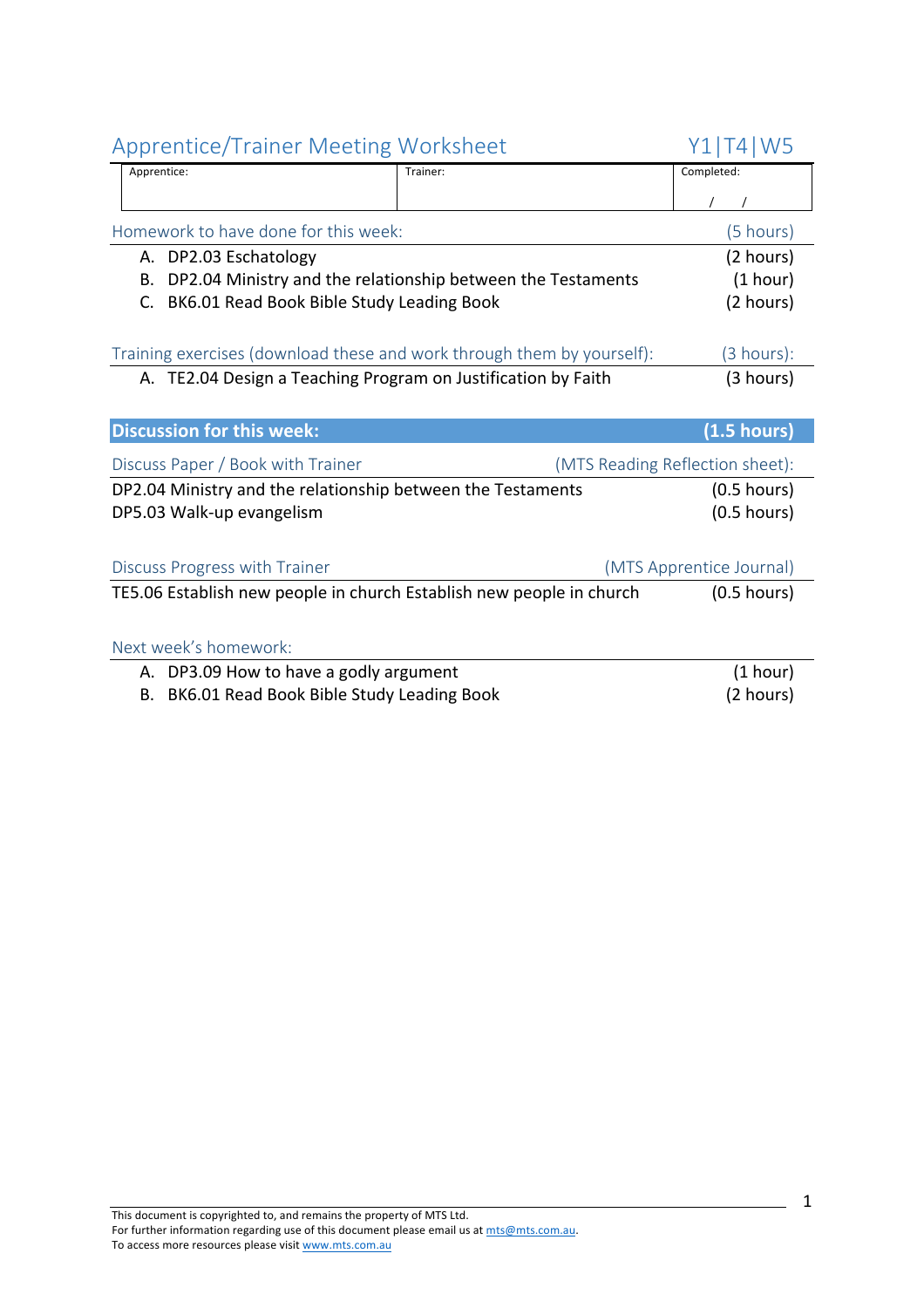| <b>Apprentice/Trainer Meeting Worksheet</b>                            |          | Y1 T4 W6                        |
|------------------------------------------------------------------------|----------|---------------------------------|
| Apprentice:                                                            | Trainer: | Completed:                      |
|                                                                        |          |                                 |
| Homework to have done for this week:                                   |          | (3 hours)                       |
| A. DP3.09 How to have a godly argument                                 |          | (1 hour)                        |
| BK6.01 Read Book Bible Study Leading Book<br>В.                        |          | (2 hours)                       |
|                                                                        |          |                                 |
| Training exercises (download these and work through them by yourself): |          | (3.25 hours):                   |
| TE2.04 Design a Teaching Program on Justification by Faith<br>А.       |          | (3 hours)                       |
| TE6.05 Lead Prayer in Church<br>В.                                     |          | $(0.25$ hours)                  |
|                                                                        |          |                                 |
| <b>Discussion for this week:</b>                                       |          | (1.5 hours)                     |
| Discuss Paper / Book with Trainer                                      |          | (MTS Reading Reflection sheet): |
| DP2.03 Eschatology                                                     |          | (1 hour)                        |
|                                                                        |          |                                 |
| Discuss Progress with Trainer                                          |          | (MTS Apprentice Journal)        |
| TE5.05 Follow up a new Christian                                       |          | $(0.5$ hours)                   |
|                                                                        |          |                                 |
| Next week's homework:                                                  |          |                                 |
| A. BK6.01 Read Book Bible Study Leading Book                           |          | (2 hours)                       |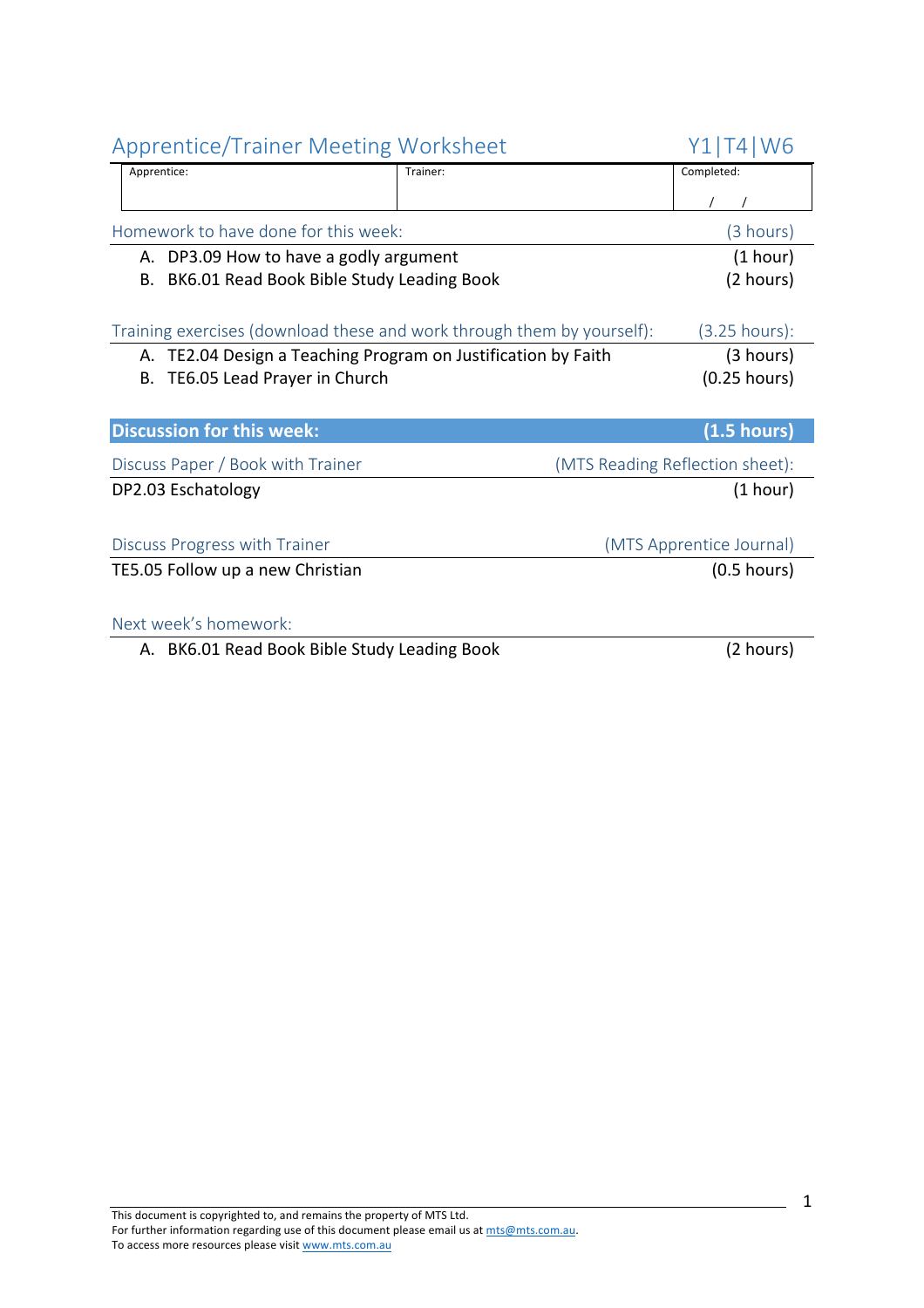| <b>Apprentice/Trainer Meeting Worksheet</b>                            |          | Y1 T4 W7                        |
|------------------------------------------------------------------------|----------|---------------------------------|
| Apprentice:                                                            | Trainer: | Completed:                      |
|                                                                        |          |                                 |
| Homework to have done for this week:                                   |          | (2 hours)                       |
| A. BK6.01 Read Book Bible Study Leading Book                           |          | (2 hours)                       |
|                                                                        |          |                                 |
| Training exercises (download these and work through them by yourself): |          | $(3 \text{ hours})$ :           |
| A. TE2.04 Design a Teaching Program on Justification by Faith          |          | (3 hours)                       |
|                                                                        |          |                                 |
| <b>Discussion for this week:</b>                                       |          | $(1.25$ hours)                  |
| Discuss Paper / Book with Trainer                                      |          | (MTS Reading Reflection sheet): |
| DP3.09 How to have a godly argument                                    |          | $(0.5$ hours)                   |
| BK6.01 Read Book Bible Study Leading Book                              |          | $(0.5$ hours)                   |
|                                                                        |          |                                 |
| Discuss Progress with Trainer                                          |          | (MTS Apprentice Journal)        |
| TE6.05 Lead Prayer in Church                                           |          | $(0.25$ hours)                  |
|                                                                        |          |                                 |
| Next week's homework:                                                  |          |                                 |
| A. DP5.08 Pastors as Ghetto Blasters: Creating the evangelistic pastor |          | (1 hour)                        |
| B. BK6.01 Read Book Bible Study Leading Book                           |          | (2 hours)                       |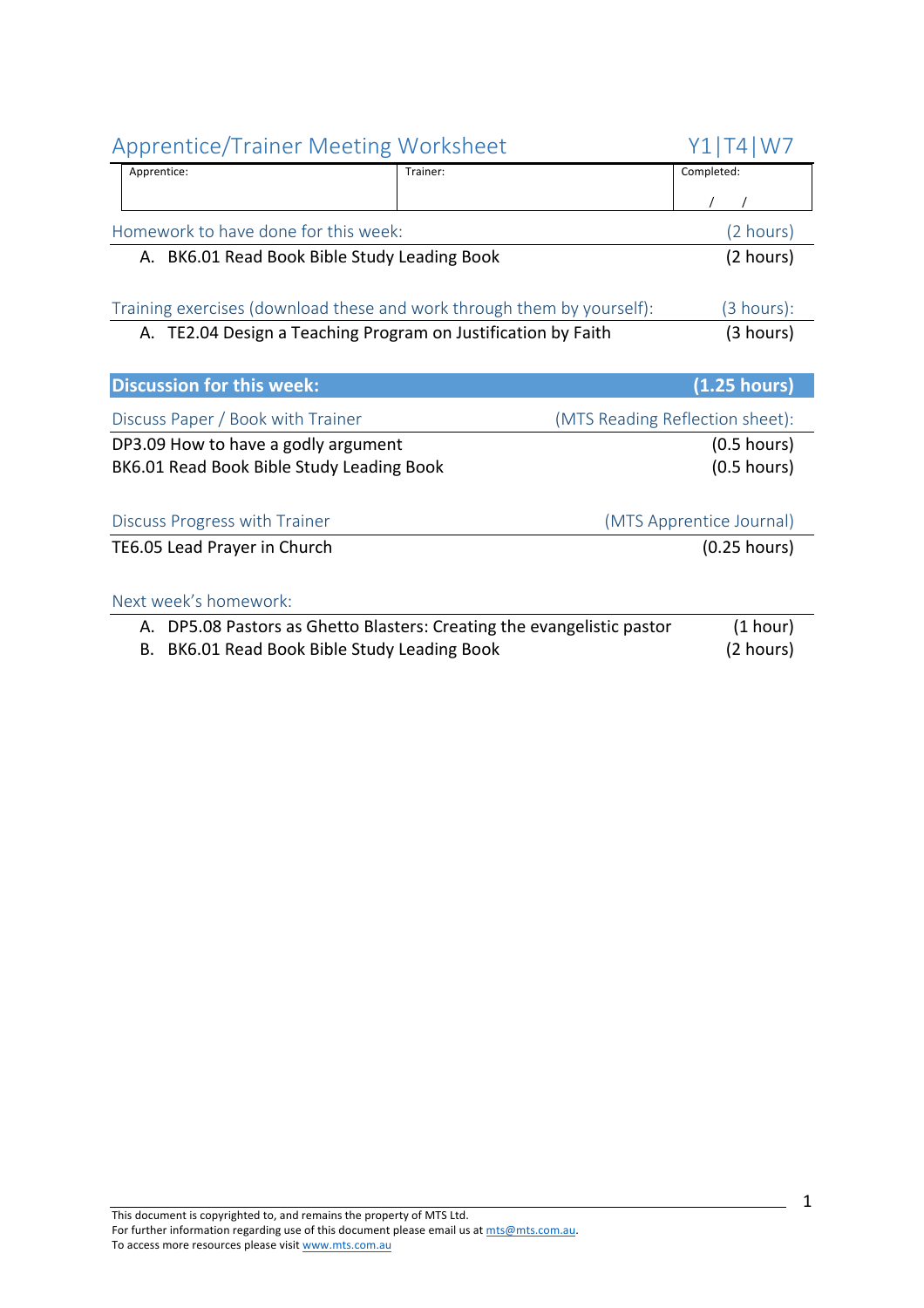| <b>Apprentice/Trainer Meeting Worksheet</b>                            |                                                                        | ั4 W8                           |  |
|------------------------------------------------------------------------|------------------------------------------------------------------------|---------------------------------|--|
| Apprentice:                                                            | Trainer:                                                               | Completed:                      |  |
|                                                                        |                                                                        |                                 |  |
| Homework to have done for this week:                                   |                                                                        | (3 hours)                       |  |
|                                                                        | A. DP5.08 Pastors as Ghetto Blasters: Creating the evangelistic pastor | (1 hour)                        |  |
| BK6.01 Read Book Bible Study Leading Book<br>В.                        |                                                                        | (2 hours)                       |  |
|                                                                        |                                                                        |                                 |  |
| Training exercises (download these and work through them by yourself): |                                                                        | (3 hours):                      |  |
| A. TE2.04 Design a Teaching Program on Justification by Faith          |                                                                        | (3 hours)                       |  |
|                                                                        |                                                                        |                                 |  |
| <b>Discussion for this week:</b>                                       |                                                                        | $(0.5$ hours)                   |  |
| Discuss Paper / Book with Trainer                                      |                                                                        | (MTS Reading Reflection sheet): |  |
| No books or papers to discuss this week                                |                                                                        |                                 |  |
|                                                                        |                                                                        |                                 |  |
| Discuss Progress with Trainer                                          |                                                                        | (MTS Apprentice Journal)        |  |
| TE2.04 Design a Teaching Program on Justification by Faith             |                                                                        | $(0.5$ hours)                   |  |
|                                                                        |                                                                        |                                 |  |
| Next week's homework:                                                  |                                                                        |                                 |  |
| A. BK6.01 Read Book Bible Study Leading Book                           |                                                                        | (2 hours)                       |  |
|                                                                        |                                                                        |                                 |  |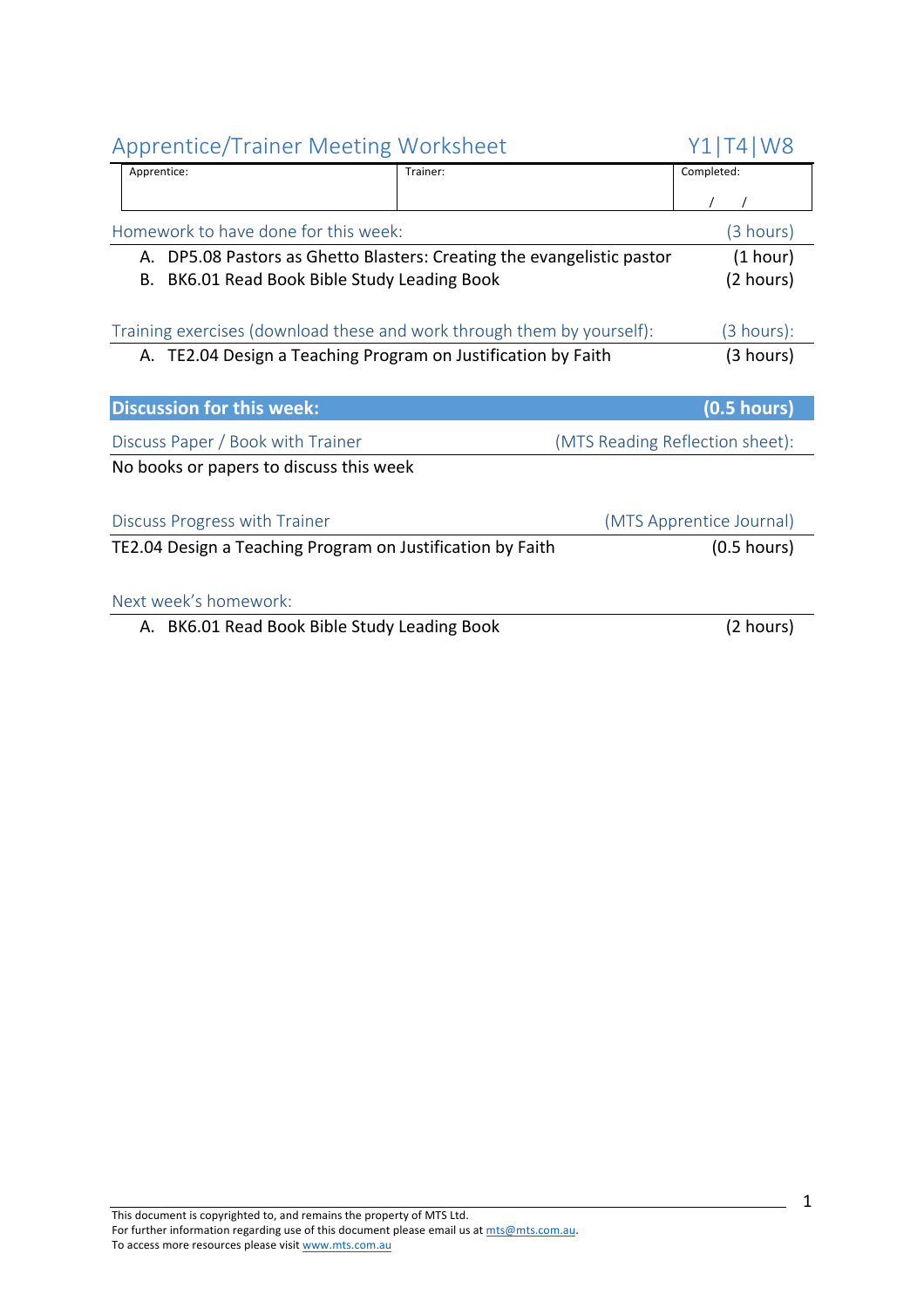| <b>Apprentice/Trainer Meeting Worksheet</b>                            | Y1 T4 W9 |                                 |
|------------------------------------------------------------------------|----------|---------------------------------|
| Apprentice:                                                            | Trainer: | Completed:                      |
|                                                                        |          |                                 |
| Homework to have done for this week:                                   |          | (2 hours)                       |
| A. BK6.01 Read Book Bible Study Leading Book                           |          | (2 hours)                       |
|                                                                        |          |                                 |
| Training exercises (download these and work through them by yourself): |          | $(3.25 \text{ hours})$ :        |
| A. TE2.04 Design a Teaching Program on Justification by Faith          |          | (3 hours)                       |
| TE6.04 Read the Bible in Church<br>Β.                                  |          | $(0.25$ hours)                  |
|                                                                        |          |                                 |
| <b>Discussion for this week:</b>                                       |          | (1.5 hours)                     |
| Discuss Paper / Book with Trainer                                      |          | (MTS Reading Reflection sheet): |
| DP5.08 Pastors as Ghetto Blasters: Creating the evangelistic pastor    |          | $(0.5$ hours)                   |
|                                                                        |          |                                 |
|                                                                        |          |                                 |
| Discuss Progress with Trainer                                          |          | (MTS Apprentice Journal)        |
| TE1.01 Read the Whole Bible                                            |          | $(0.5$ hours)                   |
| <b>TE3.01 Prayer Habits</b>                                            |          | $(0.25$ hours)                  |
| TE3.03 Pray with Others                                                |          | $(0.25$ hours)                  |
|                                                                        |          |                                 |
| Next week's homework:                                                  |          |                                 |
| A. BK6.01 Read Book Bible Study Leading Book                           |          | (2 hours)                       |
| BK6.01 Write review/reflection Bible Study Leading Book<br>В.          |          | (1 hour)                        |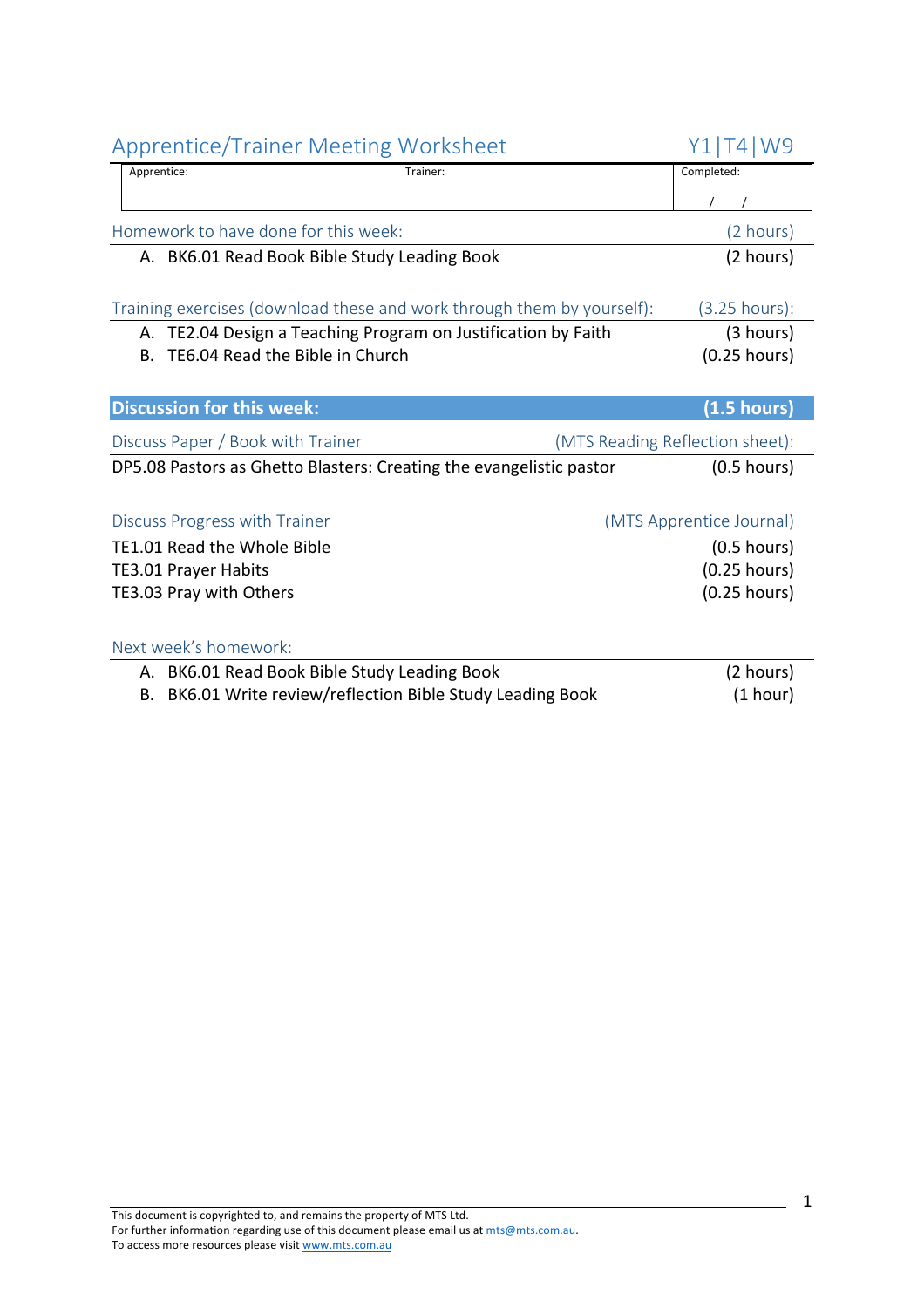| Apprentice:                                                            | Trainer:                                                              | Completed:                      |
|------------------------------------------------------------------------|-----------------------------------------------------------------------|---------------------------------|
|                                                                        |                                                                       |                                 |
| Homework to have done for this week:                                   |                                                                       | (3 hours)                       |
| A. BK6.01 Read Book Bible Study Leading Book                           |                                                                       | (2 hours)                       |
| BK6.01 Write review/reflection Bible Study Leading Book<br>В.          |                                                                       | (1 hour)                        |
|                                                                        |                                                                       |                                 |
| Training exercises (download these and work through them by yourself): |                                                                       | $(2 \text{ hours})$ :           |
| A. TE8.01 Raise Personal Financial Partners                            |                                                                       | (2 hours)                       |
| Contact new supporters for 2nd year of apprenticeship                  |                                                                       |                                 |
|                                                                        |                                                                       |                                 |
| <b>Discussion for this week:</b>                                       |                                                                       | (1.5 hours)                     |
| Discuss Paper / Book with Trainer                                      |                                                                       | (MTS Reading Reflection sheet): |
| BK6.01 Discuss book review with trainer Bible Study Leading Book       |                                                                       | $(0.5$ hours)                   |
|                                                                        |                                                                       |                                 |
| Discuss Progress with Trainer                                          |                                                                       | (MTS Apprentice Journal)        |
| TE3.02 The Extra Mile                                                  |                                                                       | $(0.25$ hours)                  |
| TE6.04 Read the Bible in Church                                        |                                                                       | $(0.25$ hours)                  |
| <b>TE8.01 Raise Personal Financial Partners</b>                        |                                                                       | $(0.5$ hours)                   |
|                                                                        |                                                                       |                                 |
| Next week's homework:                                                  |                                                                       |                                 |
|                                                                        | A. DP5.09 Things to say when you are asked the question of the moment | (1 hour)                        |
| DP6.03 Preparation for preaching<br>В.                                 |                                                                       | (1 hour)                        |
|                                                                        |                                                                       |                                 |

C. BK8.04 Read Book Passing the Baton (2 hours)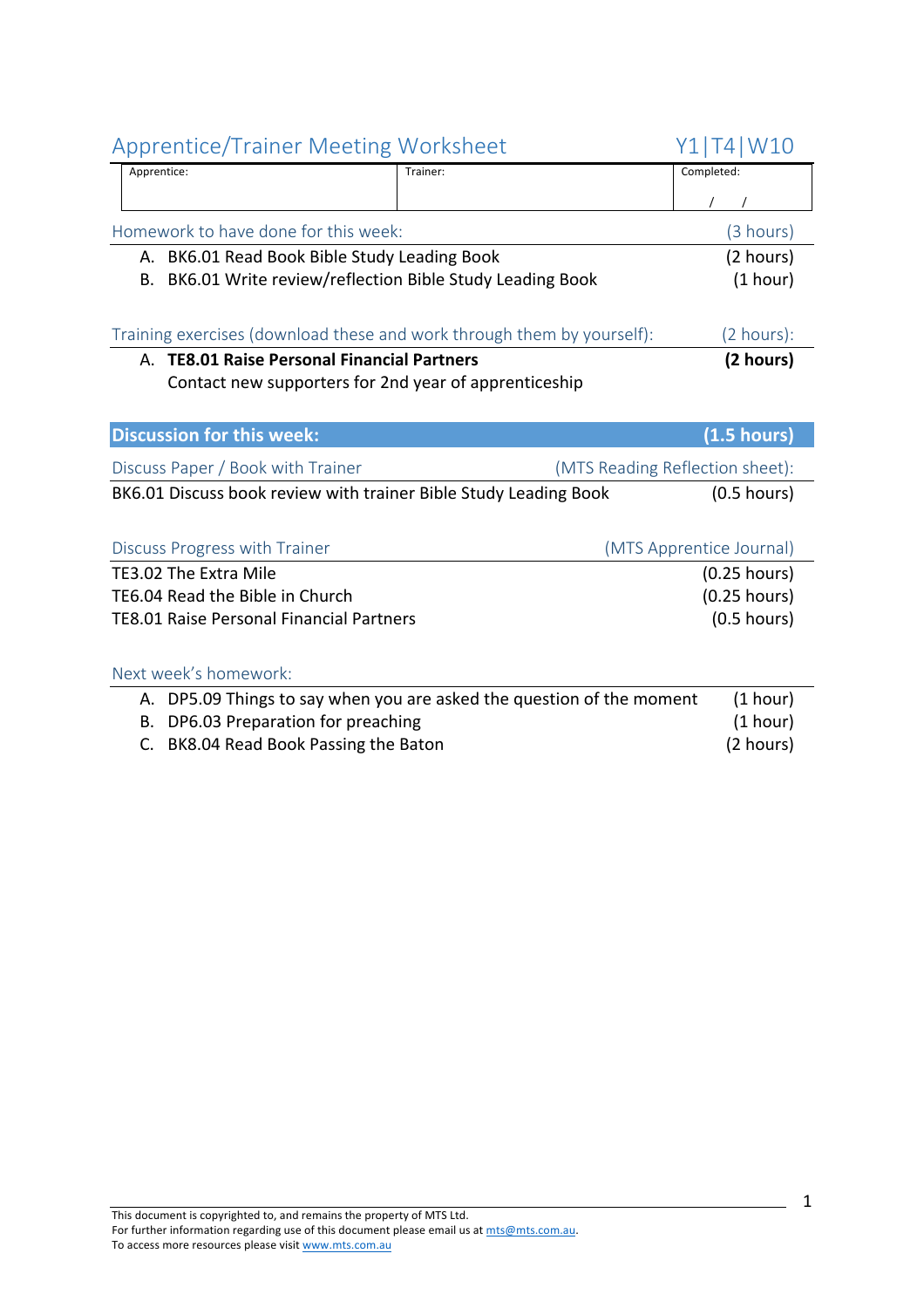| Apprentice/Trainer Meeting Worksheet                                     |          | YZIIIWI                         |
|--------------------------------------------------------------------------|----------|---------------------------------|
| Apprentice:                                                              | Trainer: | Completed:                      |
|                                                                          |          |                                 |
| Homework to have done for this week:                                     |          | (4 hours)                       |
| DP5.09 Things to say when you are asked the question of the moment<br>А. |          | (1 hour)                        |
| DP6.03 Preparation for preaching<br>В.                                   |          | (1 hour)                        |
| BK8.04 Read Book Passing the Baton<br>C.                                 |          | (2 hours)                       |
|                                                                          |          |                                 |
| Training exercises (download these and work through them by yourself):   |          | $(7.5 \text{ hours})$ :         |
| TE4.07 Ministry amongst Elders<br>А.                                     |          | $(0.5$ hours)                   |
| TE5.07 Evangelistic Talk<br>В.                                           |          | (3 hours)                       |
| BK6.01 Bible Study Leading Book<br>C.                                    |          | (2 hours)                       |
| Be led through or lead a group of Youth Group Leaders (Session 1)        |          |                                 |
| D. TE8.01 Raise Personal Financial Partners                              |          | (2 hours)                       |
| <b>Discussion for this week:</b>                                         |          | $(0.5$ hours)                   |
| Discuss Paper / Book with Trainer                                        |          | (MTS Reading Reflection sheet): |
| No books or papers to discuss this week                                  |          |                                 |
| Discuss Progress with Trainer                                            |          | (MTS Apprentice Journal)        |
| TE6.01 Read the Bible One-to-One                                         |          | $(0.5$ hours)                   |
|                                                                          |          |                                 |
| Next week's homework:                                                    |          |                                 |
| DP6.02 Ministry to individuals<br>А.                                     |          | (1 hour)                        |
| BK8.04 Read Book Passing the Baton<br>В.                                 |          | (2 hours)                       |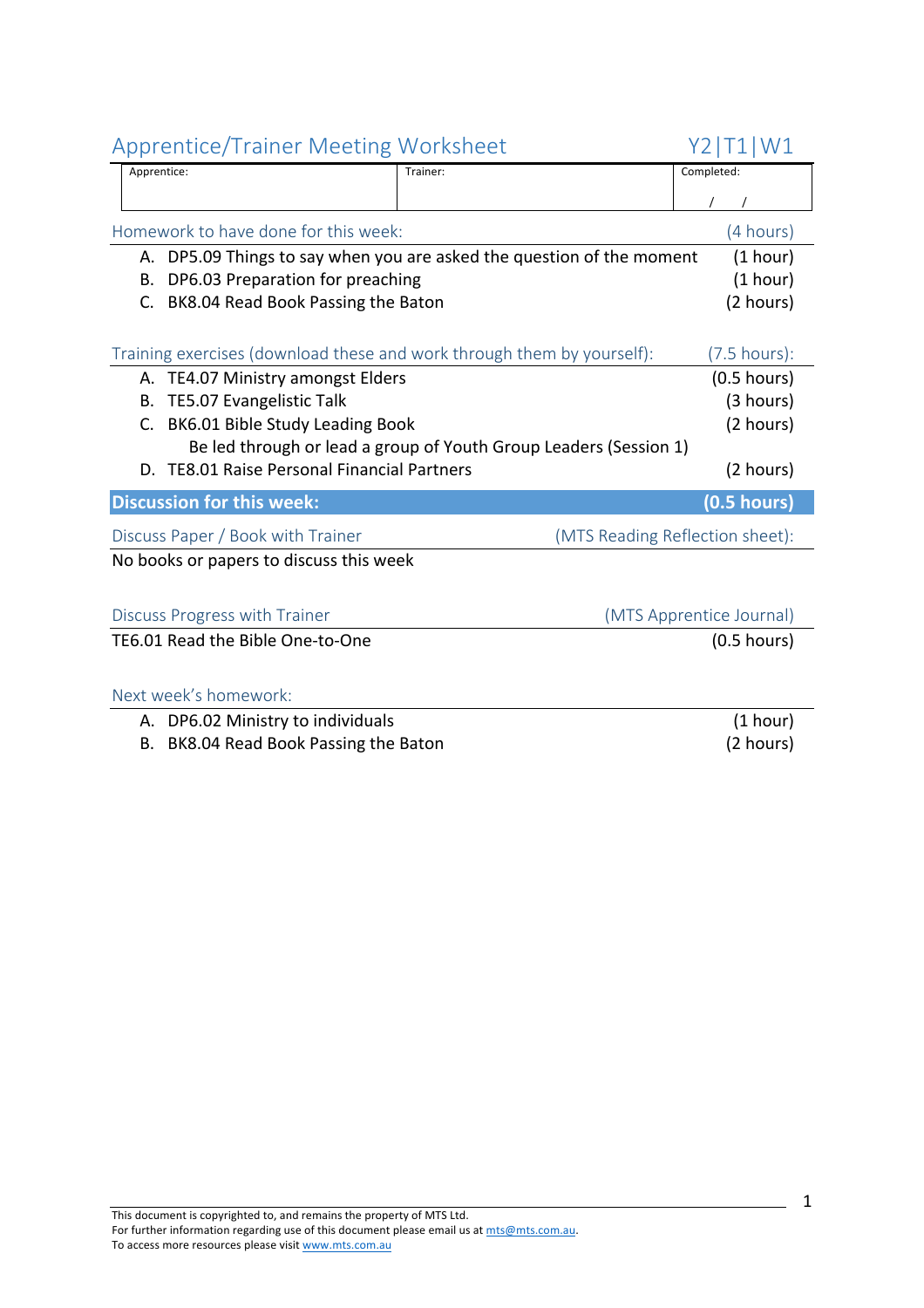| <b>Apprentice/Trainer Meeting Worksheet</b>                            |                                                                   | Y2   T1   W2                    |
|------------------------------------------------------------------------|-------------------------------------------------------------------|---------------------------------|
| Apprentice:                                                            | Trainer:                                                          | Completed:                      |
|                                                                        |                                                                   |                                 |
| Homework to have done for this week:                                   |                                                                   | (3 hours)                       |
| DP6.02 Ministry to individuals<br>А.                                   |                                                                   | (1 hour)                        |
| BK8.04 Read Book Passing the Baton<br>В.                               |                                                                   | (2 hours)                       |
|                                                                        |                                                                   |                                 |
| Training exercises (download these and work through them by yourself): |                                                                   | (2 hours):                      |
| A. BK6.01 Bible Study Leading Book                                     |                                                                   | (2 hours)                       |
|                                                                        | Be led through or lead a group of Youth Group Leaders (Session 2) | $(1hr$ prep/1hr                 |
| group)                                                                 |                                                                   |                                 |
|                                                                        |                                                                   |                                 |
| <b>Discussion for this week:</b>                                       |                                                                   | (8 hours)                       |
| Discuss Paper / Book with Trainer                                      |                                                                   | (MTS Reading Reflection sheet): |
| DP6.03 Preparation for preaching                                       |                                                                   | $(0.5$ hours)                   |
| <b>EVENT Training Day 1</b>                                            |                                                                   | (6 hours)                       |
|                                                                        |                                                                   |                                 |
| Discuss Progress with Trainer                                          |                                                                   | (MTS Apprentice Journal)        |
| TE1.03 Expert in a New Testament Book                                  |                                                                   | (1 hour)                        |
| TE5.04 Follow up contacts                                              |                                                                   | $(0.5$ hours)                   |
|                                                                        |                                                                   |                                 |
| Next week's homework:                                                  |                                                                   |                                 |

### A. DP6.06 One-to-one prayer and Bible reading (1 hour)

B. BK8.04 Read Book Passing the Baton (2 hours)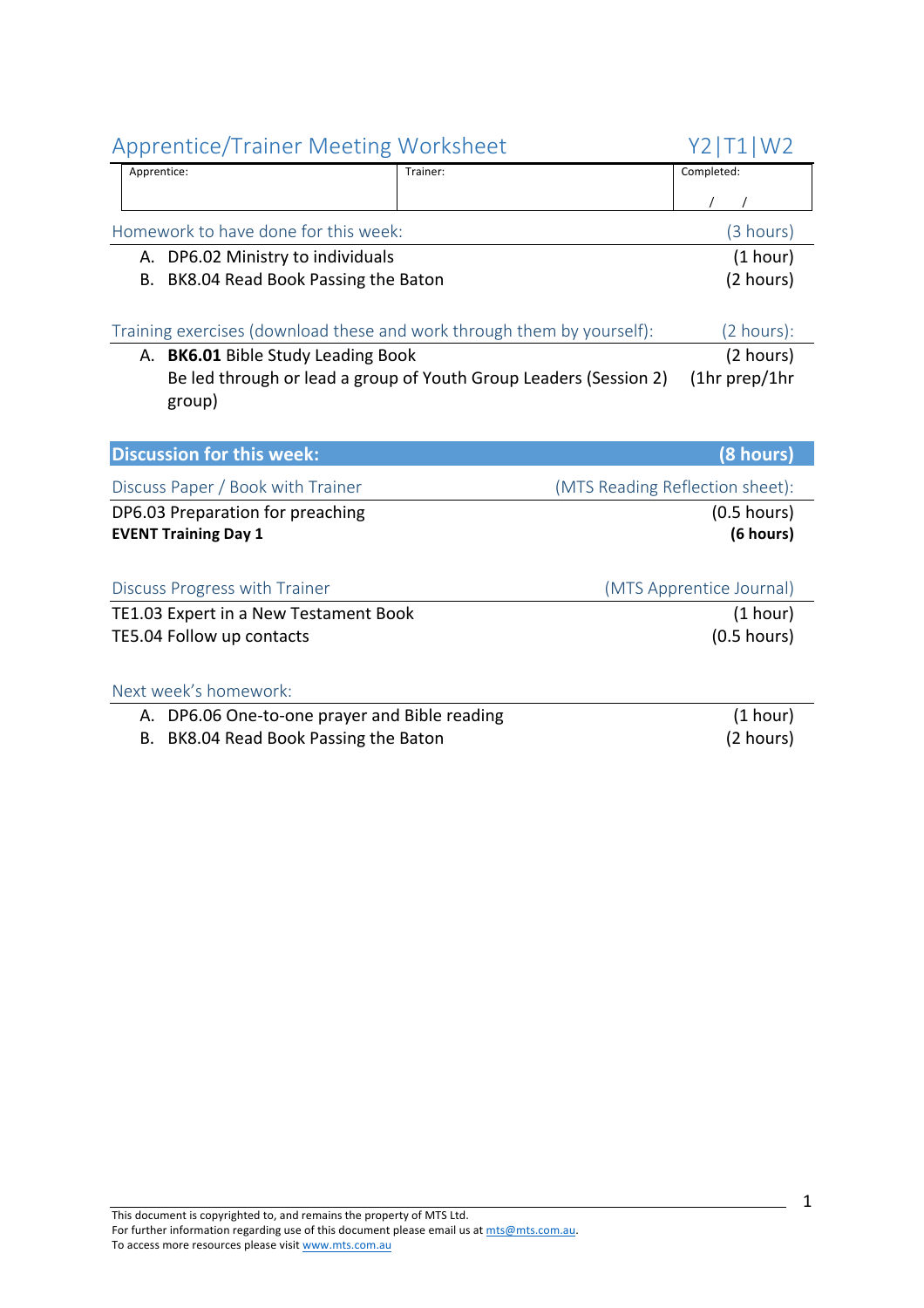|    | Applemne righter inteemig worksheet           |                                                                                     | $L$ $L$ $L$ $L$ $L$ $V$ $V$ $J$ |
|----|-----------------------------------------------|-------------------------------------------------------------------------------------|---------------------------------|
|    | Apprentice:                                   | Trainer:                                                                            | Completed:                      |
|    |                                               |                                                                                     |                                 |
|    | Homework to have done for this week:          |                                                                                     | (3 hours)                       |
|    | A. DP6.06 One-to-one prayer and Bible reading |                                                                                     | (1 hour)                        |
| В. | BK8.04 Read Book Passing the Baton            |                                                                                     | (2 hours)                       |
|    |                                               |                                                                                     |                                 |
|    |                                               | Training exercises (download these and work through them by yourself):              | $(8 \text{ hours})$ :           |
|    |                                               | A. TE1.03 Deliver (church/youth group/ bible study) Expert in a NT Book             | (1 hour)                        |
| В. | <b>TE5.07</b> Prepare Evangelistic Talk       |                                                                                     | (3 hours)                       |
| C. | <b>BK6.01 Bible Study Leading Book</b>        |                                                                                     | (2 hours)                       |
|    | group)                                        | Be led through or lead a group of Youth Group Leaders (Session $3 - 1$ hr prep, 1hr |                                 |
|    | D. TE6.07 Listen to Preaching                 |                                                                                     | $(0.5$ hours)                   |
| Е. | <b>TE7.03</b> Train a Fellow Worker           |                                                                                     | $(0.5$ hours)                   |
|    | Pray about and ask                            |                                                                                     |                                 |
| F. |                                               | TE8.01 Newsletter/update/contact Raise Personal Financial Partners                  | (1 hour)                        |
|    |                                               |                                                                                     |                                 |
|    | <b>Discussion for this week:</b>              |                                                                                     | (1.5 hours)                     |
|    | Discuss Paper / Book with Trainer             |                                                                                     | (MTS Reading Reflection sheet): |
|    | DP6.02 Ministry to individuals                |                                                                                     | (1 hour)                        |
|    |                                               |                                                                                     |                                 |
|    | Discuss Progress with Trainer                 |                                                                                     | (MTS Apprentice Journal)        |
|    | TE4.01 Ministry of the Pew                    |                                                                                     | $(0.5$ hours)                   |
|    |                                               |                                                                                     |                                 |
|    | Next week's homework:                         |                                                                                     |                                 |
|    | A. DP6.05 The risks a preacher takes          |                                                                                     | (1 hour)                        |
|    | B. BK8.04 Read Book Passing the Baton         |                                                                                     | (2 hours)                       |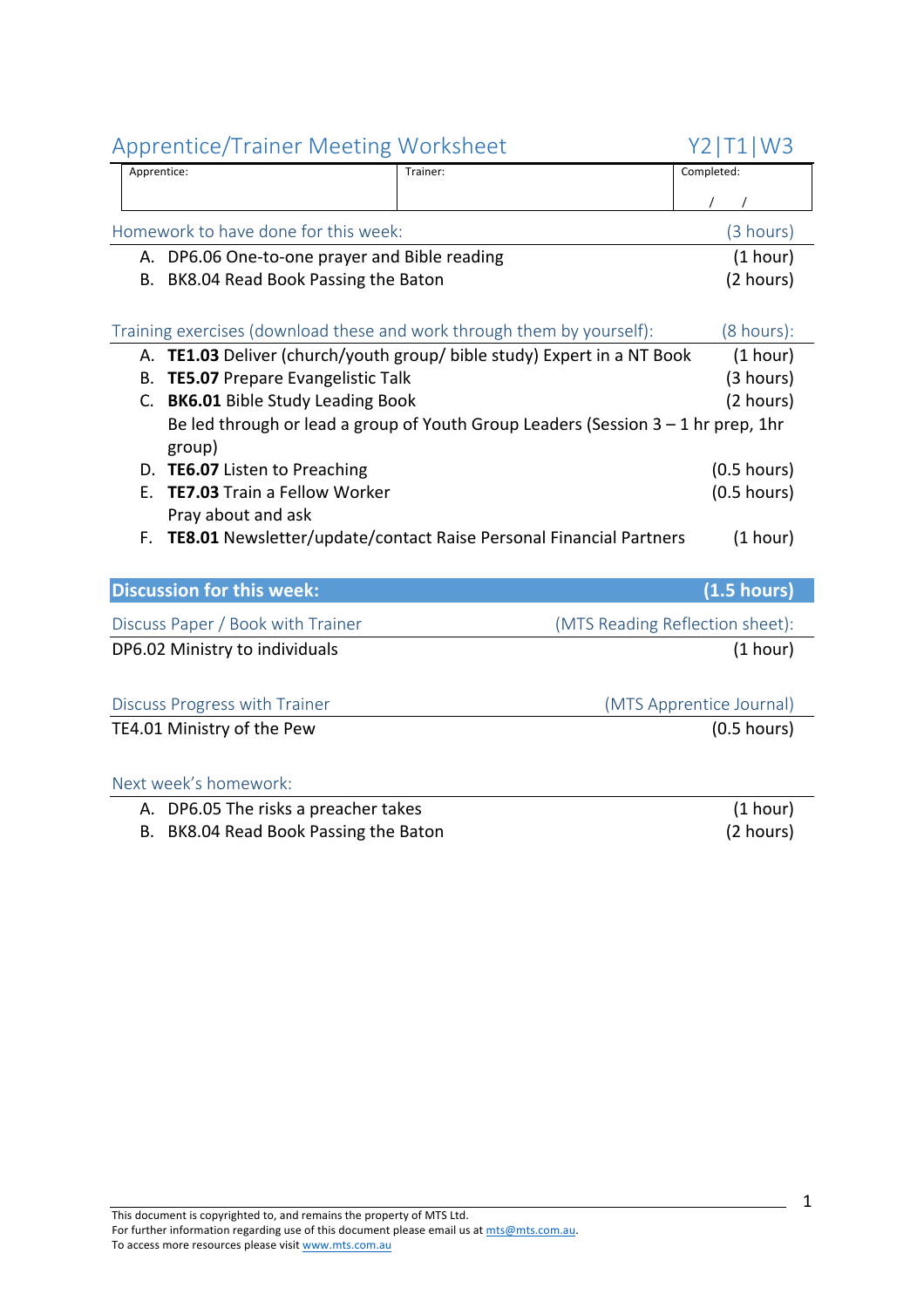#### This document is copyrighted to, and remains the property of MTS Ltd. For further information regarding use of this document please email us at mts@mts.com.au. To access more resources please visit www.mts.com.au

| DP5.09 Things to say when you are asked the question of the moment<br>DP6.06 One-to-one prayer and Bible reading | $(0.5$ hours)<br>$(0.5$ hours) |
|------------------------------------------------------------------------------------------------------------------|--------------------------------|
| Discuss Progress with Trainer                                                                                    | (MTS Apprentice Journal)       |
| TE4.07 Ministry amongst Elders                                                                                   | $(0.5$ hours)                  |
| TE6.07 Listen to preaching Listen to Preaching                                                                   | $(0.5$ hours)                  |
| Next week's homework:                                                                                            |                                |
| A. DP6.04 How to be a great preacher                                                                             | (1 hour)                       |

Homework to have done for this week: (3 hours) A. DP6.05 The risks a preacher takes (1 hour) B. BK8.04 Read Book Passing the Baton (2 hours)

Training exercises (download these and work through them by yourself): (5 hours): **A. TE5.07 Evangelistic Talk - prepare Evangelistic Talk (3 hours)** B. **BK6.01** Bible Study Leading Book (2 hours) Be led through or lead a group of Youth Group Leaders (Session 4) (1hr prep/1hr

**Discussion for this week: (2 hours) (2 hours)** 

Discuss Paper / Book with Trainer (MTS Reading Reflection sheet):

group)

- 
- B. BK8.04 Read Book: Passing the Baton (2 hours)

 $\frac{1}{1}$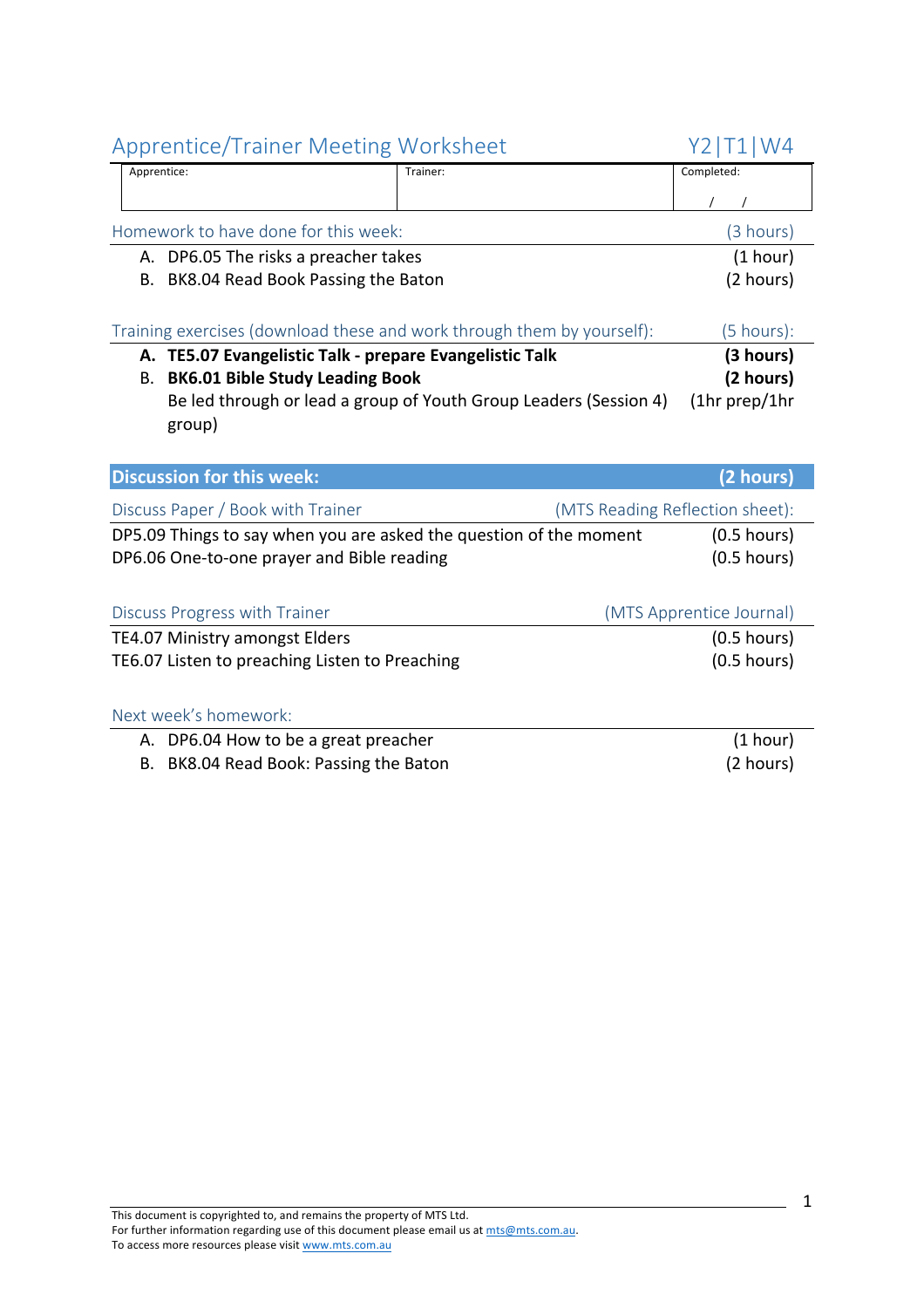## Apprentice/Trainer Meeting Worksheet Y21T11W5

|                                                                        |                                                                   | .                     |
|------------------------------------------------------------------------|-------------------------------------------------------------------|-----------------------|
| Apprentice:                                                            | Trainer:                                                          | Completed:            |
|                                                                        |                                                                   |                       |
| Homework to have done for this week:                                   |                                                                   | (3 hours)             |
| A. DP6.04 How to be a great preacher                                   |                                                                   | (1 hour)              |
| B. BK8.04 Read Book Passing the Baton                                  |                                                                   | (2 hours)             |
|                                                                        |                                                                   |                       |
| Training exercises (download these and work through them by yourself): |                                                                   | $(6 \text{ hours})$ : |
| A. TE4.02 Visit Newcomers and Members                                  |                                                                   | (2 hours)             |
| B. TE5.07 Evangelistic Talk - prepare Evangelistic Talk                |                                                                   | (2 hours)             |
| BK6.01 Bible Study Leading Book<br>C.                                  |                                                                   | (2 hours)             |
|                                                                        | Be led through or lead a group of Youth Group Leaders (Session 5) | (1hr prep/1hr         |

group) **Discussion for this week: (2 hours) (2 hours)** 

| Discuss Paper / Book with Trainer         | (MTS Reading Reflection sheet): |
|-------------------------------------------|---------------------------------|
| DP6.05 The risks a preacher takes         | $(0.5$ hours)                   |
|                                           |                                 |
| Discuss Progress with Trainer             | (MTS Apprentice Journal)        |
| <b>TE4.02 Visit Newcomers and Members</b> | (1 hour)                        |
| TE5.06 Establish new people in church     | $(0.5$ hours)                   |
|                                           |                                 |

#### Next week's homework:

A. BK8.04 Read Book Passing the Baton (2 hours)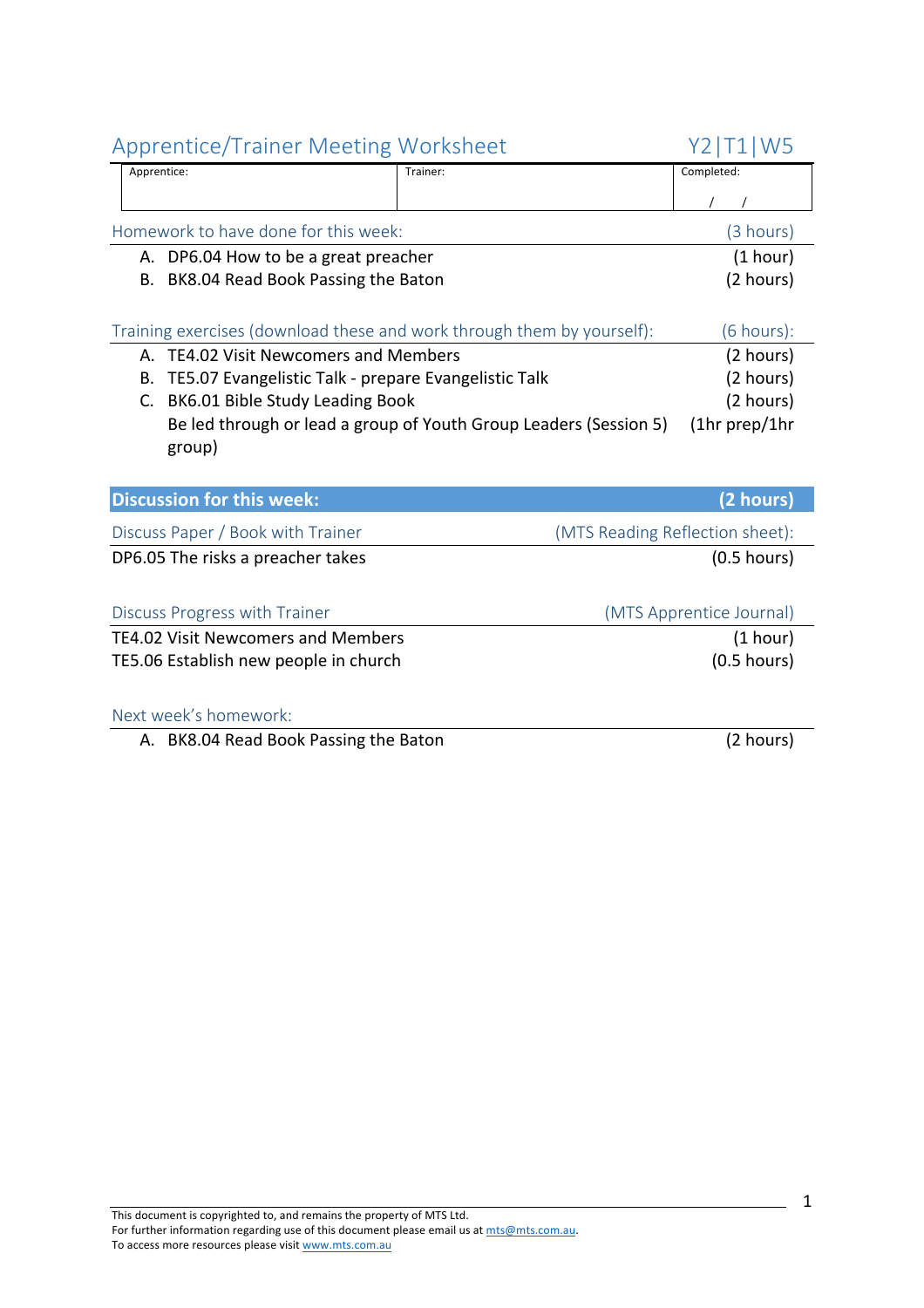# Apprentice/Trainer Meeting Worksheet Y2|T1|W6 Apprentice: Trainer: Completed:  $\frac{1}{1}$ Homework to have done for this week: (2 hours) A. BK8.04 Read Book Passing the Baton (2 hours) Training exercises (download these and work through them by yourself): (5 hours): A. TE5.07 Evangelistic Talk - prepare Evangelistic Talk (2 hours) B. TE7.03 Train a fellow worker - meet with them Train a Fellow Worker (1 hour) C. BK6.01 Bible Study Leading Book (2 hours) Be led through or lead a group of Youth Group Leaders (Session 6) (1hr prep/1hr group) **Discussion for this week: (1 hour) (1 hour)** Discuss Paper / Book with Trainer (MTS Reading Reflection sheet): DP6.04 How to be a great preacher (0.5 hours) Discuss Progress with Trainer (MTS Apprentice Journal) TE5.05 Follow up a new Christian (0.5 hours)

#### Next week's homework:

A. BK8.04 Read Book Passing the Baton (2 hours)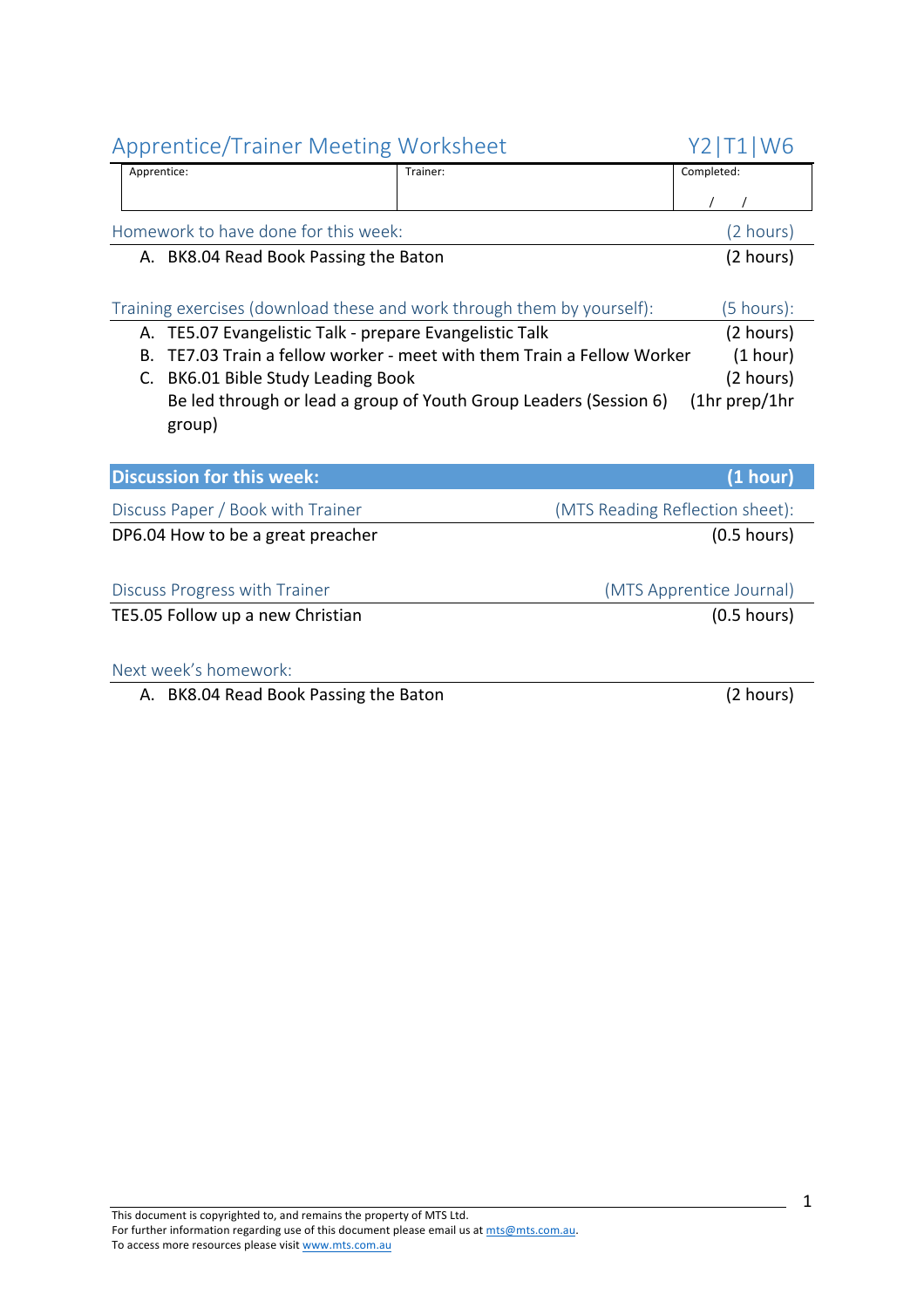| <b>Apprentice/Trainer Meeting Worksheet</b>                            |                                                                   | Y2   T1   W7                    |
|------------------------------------------------------------------------|-------------------------------------------------------------------|---------------------------------|
| Apprentice:                                                            | Trainer:                                                          | Completed:                      |
|                                                                        |                                                                   |                                 |
| Homework to have done for this week:                                   |                                                                   | (2 hours)                       |
| A. BK8.04 Read Book: Passing the Baton                                 |                                                                   | (2 hours)                       |
|                                                                        |                                                                   |                                 |
| Training exercises (download these and work through them by yourself): |                                                                   | $(4.25$ hours):                 |
| TE5.07 Evangelistic Talk<br>А.                                         |                                                                   | (2 hours)                       |
| TE7.03 Train a Fellow Worker<br>Β.                                     |                                                                   | $(0.25$ hours)                  |
| BK6.01 Bible Study Leading Book<br>C.                                  |                                                                   | (2 hours)                       |
|                                                                        | Be led through or lead a group of Youth Group Leaders (Session 7) | $(1hr$ prep/1hr                 |
| group)                                                                 |                                                                   |                                 |
| <b>Discussion for this week:</b>                                       |                                                                   | $(0.5$ hours)                   |
| Discuss Paper / Book with Trainer                                      |                                                                   | (MTS Reading Reflection sheet): |
| No books or papers to discuss this week                                |                                                                   |                                 |
|                                                                        |                                                                   |                                 |
| Discuss Progress with Trainer                                          |                                                                   | (MTS Apprentice Journal)        |
| <b>TE5.07 Evangelistic Talk</b>                                        |                                                                   | $(0.5$ hours)                   |
|                                                                        |                                                                   |                                 |
| Next week's homework:                                                  |                                                                   |                                 |
| A. BK8.04 Write review/reflection Passing the Baton                    |                                                                   | (2 hours)                       |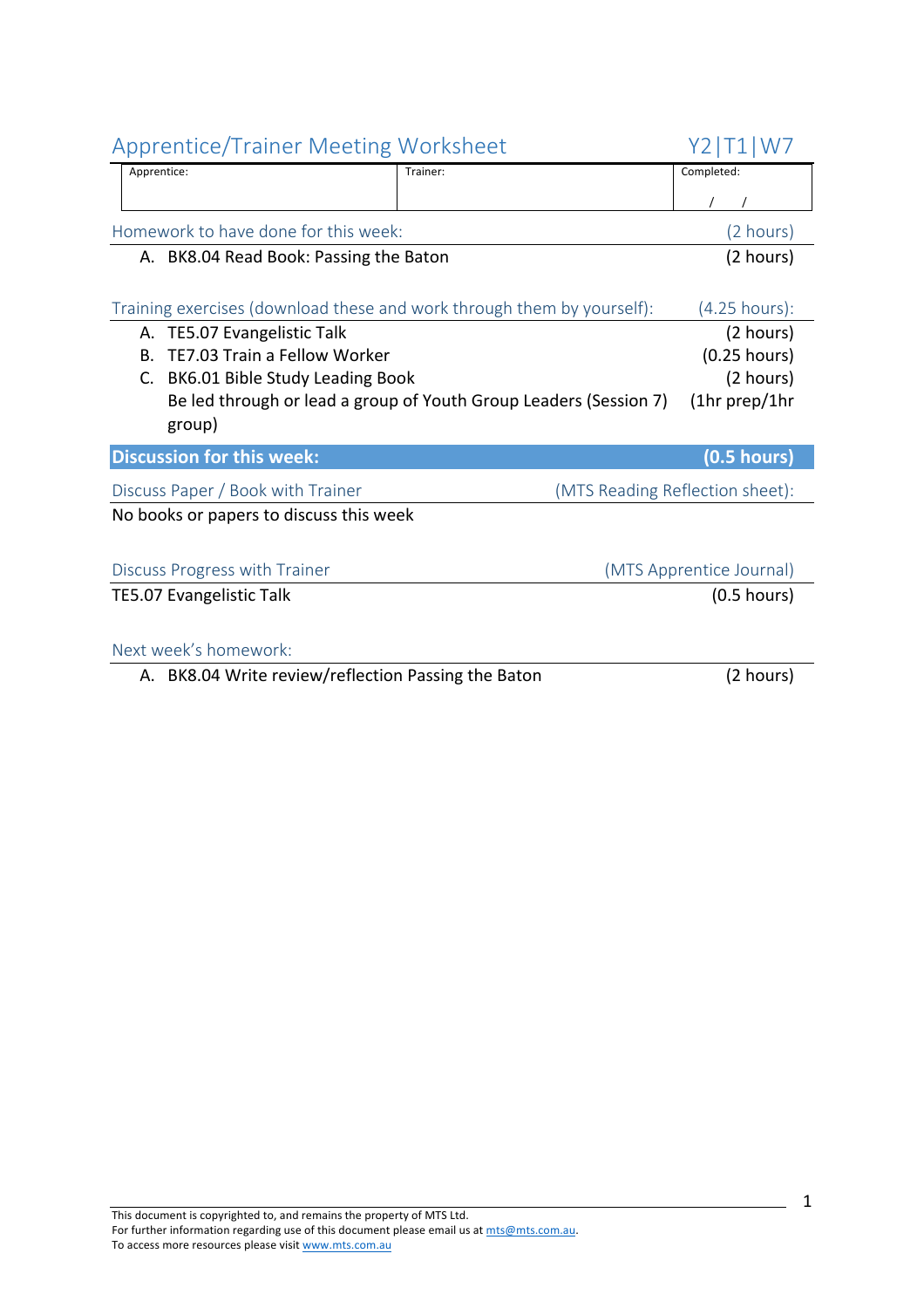| <b>Apprentice/Trainer Meeting Worksheet</b>                            |                                                                   | Y2   T1   W8                    |
|------------------------------------------------------------------------|-------------------------------------------------------------------|---------------------------------|
| Apprentice:                                                            | Trainer:                                                          | Completed:                      |
|                                                                        |                                                                   |                                 |
| Homework to have done for this week:                                   |                                                                   |                                 |
| A. BK8.04 Write review/reflection Passing the Baton                    |                                                                   | (2 hours)                       |
|                                                                        |                                                                   |                                 |
| Training exercises (download these and work through them by yourself): |                                                                   | $(4.25$ hours):                 |
| A. TE5.01 Walk-Up Evangelism                                           |                                                                   | (1 hour)                        |
| TE5.07 Evangelistic Talk - prepare Evangelistic Talk<br>В.             |                                                                   | (1 hour)                        |
| TE7.03 Pray for them Train a Fellow Worker<br>C.                       |                                                                   | $(0.25$ hours)                  |
| BK6.01 Bible Study Leading Book<br>D.                                  |                                                                   | (2 hours)                       |
|                                                                        | Be led through or lead a group of Youth Group Leaders (Session 8) | $(1hr$ prep/1hr                 |
| group)                                                                 |                                                                   |                                 |
| <b>Discussion for this week:</b>                                       |                                                                   | $(0.5$ hours)                   |
| Discuss Paper / Book with Trainer                                      |                                                                   | (MTS Reading Reflection sheet): |
| No books or papers to discuss this week                                |                                                                   |                                 |
| Discuss Progress with Trainer                                          |                                                                   | (MTS Apprentice Journal)        |
| <b>TE4.07 Ministry amongst Elders</b>                                  |                                                                   | $(0.5$ hours)                   |
|                                                                        |                                                                   |                                 |
| Next week's homework:                                                  |                                                                   |                                 |

No Homework next week.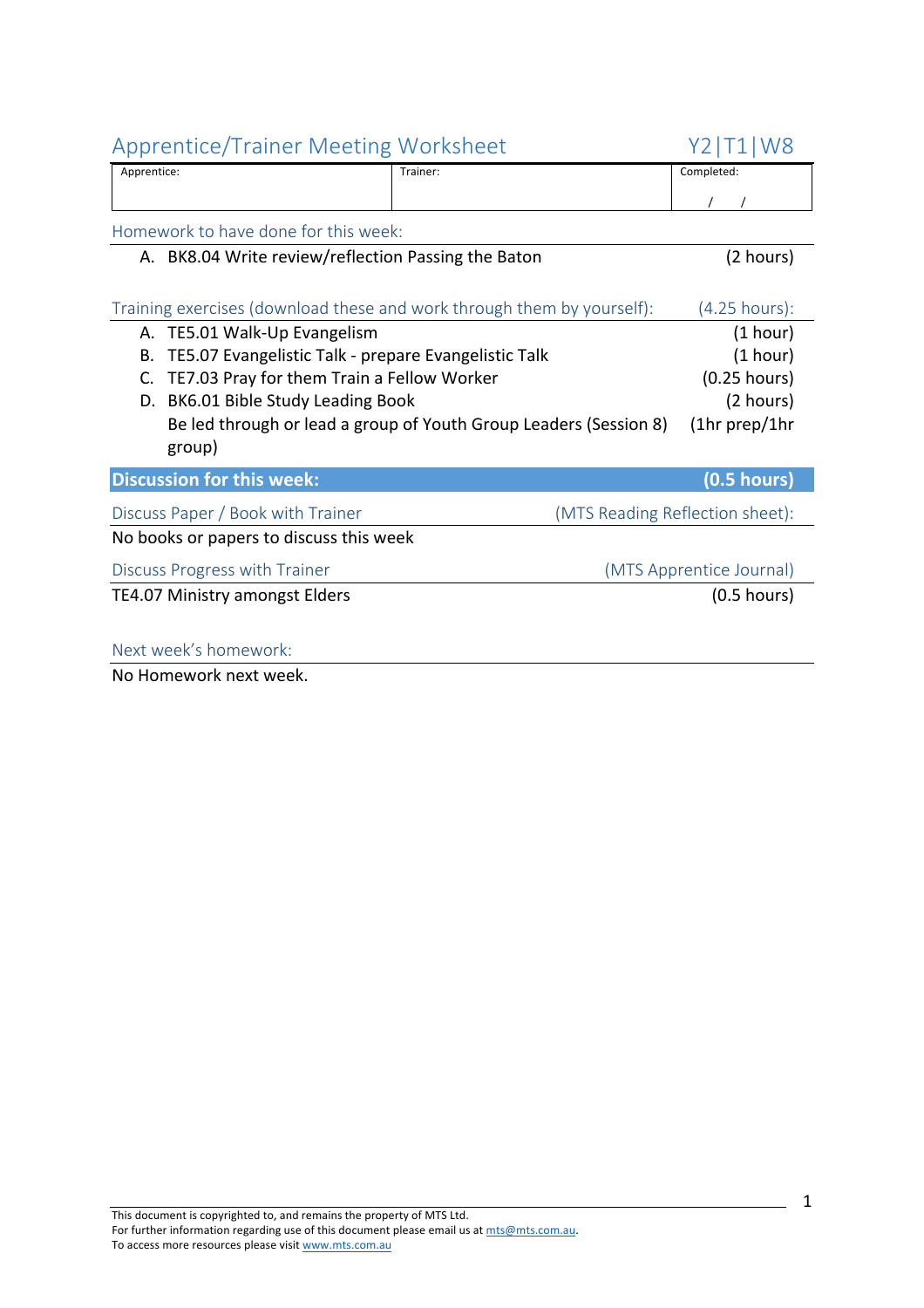| Apprentice: | Trainer:<br>. | Completed: |
|-------------|---------------|------------|
|             |               |            |

Homework to have done for this week:

No Homework this week.

|    | Training exercises (download these and work through them by yourself): |                                 | (3.5 hours):             |
|----|------------------------------------------------------------------------|---------------------------------|--------------------------|
|    | A. TE5.07 Evangelistic Talk                                            |                                 | (1 hour)                 |
| В. | TE6.04 Read the Bible in Church                                        |                                 | $(0.25$ hours)           |
| C. | <b>TE7.03 Train a Fellow Worker</b>                                    |                                 | $(0.25$ hours)           |
|    | D. BK6.01 Bible Study Leading Book                                     |                                 | (2 hour)                 |
|    | Be led through or lead a group of Youth Group Leaders (Session 9)      |                                 | $(1hr$ prep/1hr          |
|    | group)                                                                 |                                 |                          |
|    | <b>Discussion for this week:</b>                                       |                                 | (2 hours)                |
|    | Discuss Paper / Book with Trainer                                      | (MTS Reading Reflection sheet): |                          |
|    | BK8.04 Discuss Book review with trainer Passing the Baton              |                                 | $(0.5$ hours)            |
|    |                                                                        |                                 |                          |
|    | Discuss Progress with Trainer                                          |                                 | (MTS Apprentice Journal) |
|    | TE1.01 Read the Whole Bible                                            |                                 | $(0.5$ hours)            |
|    |                                                                        |                                 |                          |
|    | <b>TE3.01 Prayer Habits</b>                                            |                                 | $(0.25$ hours)           |
|    | TE3.03 Pray with Others                                                |                                 | $(0.25$ hours)           |
|    | TE5.01 Walk-Up Evangelism                                              |                                 | $(0.5$ hours)            |

Next week's homework:

No Homework this week.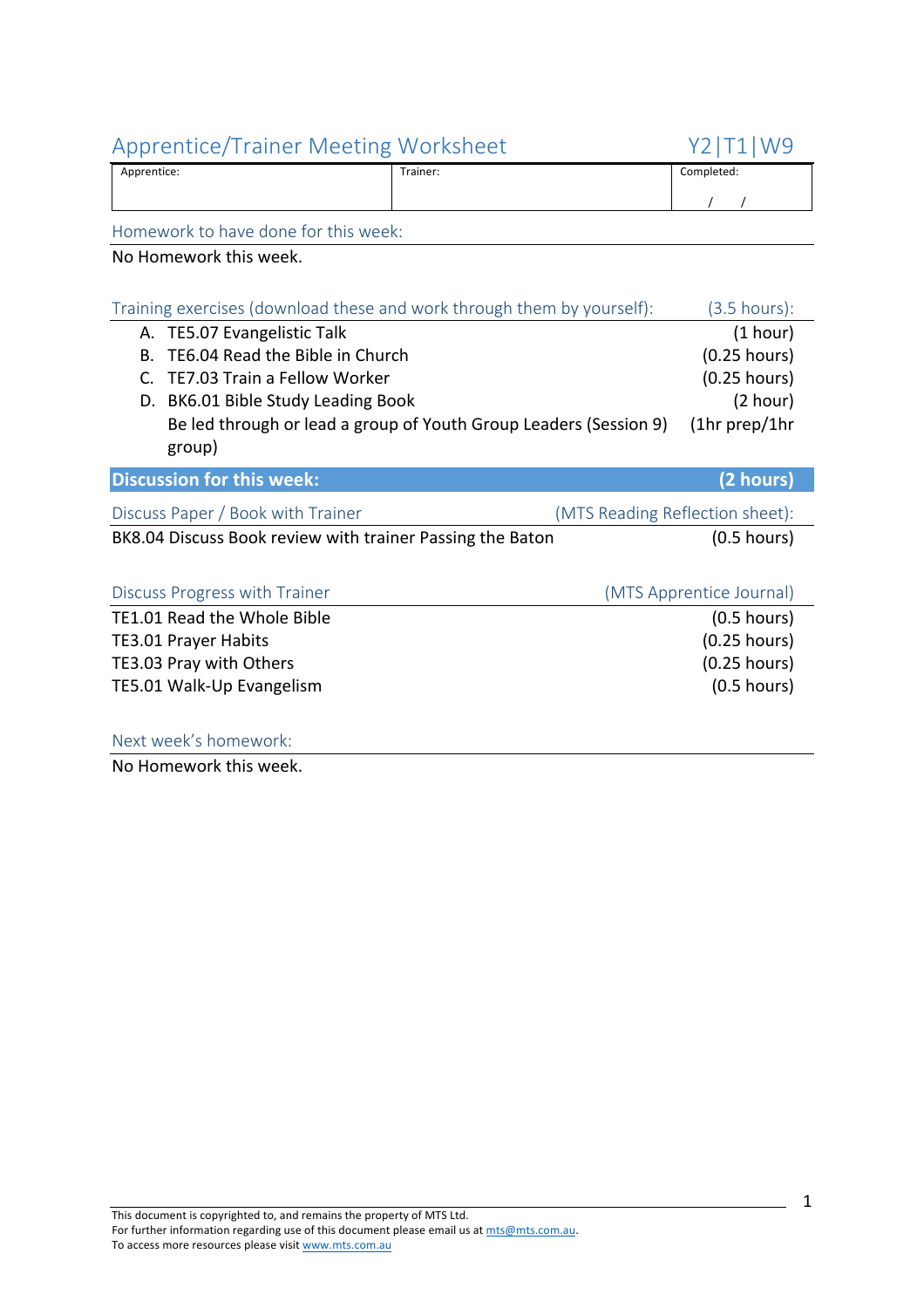| <b>Apprentice/Trainer Meeting Worksheet</b>                            |                                                                   | Y2   T1   W10                   |
|------------------------------------------------------------------------|-------------------------------------------------------------------|---------------------------------|
| Apprentice:                                                            | Trainer:                                                          | Completed:                      |
|                                                                        |                                                                   |                                 |
| Homework to have done for this week:                                   |                                                                   | (Nil)                           |
| No Homework this week.                                                 |                                                                   |                                 |
|                                                                        |                                                                   |                                 |
| Training exercises (download these and work through them by yourself): |                                                                   | (4 hours):                      |
| A. TE5.07 Evangelistic Talk                                            |                                                                   | (1 hour)                        |
| TE7.03 Train a Fellow Worker<br><b>B.</b>                              |                                                                   | (1 hour)                        |
| BK6.01 Bible Study Leading Book<br>C.                                  |                                                                   | (2 hours)                       |
|                                                                        | Be led through or lead a group of Youth Group Leaders (Session 9) | (1hr prep/1hr                   |
| group)                                                                 |                                                                   |                                 |
| <b>Discussion for this week:</b>                                       |                                                                   | (1.5 hours)                     |
| Discuss Paper / Book with Trainer                                      |                                                                   | (MTS Reading Reflection sheet): |
| No books or papers to discuss this week                                |                                                                   |                                 |
|                                                                        |                                                                   |                                 |
| Discuss Progress with Trainer                                          |                                                                   | (MTS Apprentice Journal)        |
| TE3.02 The Extra Mile                                                  |                                                                   | $(0.25$ hours)                  |
| TE6.03 Lead an Adult Bible Study                                       |                                                                   | (1 hour)                        |
| TE6.04 Read the Bible in Church                                        |                                                                   | $(0.25$ hours)                  |
|                                                                        |                                                                   |                                 |
| Next week's homework:                                                  |                                                                   |                                 |

A. BK8.01 Read Book Courageous Leadership? (1 hour)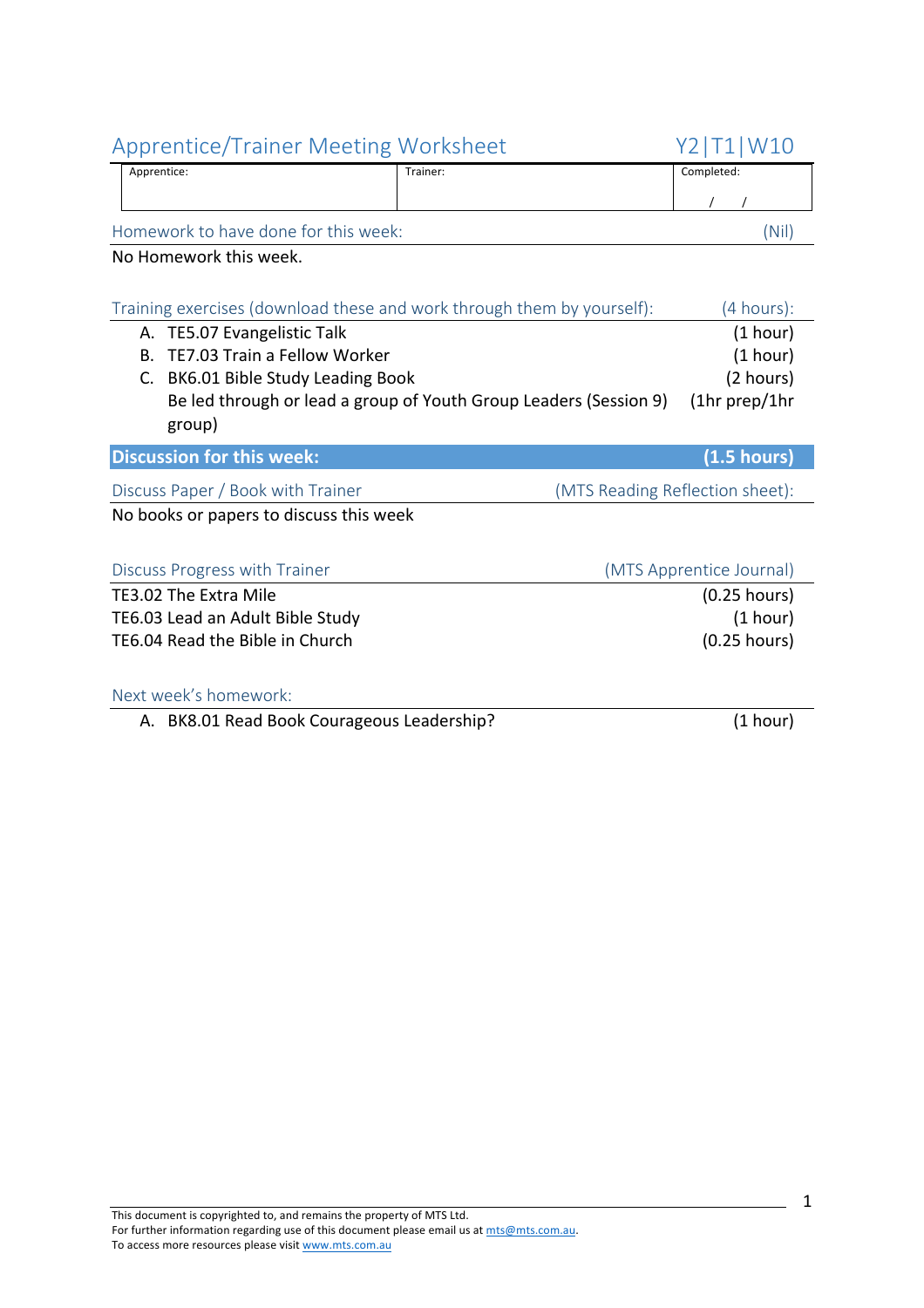| <b>Apprentice/Trainer Meeting Worksheet</b>                              |          | Y2 I T<br><sup>-</sup> 2   W1   |
|--------------------------------------------------------------------------|----------|---------------------------------|
| Apprentice:                                                              | Trainer: | Completed:                      |
|                                                                          |          |                                 |
| Homework to have done for this week:                                     |          | (1 hour)                        |
| A. BK8.01 Read Book Courageous Leadership?                               |          | (1 hour)                        |
| Training exercises (download these and work through them by yourself):   |          | (7 hours):                      |
| TE1.03 Prepare 2nd talk Expert in a New Testament Book<br>А.             |          | (3 hours)                       |
| TE6.07 Listen to Preaching<br>В.                                         |          | (1 hour)                        |
| TE7.03 Train a Fellow Worker<br>C.                                       |          | (2 hours)                       |
| TE8.01 Newsletter/update/contact Raise Personal Financial Partners<br>D. |          | (1 hour)                        |
|                                                                          |          |                                 |
| <b>Discussion for this week:</b>                                         |          | $(0.5$ hours)                   |
| Discuss Paper / Book with Trainer                                        |          | (MTS Reading Reflection sheet): |
| No books or papers to discuss this week                                  |          |                                 |
|                                                                          |          |                                 |
| Discuss Progress with Trainer                                            |          | (MTS Apprentice Journal)        |
| TE6.01 Read the Bible 1:1 Read the Bible One-to-One                      |          | $(0.5$ hours)                   |
| Next week's homework:                                                    |          |                                 |
| A. DP7.01 The Ministry of Coaching                                       |          | (1 hour)                        |
| BK8.01 Read Book Courageous Leadership?<br>В.                            |          | (2 hours)                       |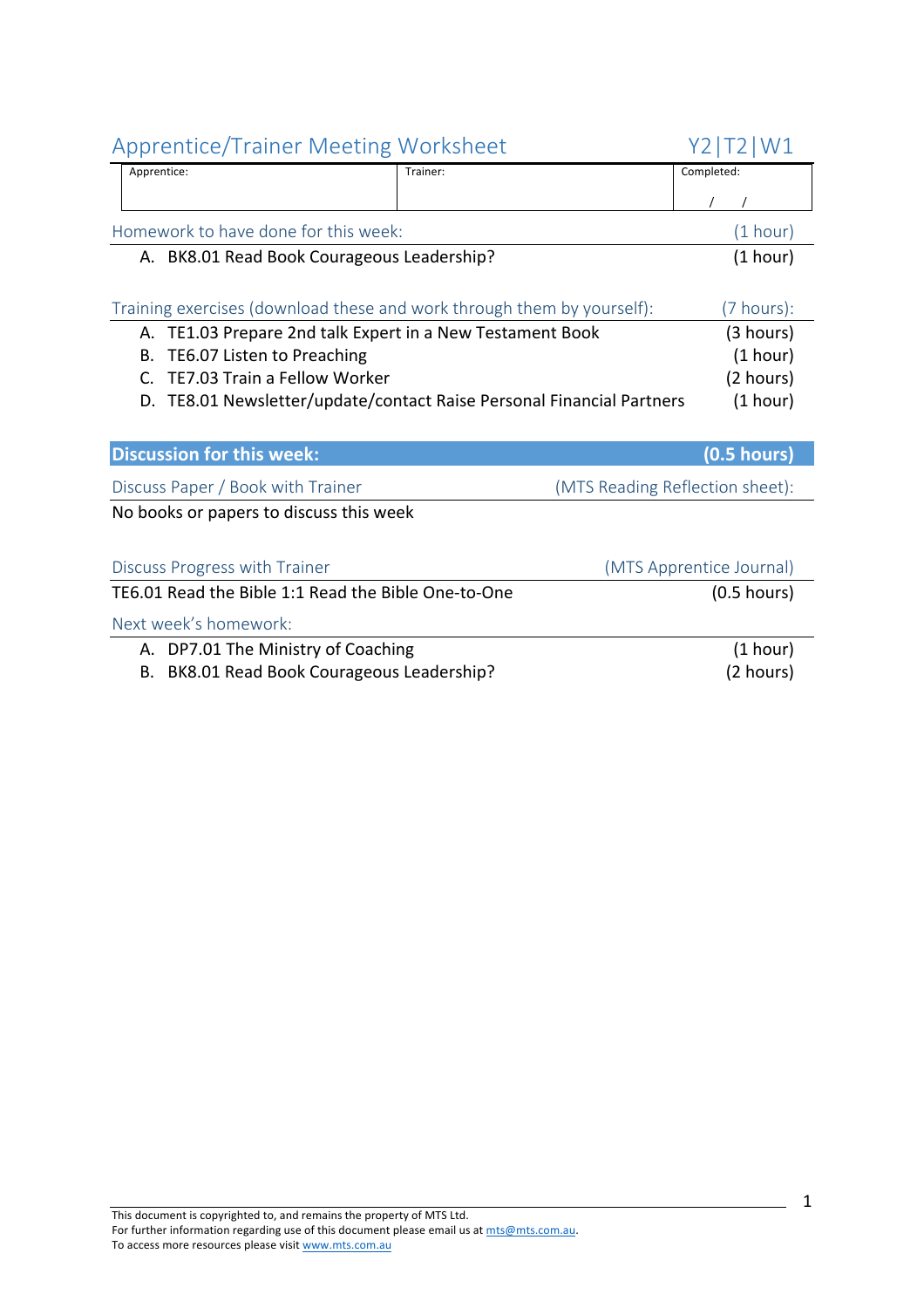| <b>Apprentice/Trainer Meeting Worksheet</b>                            |          | Y2   T2   W2                    |
|------------------------------------------------------------------------|----------|---------------------------------|
| Apprentice:                                                            | Trainer: | Completed:                      |
|                                                                        |          |                                 |
| Homework to have done for this week:                                   |          | (3 hours)                       |
| A. DP7.01 The Ministry of Coaching                                     |          | (1 hour)                        |
| BK8.01 Read Book Courageous Leadership?<br>В.                          |          | (2 hours)                       |
|                                                                        |          |                                 |
| Training exercises (download these and work through them by yourself): |          | $(6 \text{ hours})$ :           |
| A. TE1.03 Prepare 2nd talk Expert in a New Testament Book              |          | (3 hours)                       |
| TE5.01 Evangelise Walk-Up Evangelism<br>В.                             |          | (1 hour)                        |
| TE7.03 Train a Fellow Worker<br>$\mathsf{C}$                           |          | (2 hours)                       |
| <b>Discussion for this week:</b>                                       |          | (2 hours)                       |
| Discuss Paper / Book with Trainer                                      |          | (MTS Reading Reflection sheet): |
| No books or papers to discuss this week                                |          |                                 |
|                                                                        |          |                                 |
| Discuss Progress with Trainer                                          |          | (MTS Apprentice Journal)        |
| TE1.03 Assess Expert in a New Testament Book                           |          | (1 hour)                        |
| TE5.04 Follow up contacts                                              |          | $(0.5$ hours)                   |
| TE6.07 Listen to Preaching                                             |          | $(0.5$ hours)                   |
|                                                                        |          |                                 |
|                                                                        |          |                                 |
| Next week's homework:                                                  |          |                                 |

B. BK8.01 Read Book Courageous Leadership? (2 hours)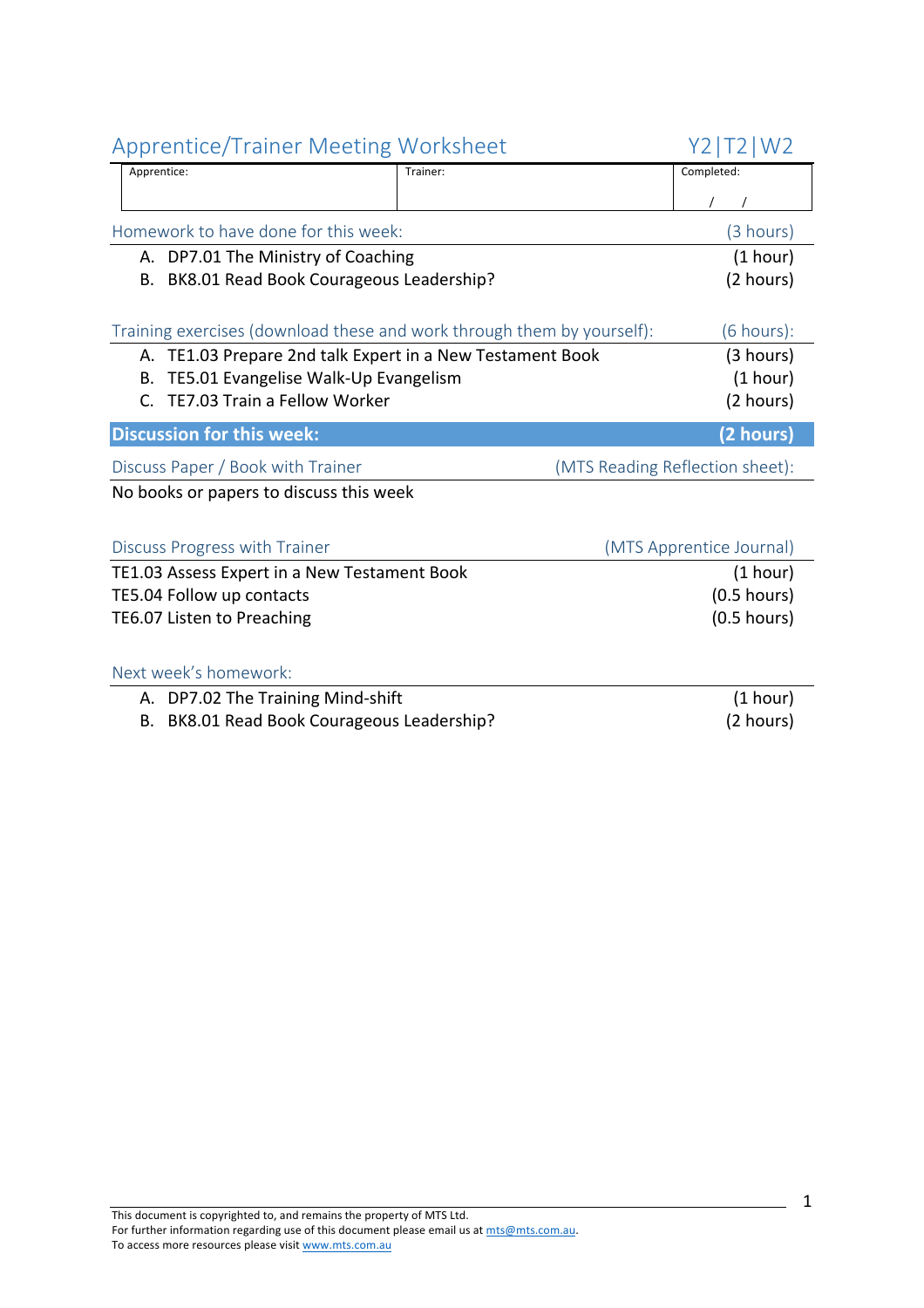| <b>Apprentice/Trainer Meeting Worksheet</b>                            |          | Y2.<br>T2 W3                    |
|------------------------------------------------------------------------|----------|---------------------------------|
| Apprentice:                                                            | Trainer: | Completed:                      |
|                                                                        |          |                                 |
| Homework to have done for this week:                                   |          | (3 hours)                       |
| A. DP7.02 The Training Mind-shift                                      |          | (1 hour)                        |
| BK8.01 Read Book Courageous Leadership?<br>В.                          |          | (2 hours)                       |
|                                                                        |          |                                 |
| Training exercises (download these and work through them by yourself): |          | $(5.5 \text{ hours})$ :         |
| A. TE1.03 Prepare 2nd talk Expert in a New Testament Book              |          | (3 hours)                       |
| TE6.07 Listen to preaching Listen to Preaching<br>В.                   |          | $(0.5$ hours)                   |
| TE7.03 Train a Fellow Worker<br>C.                                     |          | (2 hours)                       |
| <b>Discussion for this week:</b>                                       |          | (1.5 hours)                     |
| Discuss Paper / Book with Trainer                                      |          | (MTS Reading Reflection sheet): |
| DP7.01 The Ministry of Coaching                                        |          | $(0.5$ hours)                   |
|                                                                        |          |                                 |
| Discuss Progress with Trainer                                          |          | (MTS Apprentice Journal)        |
| TE4.01 Ministry of the Pew                                             |          | $(0.5$ hours)                   |
| TE5.01 Walk-Up Evangelism                                              |          | $(0.5$ hours)                   |
| Next week's homework:                                                  |          |                                 |
| A. BK8.01 Read Book: Courageous Leadership?                            |          | (2 hours)                       |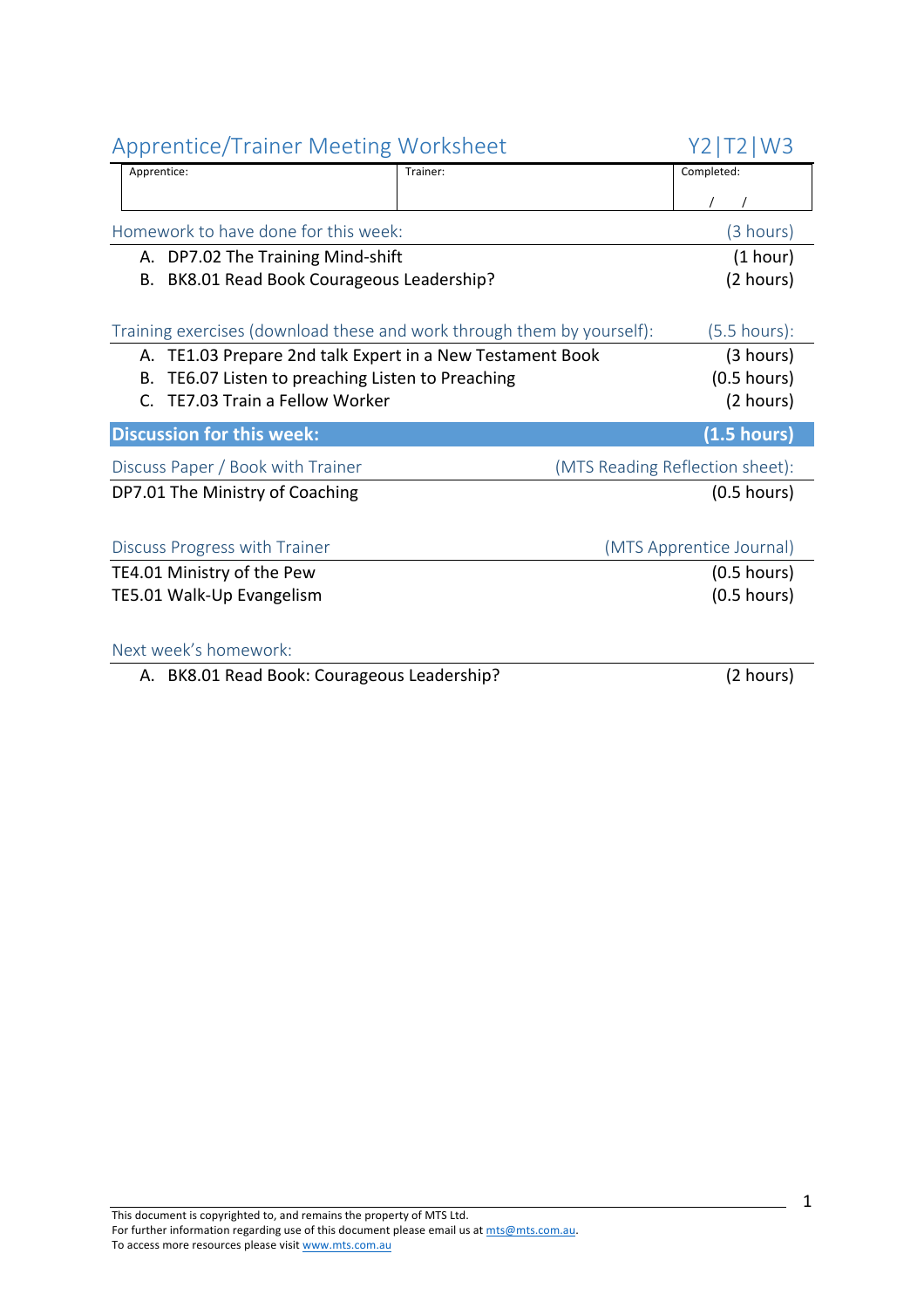| <b>Apprentice/Trainer Meeting Worksheet</b>                                                                                                                                                                                  | Y2.<br>$\mathsf{W}4$ |                                 |
|------------------------------------------------------------------------------------------------------------------------------------------------------------------------------------------------------------------------------|----------------------|---------------------------------|
| Apprentice:                                                                                                                                                                                                                  | Trainer:             | Completed:                      |
|                                                                                                                                                                                                                              |                      |                                 |
| Homework to have done for this week:                                                                                                                                                                                         |                      | (2 hours)                       |
| A. BK8.01 Read Book Courageous Leadership?                                                                                                                                                                                   |                      | (2 hours)                       |
| Training exercises (download these and work through them by yourself):<br>$(5 \text{ hours})$ :<br>A. TE1.03 Prepare 2nd talk Expert in a New Testament Book<br>(3 hours)<br>TE7.03 Train a Fellow Worker<br>(2 hours)<br>B. |                      |                                 |
| <b>Discussion for this week:</b>                                                                                                                                                                                             |                      | $(1.5 \text{ hours})$           |
| Discuss Paper / Book with Trainer                                                                                                                                                                                            |                      | (MTS Reading Reflection sheet): |
| DP7.02 The Training Mind-shift                                                                                                                                                                                               |                      | $(0.5$ hours)                   |
| Discuss Progress with Trainer                                                                                                                                                                                                |                      | (MTS Apprentice Journal)        |
| <b>TE4.07 Ministry amongst Elders</b>                                                                                                                                                                                        |                      | $(0.5$ hours)                   |
| TE6.07 Listen to Preaching                                                                                                                                                                                                   |                      | $(0.5$ hours)                   |
| Next week's homework:                                                                                                                                                                                                        |                      |                                 |
| A. BK8.01 Read Book: Courageous Leadership?                                                                                                                                                                                  |                      | (3 hours)                       |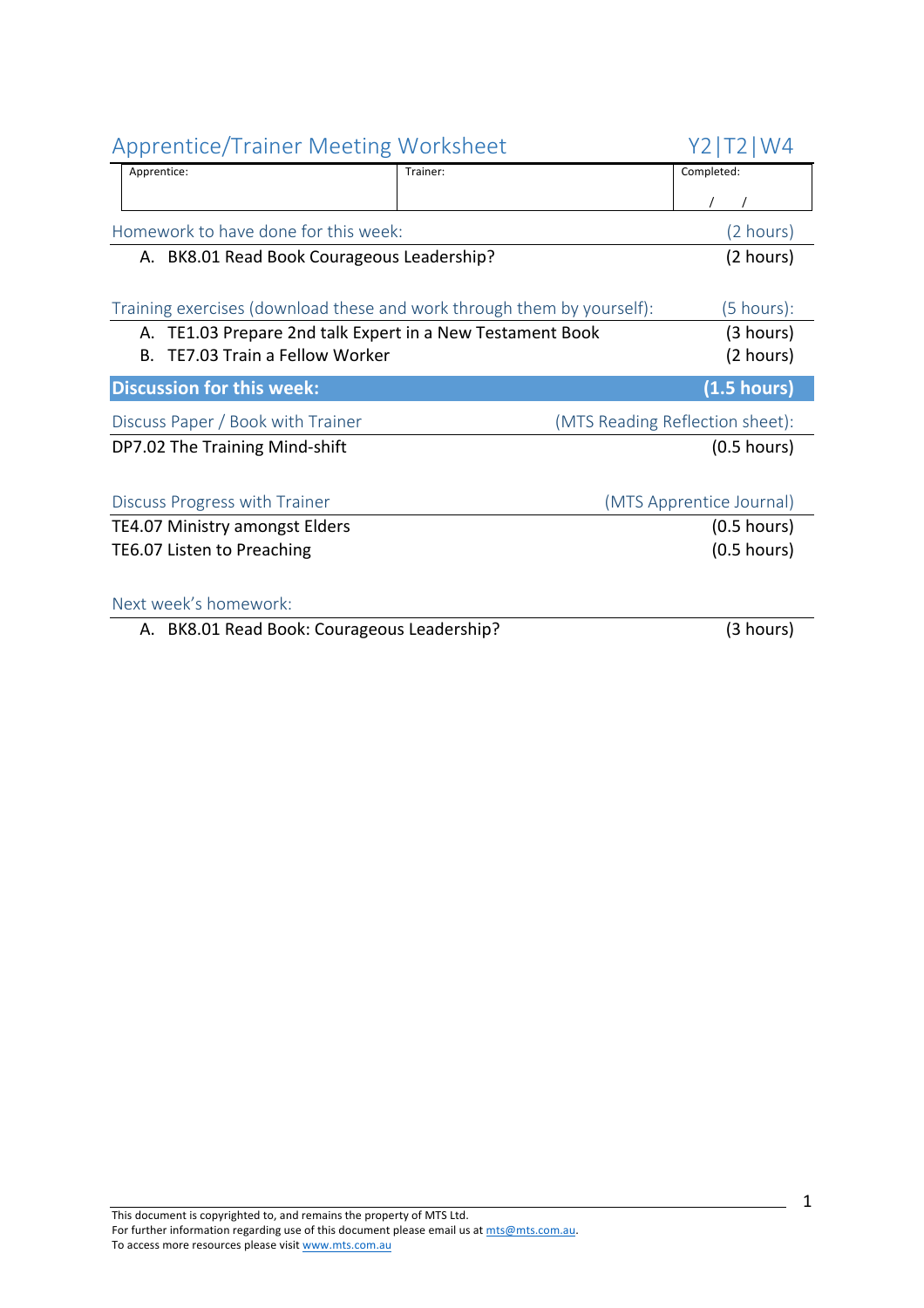| <b>Apprentice/Trainer Meeting Worksheet</b>                            |          | Y2   T2   W5                    |
|------------------------------------------------------------------------|----------|---------------------------------|
| Apprentice:                                                            | Trainer: | Completed:                      |
|                                                                        |          |                                 |
| Homework to have done for this week:                                   |          | (3 hours)                       |
| A. BK8.01 Read Book Courageous Leadership?                             |          | (3 hours)                       |
|                                                                        |          |                                 |
| Training exercises (download these and work through them by yourself): |          | (7 hours):                      |
| TE1.03 Prepare 2nd talk Expert in a New Testament Book<br>А.           |          | (3 hours)                       |
| <b>TE4.02 Visit Newcomers and Members</b><br>B.                        |          | (2 hours)                       |
| TE7.03 Train a Fellow Worker                                           |          | (2 hours)                       |
| <b>Discussion for this week:</b>                                       |          | $(1.5 \text{ hours})$           |
| Discuss Paper / Book with Trainer                                      |          | (MTS Reading Reflection sheet): |
| No books or papers to discuss this week                                |          |                                 |
| Discuss Progress with Trainer                                          |          | (MTS Apprentice Journal)        |
| TE4.02 Visit Newcomers and Members                                     |          | (1 hour)                        |
| TE5.06 Establish new people in church                                  |          | $(0.5$ hours)                   |
|                                                                        |          |                                 |

#### Next week's homework:

No homework this week – it's G8 next week, so preparing for G8 National Conference.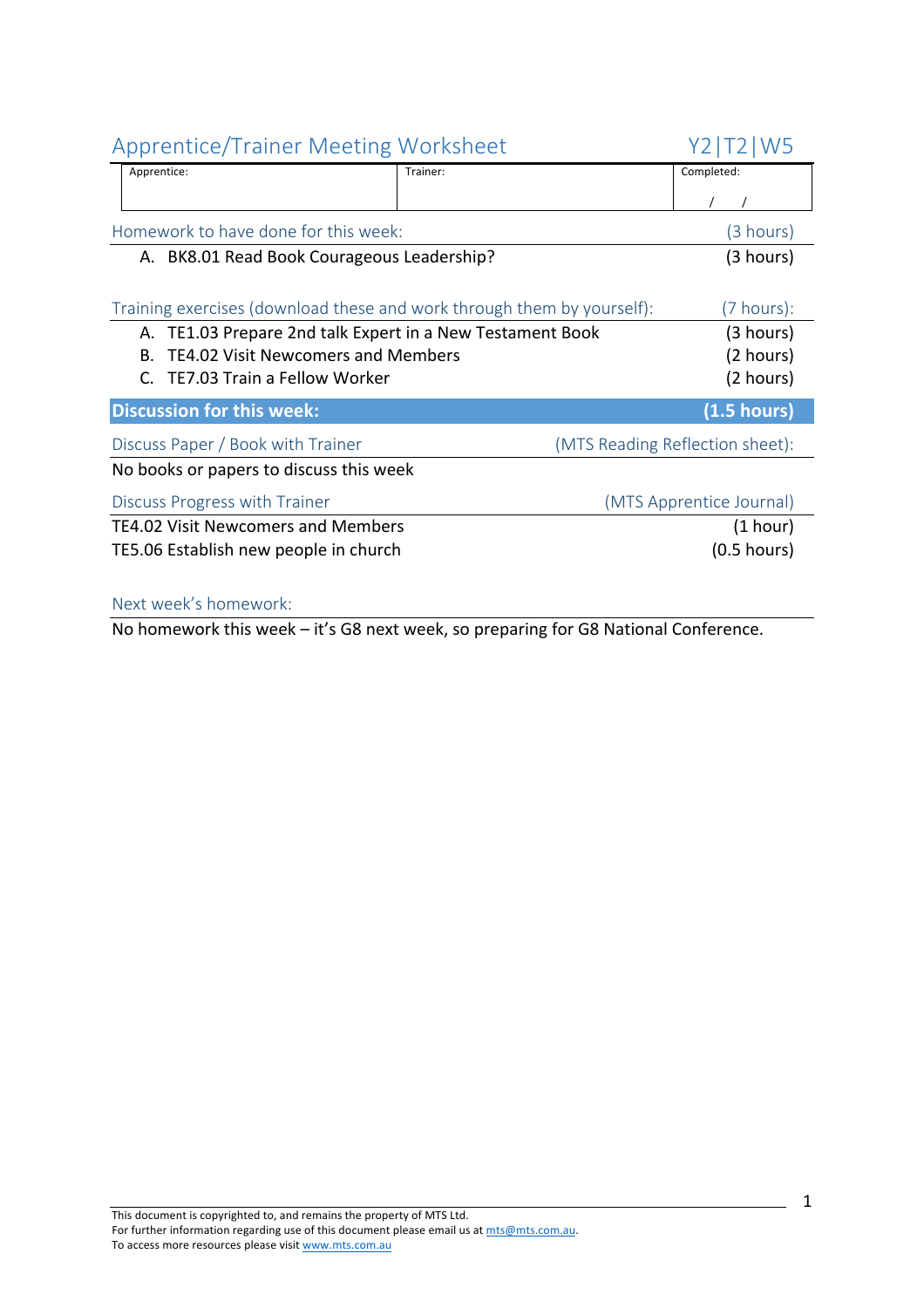| <b>Apprentice/Trainer Meeting Worksheet</b> |          | Y2   T2   W6 |
|---------------------------------------------|----------|--------------|
| Apprentice:                                 | Trainer: | Completed:   |
|                                             |          |              |
| THIS WEEK IS FOR THE G8 NATIONAL CONFERENCE |          | 16 hours     |
| Next week's homework:                       |          |              |

| A. DP7.03 Training Children in Faith       | (1 hour)  |
|--------------------------------------------|-----------|
| B. BK8.01 Read Book Courageous Leadership? | (3 hours) |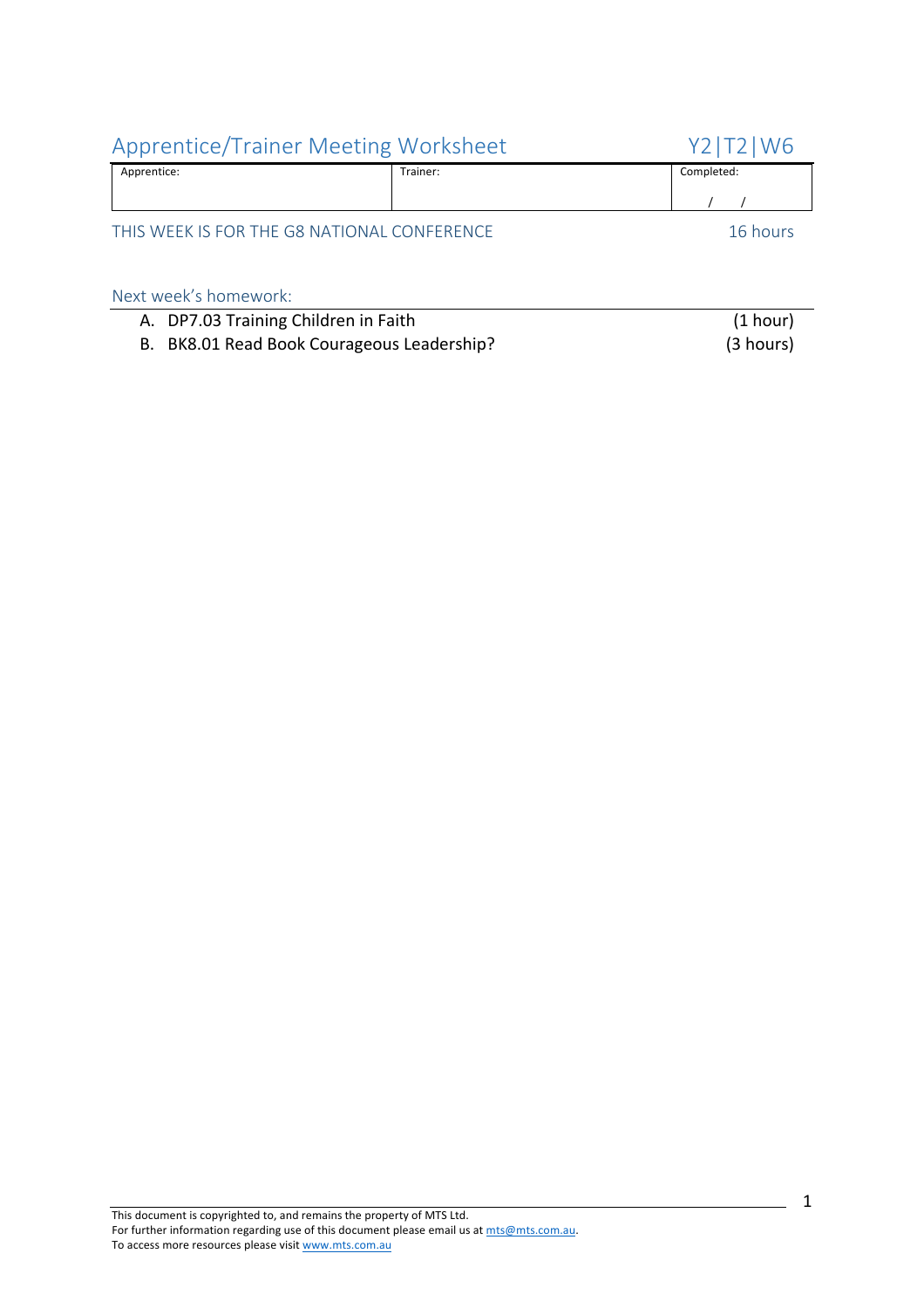| <b>Apprentice/Trainer Meeting Worksheet</b>                            |          | Y2   T2   W7                    |
|------------------------------------------------------------------------|----------|---------------------------------|
| Apprentice:                                                            | Trainer: | Completed:                      |
|                                                                        |          |                                 |
| Homework to have done for this week:                                   |          | (4 hours)                       |
| A. DP7.03 Training Children in Faith                                   |          | (1 hour)                        |
| BK8.01 Read Book Courageous Leadership?<br>В.                          |          | (3 hours)                       |
|                                                                        |          |                                 |
| Training exercises (download these and work through them by yourself): |          | $(5.25$ hours):                 |
| A. TE1.03 Prepare 2nd talk Expert in a New Testament Book              |          | (3 hours)                       |
| TE6.05 Lead Prayer in Church<br>В.                                     |          | $(0.25$ hours)                  |
| TE7.03 Train a Fellow Worker<br>C.                                     |          | (2 hours)                       |
|                                                                        |          |                                 |
| <b>Discussion for this week:</b>                                       |          | $(0.75$ hours)                  |
| Discuss Paper / Book with Trainer                                      |          | (MTS Reading Reflection sheet): |
| No books or papers to discuss this week                                |          |                                 |
|                                                                        |          |                                 |
| Discuss Progress with Trainer                                          |          | (MTS Apprentice Journal)        |
| TE5.05 Follow up a new Christian                                       |          | $(0.5$ hours)                   |
| TE6.05 Lead Prayer in Church                                           |          | $(0.25$ hours)                  |
|                                                                        |          |                                 |
| Next week's homework:                                                  |          |                                 |
| A. DP7.04 Training Contexts and Activities                             |          | (1 hour)                        |
|                                                                        |          | $\sqrt{2}$ $\sqrt{2}$           |

B. BK8.01 Read Book Courageous Leadership? (3 hours)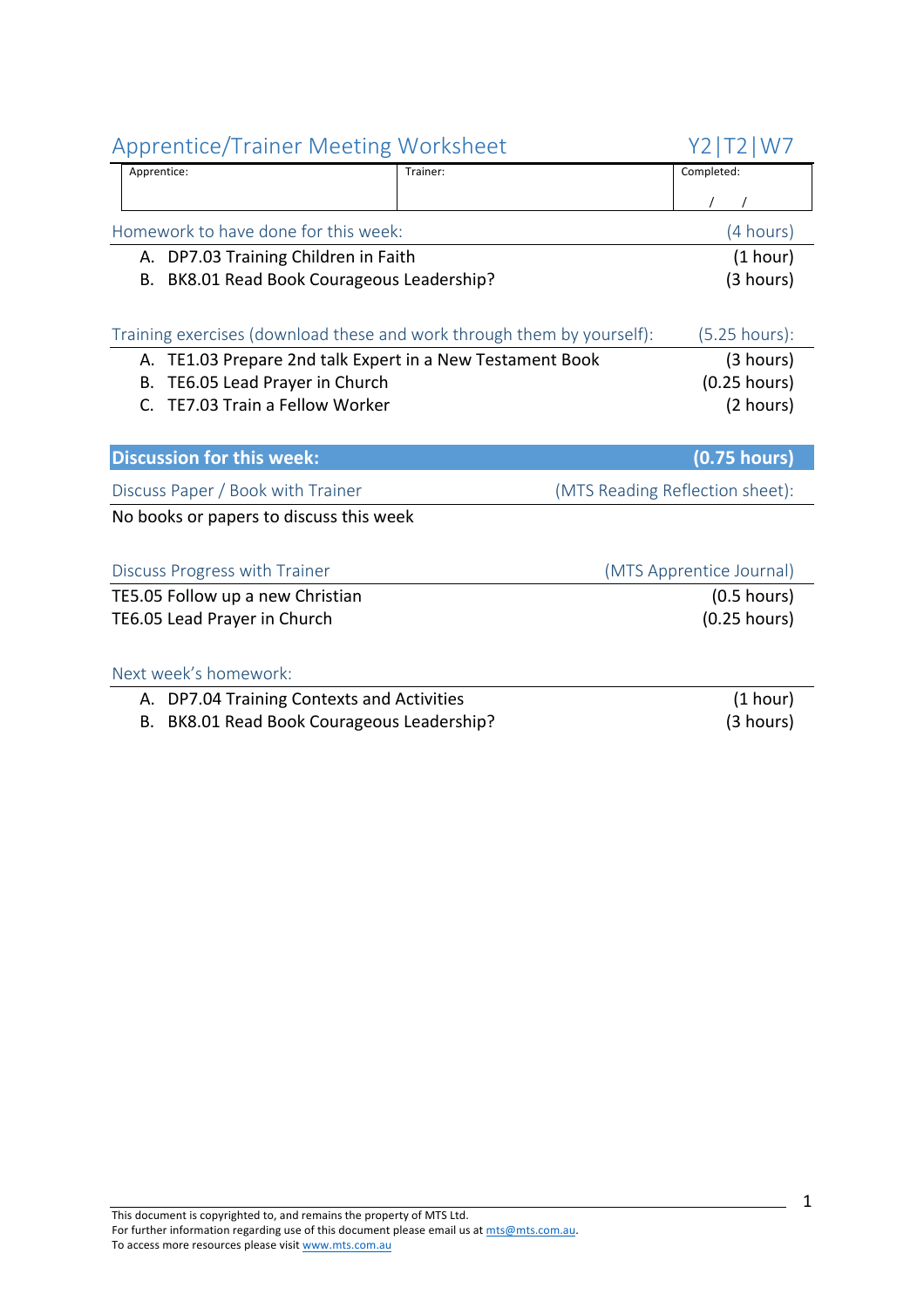| <b>Apprentice/Trainer Meeting Worksheet</b>              |                                                                        | Y2   T2   W8                    |
|----------------------------------------------------------|------------------------------------------------------------------------|---------------------------------|
| Apprentice:                                              | Trainer:                                                               | Completed:                      |
|                                                          |                                                                        |                                 |
| Homework to have done for this week:                     |                                                                        | (4 hours)                       |
| A. DP7.04 Training Contexts and Activities               |                                                                        | (1 hour)                        |
| B. BK8.01 Read Book Courageous Leadership?               |                                                                        | (3 hours)                       |
|                                                          |                                                                        |                                 |
|                                                          | Training exercises (download these and work through them by yourself): | (6 hours):                      |
| А.                                                       | TE1.03 Prepare 2nd talk Expert in a New Testament Book                 | (3 hours)                       |
| В.                                                       | TE2.02 Design a Teaching Program on Guidance and the Bible             | (1 hour)                        |
| TE7.03 Train a Fellow Worker<br>C.                       |                                                                        | (2 hours)                       |
|                                                          |                                                                        |                                 |
| <b>Discussion for this week:</b>                         |                                                                        | $(0.5$ hours)                   |
| Discuss Paper / Book with Trainer                        |                                                                        | (MTS Reading Reflection sheet): |
| No books or papers to discuss this week                  |                                                                        |                                 |
|                                                          |                                                                        |                                 |
| Discuss Progress with Trainer                            |                                                                        | (MTS Apprentice Journal)        |
| DP7.03 Training Children in Faith                        |                                                                        | $(0.5$ hours)                   |
|                                                          |                                                                        |                                 |
| Next week's homework:                                    |                                                                        |                                 |
| A. BK8.01 Write review/reflection Courageous Leadership? |                                                                        | (2 hours)                       |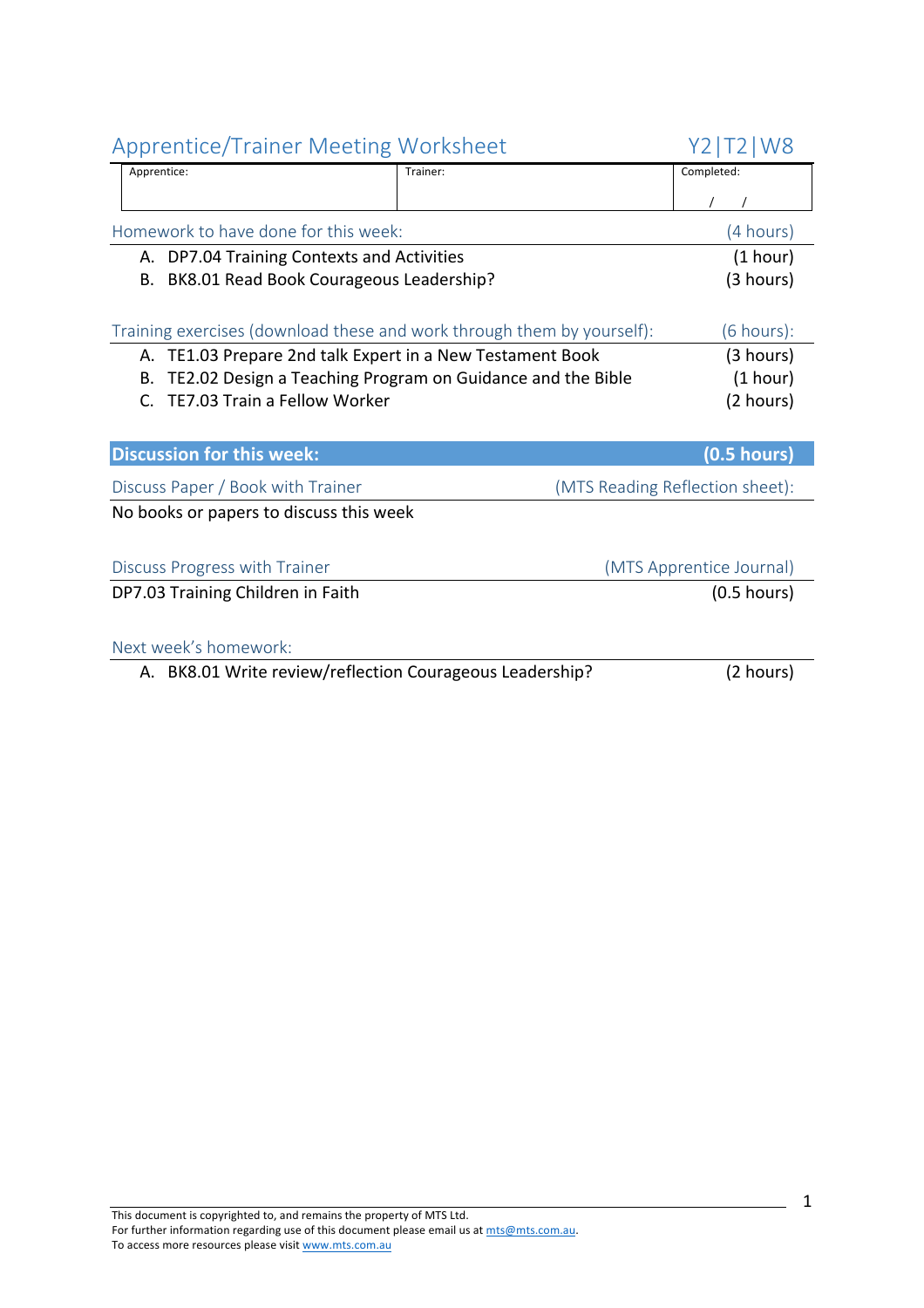| <b>Apprentice/Trainer Meeting Worksheet</b>                            |                                                                         | Y2   T2   W9                    |
|------------------------------------------------------------------------|-------------------------------------------------------------------------|---------------------------------|
| Apprentice:                                                            | Trainer:                                                                | Completed:                      |
|                                                                        |                                                                         |                                 |
| Homework to have done for this week:                                   |                                                                         | (2 hours)                       |
| A. BK8.01 Write review/reflection Courageous Leadership?               |                                                                         | (2 hours)                       |
|                                                                        |                                                                         |                                 |
| Training exercises (download these and work through them by yourself): |                                                                         | $(6.5$ hours):                  |
|                                                                        | A. TE1.03 Deliver (church/youth group/ bible study) Expert in a NT Book | (1 hour)                        |
| В.                                                                     | TE2.02 Design a Teaching Program on Guidance and the Bible              | (2 hours)                       |
| TE5.01 Evangelise Walk-Up Evangelism<br>C.                             |                                                                         | (1 hour)                        |
| TE6.04 Read the Bible in Church<br>D.                                  |                                                                         | $(0.5$ hours)                   |
| TE7.03 Train a Fellow Worker<br>Е.                                     |                                                                         | (2 hours)                       |
|                                                                        |                                                                         |                                 |
|                                                                        |                                                                         |                                 |
| <b>Discussion for this week:</b>                                       |                                                                         | (1.5 hours)                     |
| Discuss Paper / Book with Trainer                                      |                                                                         | (MTS Reading Reflection sheet): |
| DP7.04 Training Contexts and Activities                                |                                                                         | $(0.5$ hours)                   |
|                                                                        |                                                                         |                                 |
| Discuss Progress with Trainer                                          |                                                                         | (MTS Apprentice Journal)        |
| TE1.01 Read the Whole Bible                                            |                                                                         | $(0.5$ hours)                   |
| TE3.01 Prayer Habits                                                   |                                                                         | $(0.25$ hours)                  |
| TE3.03 Pray with Others                                                |                                                                         | $(0.25$ hours)                  |
| TE7.03 Train a Fellow Worker                                           |                                                                         | $(0.5$ hours)                   |
|                                                                        |                                                                         |                                 |
| Next week's homework:                                                  |                                                                         |                                 |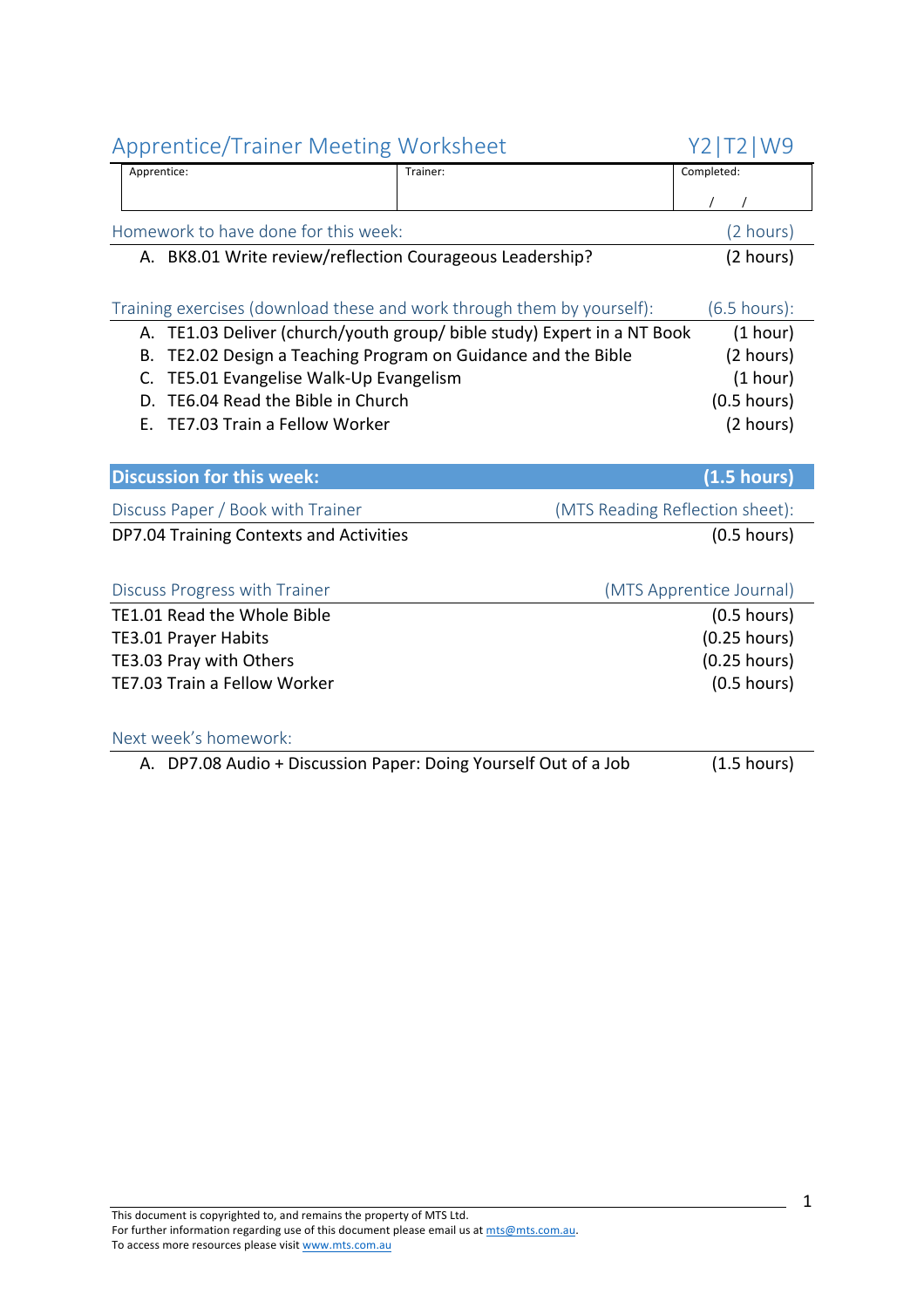| <b>Apprentice/Trainer Meeting Worksheet</b>                    |                                                                         | Y2   T2   W10                   |
|----------------------------------------------------------------|-------------------------------------------------------------------------|---------------------------------|
| Apprentice:                                                    | Trainer:                                                                | Completed:                      |
|                                                                |                                                                         |                                 |
| Homework to have done for this week:                           |                                                                         | $(1.5 \text{ hours})$           |
|                                                                | B. DP7.08 Audio + Discussion Paper: Doing Yourself Out of a Job         | (1.5 hours)                     |
|                                                                |                                                                         |                                 |
|                                                                | Training exercises (download these and work through them by yourself):  | (4 hours):                      |
|                                                                | A. TE1.03 Deliver (church/youth group/ bible study) Expert in a NT Book | (1 hour)                        |
| В.                                                             | TE2.02 Design a Teaching Program on Guidance and the Bible              | (1 hour)                        |
| TE7.03 Train a Fellow Worker<br>$\mathsf{C}$                   |                                                                         | (2 hours)                       |
|                                                                |                                                                         |                                 |
| <b>Discussion for this week:</b>                               |                                                                         | (3 hours)                       |
| Discuss Paper / Book with Trainer                              |                                                                         | (MTS Reading Reflection sheet): |
| DP7.08 Audio + Sheet Doing Yourself Out of a Job               |                                                                         | $(0.5$ hours)                   |
| BK8.01 Discuss Book review with trainer Courageous Leadership? |                                                                         | $(0.5$ hours)                   |
|                                                                |                                                                         |                                 |
| Discuss Progress with Trainer                                  |                                                                         | (MTS Apprentice Journal)        |
| TE1.03 Assess Expert in a New Testament Book                   |                                                                         | (1 hour)                        |
| TE3.02 The Extra Mile                                          |                                                                         | $(0.25$ hours)                  |
| TE5.01 Walk-Up Evangelism                                      |                                                                         | $(0.5$ hours)                   |
| TE6.04 Read the Bible in Church                                |                                                                         | $(0.25$ hours)                  |
|                                                                |                                                                         |                                 |
| Next week's homework:                                          |                                                                         |                                 |
| A. DP2.09 Inspired Aspirations - The Holy Spirit Part 1        |                                                                         | (1 hour)                        |
| BK8.03 with use of App.1 Mission Minded<br>В.                  |                                                                         | (2 hours)                       |
|                                                                |                                                                         |                                 |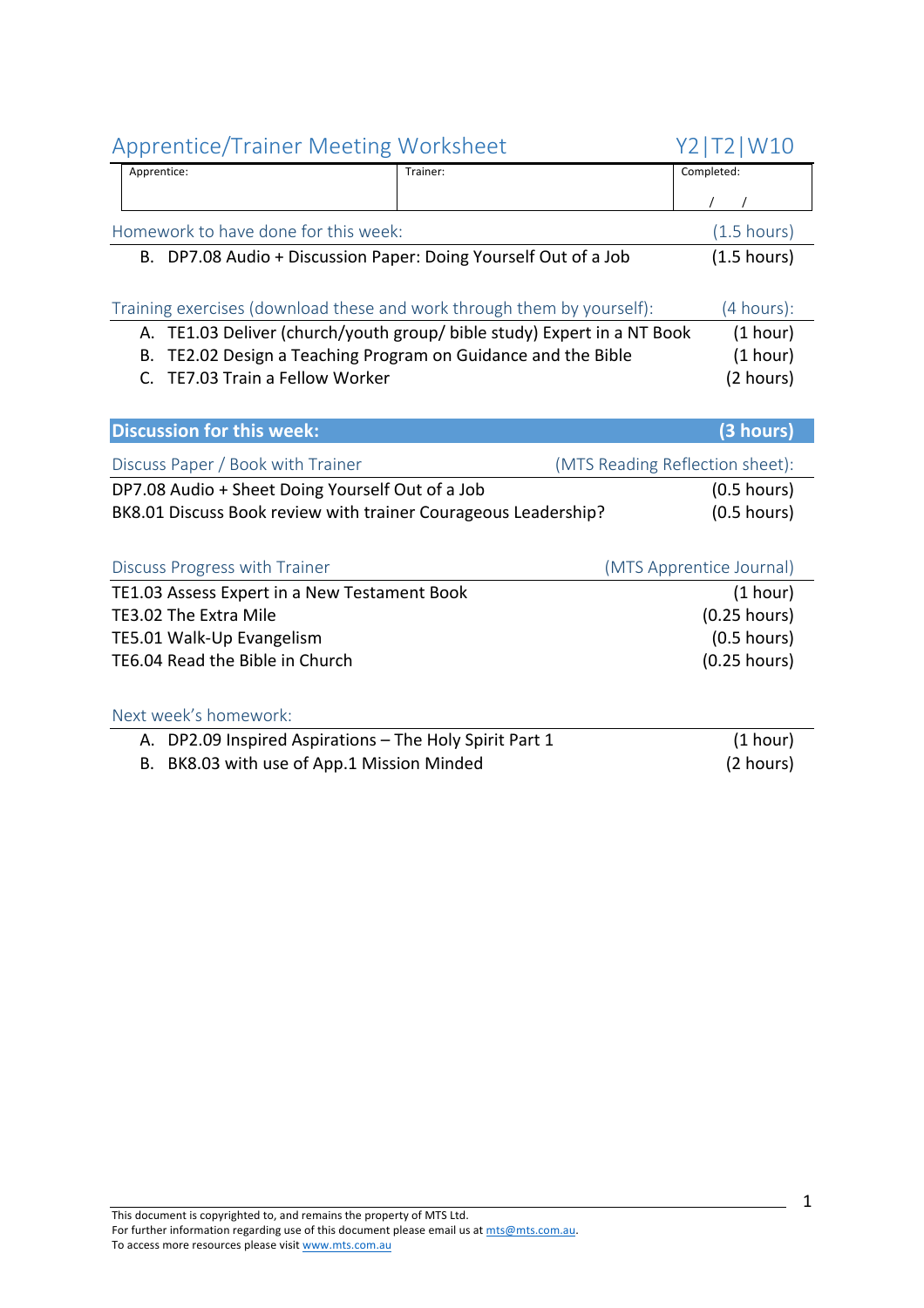| Apprentice: |                                                         | Trainer:                                                               | Completed:                      |
|-------------|---------------------------------------------------------|------------------------------------------------------------------------|---------------------------------|
|             |                                                         |                                                                        |                                 |
|             | Homework to have done for this week:                    |                                                                        | (3 hours)                       |
|             | A. DP2.09 Inspired Aspirations - The Holy Spirit Part 1 |                                                                        | (1 hour)                        |
| В.          | BK8.03 with use of App.1 Mission Minded                 |                                                                        | (2 hours)                       |
|             |                                                         |                                                                        |                                 |
|             |                                                         |                                                                        |                                 |
|             |                                                         | Training exercises (download these and work through them by yourself): | (7 hours):                      |
|             |                                                         | A. TE2.02 Design a Teaching Program on Guidance and the Bible          | (2 hours)                       |
| В.          | TE5.08 Organise event Q&A Evangelism                    |                                                                        | (3 hours)                       |
| $C_{\cdot}$ | TE7.03 Train a Fellow Worker                            |                                                                        | (2 hours)                       |
|             |                                                         |                                                                        |                                 |
|             | <b>Discussion for this week:</b>                        |                                                                        | (2 hours)                       |
|             | Discuss Paper / Book with Trainer                       |                                                                        | (MTS Reading Reflection sheet): |
|             | No books or papers to discuss this week                 |                                                                        |                                 |
|             |                                                         |                                                                        |                                 |
|             | Discuss Progress with Trainer                           |                                                                        | (MTS Apprentice Journal)        |
|             | <b>TE4.07 Ministry amongst Elders</b>                   |                                                                        | (1 hour)                        |
|             | TE6.01 Read the Bible 1:1 Read the Bible One-to-One     |                                                                        | (1 hour)                        |
|             |                                                         |                                                                        |                                 |
|             | Next week's homework:                                   |                                                                        |                                 |
|             | A. DP3.02 The holiness factor                           |                                                                        | (1 hour)                        |
| В.          | DP7.06 Recruiting for Ministry                          |                                                                        | (1 hour)                        |
| C.          | BK8.03 with use of App.1 Mission Minded                 |                                                                        | (2 hours)                       |
|             |                                                         |                                                                        |                                 |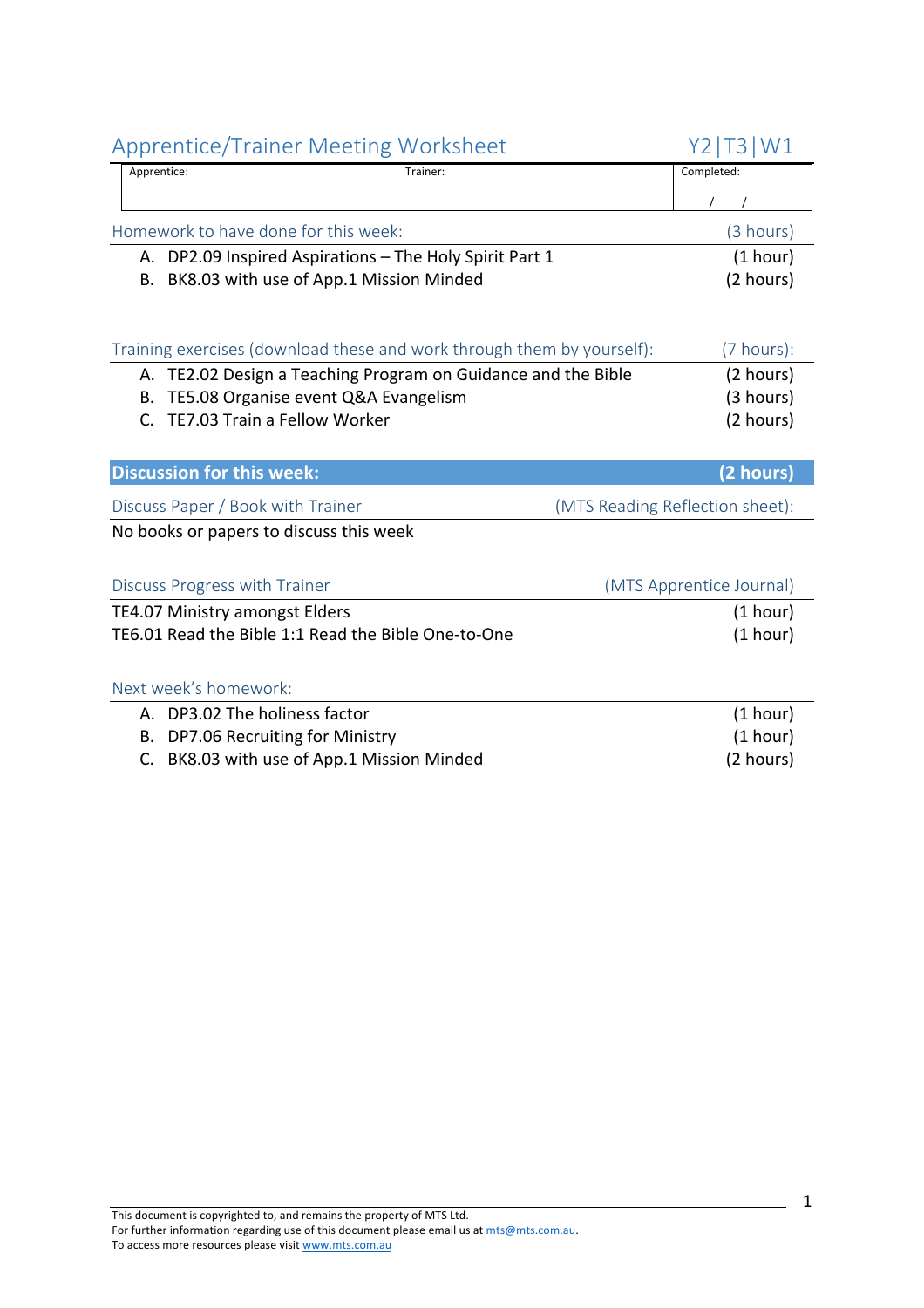| Apprentice/Trainer ivieeting worksheet                                 |                                                               | YZI I 3 I VVZ                   |
|------------------------------------------------------------------------|---------------------------------------------------------------|---------------------------------|
| Apprentice:                                                            | Trainer:                                                      | Completed:                      |
|                                                                        |                                                               |                                 |
| Homework to have done for this week:                                   |                                                               | (4 hours)                       |
| A. DP3.02 The holiness factor                                          |                                                               | (1 hour)                        |
| DP7.06 Recruiting for Ministry<br>В.                                   |                                                               | (1 hour)                        |
| BK8.03 with use of App.1 Mission Minded<br>C.                          |                                                               | (2 hours)                       |
|                                                                        |                                                               |                                 |
| Training exercises (download these and work through them by yourself): |                                                               | $(5.5 \text{ hours})$ :         |
|                                                                        | A. TE2.02 Design a Teaching Program on Guidance and the Bible | (2 hours)                       |
| TE5.01 Evangelise Walk-Up Evangelism<br>В.                             |                                                               | $(1.5 \text{ hours})$           |
| TE7.03 Train a Fellow Worker<br>$\mathsf{C}$ .                         |                                                               | (2 hours)                       |
|                                                                        |                                                               |                                 |
| <b>Discussion for this week:</b>                                       |                                                               | (1 hour)                        |
| Discuss Paper / Book with Trainer                                      |                                                               | (MTS Reading Reflection sheet): |
| DP2.09 Inspired Aspirations - The Holy Spirit Part 1                   |                                                               | $(0.5$ hours)                   |
|                                                                        |                                                               |                                 |
| <b>Discuss Progress with Trainer</b>                                   |                                                               | (MTS Apprentice Journal)        |
| TE5.04 Follow up contacts                                              |                                                               | $(0.5$ hours)                   |
|                                                                        |                                                               |                                 |
| Next week's homework:                                                  |                                                               |                                 |
| A. DP3.10 Unmasking greed                                              |                                                               | (1 hour)                        |
| DP7.07 Training Men and Women<br>В.                                    |                                                               | (1 hour)                        |
| BK8.03 Read "Mission Minded"<br>C.                                     |                                                               | (2 hours)                       |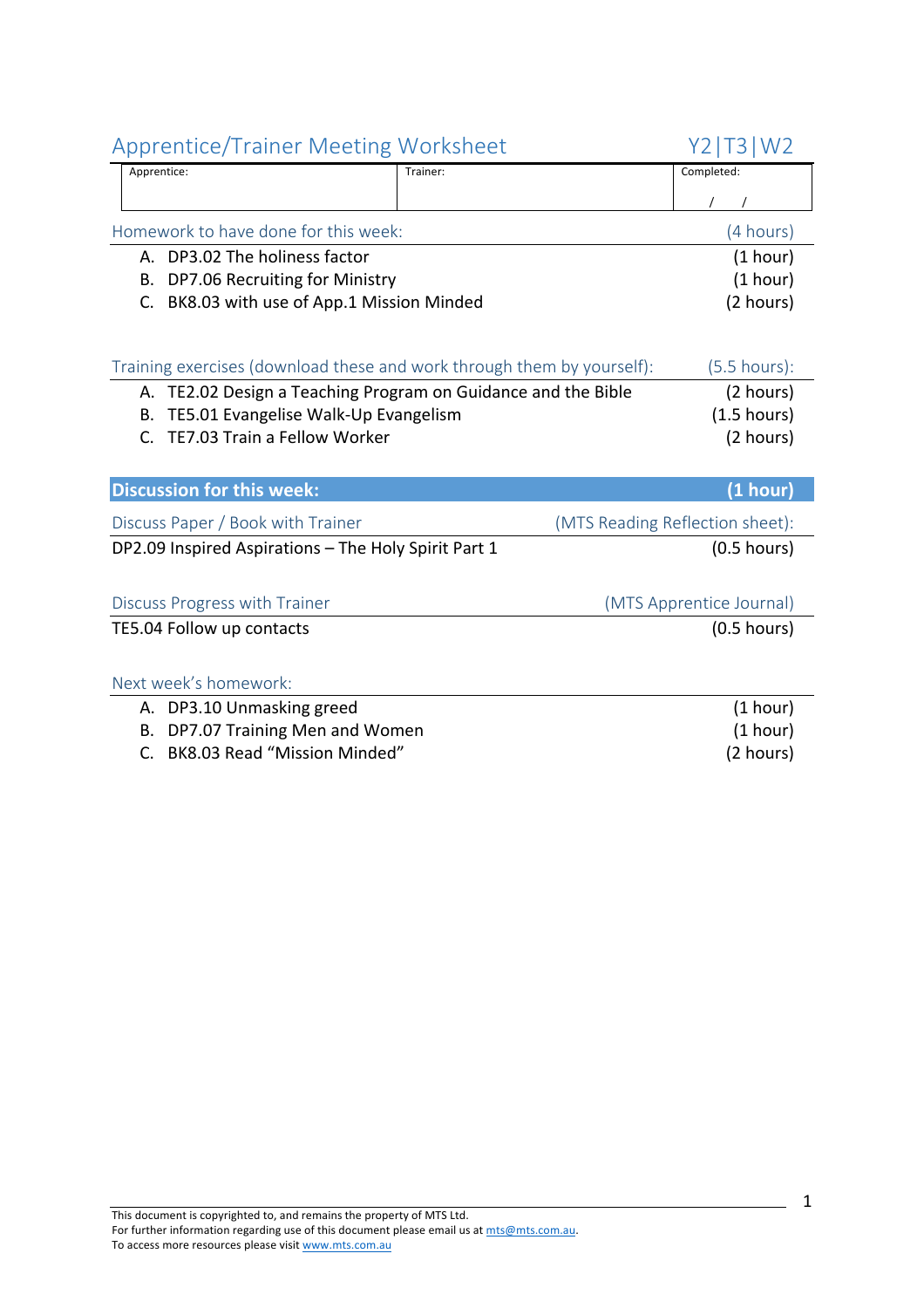| Apprentice/Trailler ivieeting worksneet                                |          | 1 Z   I J   VV J                |
|------------------------------------------------------------------------|----------|---------------------------------|
| Apprentice:                                                            | Trainer: | Completed:                      |
|                                                                        |          |                                 |
| Homework to have done for this week:                                   |          | (4 hours)                       |
| A. DP3.10 Unmasking greed                                              |          | (1 hour)                        |
| DP7.07 Training Men and Women<br>В.                                    |          | (1 hour)                        |
| BK8.03 Read "Mission Minded"<br>C.                                     |          | (2 hours)                       |
| Training exercises (download these and work through them by yourself): |          | $(4.5$ hours):                  |
| A. TE2.02 Design a Teaching Program on Guidance and the Bible          |          | (2 hours)                       |
| TE5.08 Q&A Evangelism<br>В.                                            |          | (1 hour)                        |
| TE6.07 Listen to Preaching<br>C.                                       |          | $(0.5$ hours)                   |
| TE7.03 Train a Fellow Worker<br>D.                                     |          | (1 hour)                        |
|                                                                        |          |                                 |
| <b>Discussion for this week:</b>                                       |          | (1 hour)                        |
| Discuss Paper / Book with Trainer                                      |          | (MTS Reading Reflection sheet): |
| DP3.02 The holiness factor                                             |          | $(0.5$ hours)                   |
|                                                                        |          |                                 |
| Discuss Progress with Trainer                                          |          | (MTS Apprentice Journal)        |
| TE5.01 Walk-Up Evangelism                                              |          | $(0.5$ hours)                   |
|                                                                        |          |                                 |
| Next week's homework:                                                  |          |                                 |
| A. DP4.06 Self-esteem and God's esteem                                 |          | (1 hour)                        |
| DP7.07 Training Men and Women<br>В.                                    |          | (1 hour)                        |
| BK8.03 with use of App.1 Mission Minded<br>C.                          |          | (2 hours)                       |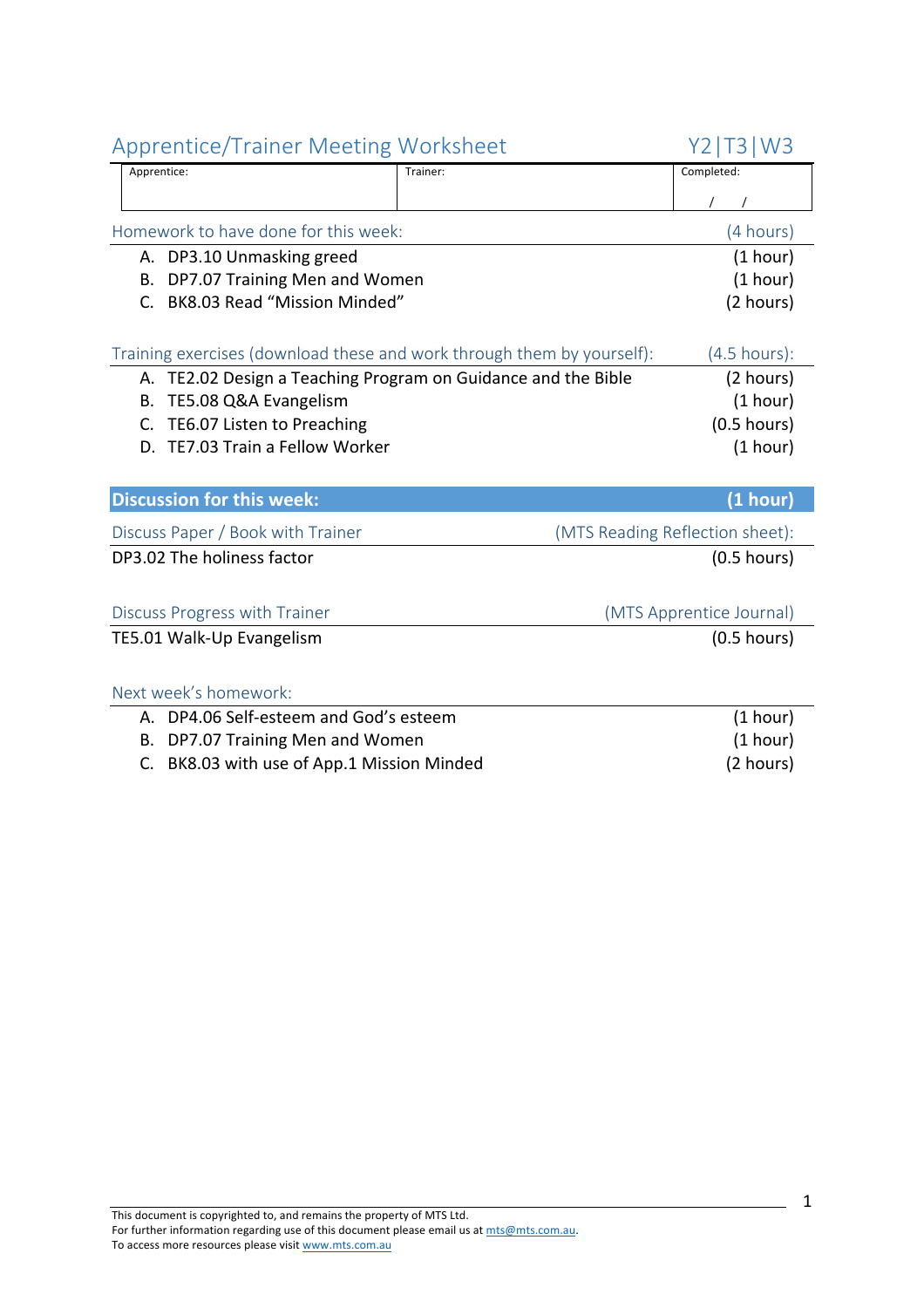| Applentice/Trailler ivideting vvolkslidet                        |                                                                        | 1 Z   1 J   V V <del>T</del>    |
|------------------------------------------------------------------|------------------------------------------------------------------------|---------------------------------|
| Apprentice:                                                      | Trainer:                                                               | Completed:                      |
|                                                                  |                                                                        |                                 |
| Homework to have done for this week:                             |                                                                        | (4 hours)                       |
| A. DP4.06 Self-esteem and God's esteem                           |                                                                        | (1 hour)                        |
| DP7.07 Training Men and Women<br>В.                              |                                                                        | (1 hour)                        |
| BK8.03 with use of App.1 Mission Minded<br>C.                    |                                                                        | (2 hours)                       |
|                                                                  |                                                                        |                                 |
|                                                                  | Training exercises (download these and work through them by yourself): | (4 hours):                      |
| A. TE1.03 Expert in a New Testament Book                         |                                                                        | (1 hour)                        |
| TE2.02 Design a Teaching Program on Guidance and the Bible<br>В. |                                                                        | (2 hours)                       |
| TE7.03 Train a Fellow Worker<br>C.                               |                                                                        | (1 hour)                        |
|                                                                  |                                                                        |                                 |
| <b>Discussion for this week:</b>                                 |                                                                        | (2 hours)                       |
| Discuss Paper / Book with Trainer                                |                                                                        | (MTS Reading Reflection sheet): |
| DP3.10 Unmasking greed                                           |                                                                        | $(0.5$ hours)                   |
|                                                                  |                                                                        |                                 |
| Discuss Progress with Trainer                                    |                                                                        | (MTS Apprentice Journal)        |
| TE1.03 Assess Expert in a New Testament Book                     |                                                                        | (1 hour)                        |
| TE6.07 Listen to Preaching                                       |                                                                        | $(0.5$ hours)                   |
| Next week's homework:                                            |                                                                        |                                 |
| A. BK5.01 Read Book Evangelism and the Sovereignty of God        |                                                                        | (2 hours)                       |
| B. BK8.03 Write review/reflection Mission Minded                 |                                                                        | (1 hour)                        |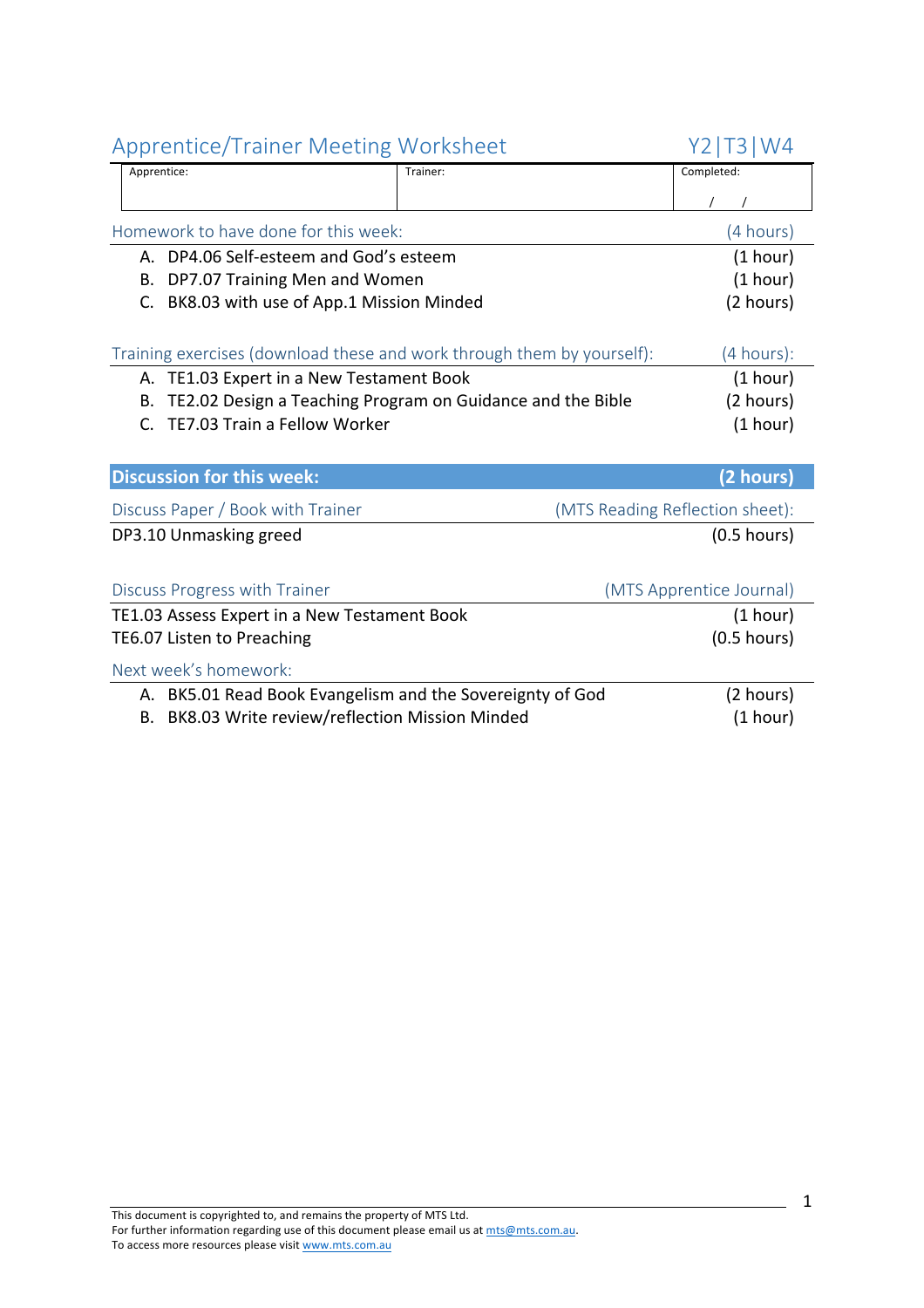|             | $\mathbf{p}$ p. strates $\mathbf{p}$ and strategies in $\mathbf{p}$    |                                 |
|-------------|------------------------------------------------------------------------|---------------------------------|
| Apprentice: | Trainer:                                                               | Completed:                      |
|             |                                                                        |                                 |
|             | Homework to have done for this week:                                   | (3 hours)                       |
|             | A. BK5.01 Read Book Evangelism and the Sovereignty of God              | (2 hours)                       |
| В.          | BK8.03 Write review/reflection Mission Minded                          | (1 hour)                        |
|             |                                                                        |                                 |
|             | Training exercises (download these and work through them by yourself): | $(7.5 \text{ hours})$ :         |
|             | A. TE2.02 Design a Teaching Program on Guidance and the Bible          | (2 hours)                       |
| <b>B.</b>   | <b>TE4.02 Visit Newcomers and Members</b>                              | (1.5 hours)                     |
| C.          | TE5.08 Observe trainer at event Q&A Evangelism                         | (1 hour)                        |
| D.          | TE7.01 Work through (book) All for the Kingdom                         | (2 hours)                       |
| Е.          | TE7.03 Train a Fellow Worker                                           | (1 hour)                        |
|             |                                                                        |                                 |
|             | <b>Discussion for this week:</b>                                       | (1.5 hours)                     |
|             | Discuss Paper / Book with Trainer                                      | (MTS Reading Reflection sheet): |
|             | DP4.06 Self-esteem and God's esteem                                    | $(0.5$ hours)                   |
|             |                                                                        |                                 |
|             | Discuss Progress with Trainer                                          | (MTS Apprentice Journal)        |
|             | <b>TE4.02 Visit Newcomers and Members</b>                              | $(0.5$ hours)                   |
|             | TE5.06 Establish new people in church                                  | $(0.5$ hours)                   |
|             |                                                                        |                                 |
|             | Next week's homework:                                                  |                                 |
|             | A. BK5.01 Read Book Evangelism and the Sovereignty of God              | (2 hours)                       |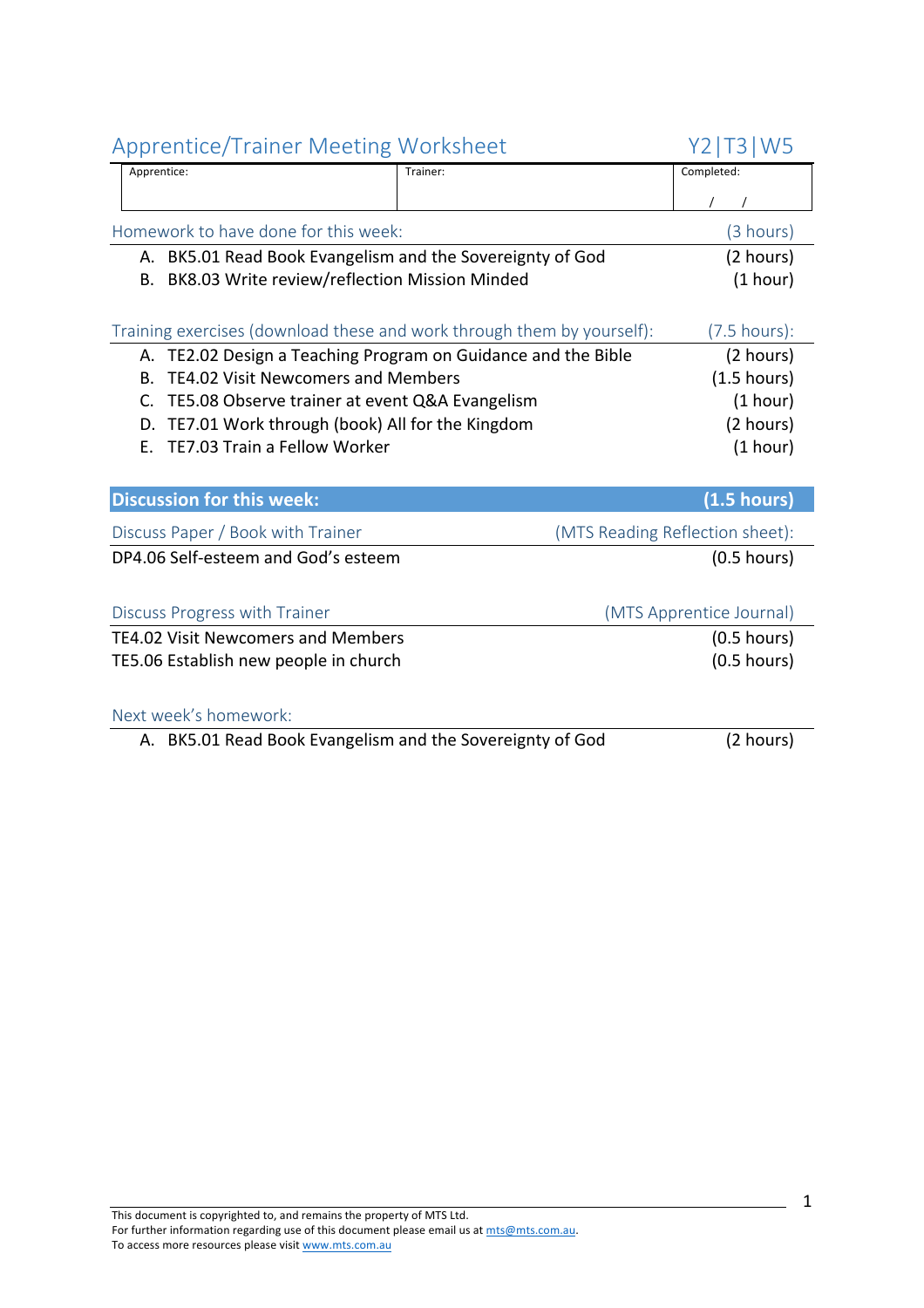| <b>Apprentice/Trainer Meeting Worksheet</b>                            |                                                                       | <b>T3 W6</b><br>Y2.             |
|------------------------------------------------------------------------|-----------------------------------------------------------------------|---------------------------------|
| Apprentice:                                                            | Trainer:                                                              | Completed:                      |
|                                                                        |                                                                       |                                 |
| Homework to have done for this week:                                   |                                                                       | (2 hours)                       |
| A. BK5.01 Read Book Evangelism and the Sovereignty of God              |                                                                       | (2 hours)                       |
|                                                                        |                                                                       |                                 |
| Training exercises (download these and work through them by yourself): |                                                                       | (7.25 hours):                   |
| TE2.02 Design a Teaching Program on Guidance and the Bible<br>А.       |                                                                       | (1 hour)                        |
| TE5.08 Organise 2nd Event Q&A Evangelism<br>В.                         |                                                                       | (3 hours)                       |
| TE6.05 Lead Prayer in Church<br>C.                                     |                                                                       | $(0.25$ hours)                  |
| TE7.01 Work through (book) All for the Kingdom<br>D.                   |                                                                       | (2 hours)                       |
| TE7.03 Train a Fellow Worker<br>Ε.                                     |                                                                       | (1 hour)                        |
|                                                                        |                                                                       |                                 |
| <b>Discussion for this week:</b>                                       |                                                                       | (3 hours)                       |
| Discuss Paper / Book with Trainer                                      |                                                                       | (MTS Reading Reflection sheet): |
| DP7.07 Training Men and Women                                          |                                                                       | $(0.5$ hours)                   |
| BK8.03 Discuss Book review with trainer Mission Minded                 |                                                                       | $(0.5$ hours)                   |
|                                                                        |                                                                       |                                 |
|                                                                        |                                                                       |                                 |
| Discuss Progress with Trainer                                          |                                                                       | (MTS Apprentice Journal)        |
| TE4.07 Ministry amongst Elders                                         |                                                                       | $(0.5$ hours)                   |
| TE5.05 Follow up a new Christian                                       |                                                                       | $(0.5$ hours)                   |
| TE5.08 Q&A Evangelism                                                  |                                                                       | (1 hour)                        |
|                                                                        |                                                                       |                                 |
| Next week's homework:                                                  |                                                                       |                                 |
| A. BK5.01 Read Book Evangelism and the Sovereignty of God              |                                                                       | (2 hours)                       |
| В.                                                                     | DP8.03 What is the place of strategic planning in Christian ministry? | (1 hour)                        |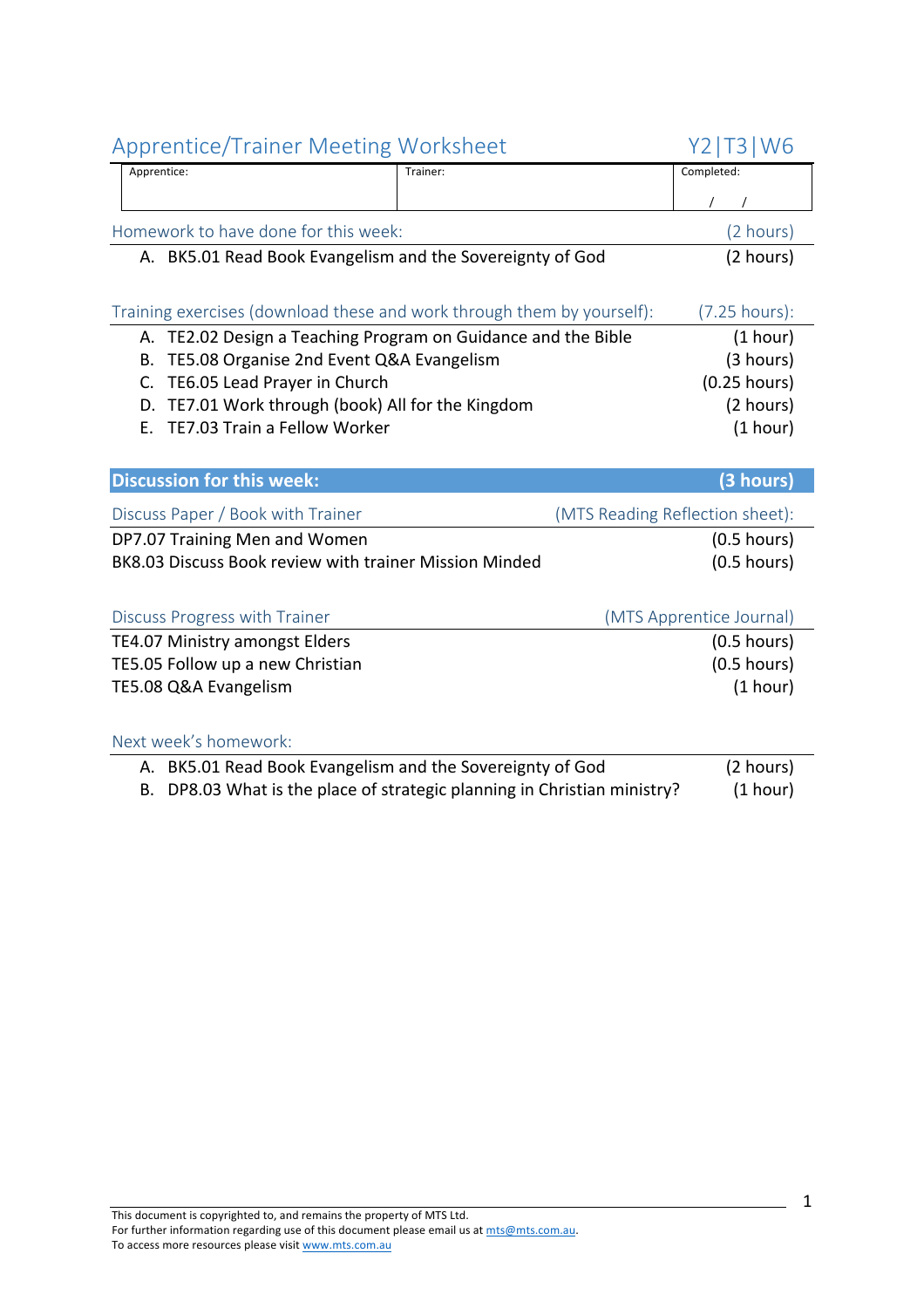| Applemne righter incentig worksheet                                         |          | $\lfloor 2 \rfloor$ $\lfloor 3 \rfloor$ $\lfloor 1 \vee 7 \rfloor$ |
|-----------------------------------------------------------------------------|----------|--------------------------------------------------------------------|
| Apprentice:                                                                 | Trainer: | Completed:                                                         |
|                                                                             |          |                                                                    |
| Homework to have done for this week:                                        |          | (3 hours)                                                          |
| A. BK5.01 Read Book Evangelism and the Sovereignty of God                   |          | (2 hours)                                                          |
| DP8.03 What is the place of strategic planning in Christian ministry?<br>В. |          | (1 hour)                                                           |
|                                                                             |          |                                                                    |
| Training exercises (download these and work through them by yourself):      |          | $(5 \text{ hours})$ :                                              |
| A. TE2.02 Design a Teaching Program on Guidance and the Bible               |          | (1 hour)                                                           |
| TE5.01 Evangelise Walk-Up Evangelism<br>В.                                  |          | (1 hour)                                                           |
| C.<br>TE7.01 Work through (book) All for the Kingdom                        |          | (2 hours)                                                          |
| TE7.03 Train a Fellow Worker<br>D.                                          |          | (1 hour)                                                           |
|                                                                             |          |                                                                    |
| <b>Discussion for this week:</b>                                            |          | (1 hour)                                                           |
| Discuss Paper / Book with Trainer                                           |          | (MTS Reading Reflection sheet):                                    |
| No books or papers to discuss this week                                     |          |                                                                    |
|                                                                             |          |                                                                    |
| Discuss Progress with Trainer                                               |          | (MTS Apprentice Journal)                                           |
| TE2.02 Design a Teaching Program on Guidance and the Bible                  |          | $(0.5$ hours)                                                      |
| TE6.05 Lead Prayer in Church                                                |          | $(0.5$ hours)                                                      |
|                                                                             |          |                                                                    |
| Next week's homework:                                                       |          |                                                                    |
| A. BK5.01 Read Book Evangelism and the Sovereignty of God                   |          | (3 hours)                                                          |
|                                                                             |          |                                                                    |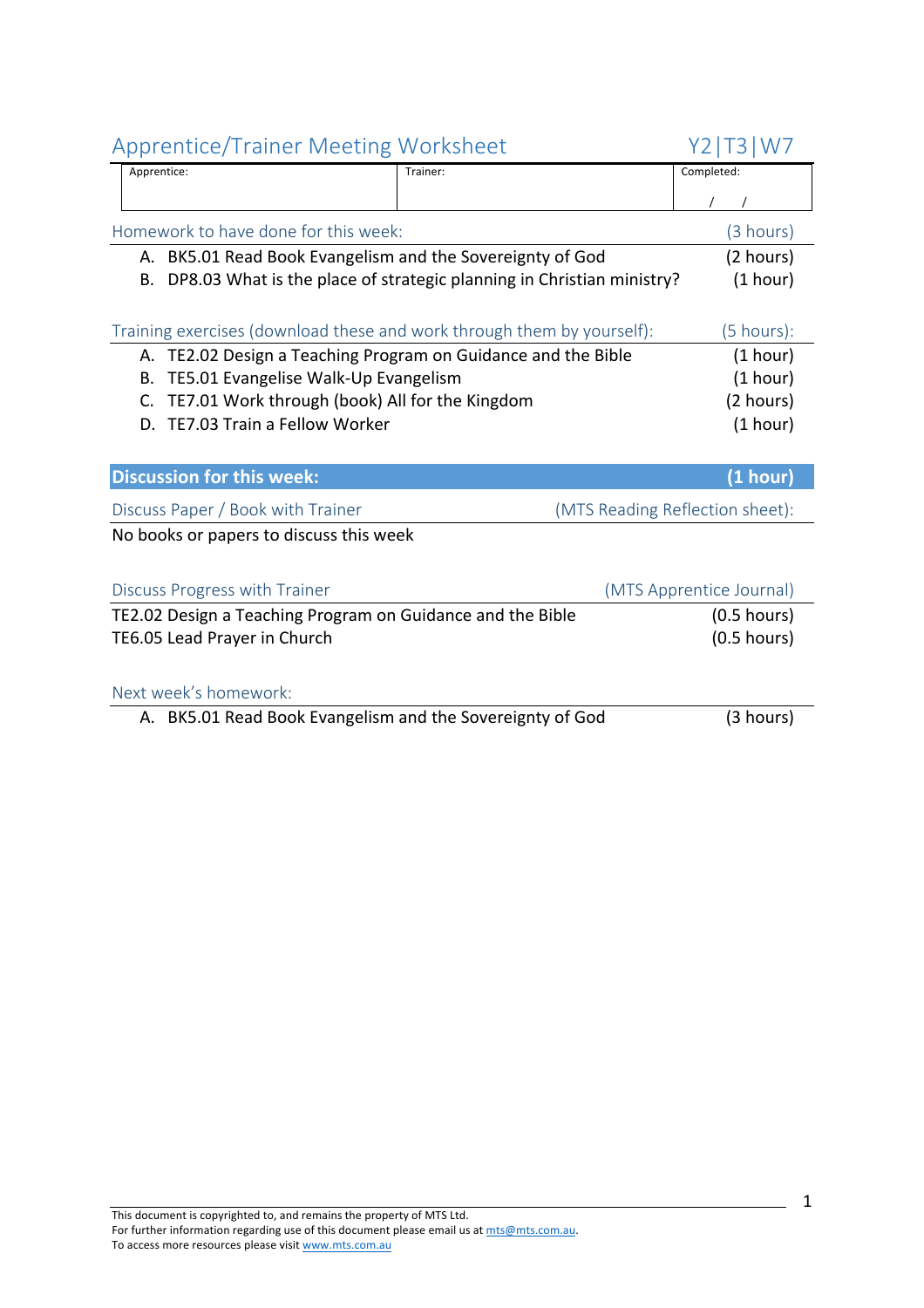| <b>Apprentice/Trainer Meeting Worksheet</b>                            |                                                                    | 13 W8<br>Y2 I                   |
|------------------------------------------------------------------------|--------------------------------------------------------------------|---------------------------------|
| Apprentice:                                                            | Trainer:                                                           | Completed:                      |
|                                                                        |                                                                    |                                 |
| Homework to have done for this week:                                   |                                                                    | (3 hours)                       |
| A. BK5.01 Read Book Evangelism and the Sovereignty of God              |                                                                    | (3 hours)                       |
|                                                                        |                                                                    |                                 |
| Training exercises (download these and work through them by yourself): |                                                                    | (4 hours):                      |
| TE1.03 Expert in a New Testament Book<br>А.                            |                                                                    | (1 hour)                        |
| В.                                                                     | TE2.02 Design a Teaching Program on Guidance and the Bible         | (1 hour)                        |
| C.                                                                     | TE7.01 Work through All for the Kingdom (book) All for the Kingdom | (1 hour)                        |
| TE7.03 Train a Fellow Worker<br>D.                                     |                                                                    | (1 hour)                        |
|                                                                        |                                                                    |                                 |
| <b>Discussion for this week:</b>                                       |                                                                    | (2 hours)                       |
| Discuss Paper / Book with Trainer                                      |                                                                    | (MTS Reading Reflection sheet): |
| DP8.03 What is the place of strategic planning in Christian ministry?  |                                                                    | $(0.5$ hours)                   |
|                                                                        |                                                                    |                                 |
| Discuss Progress with Trainer                                          |                                                                    | (MTS Apprentice Journal)        |
| TE1.01 Read the Whole Bible                                            |                                                                    | $(0.5$ hours)                   |
| <b>TE4.07 Ministry amongst Elders</b>                                  |                                                                    | $(0.5$ hours)                   |
| TE5.01 Walk-Up Evangelism                                              |                                                                    | $(0.5$ hours)                   |
|                                                                        |                                                                    |                                 |

Next week's homework:

Preparation for MTS Mission Minded, or your local recruiting conference.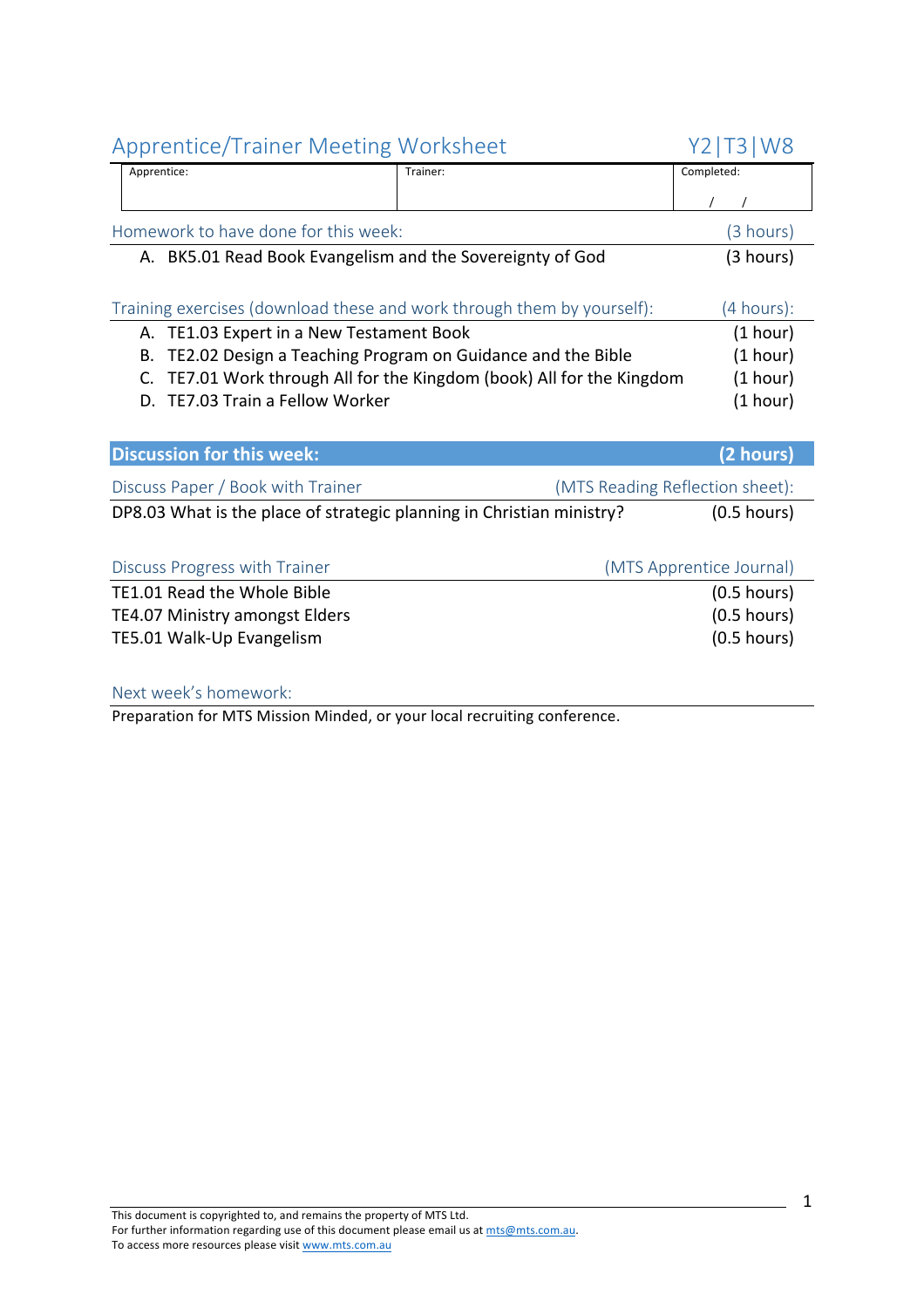## Apprentice/Trainer Meeting Worksheet Y2|T3|W9

| .<br>_      |          |            |
|-------------|----------|------------|
| Apprentice: | Trainer: | Completed: |
|             |          |            |

**NOTHING THIS WEEK – IT'S MTS MISSION MINDED, or your local recruiting conference.** EVENT: Mission Minded – prepare for recruiting conference with your trainer (16 hours)

## Next week's homework:

| A. BK5.01 Read Book Evangelism and the Sovereignty of God            | (3 hours) |
|----------------------------------------------------------------------|-----------|
| B. DP8.05 Write review/reflection Making decisions about Gospel work | (1 hour)  |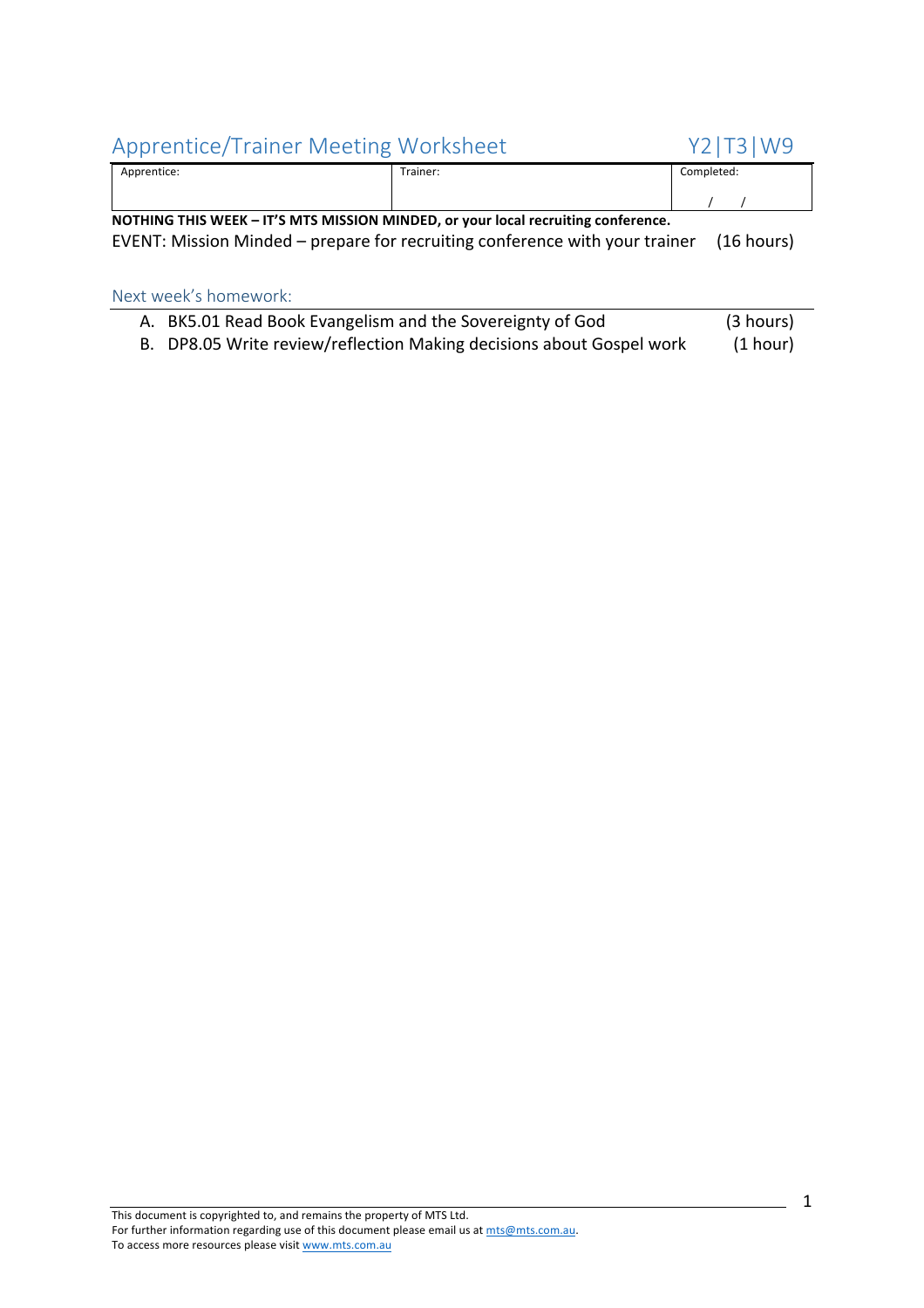## Apprentice/Trainer Meeting Worksheet Y2|T3|W10

| Apprentice/Trainer ivieeting worksneet                                  |          | 1 Z   1 J   VV 1 U              |
|-------------------------------------------------------------------------|----------|---------------------------------|
| Apprentice:                                                             | Trainer: | Completed:                      |
|                                                                         |          |                                 |
| Homework to have done for this week:                                    |          | (4 hours)                       |
| A. BK5.01 Read Book Evangelism and the Sovereignty of God               |          | (3 hours)                       |
| DP8.05 Write review/reflection Making decisions about Gospel work<br>В. |          | (1 hour)                        |
|                                                                         |          |                                 |
| Training exercises (download these and work through them by yourself):  |          | $(4.5 \text{ hours})$ :         |
| A. TE2.02 Design a Teaching Program on Guidance and the Bible           |          | (2 hours)                       |
| TE6.04 Read the Bible in Church<br>В.                                   |          | $(0.5$ hours)                   |
| TE7.03 Train a Fellow Worker<br>$\mathsf{C}$ .                          |          | (2 hours)                       |
|                                                                         |          |                                 |
| <b>Discussion for this week:</b>                                        |          | (2 hours)                       |
| Discuss Paper / Book with Trainer                                       |          | (MTS Reading Reflection sheet): |
| BK5.01 Discuss Book review with trainer:                                |          |                                 |
| Evangelism and the Sovereignty of God                                   |          | $(0.5$ hours)                   |
| DP8.05 Making decisions about Gospel work                               |          | $(0.5$ hours)                   |
|                                                                         |          |                                 |
| Discuss Progress with Trainer                                           |          | (MTS Apprentice Journal)        |
| TE3.02 The Extra Mile                                                   |          | $(0.25$ hours)                  |
| <b>TE3.01 Prayer Habits</b>                                             |          | $(0.25$ hours)                  |
| TE3.03 Pray with Others                                                 |          | $(0.25$ hours)                  |
| TE6.04 Read the Bible in Church                                         |          | $(0.25$ hours)                  |
|                                                                         |          |                                 |
| Next week's homework:                                                   |          |                                 |
| A. DP5.10 Ten in 2                                                      |          | (1 hour)                        |
| B. BK8.02 Read Book Leadership on the Front Foot                        |          | (2 hours)                       |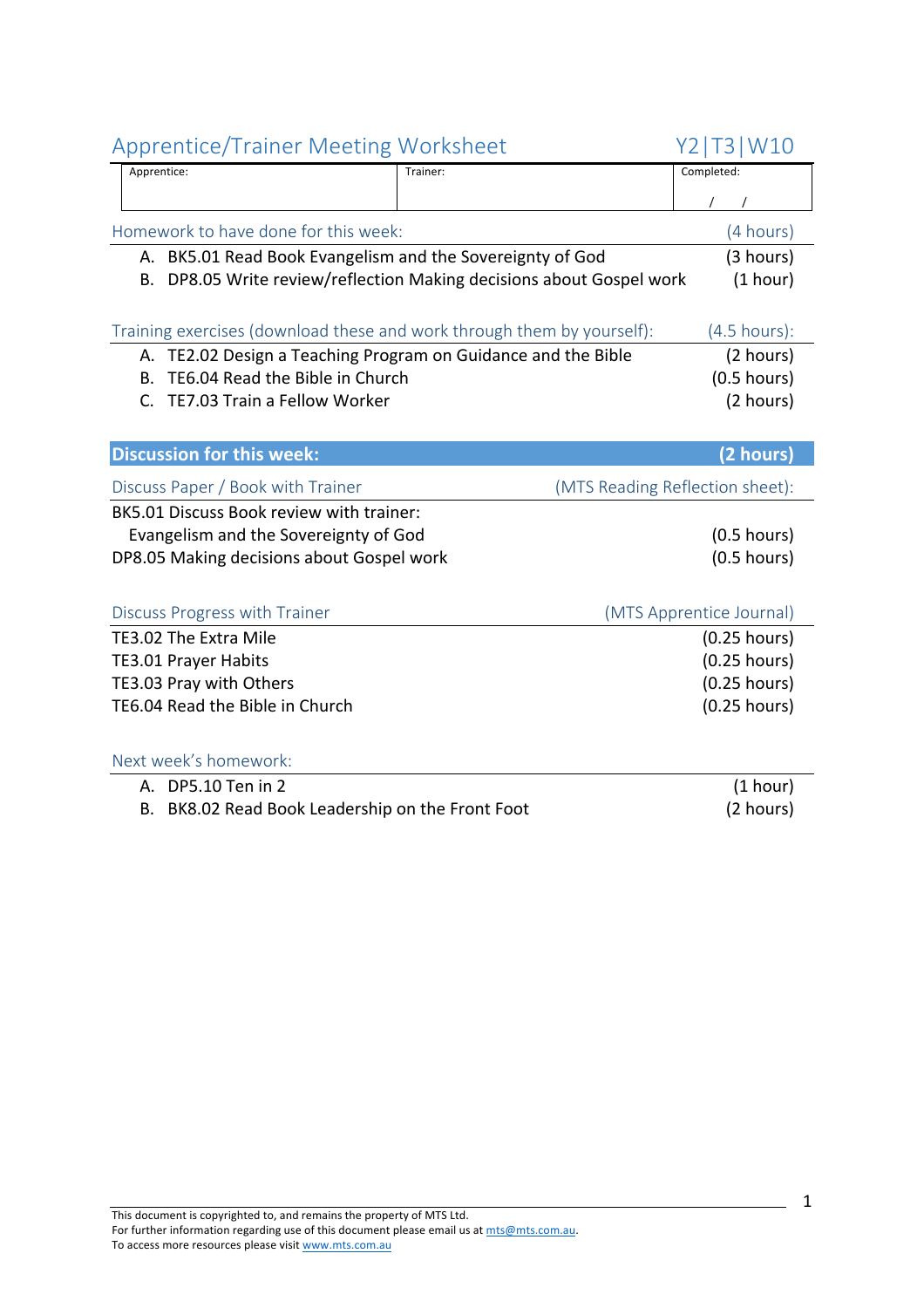| <b>Apprentice/Trainer Meeting Worksheet</b>                            |          | Y2   T4   W1                    |
|------------------------------------------------------------------------|----------|---------------------------------|
| Apprentice:                                                            | Trainer: | Completed:                      |
|                                                                        |          |                                 |
| Homework to have done for this week:                                   |          | (3 hours)                       |
| A. DP5.10 10 in 2                                                      |          | (1 hour)                        |
| BK8.02 Read Book Leadership on the Front Foot<br>В.                    |          | (2 hours)                       |
|                                                                        |          |                                 |
| Training exercises (download these and work through them by yourself): |          | (3 hours):                      |
| A. TE5.08 Q&A Evangelism                                               |          | (1 hour)                        |
| TE7.03 Train a Fellow Worker<br>Β.                                     |          | (1 hour)                        |
| TE8.01 Newsletter conclusion / thanks / where to now?<br>C.            |          |                                 |
| <b>Raise Personal Financial Partners</b>                               |          | (1 hour)                        |
|                                                                        |          |                                 |
| <b>Discussion for this week:</b>                                       |          | (1 hours)                       |
| Discuss Paper / Book with Trainer                                      |          | (MTS Reading Reflection sheet): |
| No books or papers to discuss this week                                |          |                                 |
|                                                                        |          |                                 |
| Discuss Progress with Trainer                                          |          | (MTS Apprentice Journal)        |
| TE2.02 Design a Teaching Program on Guidance and the Bible             |          | $(0.5$ hours)                   |
| TE6.01 Read the Bible One-to-One                                       |          | $(0.5$ hours)                   |
|                                                                        |          |                                 |
| Next week's homework:                                                  |          |                                 |
| A. BK8.02 Read Book Leadership on the Front Foot                       |          | (2 hours)                       |
| DP8.06 Timeand what to do with it?<br>В.                               |          | (1 hour)                        |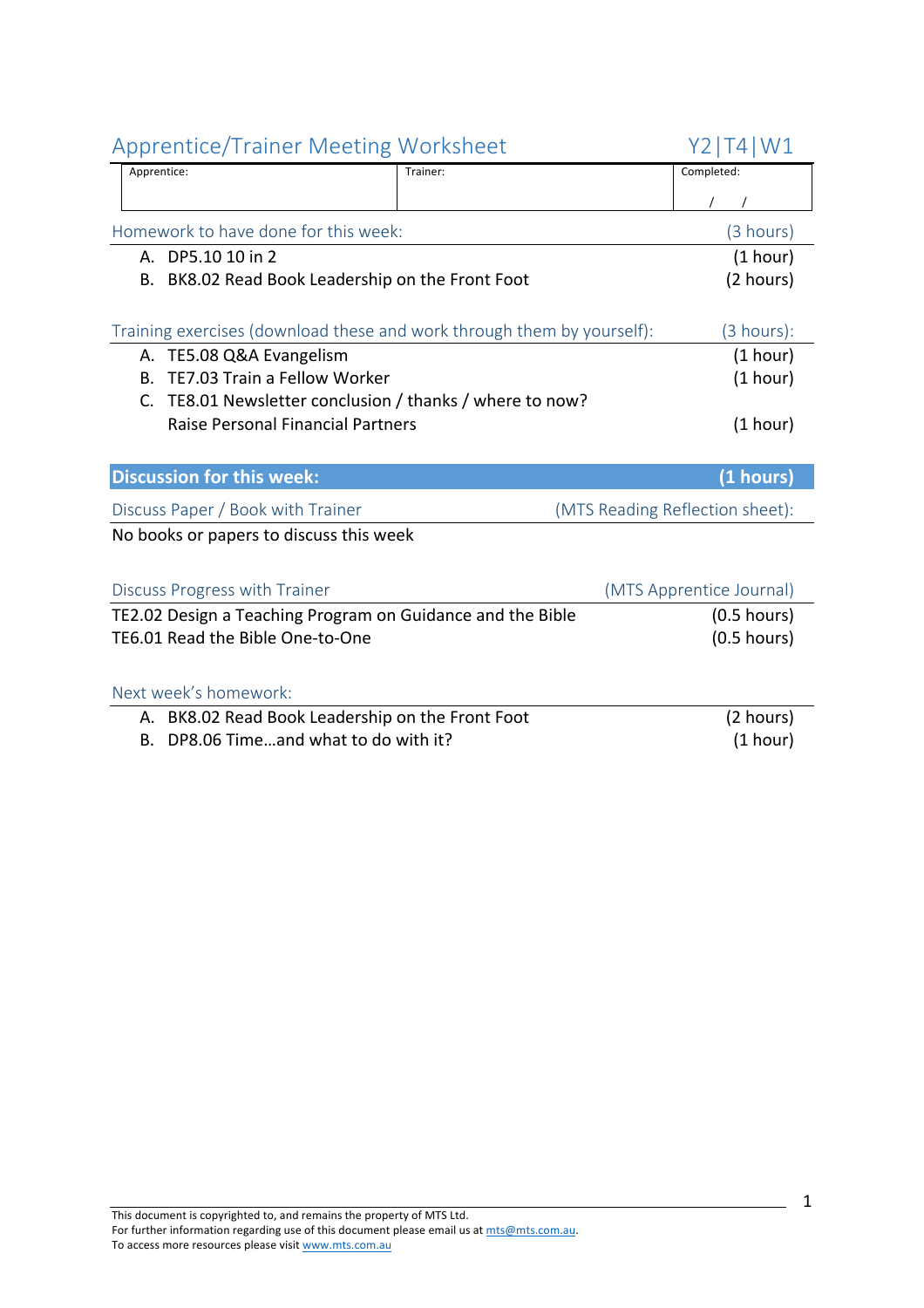| <b>Apprentice/Trainer Meeting Worksheet</b>                             | Y2 T4 W2                        |
|-------------------------------------------------------------------------|---------------------------------|
| Apprentice:<br>Trainer:                                                 | Completed:                      |
|                                                                         |                                 |
| Homework to have done for this week:                                    | (3 hours)                       |
| A. BK8.02 Read Book Leadership on the Front Foot                        | (2 hours)                       |
| DP8.06 Timeand what to do with it?<br>В.                                | (1 hour)                        |
|                                                                         |                                 |
| Training exercises (download these and work through them by yourself):  | (4 hours):                      |
| A. TE1.03 Deliver (church/youth group/ bible study) Expert in a NT Book | (1 hour)                        |
| TE5.01 Evangelise Walk-Up Evangelism<br>В.                              | (2 hours)                       |
| TE7.03 Train a Fellow Worker<br>$\mathsf{C}$ .                          | (1 hour)                        |
|                                                                         |                                 |
| <b>Discussion for this week:</b>                                        | (2 hours)                       |
| Discuss Paper / Book with Trainer                                       | (MTS Reading Reflection sheet): |
| DP5.10 10 in 2                                                          | $(0.5$ hours)                   |
|                                                                         |                                 |
| <b>Discuss Progress with Trainer</b>                                    | (MTS Apprentice Journal)        |
| TE1.03 Assess Expert in a New Testament Book                            | $(0.5$ hours)                   |
| TE5.04 Follow up contacts                                               | $(0.5$ hours)                   |
| TE5.08 Q&A Evangelism                                                   | $(0.5$ hours)                   |
|                                                                         |                                 |
| Next week's homework:                                                   |                                 |
| A. BK8.02 Read Book Leadership on the Front Foot                        | (2 hours)                       |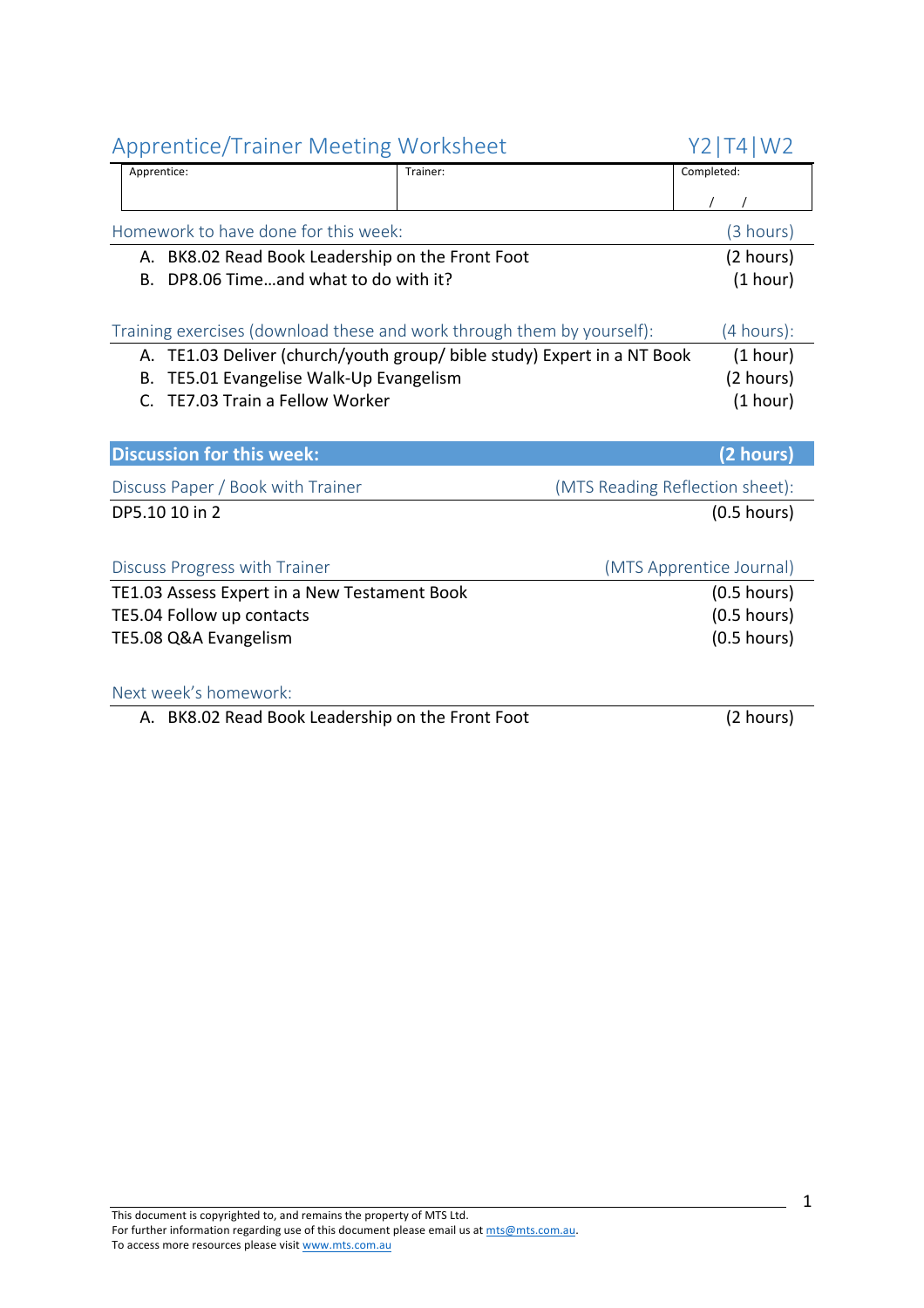| <b>Apprentice/Trainer Meeting Worksheet</b>                            |          | Y2   T4   W3                    |
|------------------------------------------------------------------------|----------|---------------------------------|
| Apprentice:                                                            | Trainer: | Completed:                      |
|                                                                        |          |                                 |
| Homework to have done for this week:                                   |          | (2 hours)                       |
| A. BK8.02 Read Book Leadership on the Front Foot                       |          | (2 hours)                       |
|                                                                        |          |                                 |
| Training exercises (download these and work through them by yourself): |          | $(1.5 \text{ hours})$ :         |
| TE6.07 Listen to Preaching<br>А.                                       |          | $(0.5$ hours)                   |
| TE7.03 Train a Fellow Worker<br><b>B.</b>                              |          | (1 hour)                        |
|                                                                        |          |                                 |
| <b>Discussion for this week:</b>                                       |          | (1 hour)                        |
| Discuss Paper / Book with Trainer                                      |          | (MTS Reading Reflection sheet): |
| No books or papers to discuss this week                                |          |                                 |
|                                                                        |          |                                 |
| Discuss Progress with Trainer                                          |          | (MTS Apprentice Journal)        |
| TE4.01 Ministry of the Pew                                             |          | $(0.5$ hours)                   |
| TE5.01 Walk-Up Evangelism                                              |          | $(0.5$ hours)                   |
|                                                                        |          |                                 |
| Next week's homework:                                                  |          |                                 |
| A. BK8.02 Read Book Leadership on the Front Foot                       |          | (2 hours)                       |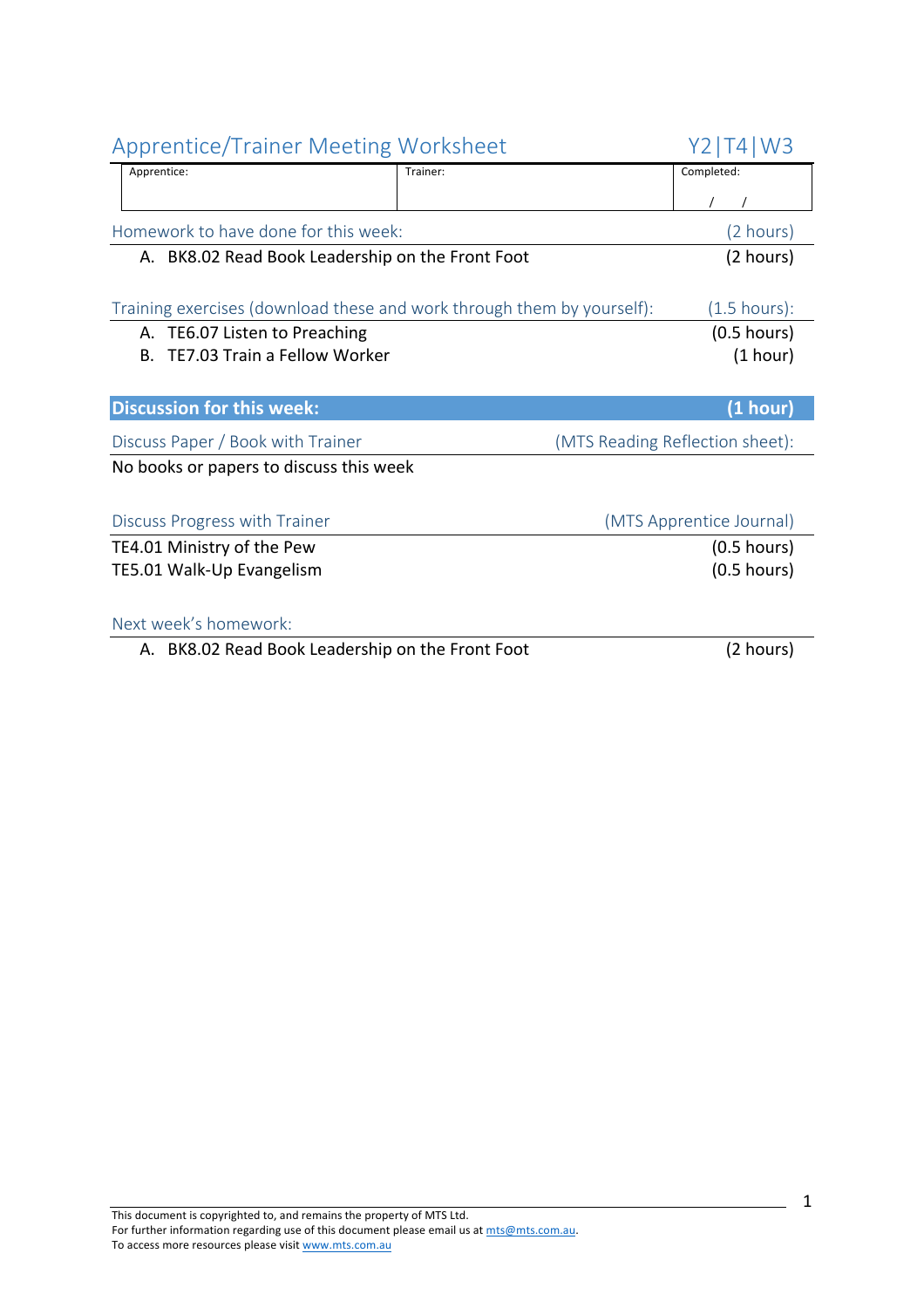| <b>Apprentice/Trainer Meeting Worksheet</b>                                                                        |          | Y2   T4   W4                    |
|--------------------------------------------------------------------------------------------------------------------|----------|---------------------------------|
| Apprentice:                                                                                                        | Trainer: | Completed:                      |
|                                                                                                                    |          |                                 |
| Homework to have done for this week:                                                                               |          | (2 hours)                       |
| A. BK8.02 Read Book Leadership on the Front Foot                                                                   |          | (2 hours)                       |
|                                                                                                                    |          |                                 |
| Training exercises (download these and work through them by yourself):                                             |          | (1 hour):                       |
| A. TE7.03 Train a Fellow Worker                                                                                    |          | (1 hour)                        |
|                                                                                                                    |          |                                 |
| <b>Discussion for this week:</b>                                                                                   |          | (6.5 hours)                     |
| Discuss Paper / Book with Trainer                                                                                  |          | (MTS Reading Reflection sheet): |
| No books or papers to discuss this week, but you will want t bring your trainer along to:<br><b>Training Day 2</b> |          | (6 hours)                       |
|                                                                                                                    |          |                                 |
| Discuss Progress with Trainer                                                                                      |          | (MTS Apprentice Journal)        |
| TE4.07 Ministry amongst Elders                                                                                     |          | $(0.5$ hours)                   |
|                                                                                                                    |          |                                 |
| Next week's homework:                                                                                              |          |                                 |
| A. BK8.02 Read Book Leadership on the Front Foot                                                                   |          | (2 hours)                       |
|                                                                                                                    |          |                                 |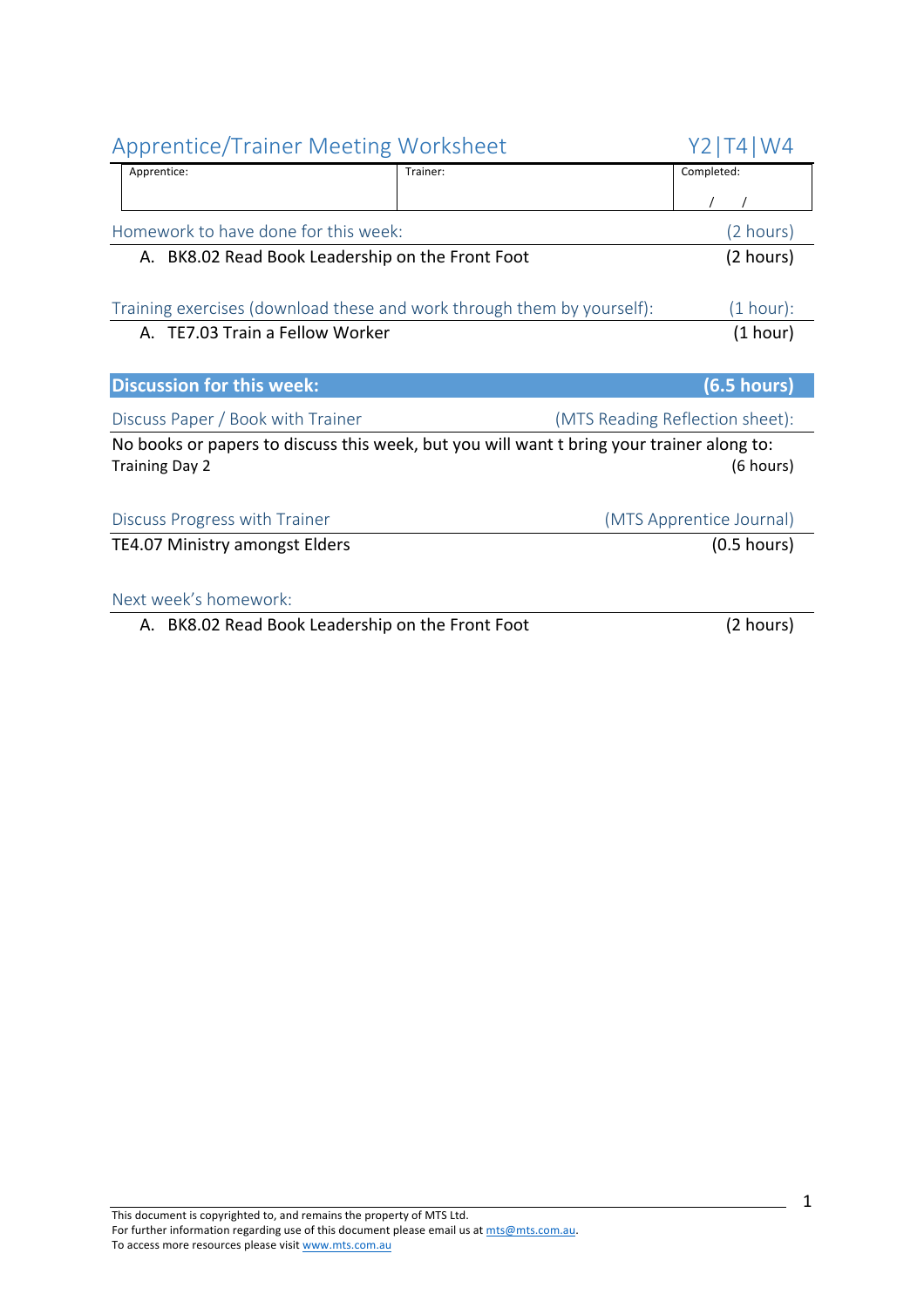| <b>Apprentice/Trainer Meeting Worksheet</b>                            |                                                             | Y2   T4   W5                    |
|------------------------------------------------------------------------|-------------------------------------------------------------|---------------------------------|
| Apprentice:                                                            | Trainer:                                                    | Completed:                      |
|                                                                        |                                                             |                                 |
| Homework to have done for this week:                                   |                                                             | (2 hours)                       |
| A. BK8.02 Read Book Leadership on the Front Foot                       |                                                             | (2 hours)                       |
|                                                                        |                                                             |                                 |
| Training exercises (download these and work through them by yourself): |                                                             | (1 hour):                       |
| A. TE7.03 Train a Fellow Worker                                        |                                                             | (1 hour)                        |
|                                                                        |                                                             |                                 |
| <b>Discussion for this week:</b>                                       |                                                             | (1.5 hours)                     |
| Discuss Paper / Book with Trainer                                      |                                                             | (MTS Reading Reflection sheet): |
| No books or papers to discuss this week.                               |                                                             |                                 |
| Discuss Progress with Trainer                                          |                                                             | (MTS Apprentice Journal)        |
| TE5.06 Establish new people in church                                  |                                                             | $(0.5$ hours)                   |
| TE6.07 Listen to Preaching                                             |                                                             | $(0.5$ hours)                   |
| TE6.08 Give a Bible Talk                                               |                                                             | $(0.5$ hours)                   |
|                                                                        |                                                             |                                 |
| Next week's homework:                                                  |                                                             |                                 |
| A. BK2.03 Read Book Do you feel called by God?                         |                                                             | (2 hours)                       |
| В.                                                                     | BK8.02 Write review/reflection Leadership on the Front Foot | (1 hour)                        |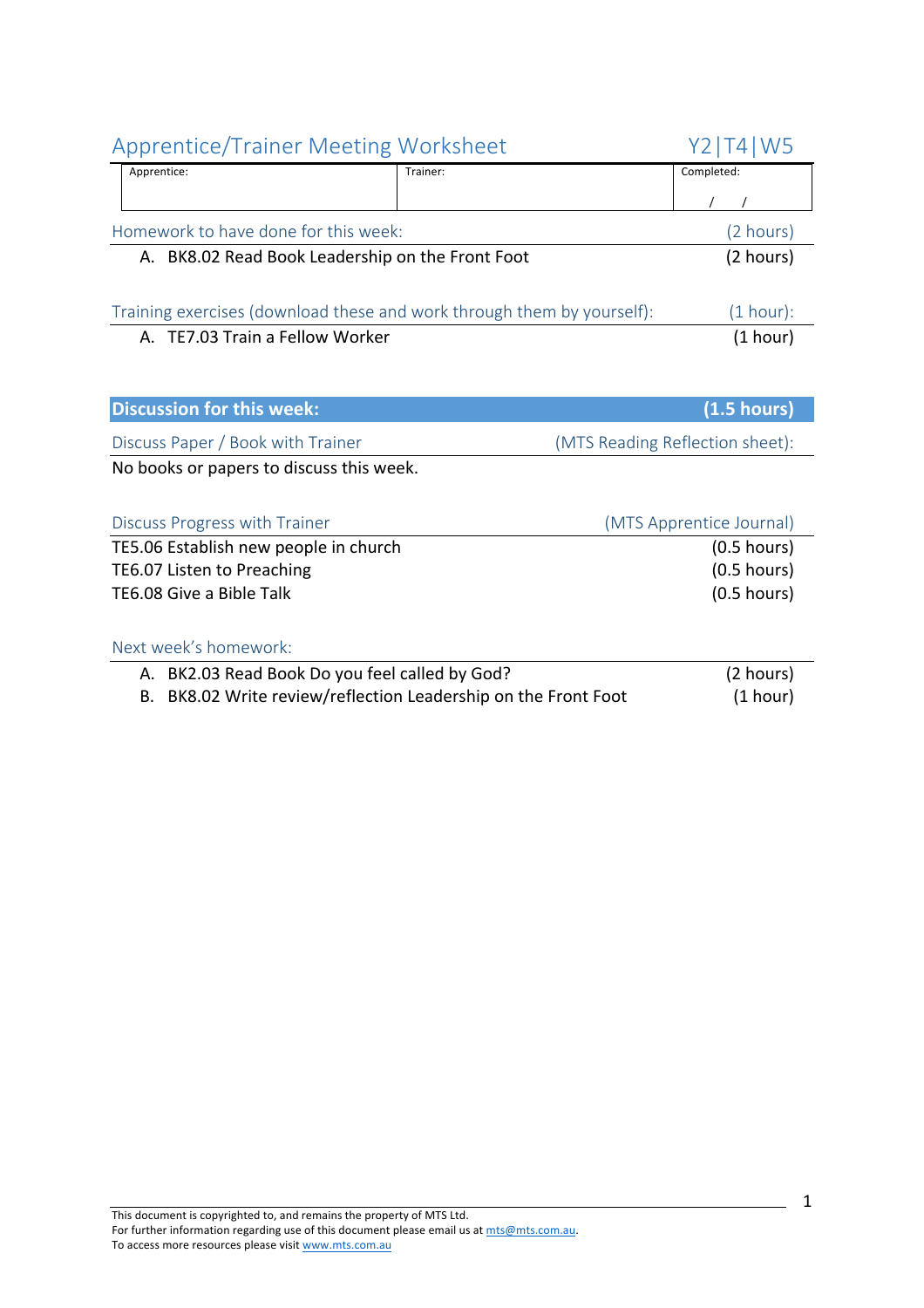| <b>Apprentice/Trainer Meeting Worksheet</b>                            |                                                             | T4   W6<br>Y2.                  |
|------------------------------------------------------------------------|-------------------------------------------------------------|---------------------------------|
| Apprentice:                                                            | Trainer:                                                    | Completed:                      |
|                                                                        |                                                             |                                 |
| Homework to have done for this week:                                   |                                                             | (3 hours)                       |
| A. BK2.03 Read Book Do you feel called by God?                         |                                                             | (2 hours)                       |
| В.                                                                     | BK8.02 Write review/reflection Leadership on the Front Foot | (1 hour)                        |
|                                                                        |                                                             |                                 |
| Training exercises (download these and work through them by yourself): |                                                             | $(0.5$ hours):                  |
| TE6.05 Lead Prayer in Church Lead Prayer in Church<br>А.               |                                                             | $(0.25$ hours)                  |
| TE7.03 Train a Fellow Worker<br>В.                                     |                                                             | $(0.25$ hours)                  |
|                                                                        |                                                             |                                 |
| <b>Discussion for this week:</b>                                       |                                                             | $(0.5$ hours)                   |
| Discuss Paper / Book with Trainer                                      |                                                             | (MTS Reading Reflection sheet): |
| No books or papers to talk about this week.                            |                                                             |                                 |
|                                                                        |                                                             |                                 |
| Discuss Progress with Trainer                                          |                                                             | (MTS Apprentice Journal)        |
| TE5.05 Follow up a new Christian                                       |                                                             | $(0.5$ hours)                   |
|                                                                        |                                                             |                                 |
| Next week's homework:                                                  |                                                             |                                 |
| A. BK2.03 Read Book Do you feel called by God?                         |                                                             | (2 hours)                       |
|                                                                        |                                                             |                                 |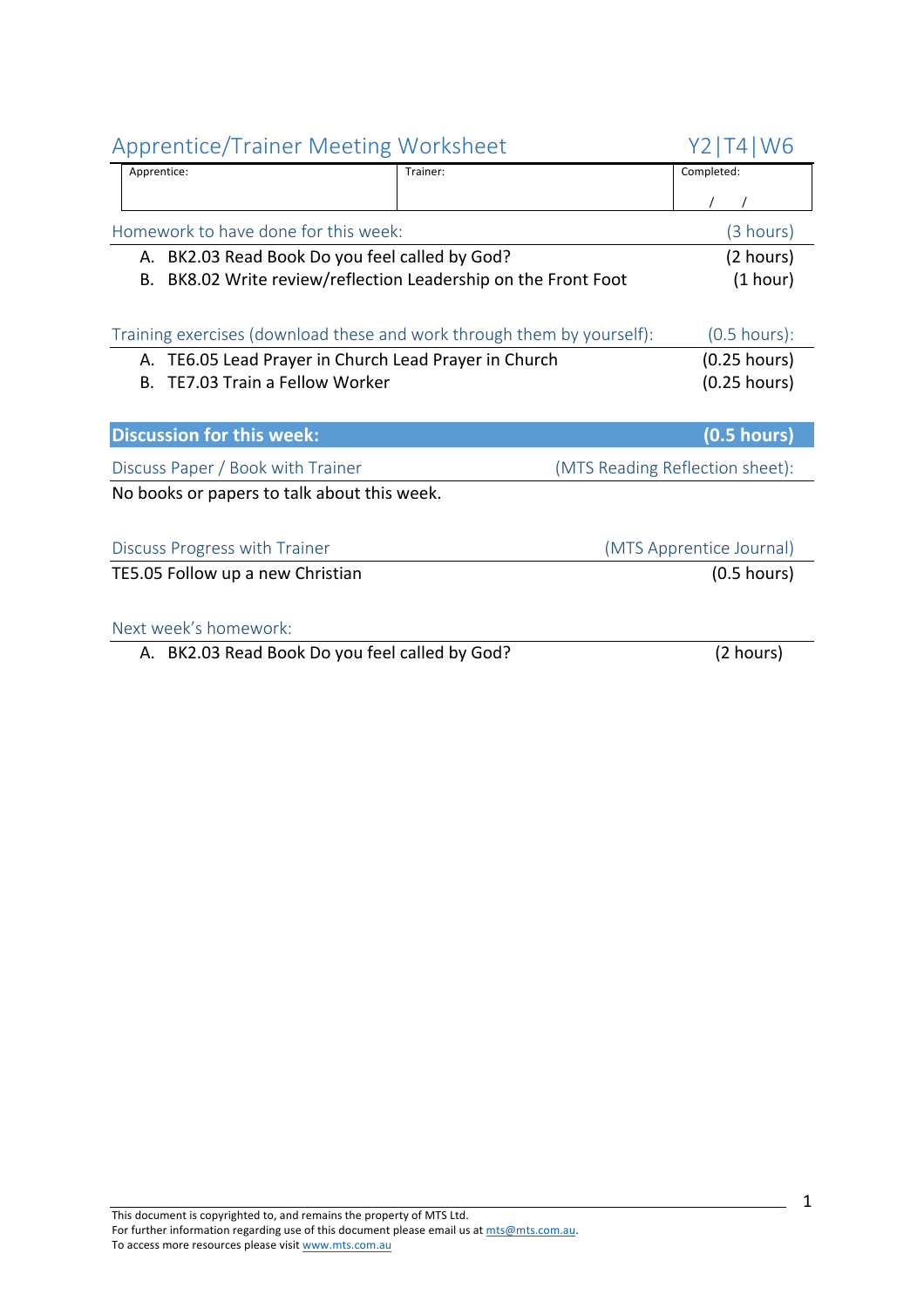| <b>Apprentice/Trainer Meeting Worksheet</b>                            |                                                                      | Y2   T4   W7             |
|------------------------------------------------------------------------|----------------------------------------------------------------------|--------------------------|
| Apprentice:                                                            | Trainer:                                                             | Completed:               |
|                                                                        |                                                                      |                          |
| Homework to have done for this week:                                   |                                                                      | (2 hours)                |
| A. BK2.03 Read Book Do you feel called by God?                         |                                                                      | (2 hours)                |
|                                                                        |                                                                      |                          |
| Training exercises (download these and work through them by yourself): |                                                                      | (2 hours):               |
| А.                                                                     | TE1.03 Deliver (church/youth group/ bible study) Expert in a NT Book | (1 hour)                 |
| TE7.03 Train a Fellow Worker<br>Β.                                     |                                                                      | (1 hour)                 |
|                                                                        |                                                                      |                          |
|                                                                        |                                                                      |                          |
| <b>Discussion for this week:</b>                                       |                                                                      | $(1.75$ hours)           |
| Discuss Paper / Book with Trainer                                      | (MTS Reading Reflection sheet):                                      |                          |
| BK8.02 Discuss Book review with trainer Leadership on the Front Foot   |                                                                      | $(0.5$ hours)            |
|                                                                        |                                                                      |                          |
| Discuss Progress with Trainer                                          |                                                                      | (MTS Apprentice Journal) |
| TE1.03 Assess Expert in a New Testament Book                           |                                                                      | (1 hour)                 |
| TE6.05 Lead Prayer in Church                                           |                                                                      | $(0.25$ hours)           |
|                                                                        |                                                                      |                          |
| Next week's homework:                                                  |                                                                      |                          |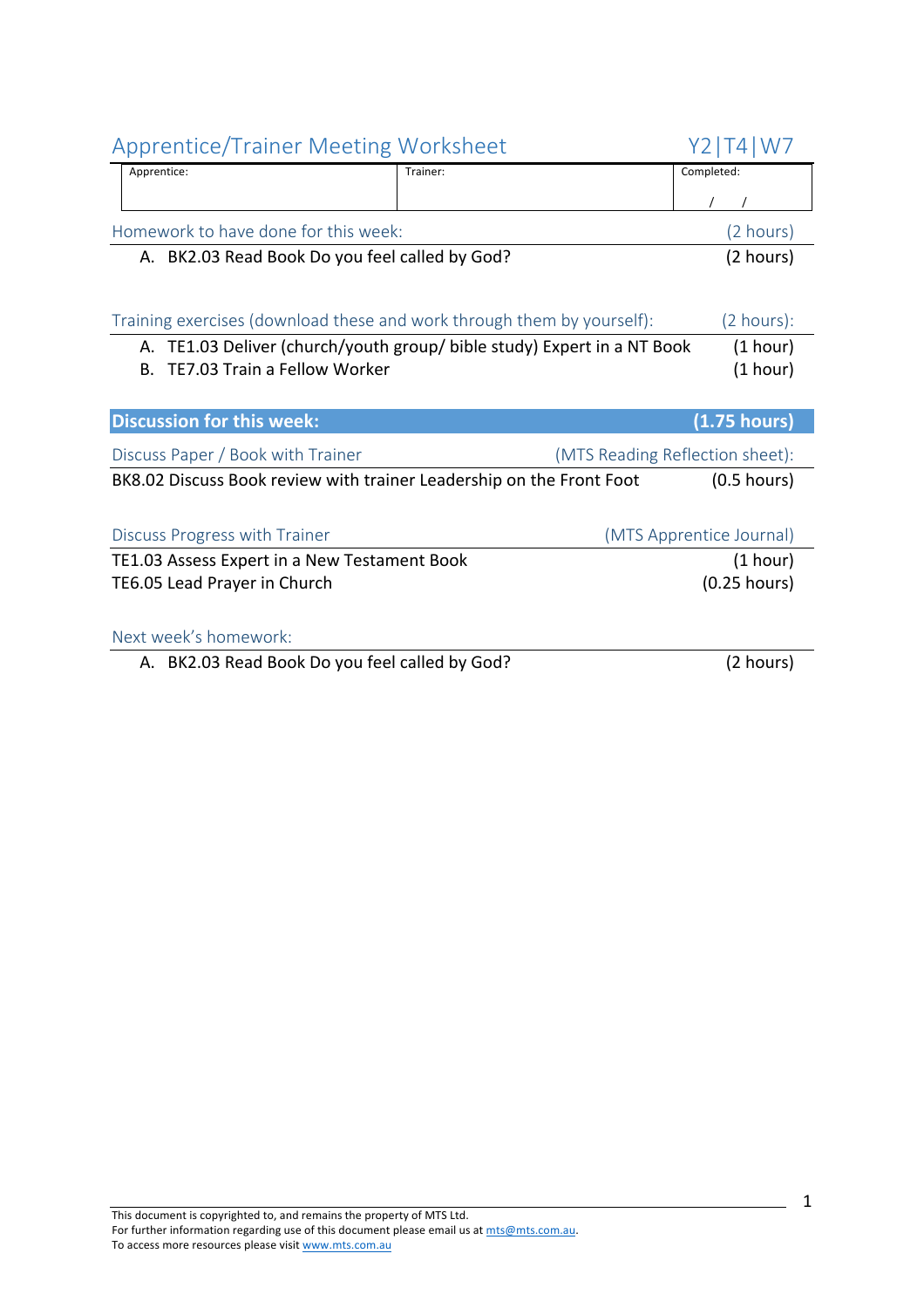| <b>Apprentice/Trainer Meeting Worksheet</b>                            |          | Y2   T4   W8                    |
|------------------------------------------------------------------------|----------|---------------------------------|
| Apprentice:                                                            | Trainer: | Completed:                      |
|                                                                        |          |                                 |
| Homework to have done for this week:                                   |          | (2 hours)                       |
| A. BK2.03 Read Book Do you feel called by God?                         |          | (2 hours)                       |
|                                                                        |          |                                 |
| Training exercises (download these and work through them by yourself): |          | $(2 \text{ hours})$ :           |
| TE4.07 Ministry amongst Elders<br>А.                                   |          | (1 hour)                        |
| <b>TE7.03 Train a Fellow Worker</b><br>В.                              |          | (1 hour)                        |
|                                                                        |          |                                 |
| <b>Discussion for this week:</b>                                       |          | (Nil)                           |
| Discuss Paper / Book with Trainer                                      |          | (MTS Reading Reflection sheet): |
| No books or papers to discuss this week                                |          |                                 |
| Discuss Progress with Trainer                                          |          | (MTS Apprentice Journal)        |
| No exercises to discuss this week.                                     |          |                                 |
|                                                                        |          |                                 |
| Next week's homework:                                                  |          |                                 |
| 1. BK2.03 Read Book Do you feel called by God?                         |          | (2 hours)                       |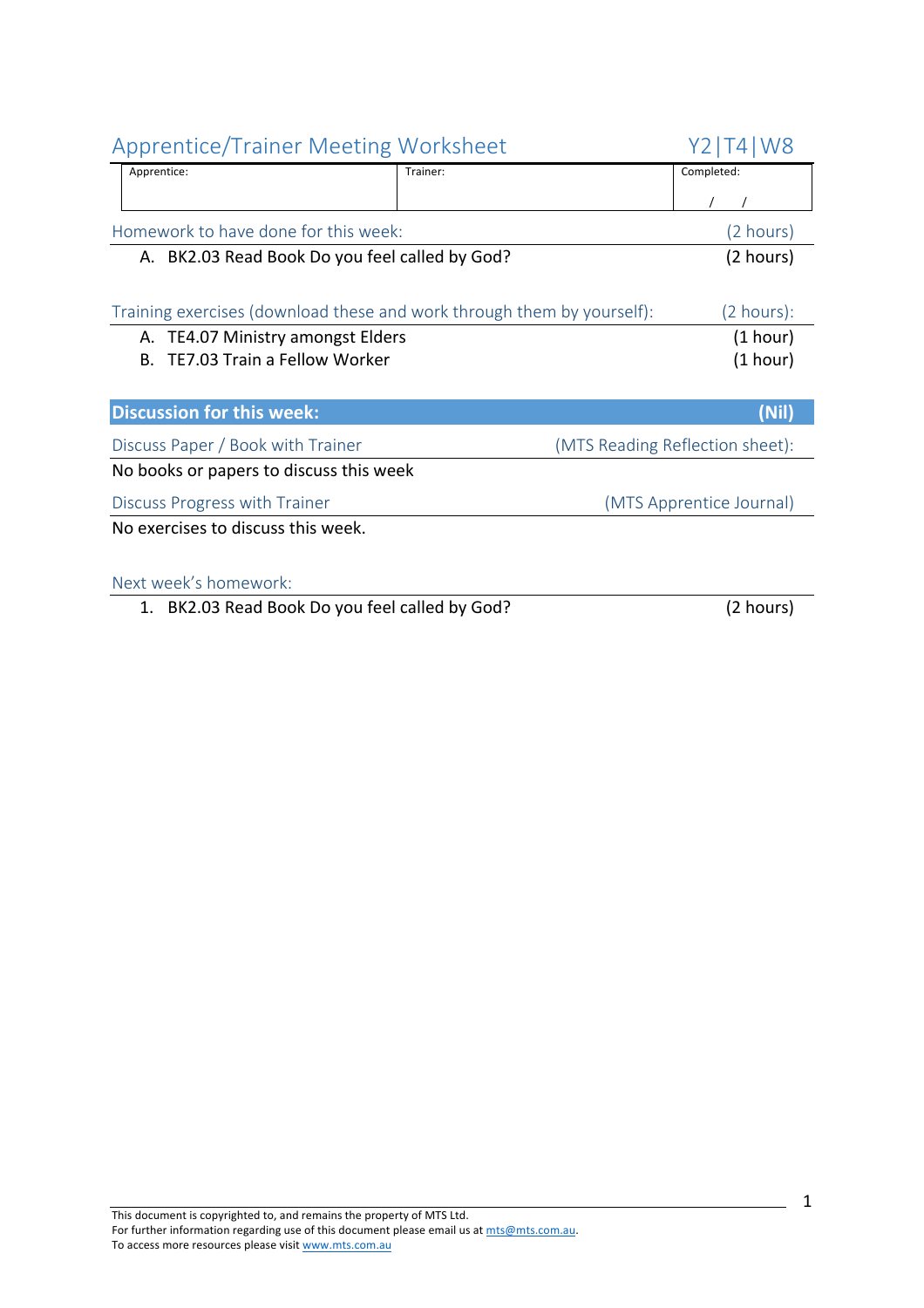| <b>Apprentice/Trainer Meeting Worksheet</b>                            |                                 | Y2   T4   W9             |
|------------------------------------------------------------------------|---------------------------------|--------------------------|
| Apprentice:                                                            | Trainer:                        | Completed:               |
|                                                                        |                                 |                          |
| Homework to have done for this week:                                   |                                 | (2 hours)                |
| A. BK2.03 Read Book Do you feel called by God?                         |                                 | (2 hours)                |
|                                                                        |                                 |                          |
| Training exercises (download these and work through them by yourself): |                                 | $(1.25$ hours):          |
| A. TE6.04 Read the Bible in Church                                     |                                 | $(0.25$ hours)           |
| TE7.03 Train a Fellow Worker<br>В.                                     |                                 | (1 hour)                 |
|                                                                        |                                 |                          |
| <b>Discussion for this week:</b>                                       |                                 | (1.5 hours)              |
| Discuss Paper / Book with Trainer                                      | (MTS Reading Reflection sheet): |                          |
| No Papers or Books to discuss this week.                               |                                 |                          |
|                                                                        |                                 |                          |
| Discuss Progress with Trainer                                          |                                 | (MTS Apprentice Journal) |
| TE1.01 Read the Whole Bible                                            |                                 | $(0.5$ hours)            |
| <b>TE3.01 Prayer Habits</b>                                            |                                 | $(0.25$ hours)           |
| TE3.03 Pray with Others                                                |                                 | $(0.25$ hours)           |
| TE4.07 Ministry amongst Elders                                         |                                 | $(0.5$ hours)            |
| Next week's homework:                                                  |                                 |                          |
| A. BK2.03 Write review/reflection Do you feel called by God?           |                                 | (1 hour)                 |